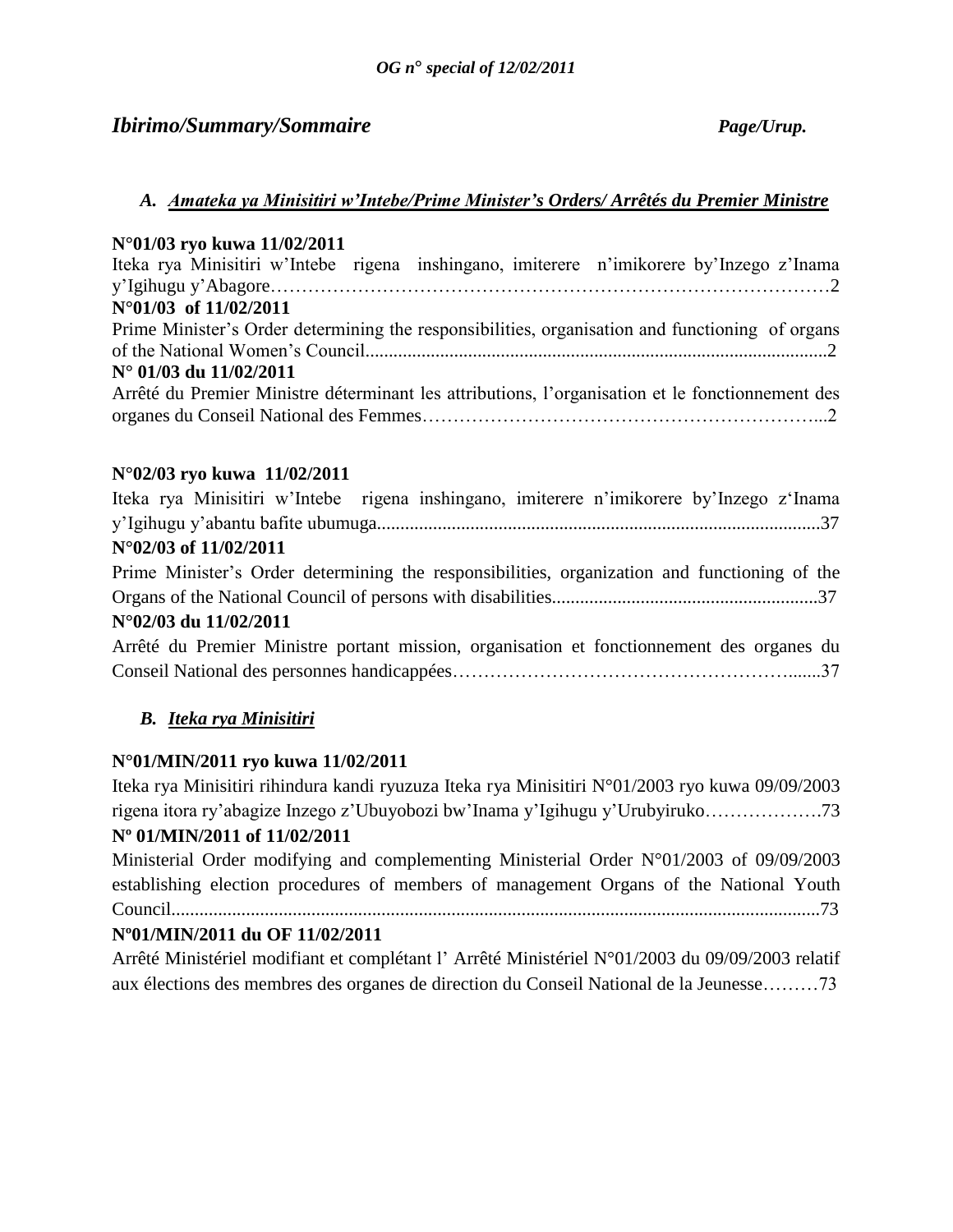| <b>ITEKA RYA MINISITIRI W'INTEBE N°01/03</b><br><b>RYO</b><br><b>KUWA</b><br>11/02/2011<br><b>RIGENA</b><br><b>INSHINGANO, IMITERERE</b><br>Y'IGIHUGU<br>Z'INAMA<br><b>BY'INZEGO</b><br>Y'ABAGORE | PRIME MINISTER'S ORDER N°01/03<br>OF<br>11/02/2011<br><b>DETERMINING</b><br><b>THE</b><br>N'IMIKORERE RESPONSIBILITIES, ORGANISATION<br><b>AND</b><br><b>FUNCTIONING</b><br>OF<br>OF<br><b>ORGANS</b><br><b>THE</b><br><b>NATIONAL WOMEN'S COUNCIL</b> | ARRETE DU PREMIER MINISTRE N° 01/03 DU<br>11/02/201 DETERMINANT LES ATTRIBUTIONS,<br>L'ORGANISATION ET LE FONCTIONNEMENT<br>DES ORGANES DU CONSEIL NATIONAL DES<br><b>FEMMES</b> |
|---------------------------------------------------------------------------------------------------------------------------------------------------------------------------------------------------|--------------------------------------------------------------------------------------------------------------------------------------------------------------------------------------------------------------------------------------------------------|----------------------------------------------------------------------------------------------------------------------------------------------------------------------------------|
| <b>ISHAKIRO</b>                                                                                                                                                                                   | <b>TABLE OF CONTENTS</b>                                                                                                                                                                                                                               | <b>TABLE DES MATIERES</b>                                                                                                                                                        |
| <b>UMUTWE WA MBERE: INGINGO RUSANGE</b>                                                                                                                                                           | <b>CHAPTER ONE: GENERAL PROVISIONS</b>                                                                                                                                                                                                                 | <b>CHAPITRE</b><br><b>DISPOSITIONS</b><br><b>PREMIER:</b><br><b>GENERALES</b>                                                                                                    |
| Ingingo ya mbere: Icyo iri teka rigamije                                                                                                                                                          | <b>Article One: Purpose of this Order</b>                                                                                                                                                                                                              | Article premier: Objet du présent arrêté                                                                                                                                         |
| <b>UMUTWE</b><br>WA II:<br><b>INZEGO</b><br>Z'INAMA<br>Y'IGIHUGU Y'ABAGORE                                                                                                                        | CHAPTER II: ORGANS OF THE NATIONAL<br><b>WOMEN'S COUNCIL</b>                                                                                                                                                                                           | <b>CONSEIL</b><br><b>CHAPITRE</b> II:<br><b>ORGANES</b><br>DU<br><b>NATIONAL DES FEMMES</b>                                                                                      |
| Ingingo ya 2:<br>z'Inama<br>y'Igihugu<br>Inzego<br>y'Abagore                                                                                                                                      | <b>Article 2: Organs of the National Women's Council</b>                                                                                                                                                                                               | <b>Article 2: Organes du Conseil National des Femmes</b>                                                                                                                         |
| Icyiciro cya mbere:<br>Inshingano,<br>imiterere<br>n'imikorere by'Inama Rusange                                                                                                                   | Section One: Responsibilities, structure<br>and<br>functioning of the General Assembly                                                                                                                                                                 | Section première: Attributions, organisation et<br>fonctionnement de l'Assemblée Générale                                                                                        |
| Akiciro ka mbere: Inshingano z'Inama Rusange                                                                                                                                                      | <b>Sub-section One: Responsibilities of the General</b><br><b>Assembly</b>                                                                                                                                                                             | Sous section première: Attributions de l'Assemblée<br>Genérale                                                                                                                   |
| Ingingo ya 3: Inshingano z'Inama Rusange<br>Akiciro ka 2: Imiterere y'Inama Rusange                                                                                                               | <b>Article 3: Responsibilities of the General Assembly</b><br><b>Sub-section 2: Structure of the General Assembly</b>                                                                                                                                  | Article 3: Attributions de l'Assemblée Générale<br>Sous section 2: Structure de l'Assemblée Générale                                                                             |
| Ingingo ya 4: Imiterere y'Inama Rusange ku<br>rwego rw'Umudugudu                                                                                                                                  | Article 4: Structure of the General Assembly at the<br><b>Village level</b>                                                                                                                                                                            | Article 4: Structure de l'Assemblée Générale au<br>niveau du Village                                                                                                             |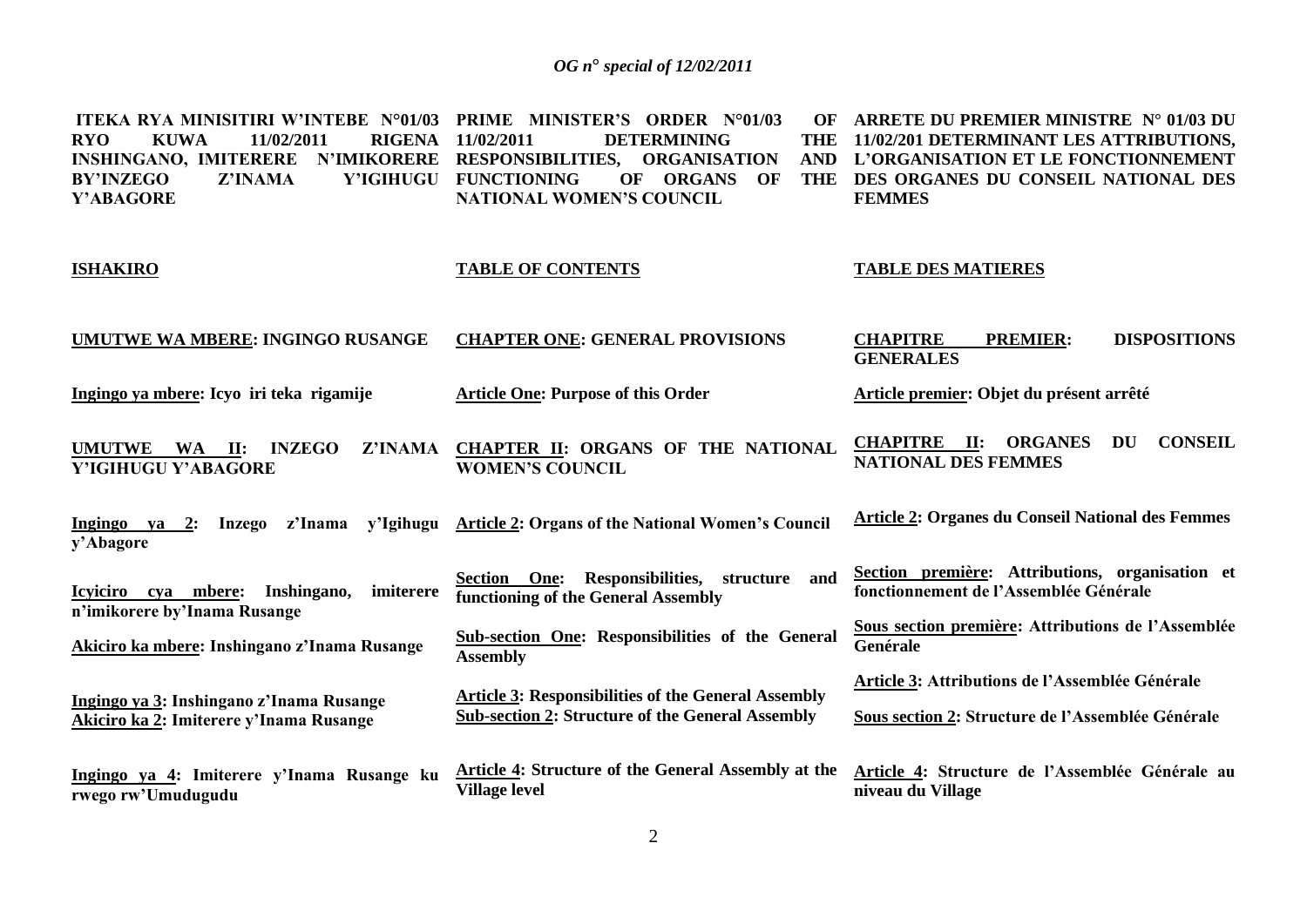| Ingingo ya 5: Abagize Inama Rusange ku rwego<br>rw'Akagari          | Article 5: Members of the General Assembly at the Article 5: Membres de l'Assemblée Générale au<br><b>Cell level</b> | niveau de la Cellule                                          |
|---------------------------------------------------------------------|----------------------------------------------------------------------------------------------------------------------|---------------------------------------------------------------|
| Ingingo ya 6: Abagize Inama Rusange ku rwego                        | Article 6: Members of the General Assembly at the                                                                    | Article 6: Membres de l'Assemblée Générale au                 |
| rw'Umurenge                                                         | <b>Sector level</b>                                                                                                  | niveau du Secteur                                             |
| Ingingo ya 7: Abagize Inama Rusange ku rwego                        | Article 7: Members of the General Assembly at the                                                                    | Article 7: Membres de l'Assemblée Générale au                 |
| rw'Akarere                                                          | <b>District level</b>                                                                                                | niveau du District                                            |
| Ingingo ya 8: Abagize Inama Rusange ku rwego                        | Article 8: Members of the General Assembly at the                                                                    | Article 8: Membres de l'Assemblée Générale au                 |
| rw'Intara n'Umujyi wa Kigali                                        | <b>Provincial and Kigali City levels</b>                                                                             | niveau de la Province et de la Ville de Kigali                |
| Ingingo ya 9: Abagize Inama Rusange ku rwego                        | <b>Article 9:</b> Members of the General Assembly at the                                                             | Article 9: Membres de l'Assemblée Générale au                 |
| rw'Igihugu                                                          | national level                                                                                                       | niveau national                                               |
| Akiciro ka 3: Imikorere y'Inama Rusange                             | <b>Sub-section 3: Functioning of the General Assembly</b>                                                            | Sous section 3: Fonctionnement de l'Assemblée<br>Générale     |
| Ingingo ya 10: Gutegura no gutumiza inama                           | <b>Article 10: Organisation and invitation to a General</b>                                                          | <b>Article 10: Organisation et l'invitation de la réunion</b> |
| y'Inama Rusange                                                     | <b>Assembly meeting</b>                                                                                              | de l'Assemblée Générale                                       |
| Ingingo ya 11: Umubare wa ngombwa w'abagize<br><b>Inama Rusange</b> | <b>Article 11: Quorum of the General Assembly</b>                                                                    | Article 11: Quorum de l'Assemblée Générale                    |
| Ingingo ya 12: Abandi batumirwa mu nama                             | <b>Article 12: Other participants in General Assembly</b>                                                            | Article 12: Autres invités à la réunion de                    |
| y'Inama Rusange                                                     | meetings                                                                                                             | l'Assemblée Générale                                          |
| Ingingo ya 13: Uburyo Inama Rusange ifata                           | Article 13: Methods of making decisions of the                                                                       | Article 13: Modalité de prise de décision par                 |
| ibyemezo                                                            | <b>General Assembly</b>                                                                                              | l'Assemblée Générale                                          |
| Ingingo ya 14: Inzego zishyikirizwa ibyemezo                        | Article 14: Organs receiving decisions of the                                                                        | Article 14: Organes destinataires des décisions de            |
| by'Inama Rusange                                                    | <b>General Assembly</b>                                                                                              | l'Assemblée Générale                                          |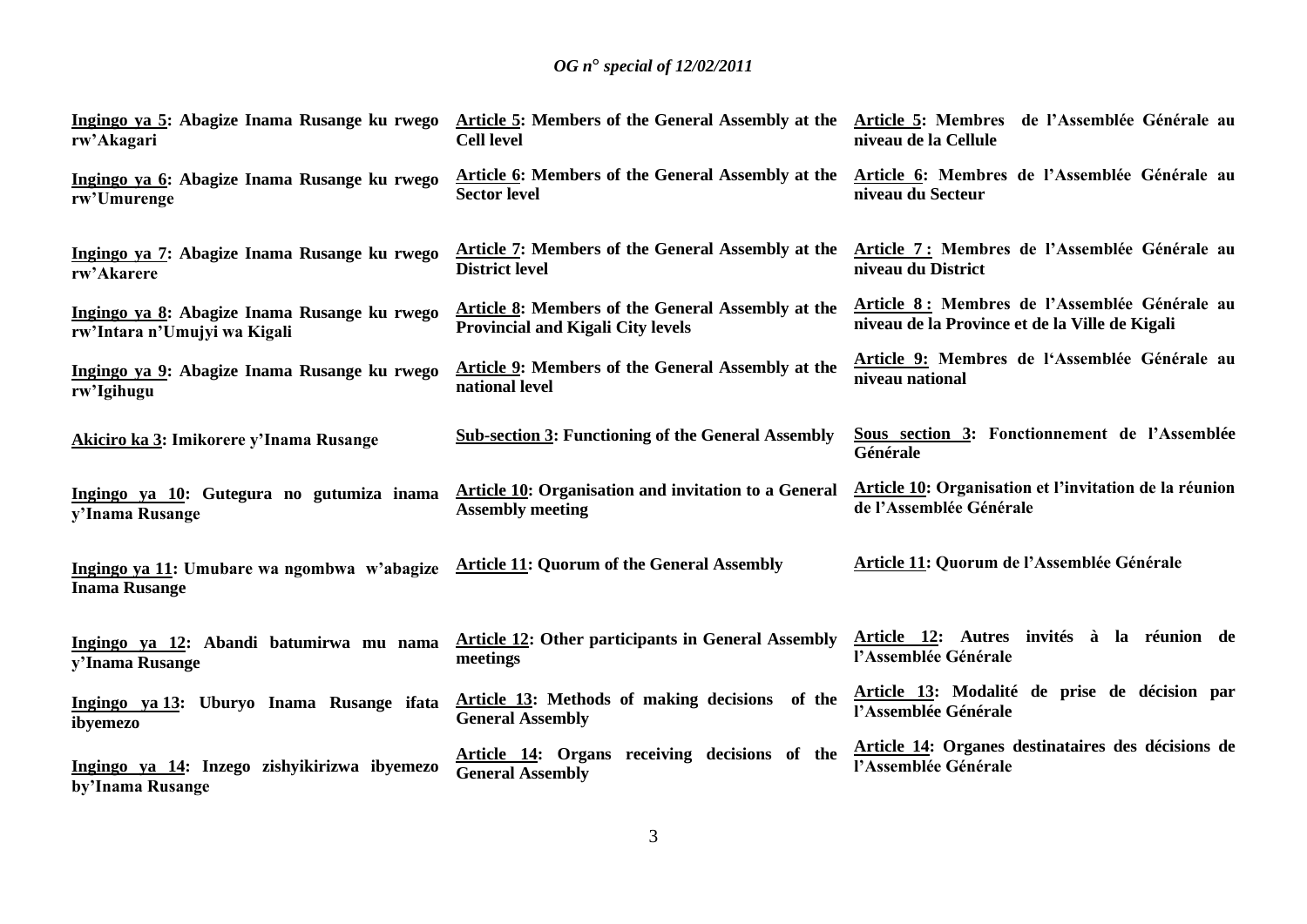| 15:<br><b>Inzego</b><br>Ingingo<br>va<br>inyandikomvugo y'Inama Rusange                                         | zishyikirizwa Article 15: Organs receiving the minutes of the Article 15: Organes destinataires du compte-rendu<br><b>General Assembly</b> | de l'Assemblée Générale                                                                                             |
|-----------------------------------------------------------------------------------------------------------------|--------------------------------------------------------------------------------------------------------------------------------------------|---------------------------------------------------------------------------------------------------------------------|
| Icyiciro cya 2: Inshingano, imiterere n'imikorere<br>Komite<br>Nyobozi y'Inama<br>y'Igihugu<br>bya<br>y'Abagore | Responsibilities,<br>Section 2:<br>structure<br>and<br>functioning of the Executive Committee of the<br><b>National Women's Council</b>    | Section 2: Attributions, structure et fonctionnement<br>du Comité Exécutif du Conseil National des<br><b>Femmes</b> |
| Akiciro ka mbere: Inshingano za Komite Nyobozi                                                                  | <b>Sub-section One: Responsibilities of the Executive</b><br><b>Committee</b>                                                              | Sous section première: Attributions du Comité<br><b>Exécutif</b>                                                    |
| Ingingo ya 16: Inshingano za Komite Nyobozi                                                                     | Responsibilities of the Executive<br>Article 16:<br>Committee                                                                              | Article 16: Mission du Comité Exécutif                                                                              |
| Akiciro ka 2: Imiterere ya Komite Nyobozi                                                                       | <b>Executive</b><br>Sub-section<br>Structure of the<br>2:<br><b>Committee</b>                                                              | Sous section 2 : Structure du Comité Exécutif                                                                       |
| Ingingo ya 17: Abagize Komite Nyobozi                                                                           | <b>Article 17: Composition of the Executive Committee</b><br><b>Members</b>                                                                | <b>Article 17: Composition du du Comité Exécutif</b>                                                                |
| Ingingo ya 18: Manda ya Komite Nyobozi<br>n'uburyo abayigize bajyaho                                            | Article 18: Mandate of the Executive Committee<br>and election of members                                                                  | Article 18: Mandat du Comité Exécutif et modalités<br>d'élections                                                   |
| Ingingo ya 19: Ibisabwa abakandida muri Komite<br><b>Nyobozi</b>                                                | <b>Article 19: Candidacy requirements for Executive</b><br><b>Committee membership</b>                                                     | Article 19: Conditions exigées à la candidate au<br><b>Comité Exécutif</b>                                          |
| Akiciro ka 3: Inshingano<br>z'abagize Komite<br><b>Nyobozi</b>                                                  | Sub-section 3: Responsibilities of Executive<br><b>Committee Members</b>                                                                   | Sous section 3: Attributions des membres du<br><b>Comité Exécutif</b>                                               |
| Ingingo ya 20: Inshingano z'umuhuzabikorwa wa                                                                   | Article 20: Responisibilities of the Executive<br><b>Committee Coordinator</b>                                                             | Article 20: Attributions de la Coordinatrice du<br><b>Comité Exécutif</b>                                           |
| <b>Komite Nyobozi</b><br>Ingingo ya 21: Inshingano z'Umuhuzabikorwa                                             | <u>Article 21:</u><br>Responsibilities of the<br><b>Deputy</b><br>Coordinator                                                              | Article 21: Attributions de la coordinatrice adjointe                                                               |
| wungirije<br>Ingingo ya 22: Inshingano z'Umunyamabanga wa<br><b>Komite Nyobozi</b>                              | Responsibilities of the Executive<br>Article 22:<br><b>Committee Secretary</b>                                                             | Article 22: Attributions de la Secrétaire du Comité<br><b>Exécutif</b>                                              |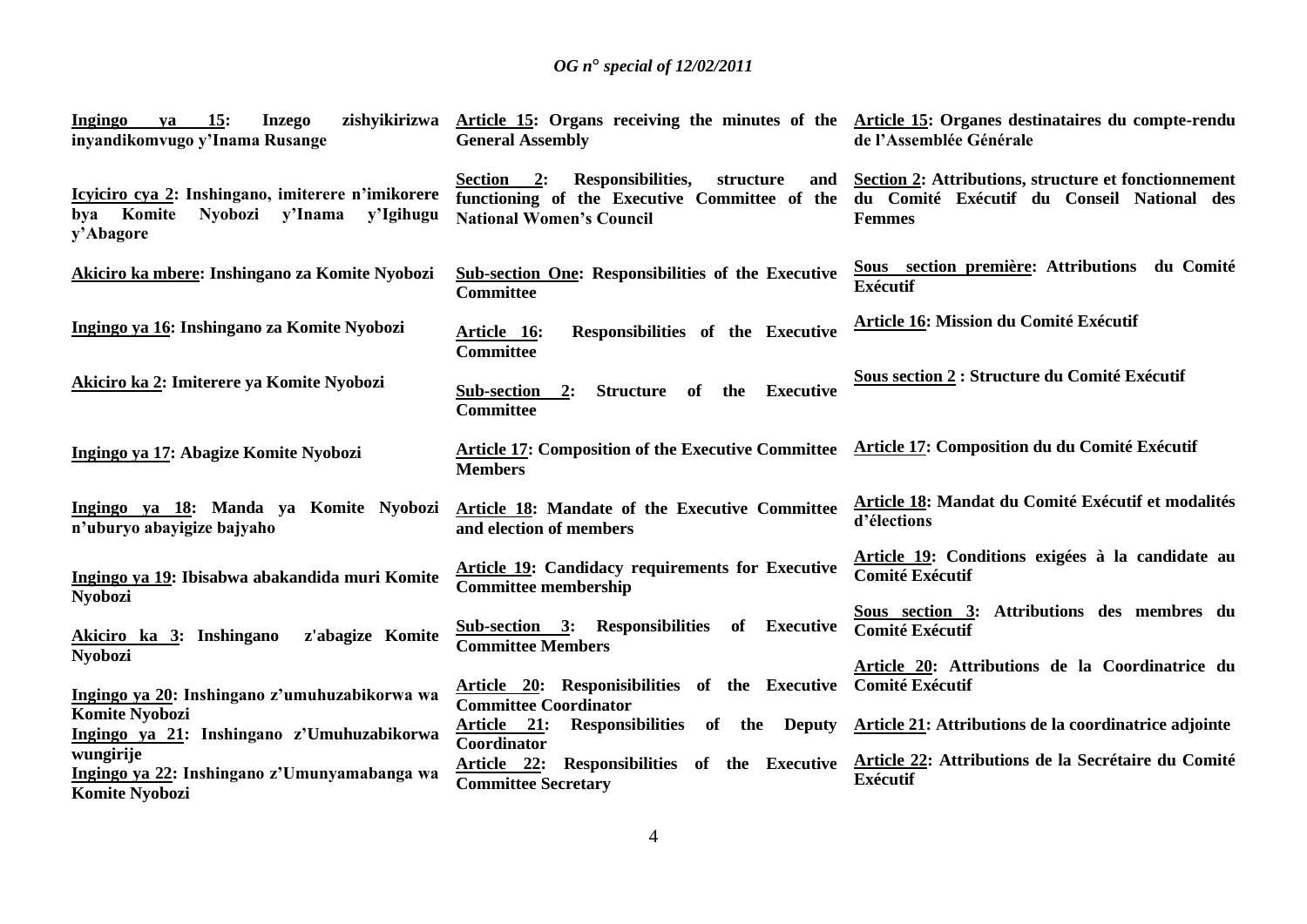| Ingingo ya 23: Inshingano z'ushinzwe ubukungu<br>muri Komite Nyobozi                                  | Article 23: Responsibilities of the Executive<br>Committee's person in charge of economic affairs | Article 23: Attributions de la chargée des affaires<br>economiques                        |
|-------------------------------------------------------------------------------------------------------|---------------------------------------------------------------------------------------------------|-------------------------------------------------------------------------------------------|
| Ingingo ya 24: Inshingano z'ushinzwe imibereho<br><b>Mmyiza</b>                                       | Article 24: Responsibilities of the person in charge<br>of social affairs                         | Article 24: Attributions de la chargée des affaires<br>sociales                           |
| Ingingo ya 25: Inshingano z'ushinzwe ubutabera                                                        | Article 25: Responsibilities of the person in charge<br>of legal affairs                          | Article 25: Attributions de la chargée des affaires<br>juridique                          |
| z'ushinzwe<br>Inshingano<br>Ingingo ya<br><u>26</u> :<br>imiyoborere myiza                            | Article 26: Responsibilities of the person in charge<br>of good governance                        | Article 26: Attributions de la chargée de la bonne<br>governance                          |
| Akiciro ka 4: Imikorere ya Komite Nyobozi                                                             | Sub-Section 4:<br>Executive<br><b>Functions</b><br>of the<br><b>Committee</b>                     | Sous section 4: Fonctionnement du Comité Exécutif                                         |
| Ingingo ya 27: Ibigenerwa abagize Komite<br><b>Nyobozi</b>                                            | <b>Article 27: Executive Committee's sitting allowance</b>                                        | Article 27: Jetons de présence pour les membres<br>du Comité Exécutif                     |
| Ingingo ya 28: Abahagarariye Inama y'Igihugu<br>y'Abagore mu buryo bw'amategeko                       | Article 28: National Women's Council legal<br>representatives                                     | Article 28: Représentantes légales du Conseil<br><b>National des Femmes</b>               |
| Ingingo ya 29: Abagize biro y'Inama y'Igihugu<br>y'Abagore                                            | Article 29: National Women's Council Bureau<br><b>Members</b>                                     | <b>Article 29: Membres du Bureau du Conseil National</b><br>des Femmes                    |
| Ingingo ya 30: Inama za biro                                                                          | <b>Article 30: Bureau Meetings</b>                                                                | Article 30: Réunions du Bureau                                                            |
| Ingingo ya 31: Guhagararira Inama y'Igihugu<br>y'Abagore mu zindi nzego                               | <b>Article 31: Representation of the National Women's</b><br><b>Council in other institutions</b> | Article 31: Représentation du Conseil National des<br><b>Femmes dans d'autres Organes</b> |
| Ingingo ya 32: Inama za Komite Nyobozi                                                                | <b>Article 32: Executive Committee Meetings</b>                                                   | Article 32: Réunions du Comité Exécutif                                                   |
| <b>Icyiciro</b><br>3:<br>Ubunyamabanga<br>cva<br>Nshingwabikorwa                                      | <b>Section 3: Executive Secretariat</b>                                                           | <b>Section 3: Secrétariat Exécutif</b>                                                    |
| Abakozi b'Ubunyamabanga<br>Ingingo ya $33$ :<br>Nshingwabikorwa<br>bw'Inama<br>y'Igihugu<br>y'Abagore | Article 33: Staff of the National Women's Council<br><b>Executive Secretariat</b>                 | Article 33: Personnel du Secrétariat Exécutif du<br><b>Conseil National des Femmes</b>    |

5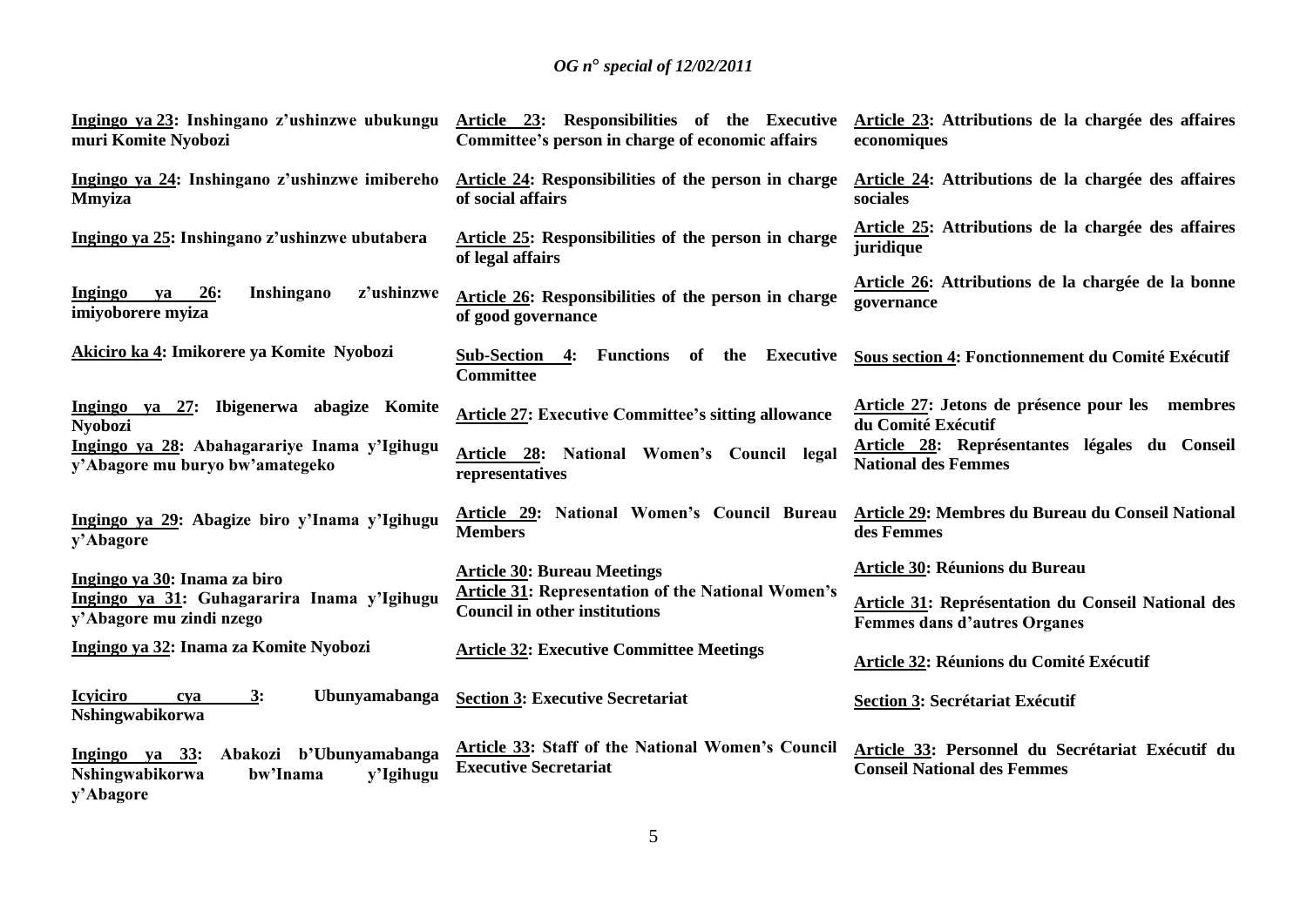| Nshingwabikorwa                                                                                                                                                                                      | Ingingo ya 34: Inshingano z'Ubunyamabanga Article 34: Responsibilities of the Executive Article 34: Attributions du Secrétariat Exécutif<br><b>Secretariat</b>                                                     |                                                                                                                                                                                                  |
|------------------------------------------------------------------------------------------------------------------------------------------------------------------------------------------------------|--------------------------------------------------------------------------------------------------------------------------------------------------------------------------------------------------------------------|--------------------------------------------------------------------------------------------------------------------------------------------------------------------------------------------------|
| Ingingo ya 35: Inshingano z'Umunyamabanga Article 35: Functions of the Executive Secretary<br>Nshingwabikorwa                                                                                        |                                                                                                                                                                                                                    | Article 35: Attributions du Secrétaire Exécutif                                                                                                                                                  |
| Ingingo ya 36: Gutanga raporo                                                                                                                                                                        | <b>Article 36: Submission of report</b>                                                                                                                                                                            | <b>Article 36: Transmission du rapport</b>                                                                                                                                                       |
| ry'abagize Inzego z'Inama y'Igihugu y'Abagore<br>n'iseswa ry'inzego zayo                                                                                                                             | Icyiciro cya 4: Ihagarikwa n'iyirukanwa Section 4: Suspension and dismissal of members<br>and dissolution of its Organs                                                                                            | Section 4: Suspension et démission des membres des<br>organes du Conseil National des Femmes et<br>dissolution de ses organes                                                                    |
| Ingingo ya 37: Gusesa Komite Nyobozi                                                                                                                                                                 | <b>Article 37: Dissolution of the Executive Committee</b>                                                                                                                                                          | Article 37: Dissolution du Comité Exécutif                                                                                                                                                       |
| Ingingo ya 38: Kumenyesha iseswa<br>Ingingo ya 39: Ihagarikwa ry'agateganyo rya<br>Komite Nyobozi<br>Ingingo ya 40: Impamvu zituma ugize Komite<br>Nyobozi kuri buri rwego avanwa kuri uwo<br>mwanya | <b>Article 38: Notification of dissolution</b><br>Article 39: Temporary suspension of Executive<br><b>Committee</b><br>Article 40: Dismissal or replacement of Executive<br><b>Committee members at each level</b> | Article 38: Notification de la dissolution<br>Article 39: Suspension temporaire du Comité<br><b>Exécutif</b><br>Article 40: Perte de la qualité de membre du Comité<br>Exécutif à chaque échelon |
| Ingingo ya 41: Guhagarikwa by'agateganyo                                                                                                                                                             | <b>Article 41: Temporary Suspension</b>                                                                                                                                                                            | <b>Article 41: Suspension provisoire</b>                                                                                                                                                         |
| UMUTWE WA III: IMIKORANIRE Y'INAMA<br>Y'IGIHUGU Y'ABAGORE N'IZINDI NZEGO                                                                                                                             | <b>CHAPTER III: COOPERATION BETWEEN THE</b><br>NATIONAL WOUMEN'S COUNCIL AND<br><b>OTHER INSTITUTIONS</b>                                                                                                          | CHAPITRE III: COOPERATION ENTRE LE<br>CONSEIL NATIONAL DES FEMMES ET<br><b>AUTRES INSTANCES</b>                                                                                                  |
| Ingingo ya 42: Imihigo<br>Ingingo ya 43: Ubufatanye n'izindi nzego                                                                                                                                   | <b>Article 42: Performance contracts</b><br><b>Article 43: Partnership</b>                                                                                                                                         | Article 42: Contrat de performance<br><b>Article 43: Partenariat</b>                                                                                                                             |
| Ingingo ya 44: Inama ya Biro na Minisitiri ufite<br>Uburinganire mu nshingano ze<br>Ingingo ya 45: Igenzura ry'umutungo                                                                              | Article 44: Bureau meeting with the Minister in<br>charge of Gender<br>Article 45: Audit                                                                                                                           | Article 44: Réunions du Bureau avec le Ministre<br>ayant le Genre dans ses attributions<br>Article 45: Audit                                                                                     |
| UMUTWE WA V: INGINGO ZINYURANYE<br>IZ'INZIBACYUHO N'IZISOZA                                                                                                                                          | <b>CHAPTER</b><br><b>MISCELLANEOUS,</b><br>$\mathbf{V}$ :<br><b>TRANSITORY AND FINAL PROVISIONS</b>                                                                                                                | <b>CHAPITRE V: DISPOSITIONS</b><br><b>DIVERSES,</b><br><b>TRANSITOIRES ET FINALES</b>                                                                                                            |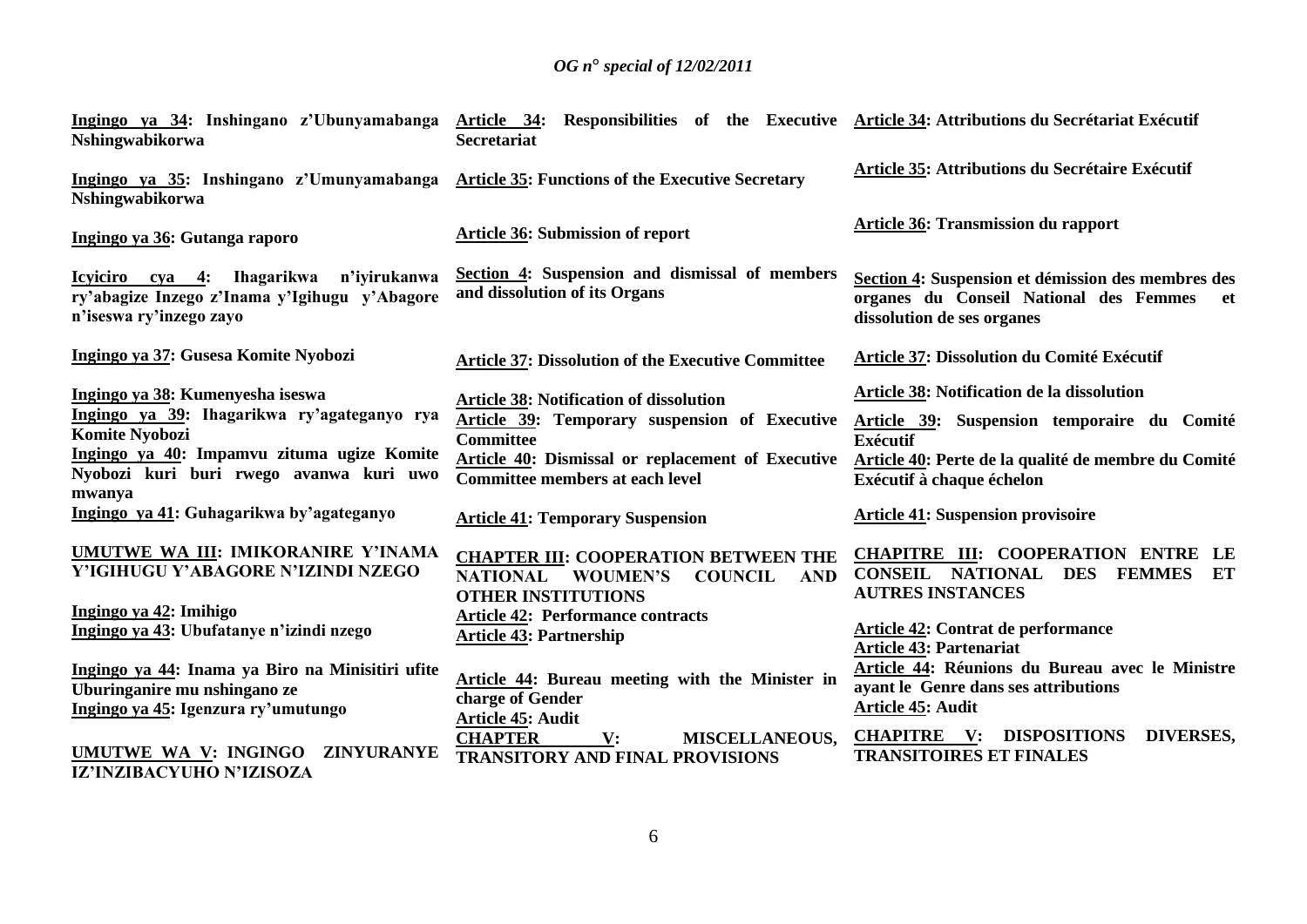| Ingingo ya 46: Abemerewe gutora no gutorwa                    | Article 46: Persons allowed to vote and to be elected                                           | Article 46: Personnes permises d'élire et être élues                |
|---------------------------------------------------------------|-------------------------------------------------------------------------------------------------|---------------------------------------------------------------------|
| Ingingo ya 47: Abashinzwe gushyira mu bikorwa<br>iri teka     | <b>Authorities</b><br>47:<br>Article<br>responsible<br>for<br>the<br>implemention of this Order | Article 47: Authorités chargées de l'exécution du<br>présent Arrêté |
| Ingingo ya 48: Ivanwaho ry'ingingo zinyuranyije<br>n'iri teka | <b>Article 48: Repealing provision</b>                                                          | <b>Article 48: Disposition abrogatoire</b>                          |
| Ingingo ya 49: Igihe iteka ritangira gukurikizwa              | <b>Article 49: Commencement</b>                                                                 | Article 49: Entrée en vigueur                                       |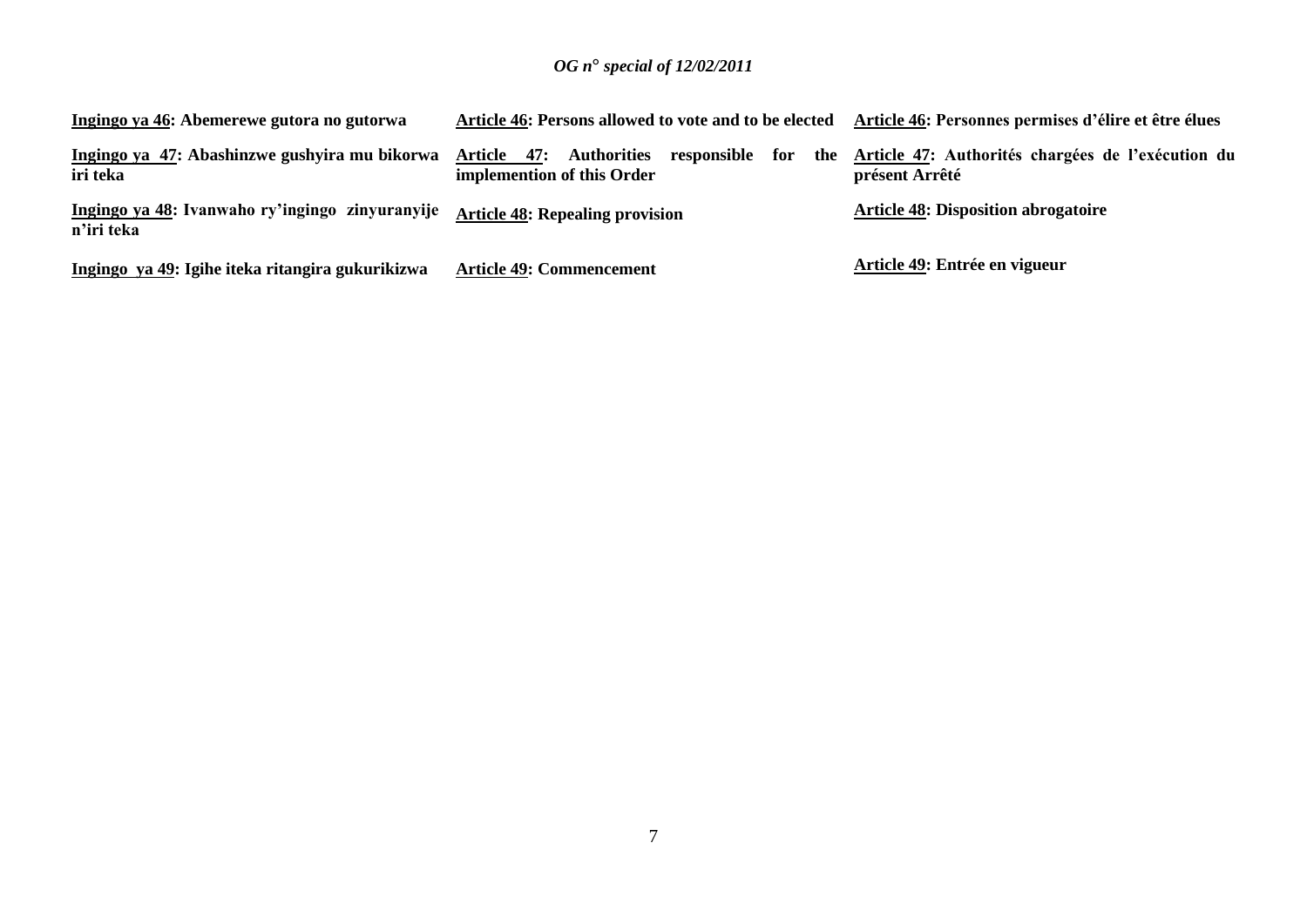| ITEKA RYA MINISITIRI W'INTEBE N°01/03 PRIME MINISTER'S<br><b>RYO</b><br><b>KUWA</b><br>11/02/2011<br><b>RIGENA</b><br><b>INSHINGANO, IMITERERE</b><br>Z'INAMA<br><b>BY'INZEGO</b><br>Y'ABAGORE | <b>ORDER N°01/03</b><br>OF<br>11/02/2011<br><b>DETERMINING</b><br><b>THE</b><br>N'IMIKORERE RESPONSIBILITIES,<br><b>ORGANISATION</b><br><b>AND</b><br>Y'IGIHUGU FUNCTIONING<br>OF ORGANS OF<br><b>THE</b><br><b>NATIONAL WOMEN'S COUNCIL</b> | ARRETE DU PREMIER MINISTRE N°01/03 DU<br><b>LES</b><br>11/02/2011<br><b>DETERMINANT</b><br>ATTRIBUTIONS, L'ORGANISATION ET<br>LE<br>FONCTIONNEMENT DES<br><b>DU</b><br><b>ORGANES</b><br><b>CONSEIL NATIONAL DES FEMMES</b> |
|------------------------------------------------------------------------------------------------------------------------------------------------------------------------------------------------|----------------------------------------------------------------------------------------------------------------------------------------------------------------------------------------------------------------------------------------------|-----------------------------------------------------------------------------------------------------------------------------------------------------------------------------------------------------------------------------|
| Minisitiri w'Intebe;                                                                                                                                                                           | <b>The Prime Minster;</b>                                                                                                                                                                                                                    | Le Premier Ministre;                                                                                                                                                                                                        |
| Ashingiye ku Itegeko Nshinga rya Repubulika y'u<br>Rwanda ryo kuwa 04 Kamena 2003 nk'uko<br>ryavuguruye kugeza ubu, cyane cyane mu ngingo<br>zaryo, iya 118, iya 119, iya 121 n'iya 201;       | Pursuant to the Constitution of the Republic of Rwanda<br>of 04 June 2003, as amended to date, especially in<br>Articles 118, 119, 121 and 201;                                                                                              | Vu la Constitution de la République du Rwanda du 04<br>juin 2003, telle que révisée à ce jour, spécialement en<br>ses articles 118, 119, 121 et 201;                                                                        |
| ku Itegeko $n^{\circ}02/2011$ ryo<br>Ashingiye<br>kuwa<br>rigena Inshingano, Imiterere<br>10/02/2011<br>n<br>by'Inama y'Igihugu y'Abagore cyane<br>Imikorere<br>cyane mu ngingo yaryo ya 6;    | Pursuant to Law n° 02/2011 of 10/02/2011 determining<br>the responsibilities, organisation and functioning of the<br>National Women's Council especially in Article 6;                                                                       | Vu la Loi nº 02/2011 du 10/02/2011 portant la<br>mission, organisation et fonctionnement du Conseil<br>National des Femmes spécialement en son article 6;                                                                   |
| Bisabwe na Minisitiri w'Uburinganire n'Iterambere<br>ry'Umuryango;                                                                                                                             | Upon proposal by the Minister of Gender and Family<br>Promotion;                                                                                                                                                                             | Sur proposition du Ministre du Genre et de la<br>Promotion de la Famille;                                                                                                                                                   |
| Inama y'Abaminisitiri yateranye kuwa 11/02/2011<br>imaze kubisuzuma no kubyemeza;                                                                                                              | After consideration and approval by the Cabinet in its<br>session of 11/02/2011;                                                                                                                                                             | Après examen et adoption par le Conseil des Ministres<br>en sa séance du 11/02/2011 ;                                                                                                                                       |
| <b>ATEGETSE:</b>                                                                                                                                                                               | <b>HEREBY ORDERS:</b>                                                                                                                                                                                                                        | <b>ARRETE:</b>                                                                                                                                                                                                              |
| UMUTWE WA MBERE: INGINGO RUSANGE                                                                                                                                                               | <b>CHAPTER ONE: GENERAL PROVISIONS</b>                                                                                                                                                                                                       | <b>CHAPITRE</b><br><b>PREMIER:</b><br><b>DISPOSITIONS</b><br><b>GENERALES</b>                                                                                                                                               |
| Ingingo ya mbere: Icyo iri teka rigamije                                                                                                                                                       | <b>Article One: Purpose of this Order</b>                                                                                                                                                                                                    | Article premier: Objet du présent arrêté                                                                                                                                                                                    |
| Iri teka rigena inshingano, imiterere, n'imikorere                                                                                                                                             | This Order determines the responsibilities, organisation                                                                                                                                                                                     | arrêté détermine<br>attributions,<br>présent<br>les<br>Le                                                                                                                                                                   |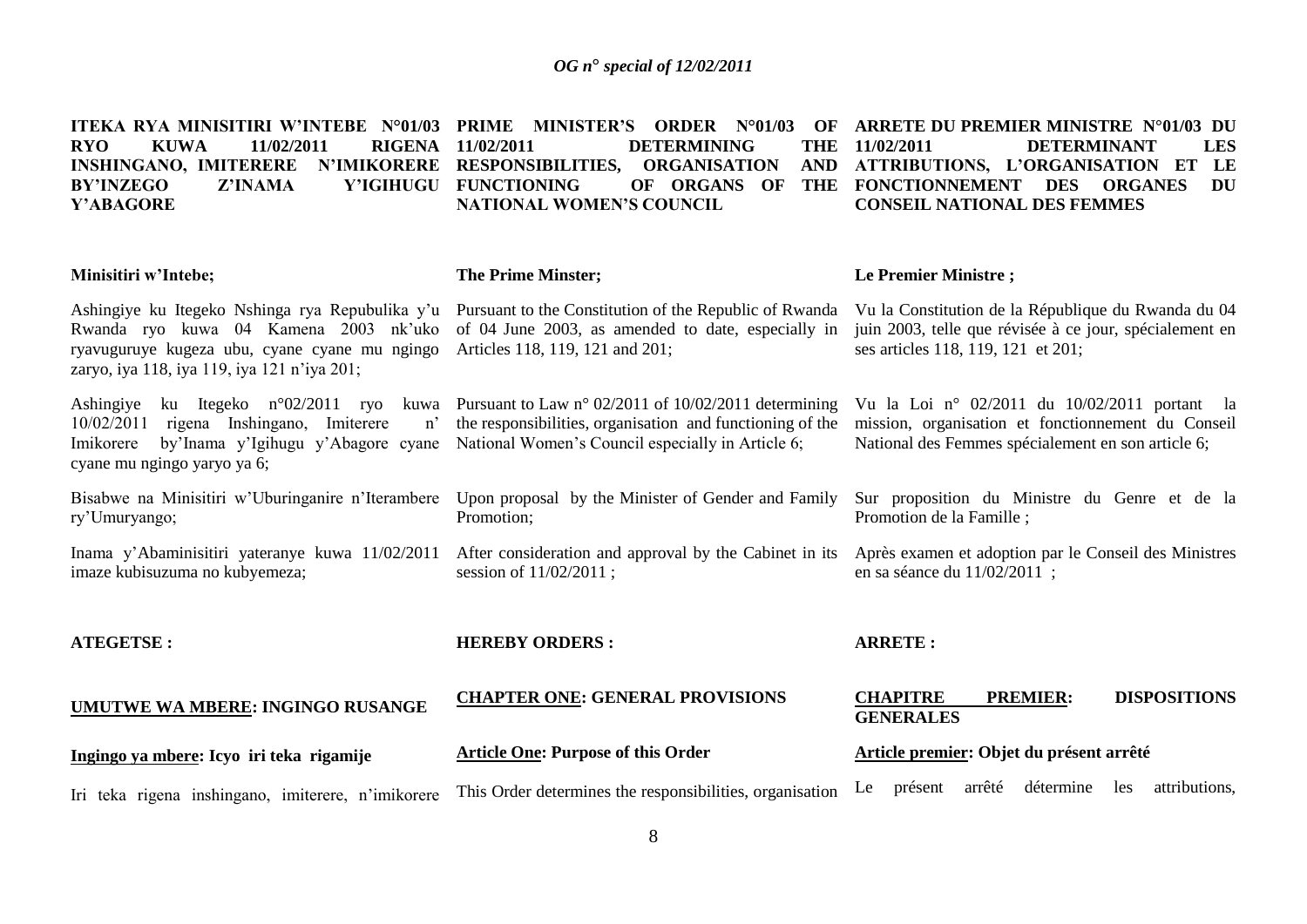| by'Inzego z'Inama y'Igihugu y'Abagore.                                                                                                                                                                                                   | and functioning of organs of the National Women's l'organisation et le fonctionnement du Conseil National<br>Council.                                                                                                                                                                      | des Femmes.                                                                                                                                                                                                                                                                                                                  |
|------------------------------------------------------------------------------------------------------------------------------------------------------------------------------------------------------------------------------------------|--------------------------------------------------------------------------------------------------------------------------------------------------------------------------------------------------------------------------------------------------------------------------------------------|------------------------------------------------------------------------------------------------------------------------------------------------------------------------------------------------------------------------------------------------------------------------------------------------------------------------------|
| UMUTWE WA II: INZEGO<br>Z'INAMA<br>Y'IGIHUGU Y'ABAGORE                                                                                                                                                                                   | CHAPTER II: ORGANS OF THE NATIONAL<br><b>WOMEN'S COUNCIL</b>                                                                                                                                                                                                                               | <b>CHAPITRE</b><br><b>II: ORGANES</b><br><b>CONSEIL</b><br>DU<br><b>NATIONAL DES FEMMES</b>                                                                                                                                                                                                                                  |
| z'Inama<br>Ingingo ya $2$ :<br>Inzego<br>y'Igihugu<br>y'Abagore                                                                                                                                                                          | <b>Article 2: Organs of the National Women's Council</b>                                                                                                                                                                                                                                   | <b>Article 2: Organes du Conseil National des Femmes</b>                                                                                                                                                                                                                                                                     |
| y'Igihugu<br>y'Abagore<br>igizwe<br>n'inzego<br>Inama<br>zikurikira:                                                                                                                                                                     | The National Women's Council shall be composed of<br>the following organs:                                                                                                                                                                                                                 | Le Conseil National des Femmes est composé des<br>organes suivants:                                                                                                                                                                                                                                                          |
| Inama Rusange;<br>Komite Nyobozi;<br>$2^{\circ}$<br>Ubunyamabanga Nshingwabikorwa.<br>$3^{\circ}$                                                                                                                                        | 1° The General Assembly;<br>The Executive Committee;<br>The Executive Secretariat.<br>$3^\circ$                                                                                                                                                                                            | 1° l'Assemblée Générale;<br>le Comité Exécutif;<br>$2^{\circ}$<br>le Secrétariat Exécutif.                                                                                                                                                                                                                                   |
| Hakurikijwe inzego z'imitegekere y'igihugu, Inama<br>Rusange na Komite Nyobozi by'Inama y'Igihugu<br>y'Abagore ziri ku rwego rw'Igihugu, urw'Umujyi wa<br>Kigali, urw'Intara, urw'Akarere, urw'Umurenge,<br>urw'Akagari n'urw'Umudugudu. | According to the organisation of administrative entities<br>of the Republic of Rwanda, the General Assembly and<br>the Executive Committee of the National Women's<br>Council shall be established at the national, Kigali City,<br>Provincial, District, Sector, Cell and Village levels. | Conformément<br>l'organisation<br>à<br>des<br>entités<br>la République<br>administratives<br>du Rwanda,<br>de<br>l'Assemblée Générale et le Comité Exécutif du Conseil<br>National des Femmes opèrent au niveau national, de la<br>Ville de Kigali, de la Province, du District, du Secteur,<br>de la Cellule et du Village. |
| Ubunyamabanga Nshingwabikorwa buri ku rwego<br>rw'Igihugu.                                                                                                                                                                               | The Executive Secretariat shall be established at the<br>national level.                                                                                                                                                                                                                   | Le Secrétariat Exécutif se trouve au niveau national.                                                                                                                                                                                                                                                                        |
| Ku zindi nzego z'imitegekere y'Igihugu hagenwa<br>umukozi ukurikirana by'umwihariko<br>ibikorwa<br>by'Inama y'Igihugu y'Abagore.                                                                                                         | In administrative entities at other levels, an employee<br>shall be appointed to monitor the activities of the<br>National Women's Council.                                                                                                                                                | Au niveau des autres entités administratives, il est<br>désigné un agent chargé du suivi des activités du<br>Conseil National des Femmes.                                                                                                                                                                                    |
| Icyiciro cya mbere: Inshingano,<br>imiterere<br>n'imikorere by'Inama Rusange<br>Akiciro ka mbere: Inshingano z'Inama Rusange                                                                                                             | <b>Section One:</b> Responsibilities, structure<br>and<br>functioning of the General Assembly<br>Sub-section one: Responsibilities of the General<br><b>Assembly</b>                                                                                                                       | Section première: Attributions, organisation et<br>fonctionnement de l'Assemblée Générale<br>Sous section première: Attributions de l'Assemblée<br>Genérale                                                                                                                                                                  |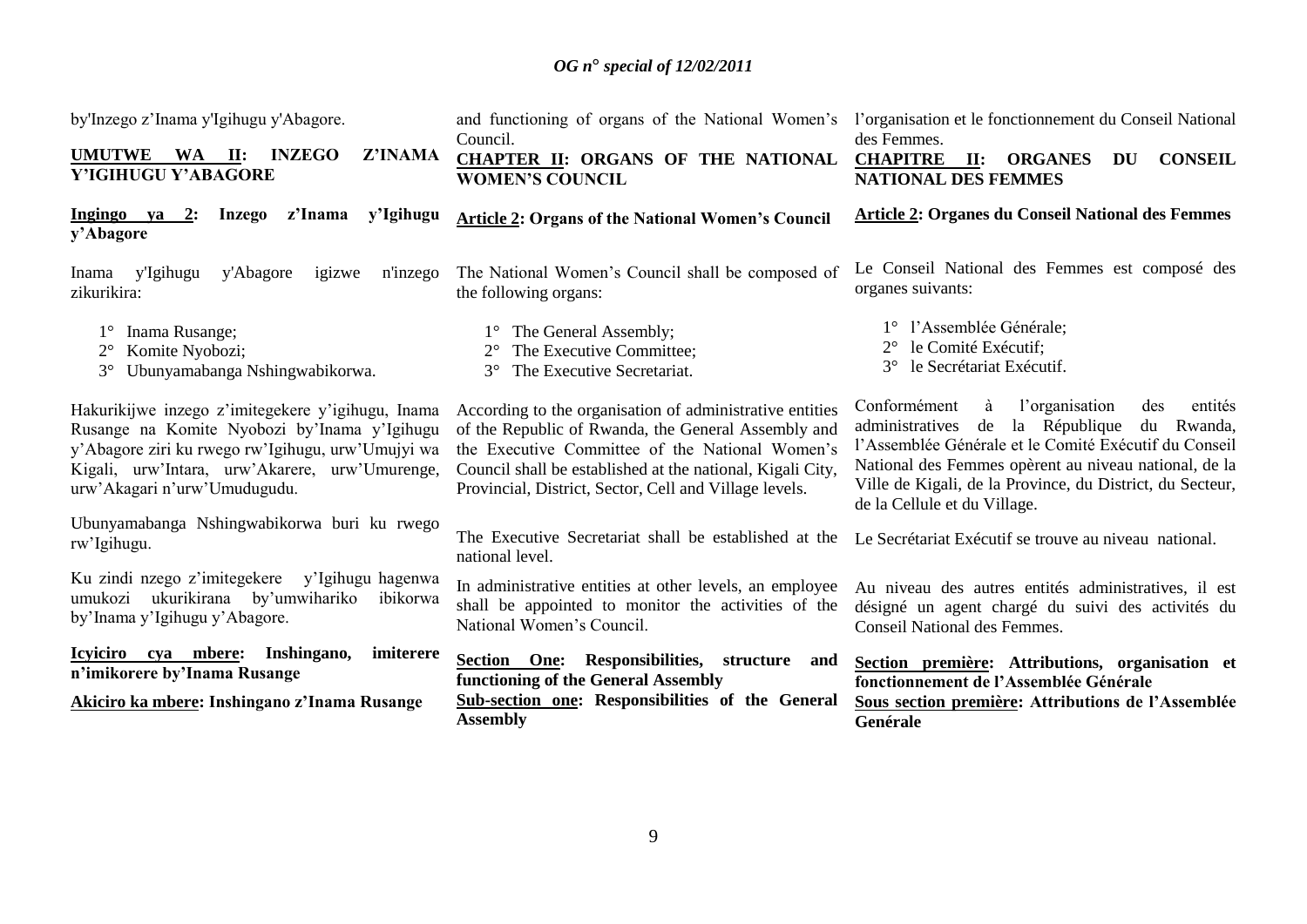**Ingingo ya 3: Inshingano z'Inama Rusange**

Inama Rusange ni rwo rwego rukuru ruyobora, rukanafata ibyemezo by"Inama y"Igihugu y"Abagore.

Inama Rusange ya buri rwego rw"ubuyobozi ishinzwe ibi bikurikira:

- 1° kwemeza icyerekezo cy"ibikorwa by"Inama y"Igihugu y"Abagore;
- 2° kwemeza gahunda y"ibikorwa n"imbanzirizamushinga w'ingengo y'imari ya buri mwaka by"Inama y"Igihugu y"Abagore;
- 3° kwemeza raporo y'ibikorwa n"iy"imikoreshereze y"umutungo by"umwaka urangiye yatanzwe na Komite Nyobozi mbere y"uko ishyikirizwa inzego bireba;
- 4° gufatira umwanzuro ibibazo byagaragajwe n"Inama y"Igihugu y"Abagore;
- 5° gukurikirana ishyirwa mu bikorwa ry"imyanzuro y"Inama Rusange y"Inama y"Igihugu y"Abagore;
- 6° gutora, gusezerera no gusimbuza abagize Komite Nyobozi y"Inama y"Igihugu y"Abagore.

Kwemeza amategeko ngengamikorere y"Inama y"Igihugu y"Abagore bikorwa n"Inama rusange ku rwego rw"Igihugu.

**Akiciro ka 2: Imiterere y'Inama Rusange**

The General Assembly is the supreme management and decision-making organ of the National Women's Council.

**Article 3: Responsibilities of the General Assembly**

At each administrative level, the General Assembly shall be responsible for:

- 1° approving the vision of the National Women"s Council;
- 2° approving the action plan and annual draft budget of National Women"s Council;
- 3° approving the activity and financial reports of the National Women"s Council submitted by the Executive Committee before forwarding them to the concerned organs;
- 4° resolving problems identified by the National Women"s Council;
- 5° ensuring the implementation of the decisions of the General Assembly of the National Women"s Council;
- 6° electing, dismissing and replacing members of the Executive Committee of the National Women"s Council.

Internal rules and regulations of the National Women"s Council shall be approved by the General Assembly at the national level.

**Sub-section 2: Structure of the General Assembly**

#### **Article 3: Attributions de l'Assemblée Générale**

L"Assemblée Générale est l"organe suprême de gestion et de prise de désion du Conseil National des Femmes.

L"Assemblée Générale à chaque niveau administratif est chargée de:

- 1° approuver la vision du Conseil National des Femmes;
- 2° approuver le plan d"action et l"avant-projet du budget annuel du Conseil National des Femmes;
- 3° adopter le rapport annuel d"activités et financier soumis par le Comité Exécutif avant sa transmission aux organes concernés;
- 4° résoudre les problèmes identifiés par le Conseil National des Femmes;
- 5° s"assurer de l"exécution des décisions de l"Assemblée Générale du Conseil National des Femmes;
- 6° élire, démettre et remplacer les membres du Comité Exécutif du Conseil National des Femmes.

L"Assemblée Générale au niveau national approuve le Règlement d"Ordre Intérieur du Conseil National des Femmes.

#### **Sous section 2: Structure de l'Assemblée Générale**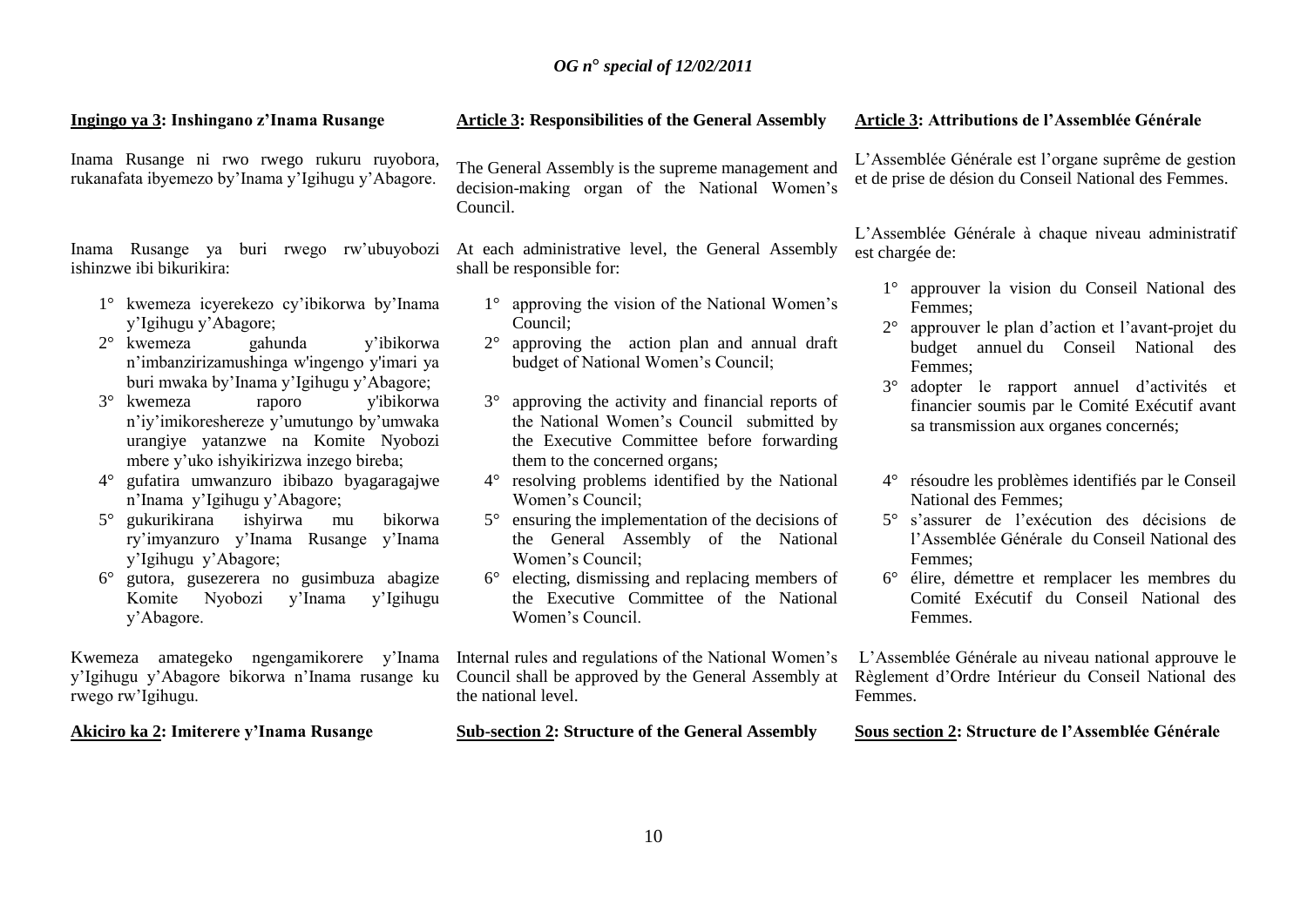**Ingingo ya 4: Imiterere y'Inama Rusange ku Article 4: Structure of the General Assembly at the rwego rw'Umudugudu**

Inama Rusange ku rwego rw'Umudugudu igizwe n"abagore bose batuye mu Mudugudu bafite nibura imyaka 18 y'amavuko cyangwa bahawe ubukure hakurikijwe uko amategeko mbonezamubano abiteganya.

# **Ingingo ya 5: Abagize Inama Rusange ku rwego rw'Akagari**

Inama Rusange ku rwego rw'Akagari igizwe n'aba bakurikira:

- 1° abagize Komite Nyobozi y"Inama y"Igihugu y"Abagore ku rwego rw"Akagari;
- 2° abagize Komite Nyobozi y"Inama y"Igihugu y"Abagore ku rwego rw"Imidugudu igize Akagari;
- 3° abahagarariye amashyirahamwe n"amakoperative by"abagore bifite ubuzimagatozi bikorera ku rwego rw"Akagari.

# **Ingingo ya 6: Abagize Inama Rusange ku rwego rw'Umurenge**

Inama Rusange ku rwego rw'Umurenge igizwe n'aba bakurikira:

- 1° abagize Komite Nyobozi y"Inama y"Igihugu y"Abagore ku rwego rw'Umurenge;
- 2° abagize Komite Nyobozi y"Inama y"Igihugu y"Abagore ku rwego rw"Utugari tugize

# **Village level**

At the Village level, the General Assembly shall be composed of all women living in the village who are at least 18 years of age or who have been emancipated in accordance with the provisions of the Civil Code.

# **Article 5: Members of the General Assembly at the Cell level**

The General Assembly at the Cell level shall be composed of:

- 1° members of the Executive Committee of the National Women's Council at the Cell level:
- 2° members of the Executive Committee of the National Women"s Council at the Village level of the Villages within a Cell;
- 3° representatives of women"s associations and cooperatives with legal personality operating at the Cell level.

# **Article 6: Members of the General Assembly at the Sector level**

composed of:

- 1° members of the Executive Committee of the National Women's Council at the Sector level:
- 2° members of the Executive Committee of the National Women"s Council at the Cell level

#### **Article 4: Structure de l'Assemblée Générale au niveau du Village**

L"Assemblée Générale au niveau du Village est constituée de toutes les femmes résidant dans le Village, âgées d"au moins 18 ans ou emancipées conformément aux dispositions du Code Civil.

# **Article 5: Membres de l'Assemblée Générale au niveau de la Cellule**

L"Assemblée Générale au niveau de la Cellule est composée des:

- 1° membres du Comité Exécutif du Conseil National des Femmes au niveau de la Cellule;
- 2° membres du Comité Exécutif du Conseil National des Femmes au niveau des Villages qui forment la Cellule;
- 3° représentantes des associations et coopératives des femmes jouissant d"une personnalité juridique œuvrant au niveau de la Cellule.

# **Article 6: Membres de l'Assemblée Générale au niveau du Secteur**

The General Assembly at the Sector level shall be L"Assemblée Générale au niveau du Secteur est composée des :

- 1° membres du Comité Exécutif du Conseil National des Femmes au niveau du Secteur;
- 2° membres du Comité Exécutif du Conseil National des Femmes au niveau de toutes les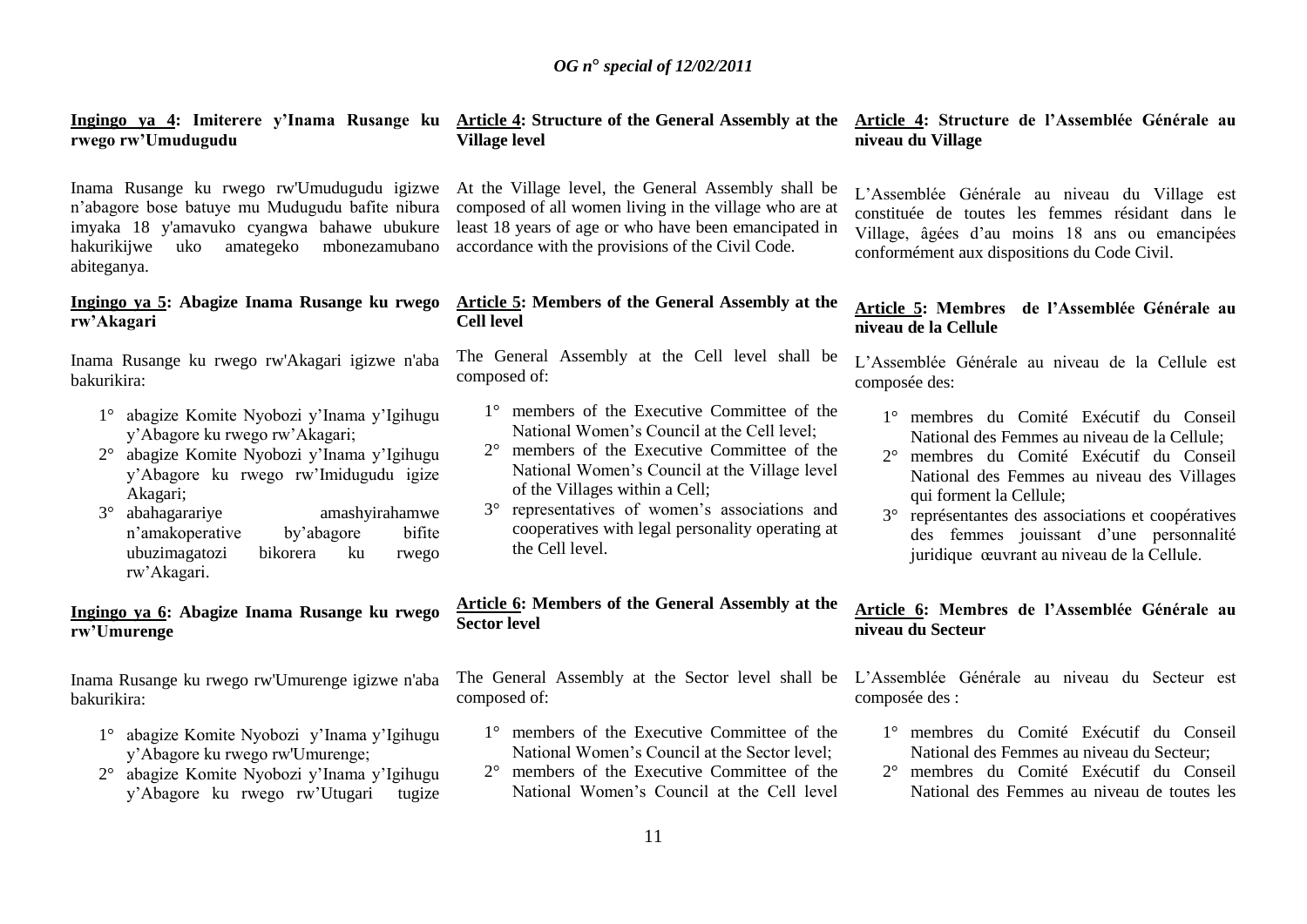Umurenge;

- 3° abahuzabikorwa ba Komite Nyobozi y"Inama y"Igihugu y"Abagore ku rwego rw"Imidugudu igize Umurenge;
- $4^\circ$  abahagarariye n"amakoperative by"abagore bifite ubuzimagatozi bikorera ku rwego rw"Umurenge.

**Ingingo ya 7: Abagize Inama Rusange ku rwego rw'Akarere**

Inama Rusange ku rwego rw'Akarere igizwe n'aba bakurikira:

- 1° abagize Komite Nyobozi y"Inama y"Igihugu y"Abagore ku rwego rw'Akarere;
- 2° abagize Komite Nyobozi y"Inama y"Igihugu y"Abagore ku rwego rw"Imirenge igize Akarere;
- 3° abahuzabikorwa ba Komite Nyobozi z"Inama y"Igihugu y"Abagore ku rwego rw'Utugari tugize Akarere;
- 4° abahagarariye amashyirahamwe n"amakoperative by"abagore bifite ubuzimagatozi bikorera ku rwego rw"Akarere.

# **Ingingo ya 8: Abagize Inama Rusange ku rwego rw'Intara n'Umujyi wa Kigali**

Inama Rusange ku rwego rw'Intara n"Umujyi wa Kigali igizwe n'aba bakurikira:

1° abagize Komite Nyobozi y"Inama y"Igihugu y"Abagore ku rwego rw'Intara n"urw"Umujyi within the Sector;

- 3° coordinators of the Executive Committee of the National Women"s Council at the Village level of the Villages within the Sector;
- 4° representatives of women"s associations and cooperatives wich have legal personnality operating at the Sector level.

# **Article 7: Members of the General Assembly at the District level**

The General Assembly at the District Level shall be composed of:

- 1° members of the Executive Committee of the National Women"s Council at the District  $level:$
- 2° members of the Executive Committee of the National Women"s Council at the Sector level within the District:
- 3° coordinators of the Executive Committee of the National Women"s Council at the Cell level within the District;
- 4° representatives of women"s associations and cooperatives wich have legal personality operating at the District level.

# **Article 8: Members of the General Assembly at the Provincial and Kigali City levels**

The General Assembly at the Provincial and Kigali City levels shall be composed of:

1° members of the Executive Committee of the National Women"s Council at the Provincial

Cellules qui forment le Secteur;

- 3° coordinatrices du Comité Exécutif du Conseil National des Femmes au niveau des villages qui forment le Secteur;
- 4° représentantes des associations et coopératives des femmes jouissant d"une personnalité juridique œuvrant au niveau du Secteur.

# **Article 7 : Membres de l'Assemblée Générale au niveau du District**

L"Assemblée Générale au niveau du District est composée des :

- 1° membres du Comité Exécutif du Conseil National des Femmes au niveau du District;
- 2° membres du Comité Exécutif du Conseil National des Femmes au niveau des Secteurs qui foment le District;
- 3° coordinatrices du Comité Exécutif du Conseil National des Femmes au niveau de toutes les Cellules qui forment le District;
- 4° représentantes des associations et coopératives des femmes jouissant d"une personnalité juridique œuvrant au niveau du District.

# **Article 8 : Membres de l'Assemblée Générale au niveau de la Province et de la Ville de Kigali**

L"Assemblée Générale au niveau de la Province et de la Ville de Kigali est constituée des :

1° membres du Comité Exécutif du Conseil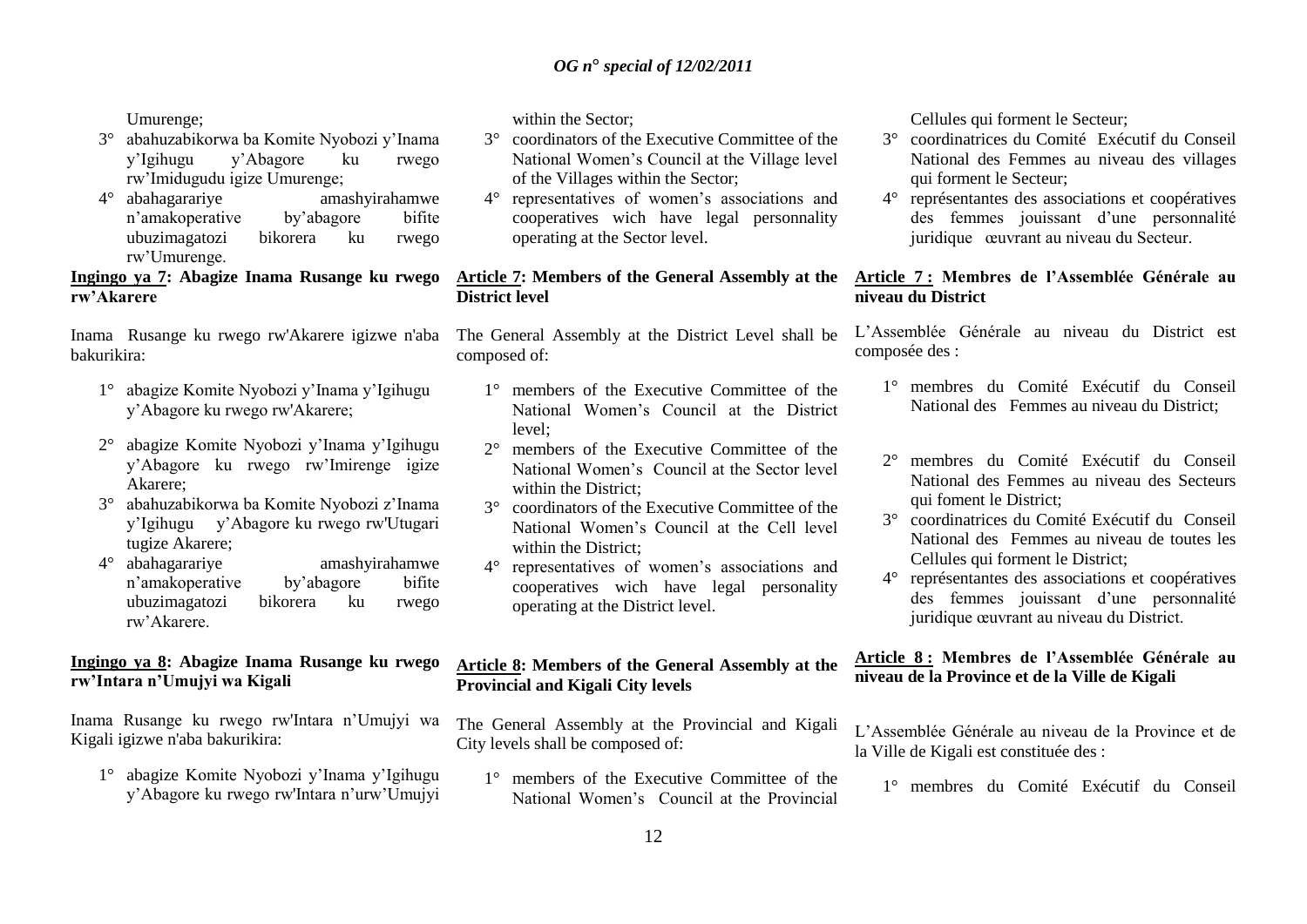wa Kigali;

- 2° abagize Komite Nyobozi y"Uturere tugize Intara n"Umujyi wa Kigali;
- 3° abahuzabikorwa ba Komite Nyobozi z"Inama y"Igihugu y"Abagore ku rwego rw'Imirenge igize Intara n"Umujyi wa Kigali
- 4° abagore bahagarariye amashyirahamwe n"amakoperative by"abagore bifite ubuzimagatozi bikorera ku rwego rw"Intara n"urw"Umujyi wa Kigali.

# **Ingingo ya 9: Abagize Inama Rusange ku rwego rw'Igihugu**

Inama Rusange ku rwego rw'Igihugu igizwe n'aba bakurikira:

- 1° abagize Komite Nyobozi y"Inama y"Igihugu y"Abagore ku rwego rw'Igihugu;
- 2° abagize Komite Nyobozi y"Inama y"Igihugu y"Abagore ku rwego rw"Umujyi wa Kigali n"urw"Intara;
- 3° abahuzabikorwa ba Komite Nyobozi b"Inama y"Igihugu y"Abagore ku rwego rw'Uturere twose tugize Igihugu;
- 4° abagore bahagarariye amashyirahamwe n"amakoperative by"abagore bifite ubuzimagatozi bikorera ku rwego rw"Igihugu.

or Kigali City level;

- 2° members of the Executive Committee of the National Women"s Council at the District level within the Province or Kigali City;
- 3° coordinators of the Executive Committee of the National Women"s Council at the Sector level within the Province or Kigali City;
- 4° representatives of women"s associations and cooperatives wich have legal personality operating at the Provincial or Kigali City levels.

# **Article 9: Members of the General Assembly at the national level**

The General Assembly at the national level shall be composed of:

- 1° members of the Executive Committee of the National Women's Council at national level:
- 2° members of the Executive Committee of the National Women"s Council at the Provincial and Kigali City levels;
- 3° coordinators of the Executive Committee of the National Women"s Council at the District level within the country;
- 4° representatives of women"s associations and cooperatives wich have legal personality operating at the national level.

National des Femmes au niveau de la Province ou de la Ville de Kigali;

- 2° membres du Comité Exécutif du Conseil National des Femmes au niveau de tous les Districts de la Province ou de la Ville de Kigali;
- 3° coordinatrices du Comité Exécutif du Conseil National des Femmes au niveau de tous les Secteurs de la Province ou de la Ville de Kigali;
- 4° représentantes des associations et coopératives des femmes jouissant d"une personnalité juridique œuvrant au niveau de la Province et de la Ville de Kigali.

# **Article 9: Membres de l'Assemblée Générale au niveau national**

L"Assemblée Générale au niveau de la Province est composée des:

- 1° membres du Comité Exécutif du Conseil National des Femmes au niveau national;
- 2° membres du Comité Exécutif du Conseil National des Femmes au niveau de la Province et de la Ville de Kigali;
- 3° coordinatrices du Comité Exécutif du Conseil National des Femmes au niveau de tous les Districts du pays;
- 4° représentantes des associations et coopératives des femmes jouissant d"une personnalité juridique œuvrant au niveau national.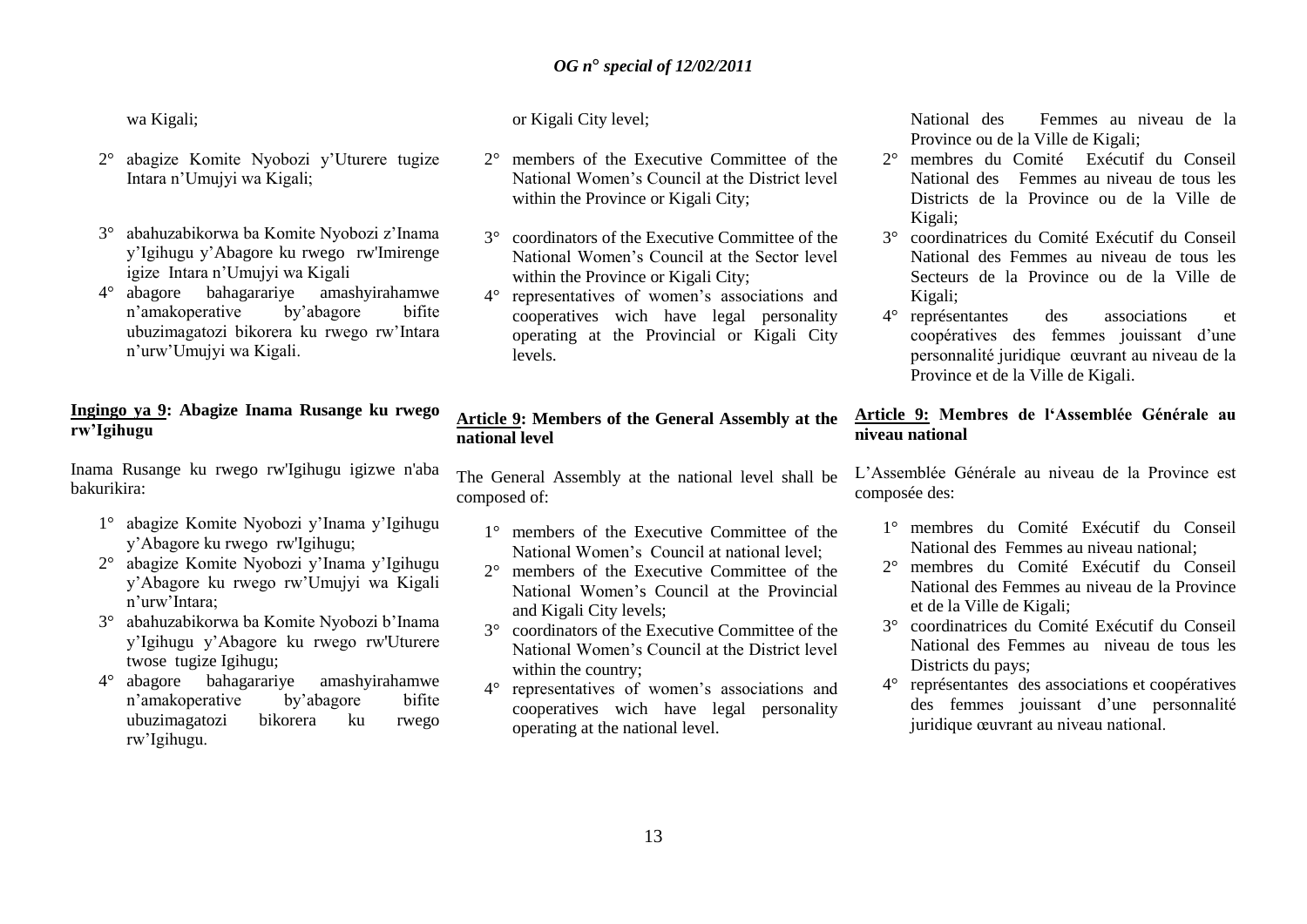**Akiciro ka 3: Imikorere y'Inama Rusange**

#### **Ingingo ya 10: Gutegura no gutumiza inama y'Inama Rusange**

Inama y"Inama Rusange isanzwe iterana ku nzego zose rimwe mu mwaka mu gihembwe cya mbere. Ishobora no guterana mu nama zidasanzwe igihe cyose bibaye ngombwa ikiga gusa ibiri ku murongo w'ibyateganyijwe.

Mu byo Inama Rusange isanzwe yigaho harimo kwemeza raporo y"ibikorwa n"iy"imikoreshereze y"umutungo by"umwaka urangiye no kwemeza ingengo y"imari na gahunda y"ibikorwa by"umwaka utaha.

Inama y"Inama Rusange itumizwa mu nyandiko kandi ikayoborwa n'Umuhuzabikorwa wa Komite Nyobozi kuri buri rwego. Iyo adahari, itumizwa kandi ikayoborwa n'Umwungirije.

Umuhuzabikorwa n"umwungirije iyo badashoboye kuboneka cyangwa banze gutumiza inama y"Inama Rusange, ishobora gutumizwa nibura na kimwe cya gatatu (1/3) cy'abagize Komite Nyobozi y'urwo rwego igaterana hatitawe ku mubare w"abayitabiriye. Abitabiriye inama bitoramo uyiyobora.

Inama zisanzwe zimenyeshwa abatumirwa mu nyandiko mu minsi cumi n"itanu (15) mbere y"uko ziterana. Ubutumire bw"inama bugaragaza ibiri ku murongo w"ibyigwa.

#### **Sub-section 3: Functioning of the General Assembly**

### **Article 10: Organisation and invitation to a General Assembly meeting**

An ordinary meeting of the General Assembly shall be held at all levels once a year in the first quarter. The General Assembly may also hold an extraordinary session if the need arises but may only consider items on the written agenda during that session.

As part of the regular items under its consideration, the General Assembly shall approve the activity and financial reports of the previous year and the budget and plan of action for the upcoming year.

A meeting for General Assembly shall be convened in writing and chaired by the Coordinator of the Executive Committee at each level. In her absence, it shall be convened and chaired by her Deputy.

If the Coordinator and her Deputy are absent or refuse to convene a meeting, the General Assembly may be convened at the request of at least one-third (1/3) of the member of the Executive Committee at each level and they shall convene regardless of the number of members present. Participants in this meeting shall elect from among themselves the chairperson for the meeting.

An ordinary session shall be convened in writing at least fifteen (15) days before it is to be held. The invitation to the meeting shall indicate the items on the agenda.

#### **Sous section 3: Fonctionnement de l'Assemblée Générale**

#### **Article 10: Organisation et l'invitation de la réunion de l'Assemblée Générale**

La réunion de l"Assemblée Générale ordinaire se tient à tous les niveaux une fois l"année au cours du premier trimestre. Elle peut également se réunir en session extraordinaire chaque fois que de besoin pour n"examiner que les points inscrits à l"ordre du jour.

Parmi les points examinés par l"Assemblée Générale ordinaire figurent l"adoption du rapport d"activités et d'utilisation des finances de l'exercice qui s'achève, ainsi que l"adoption du budget et du plan d"action de l"année suivante.

La réunion de l"Assemblée Générale est convoquée par écrit et dirigée par la Coordinatrice du Comité Exécutif à chaque échelon. En son absence, elle est convoquée et dirigée par son adjointe.

En cas d"absence ou de refus par la Coordinatrice et son adjointe de convoquer la réunion de l"Assemblée Générale, elle peut être convoquée à la demande d"au moins un tiers (1/3) des membres du Comité Exécutif de cet échelon. Les participants à la réunion élisent en leur sein celle qui dirige la réunion.

Les sessions ordinaires sont portées à la connaissance des invités, par écrit, endéans quinze jours (15) avant leur tenue. L"invitation à la réunion indique les points figurant à l"ordre du jour.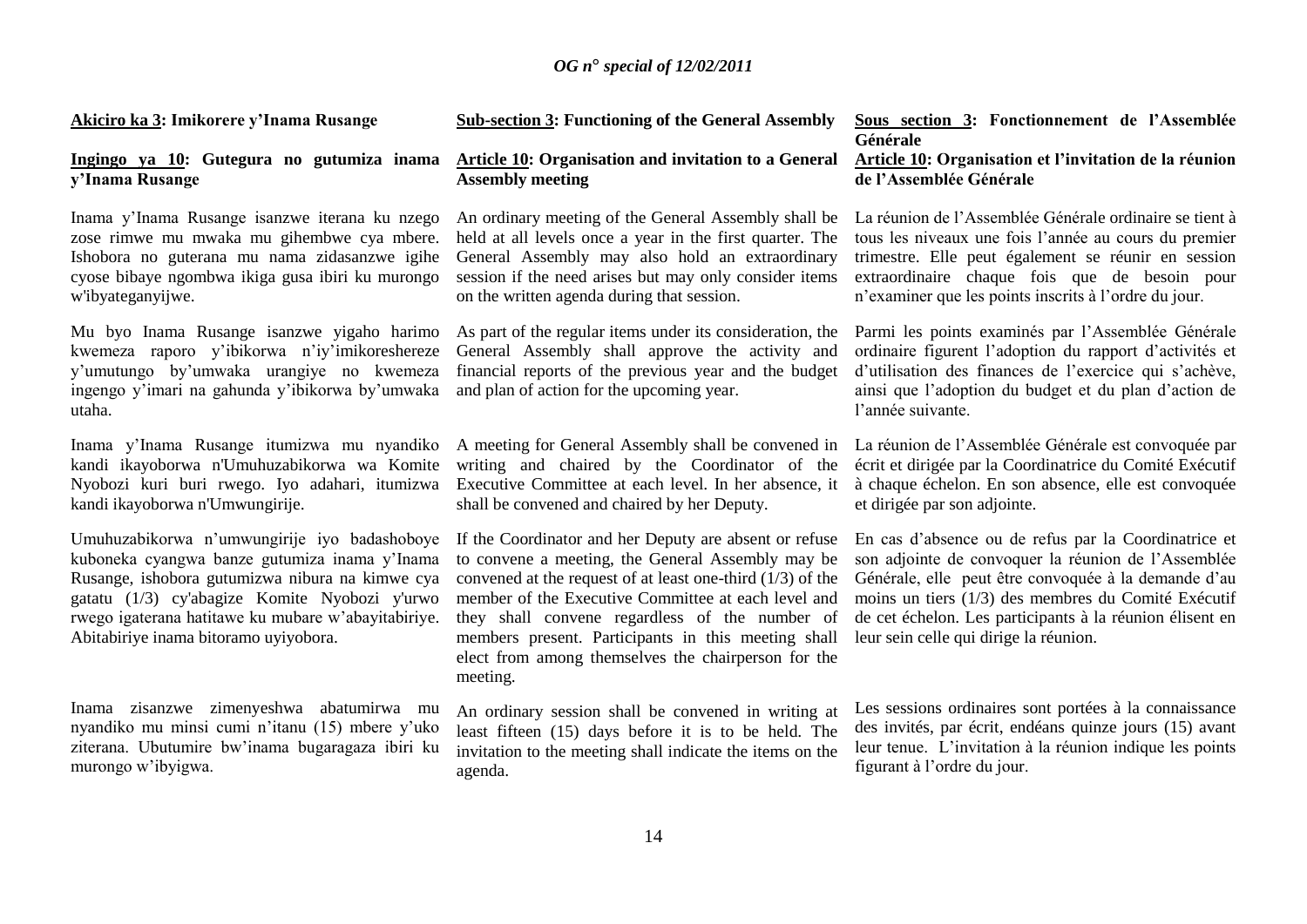#### **Ingingo ya 11: Umubare wa ngombwa w'abagize Article 11: Quorum of the General Assembly Inama Rusange**

Inama Rusange kuri buri rwego iterana mu buryo bwemewe hari nibura kimwe cya kabiri (1/2) cy"abayigize. Iyo Inama Rusange itashoboye guterana kubera kubura umubare wa ngombwa, hatumizwa inama ya kabiri mu minsi umunani (8) y"akazi. Icyo gihe inama iraterana kandi ibyemezo bifatwa n"umubare w"abitabiriye Inama uko bangana kose.

#### **Ingingo ya 12: Abandi batumirwa mu nama y'Inama Rusange**

Abagore bagize Inteko Ishinga Amategeko bemerewe kujya mu nama z"Inama Rusange z"Inama y"Igihugu y"Abagore, bagakurikirana gahunda zose bakanatanga ibitekerezo, ariko ntibemererwa gutora mu ifatwa ry"ibyemezo.

Buri rwego rw"Inama y"Igihugu y"Abagore rushobora gutumira mu nama rusange zarwo uwo ari we wese rubona ko yarufasha gutunganya neza inshingano zarwo. Uwatumiwe muri ubwo buryo akurikirana gusa imirimo y'inama ijyanye n"ibyo yatumirijwe kandi agatanga ibitekerezo ariko akaba atemerewe gutora mu ifatwa ry"ibyemezo.

# **Ingingo ya 13: Uburyo Inama Rusange ifata ibyemezo**

Inama Rusange ifata ibyemezo ku bwumvikane busesuye bw"abitabiriye inama. Iyo bidashobotse ibyemezo bifatwa ku bwiganze busesuye bw"amajwi

At each level, the General Assembly shall meet and make valid decisions where a quorum of at least onehalf (1/2) of its members are present. When the General Assembly cannot meet due to lack of a quorum, a second meeting shall be convened within the following eight (8) working days and valid deliberations shall occur regardless of the number of members present.

#### **Article 12: Other participants in General Assembly meetings**

Women Parliamentarians may attend meetings of the General Assembly of the National Women"s Council and give their opinions but they shall not have the right to vote.

An organ of the National Women"s Council may invite any person to one of its meetings deemed capable of helping to fulfill its mission. The person shall attend only those parts of the meeting which relate to the matter for which he/she has been invited and may give his/her opinion on the matter but may not vote.

# **Article 13: Methods of making decisions of the General Assembly**

The General Assembly shall make decisions by consensus of all members present at the meeting. Where consensus is not reached, decisions shall be made by absolute majority of the members present at

#### **Article 11: Quorum de l'Assemblée Générale**

L"Assemblée Générale à chaque niveau se réunit et délibère valablement quand au moins la moitié (1/2) de ses membres présente. Lorsque l"Assemblée Générale ne peut pas se réunir faute de quorum, il est convoqué une deuxième réunion dans les huit (8) jours ouvrables suivants et cette fois, l"Assemblée Générale se réunit et délibère valablement quel que soit le nombre des membres présents.

#### **Article 12: Autres invités à la réunion de l'Assemblée Générale**

Les femmes parlementaires sont libres de participer aux réunions des Assemblées Générales du Conseil National des Femmes Elles donnent des avis mais ne participent pas au vote lors de la prise de décisions.

Chaque organe peut inviter à ses réunions d"Assemblée Générale toute personne qu"il estime capable de l"aider à remplir sa mission. La personne ainsi invitée suit uniquement les points de la réunion pour lesquels elle a été invitée. Elle donne son avis mais ne participe pas au vote lors de la prise de décision.

# **Article 13: Modalité de prise de décision par l'Assemblée Générale**

L"Assemblée Générale prend les décisions par consensus de ses membres présents. Lorsque le consensus n"est pas atteint, les décisions sont prises à la majorité absolue des membres présents à la réunion.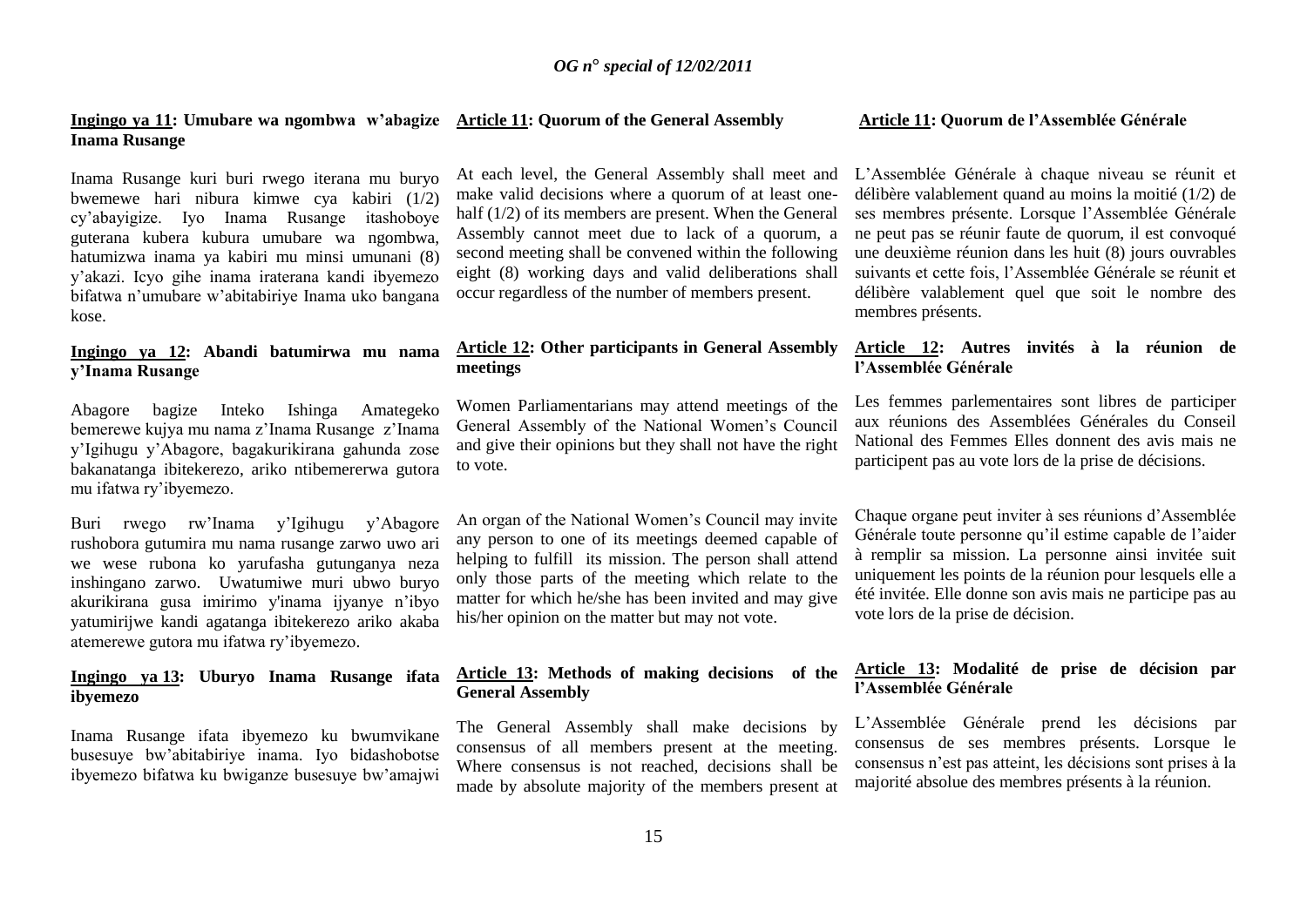y"abari mu nama.

Iyo amajwi angana, itora risubirwamo. Iyo ku nshuro ya kabiri amajwi yongeye kungana, itora rirasubikwa, iyo ngingo ikazongera kuganirwaho mu nama ikurikira.

# **Ingingo ya 14: Inzego zishyikirizwa ibyemezo by'Inama Rusange**

Ibyemezo by"Inama Rusange ku rwego rw"Igihugu byemezwa n"abayigize bari mu nama, bikohererezwa Minisitiri ufite uburinganire mu nshingano ze mu gihe kitarenze iminsi itanu (5) y"akazi kugira ngo agire icyo abivugaho mu gihe kitarenze iminsi cumi n"itanu (15) kuva abimenyeshejwe.

Ibyemezo by"Inama Rusange ku zindi nzego z"imitegekere y"igihugu byemezwa n"abayigize bari mu nama, bikohererezwa Umuhuzabikorwa wa Komite Nyobozi y"Inama y"Igihugu y"Abagore ku rwego rwisumbuye mu gihe kitarenze iminsi itanu (5) kugira ngo agire icyo abivugaho mu gihe kitarenze iminsi cumi n"itanu (15) kuva abimenyeshejwe.

Iyo icyo gihe kirenze ntacyo barabivugaho, ibyemezo by"inama biba byemejwe burundu.

Ubuyobozi bw"imitegekere y"Igihugu kuri urwo rwego bugenerwa kopi y"ibyemezo.

# the meeting.

If the vote results in a tie, another vote shall be organized. When the votes remain equal for a second time, the vote shall be postponed, and the subject of the vote will be re-examined at the next meeting.

# **Article 14: Organs receiving decisions of the General Assembly**

A decision of the General Assembly at the national level shall be approved by its members and a copy of the decision shall be sent to the Minister in charge of gender within five (5) working days, after which the Minister shall give his/ her opinion on the decision within fifteen (15) days after receiving the copy.

A decision of the General Assembly for other administrative level shall be approved by its members, and a copy of the decision shall be sent to the Coordinator of the Executive Committee of the National Women"s Council at the immediate superior level within five (5) days and the Coordinator shall give her opinion on the decision within fifteen (15) days after receiving that copy.

Decisions shall be assumed definitively approved when the time period in which the Minister or the Coordinator may give his or her opinion expires.

A copy of the decision shall be sent to the administrative entity at that level.

En cas d"égalité de voix, il est procédé à un autre vote. Lorsque l"égalité des voix subsiste pour la deuxième fois, le vote est reporté, et ce point fait l"objet de nouvelles discussions au cours de la prochaine réunion.

# **Article 14: Organes destinataires des décisions de l'Assemblée Générale**

Les décisions de l"Assemblée Générale au niveau national sont approuvées par ses membres présents et la copie de ces décisions est réservée au Ministre ayant le genre dans ses attributions endéans cinq (5) jours ouvrables au-delà desquels le Ministre doit faire connaître sa réaction dans un délai ne dépassant pas quinze (15) jours a compter de la réception..

Les décisions de l'Assemblée Générale à d'autres entités de l"administration du pays sont approuvees par ses membres présents et la copie de ces décisions est réservée au Coordinatrice du Comité Exécutif supérieur endéans cinq (5) jours au-delà desquels le Coordinateur doit faire connaître sa réaction dans un délai ne dépassant pas quinze (15) jours a compter de la réception.

Passé ce délai sans réactions, les décisions sont réputées avoir été adoptées définitivement.

La copie des décisions est réservée à l'entité administrative de même niveau.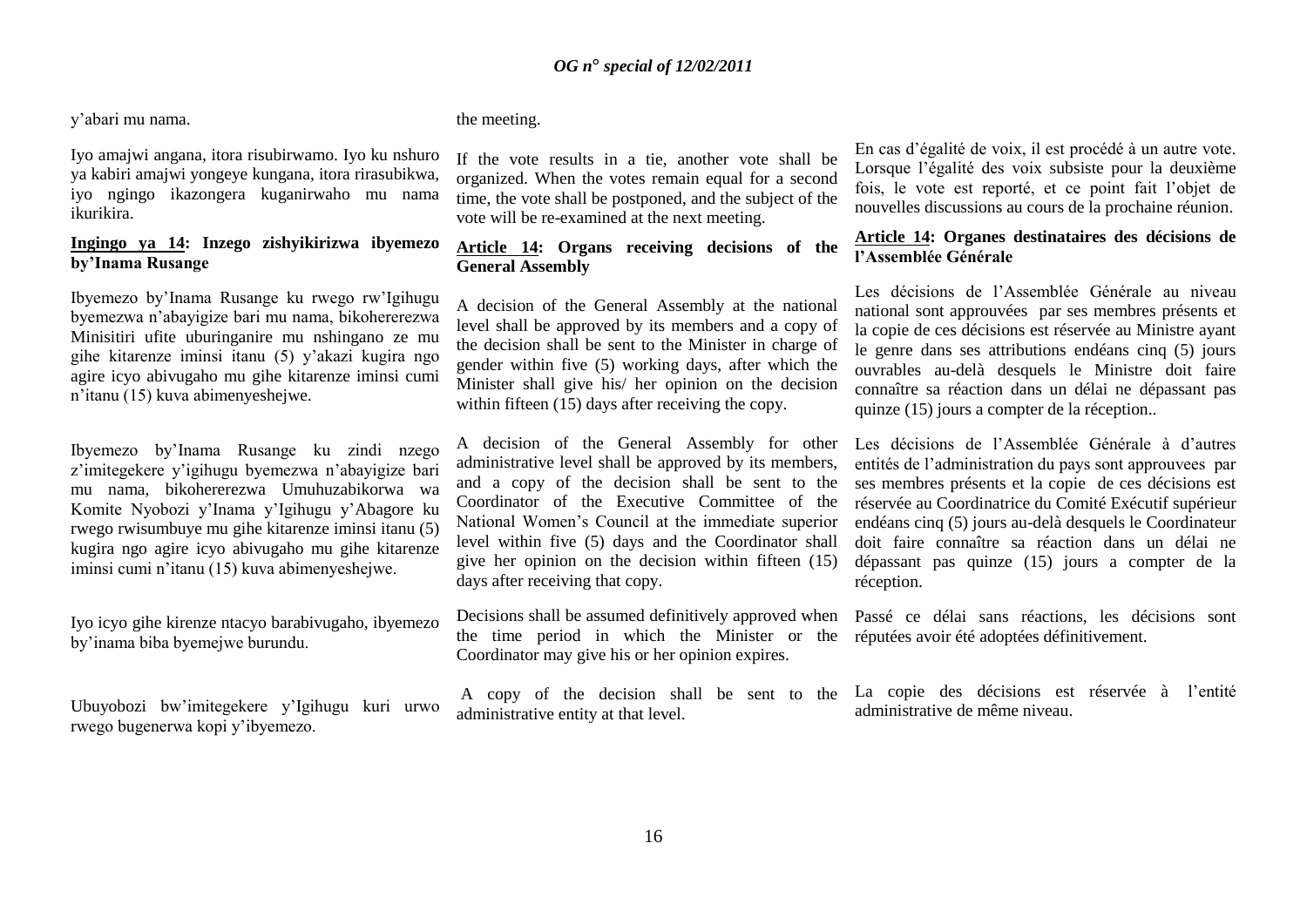| zishyikirizwa<br>Ingingo<br>15:<br><b>Inzego</b><br>va<br>inyandikomvugo y'Inama Rusange                                                                                                                              | Article 15: Organs receiving the minutes of the<br><b>General Assembly</b>                                                                                                                                                     | Article 15: Organes destinataires du compte-rendu<br>de l'Assemblée Générale                                                                                                                                                                   |
|-----------------------------------------------------------------------------------------------------------------------------------------------------------------------------------------------------------------------|--------------------------------------------------------------------------------------------------------------------------------------------------------------------------------------------------------------------------------|------------------------------------------------------------------------------------------------------------------------------------------------------------------------------------------------------------------------------------------------|
| Inyandikomvugo y'inama y'Inama Rusange kuri buri<br>rwego ikorwa n'Umunyamabanga wayo. Ishyirwaho<br>n'Umuyobozi<br>umukono<br>w'inama<br>n'Umunyamabanga.                                                            | At each level, the minutes of a General Assembly<br>meeting shall be taken by the Secretary and signed by<br>the Chairperson and the Secretary.                                                                                | Le compte-rendu de la réunion de l'Assemblée<br>Générale à chaque niveau est rédigé par son Secrétaire.<br>Il est signé par le Président de la réunion et le<br>Secrétaire.                                                                    |
| y'inyandikomvugo ishyikirizwa<br>Urwego<br>Kopi<br>rwisumbuye mu gihe kitarenze iminsi cumi n'itanu<br>(15) y'akazi guhera umunsi yemerejweho.                                                                        | A copy of the minutes shall be sent to the immediate<br>superior organ within fifteen (15) working days from<br>the day of their approval.                                                                                     | Une copie du compte-rendu est transmise à l'organe<br>supérieur endéans quinze (15) jours ouvrables depuis le<br>jour de son adoption.                                                                                                         |
| Inyandikomvugo y'inama y'Inama Rusange ku<br>rwego rw'Igihugu yohererezwa Minisitiri ufite<br>uburinganire mu nshingano ze mu gihe kitarenze<br>(15)<br>cumi<br>n'itanu<br>guhera<br>umunsi<br>iminsi<br>yemerejweho. | The minutes of a General Assembly meeting at the<br>national level shall be sent to the Minister in charge of<br>Gender within a period not exceeding fifteen (15) days<br>from the day of their approval.                     | Le compte-rendu de la réunion de l'Assemblée<br>Générale au niveau national est transmis au Ministre<br>ayant la promotion du genre dans ses attributions<br>endéans quinze (15) jours depuis le jour de son<br>adoption.                      |
| Icyiciro cya 2: Inshingano, imiterere n'imikorere<br>y'Igihugu<br>bya Komite<br>Nyobozi<br>y'Inama                                                                                                                    | Section 2:<br>Responsibilities,<br>structure<br>and<br>functioning of the Executive Committee of the du Comité Exécutif du Conseil National des                                                                                | Section 2: Attributions, structure et fonctionnement                                                                                                                                                                                           |
| y'Abagore                                                                                                                                                                                                             | <b>National Women's Council</b>                                                                                                                                                                                                | <b>Femmes</b>                                                                                                                                                                                                                                  |
| Akiciro ka mbere: Inshingano za Komite Nyobozi<br>Ingingo ya 16: Inshingano za Komite Nyobozi                                                                                                                         | Sub-section one: Responsibilities of the Executive<br><b>Committee</b><br>Responsibilities of the Executive<br>Article 16:<br><b>Committee</b>                                                                                 | Sous section première: Attributions du Comité<br><b>Exécutif</b><br>Article 16: Mission du Comité Exécutif                                                                                                                                     |
| Komite Nyobozi y'Inama y'Igihugu y'Abagore nirwo<br>rwego rushinzwe gushyira mu bikorwa ibyemezo<br>byafashwe n'Inama Rusange no guhuza ibikorwa<br>by'abafatanyabikorwa bigamije<br>guteza<br>imbere<br>umugore.     | The Executive Committee of the National Women's<br>Council is the organ responsible for implementing the<br>decisions of the General Assembly and coordinating<br>activities of stakeholders involved in women's<br>promotion. | Le Comité Exécutif du Conseil National des Femmes<br>est l'organe chargé de la mise en application des<br>décisions prises par l'Assemblée Générale et de la<br>coordination des activités des partenaires visant la<br>promotion de la femme. |
| Komite Nyobozi ya buri rwego ishinzwe ibi<br>bikurikira:                                                                                                                                                              | The Executive Committee at each level shall have the<br>following responsibilities:                                                                                                                                            | Le Comité Exécutif à chaque niveau a les attributions<br>suivantes:                                                                                                                                                                            |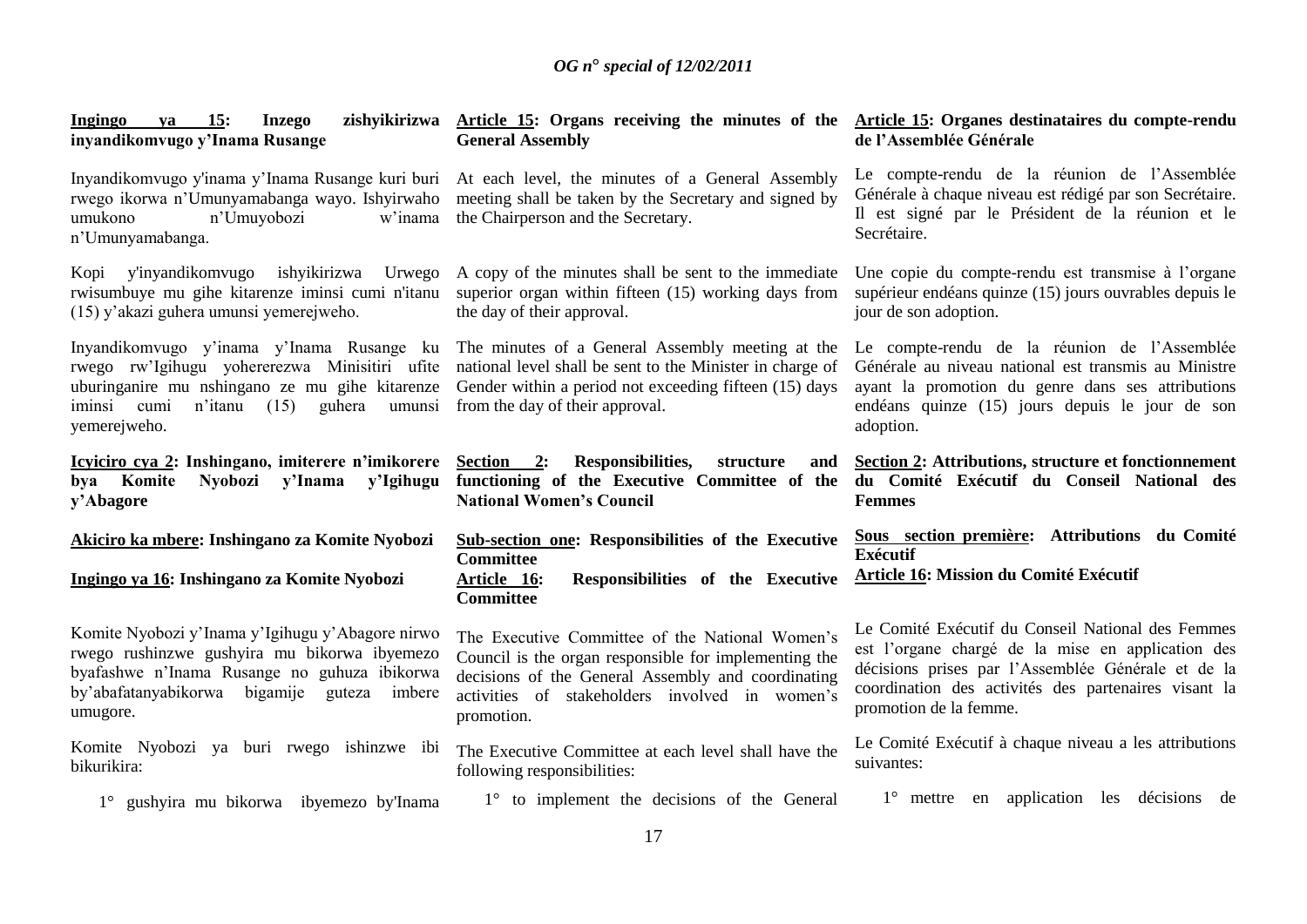Rusange;

- 2° kuyobora no guhuza ibikorwa by'urwego ihagarariye;
- 3° kwemeza gahunda y'ibikorwa;
- 4° gufasha gushaka inkunga y"ibikorwa biteganyijwe muri gahunda;
- 5° gukurikirana Imikorere y"Ubunyamabanga Nshingwabikorwa;
- 6° gusuzuma imbanzirizamushinga w"ingengo y"imari mbere yo kuyishyikiriza inzego zibifitiye ububasha;
- 7° gutegura no guha raporo y"ibikorwa Inama Rusange n'izindi nzego bireba.

Bitarenze igihembwe cya mbere cya buri mwaka, Komite Nyobozi ku rwego rw'Igihugu iha Minisitiri ufite uburinganire mu nshingano ze raporo y'imikoreshereze y'ingengo y'imari y'umwaka ushize. Iyo raporo igomba kubanza kwemezwa n"Inama rusange ku rwego rw"Igihugu.

# **Akiciro ka 2: Imiterere ya Komite Nyobozi**

**Ingingo ya 17: Abagize Komite Nyobozi** 

Komite Nyobozi ya buri rwego igizwe n'abantu barindwi bakurikira :

- 1° umuhuzabikorwa;
- 2° umuhuzabikorwa wungirije;
- 3° umunyamabanga;
- 4° ushinzwe ubukungu;
- 5° ushinzwe imibereho myiza;
- 6° ushinzwe imiyoborere myiza;

Assembly;

- 2° to manage and coordinate the activities of the organ it represents;
- 3° to approve the organ"s plan of action;
- 4° to contribute to resource mobilisation for the implementation of planned activities;
- 5° to monitor the activities of the Executive Secretariat;
- 6° to examine the draft budget before submitting it to the competent organs;
- 7° to prepare and submit the activity report to the General Assembly and to all other concerned organs.

Before the end of the first quarter of each year, the Executive Committee at the national level shall submit a report on the execution of the previous year"s budget to the Minister in charge of gender. The report should first be approved by the General Assembly at the national level.

# **Sub-section 2: Structure of the Executive Committee**

**Article 17: Composition of the Executive Committee Members**

The Executive Committee at each administrative level shall be comprised of the following seven members:

- 1° the Coordinator:
- 2° the Deputy Coordinator;
- 3° the Secretary;
- 4° the in charge of economic affairs;
- 5° the in charge of social affairs;
- 6° the in charge of good governance;

l"Assemblée Générale;

- 2° diriger et coordonner les activités de l"organe qu'il représente:
- 3° approuver le plan d"action;
- 4° contribuer à la mobilisation des ressources pour l"exécution des activités prévues ;
- 5° suivre de près le fonctionnement du Secrétariat Exécutif;
- 6° examiner l"avant-projet du budget avant de le transmettre aux organes compétents;
- 7° préparer et présenter le rapport d"activités à l"Assemblée Générale et aux autres organes concernés.

Avant la fin du premier trimestre de chaque année, le Comité Exécutif au niveau national présente au Ministre ayant la promotion du genre dans ses attributions le rapport sur l"exécution du budget de l"année précédente. Ce rapport doit d"abord être approuvé par l"Assemblée Générale au niveau national.

**Sous section 2 : Structure du Comité Exécutif** 

#### **Article 17: Composition du du Comité Exécutif**

Le Comité Exécutif de chaque niveau comprend les sept membres suivants:

- 1° la coordinatrice ;
- 2° la coordinatrice adjointe ;
- 3° la secrétaire ;
- 4° la chargée des affaires économiques ;
- 5° la chargée des affaires sociales ;
- 6° la chargée de la bonne gouvernance ;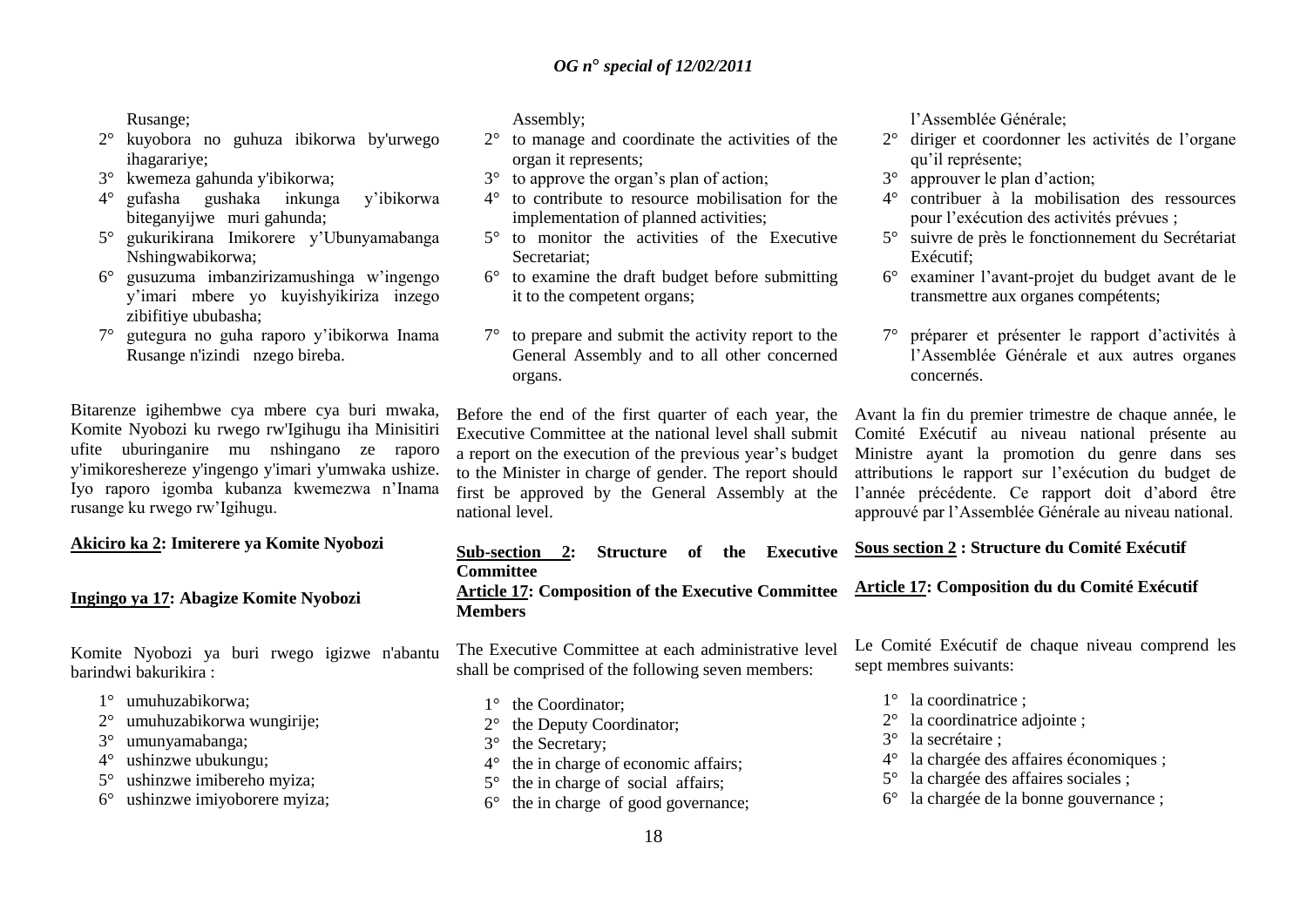7° ushinzwe ibijyanye n"amategeko

Ku rwego rw'Igihugu, Umuhuzabikorwa At the national level, the Coordinator and Deputy n'Umuhuzabikorwa wungirije, bitwa Perezida na Coordinator are called President and Vice President. Visi-Perezida.

#### **Ingingo ya 18: Manda ya Komite Nyobozi n'uburyo abayigize bajyaho**

Abagize Komite Nyobozi ku nzego zose batorerwa igihe cy'imyaka itanu (5) ishobora kongerwa rimwe gusa.

Amatora y"abagize Komite Nyobozi z"Inama y"Igihugu y"Abagore akoreshwa na Komisiyo y"Igihugu y"Amatora.

Amabwiriza ya Komisiyo y"Igihugu y"Amatora agena uburyo abagize Komite Nyobozi batorwa n"uburyo basimburwa.

# **Ingingo ya 19: Ibisabwa abakandida muri Komite Nyobozi**

Kugira ngo umugore atorerwe kujya muri Komite Nyobozi y"Inama y"Igihugu y"Abagore ku rwego rw"Igihugu, ku rwego rw"Intara no ku rwego rw"Umujyi wa Kigali no ku rwego rw"Intara agomba kuba afite nibura impamyabumenyi yo mu rwego rwa A0.

Kugira ngo umugore atorerwe kujya muri Komite Nyobozi y"Inama y"Igihugu y"Abagore ku rwego agomba kuba afite nibura impamyabumenyi yo mu certificate.

7° the in charge of legal affairs.

#### **Article 18: Mandate of the Executive Committee and election of members**

At all levels, Executive Committee members shall be elected for a five (5) year mandate, renewable only once.

Election of members of the Executive Committee of the National Women"s Council shall be organized by the National Electoral Commission.

The National Electoral Commission's instructions shall determine the methods of election and replacement of Executive Committee members.

# **Article 19: Candidacy requirements for Executive Committee membership**

To be elected as a member of the Executive Committee of the National Women"s Council at the national, Provincial and Kigali City level, a candidate must hold at least A0 level degree.

rw"Akarere cyangwa ku rwego rw"Umurenge a female candidate must hold at least A2 level To be elected as a member of the Executive Committee of the National Women"s Council at the District level,

7° la chargée des affaires juridique.

Au niveau national, la coordinatrice et la coordinatrice adjointe sont appelées Présidente et Vice-Présidente.

#### **Article 18: Mandat du Comité Exécutif et modalités d'élections**

A tous les niveaux, les membres du Comité Exécutif sont élus pour un mandat de cinq (5) ans renouvelable une seule fois.

Les élections des membres du Comité Exécutif du Conseil National des Femmes sont organisées par la Commission Nationale Electorale.

Les Instuctions de la Commission Nationale Eléctorale déterminent les modalités de l"élection et du remplacement des membres du Comité Exécutif.

#### **Article 19: Conditions exigées à la candidate au Comité Exécutif**

Pour être élue membre du Comité Exécutif du Conseil National des Femmes au niveau national, de la Province et de la Ville de Kigali, la femme candidate doit détenir au moins un diplôme de niveau A0.

Pour être élue membre du Comité Exécutif du Conseil National des Femmes au niveau du District ou du Secteur, la femme candidate doit détenir au moins un diplôme de niveau A2.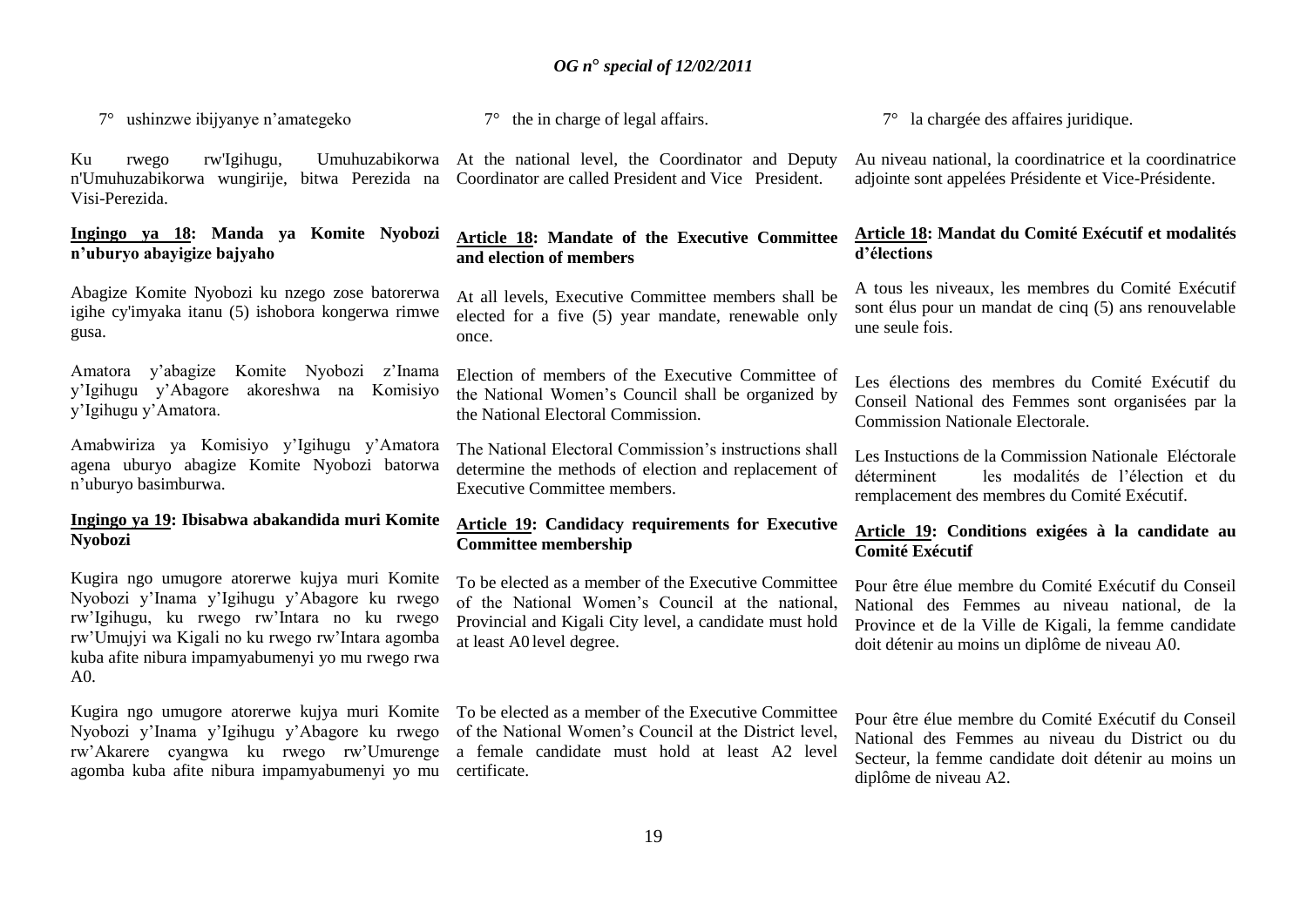rwego rwa A2.

Icyakora, Umuhuzabikorwa w"Inama y"Igihugu y"abagore ku rwego rw"Akarere agomba kuba afite nibura impamyabumenyi yo mu rwego rwa A0. Umuhuzabikorwa ku rwego rw"Umurenge agomba kuba afite nibura impamyabumenyi yo mu rwego rwa A2.

Kugira ngo umugore atorerwe kujya muri Komite Nyobozi y"Inama y"Igihugu y"Abagore ku rwego rw"Akagari cyangwa ku rwego rw"Umudugudu agomba kuba yararangije nibura amashuri atandatu (6) years of primary school. (6) abanza.

Akiciro **Nyobozi** 

**Ingingo Komite** 

Umuhuza ashinzwe

- 1° guhagararira no kuvuganira Inama y"Igihugu y"Abagore ku urwego akoreraho;
- 2° gutumira no kuyobora Inama y'abagize Komite Nyobozi;
- 3° gutumira no kuyobora Inama Rusange;
- 4° guhuza ibikorwa bya Komite Nyobozi.

#### **Ingingo wungirije**

However, the Coordinator must hold at least A0 level degree at the District level, and A2 level certificate at the Sector level.

Cependant, la Coordinatrice au niveau du District doit détenir au moins un diplôme de niveau A0 et au niveau du Secteur, elle doit avoir un diplôme de niveau A2.

of the National Women"s Council at Cell and Village levels, the candidate must have completed at least six

To be elected as a member of the Executive Committee Pour être élue membre du Comité Exécutif du Conseil National des Femmes au niveau de la Cellule et du Village, la candidate doit avoir terminée au moins six (6) ans de l"école primaire.

| ka 3: Inshingano                                                                                                                                                                                                      | z'abagize Komite Sub-section 3: Responsibilities<br>Executive<br>of<br><b>Committee Members</b>                                                                                                                                                                  | Sous section 3: Attributions des membres du<br><b>Comité Exécutif</b>                                                                                                                                                                                                                                       |
|-----------------------------------------------------------------------------------------------------------------------------------------------------------------------------------------------------------------------|------------------------------------------------------------------------------------------------------------------------------------------------------------------------------------------------------------------------------------------------------------------|-------------------------------------------------------------------------------------------------------------------------------------------------------------------------------------------------------------------------------------------------------------------------------------------------------------|
| ya 20: Inshingano z'umuhuzabikorwa wa<br><b>Nyobozi</b>                                                                                                                                                               | <b>Committee Coordinator</b>                                                                                                                                                                                                                                     | Article 20: Responisibilities of the Executive Article 20: Attributions de la Coordinatrice du<br><b>Comité Exécutif</b>                                                                                                                                                                                    |
| abikorwa wa Komite Nyobozi ya buri rwego<br>e ibi bikurikira :                                                                                                                                                        | The Executive Committee Coordinator of each organ<br>shall have the following responsibilities:                                                                                                                                                                  | La Coordinatrice du Comité Exécutif de chaque organe<br>a les attributions suivantes:                                                                                                                                                                                                                       |
| guhagararira no kuvuganira Inama y'Igihugu<br>y'Abagore ku urwego akoreraho;<br>gutumira no kuyobora Inama y'abagize<br>Komite Nyobozi;<br>gutumira no kuyobora Inama Rusange;<br>guhuza ibikorwa bya Komite Nyobozi. | 1° to represent and advocate for the organ she<br>represents;<br>2° to convene and chair Executive Committee<br>meetings;<br>3° to convene and chair General Assembly<br>meetings:<br>to coordinate the activities of the<br>$4^{\circ}$<br>Executive Committee. | 1° représenter et faire le plaidoyer de l'organe<br>qu'elle représente;<br>convoquer et présider la réunion des membres<br>$2^{\circ}$<br>du Comité Exécutif;<br>$3^\circ$<br>convoquer et présider la<br>réunion de<br>l'Assemblée Générale ;<br>coordonner les activités du Comité Exécutif.<br>$4^\circ$ |
| ya 21: Inshingano z'Umuhuzabikorwa Article 21: Responsibilities                                                                                                                                                       | the<br>of                                                                                                                                                                                                                                                        | Deputy Article 21: Attributions de la coordinatrice adjointe                                                                                                                                                                                                                                                |

Umuhuzabikorwa wungirije wa buri rwego ashinzwe The Deputy Coordinator of each Organ shall have the La coordinatrice adjointe de chaque organe a les

**Coordinator**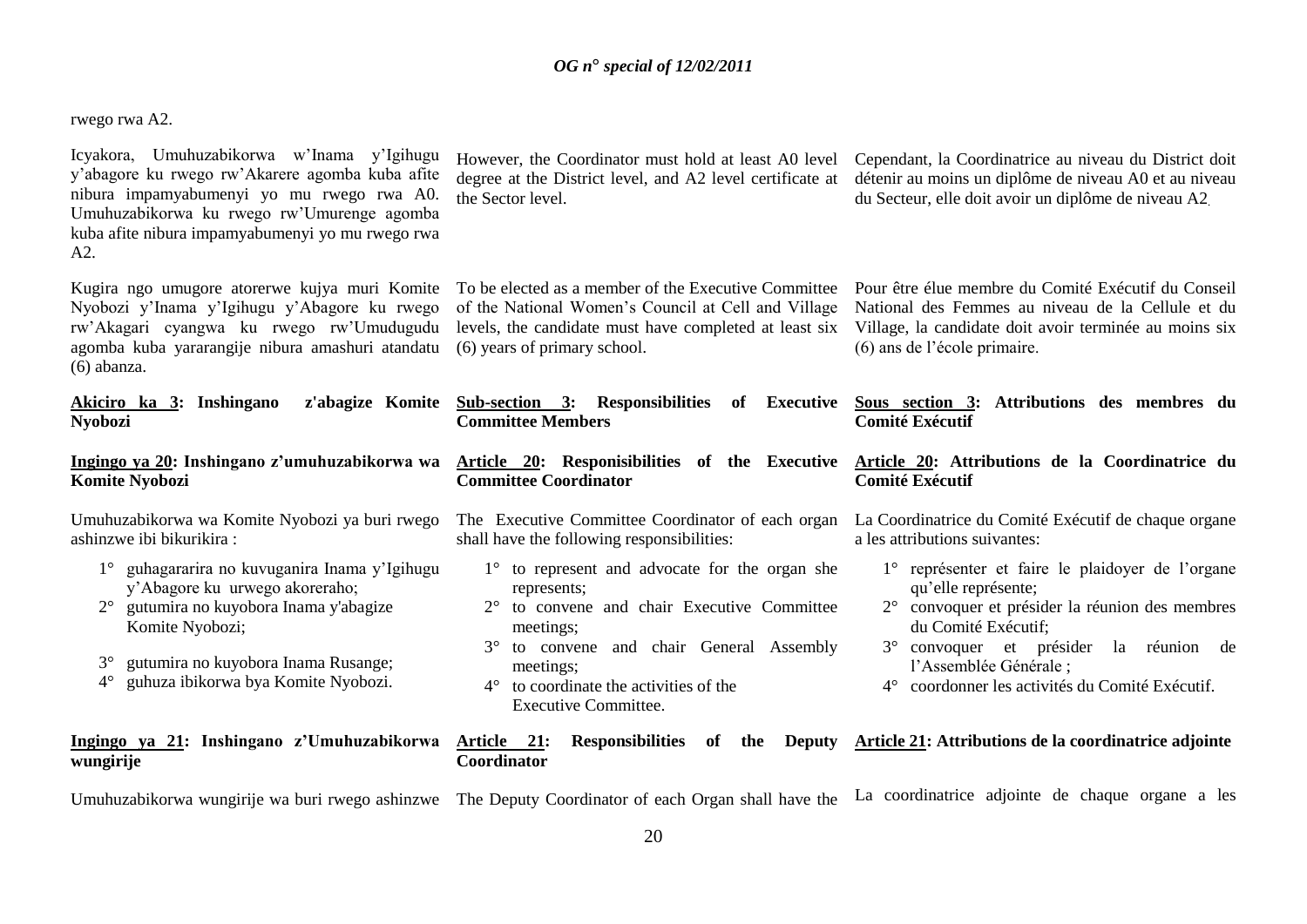#### ibi bikurikira:

- 1° gusimbura Umuhuzabikorwa igihe adahari no kumuhagararira igihe cyose bibaye ngombwa;
- 2° gufasha no kugira inama Umuhuzabikorwa;
- 3° gukurikirana itegurwa ry"inama afatanyije n"abandi bagize biro;
- 4° guharanira uburinganire n"ubwuzuzanye bw"abagabo n"abagore.

# **Ingingo ya 22: Inshingano z'Umunyamabanga wa Komite Nyobozi**

bikurikira:

- 1° gutegura inyandikomvugo z'inama na raporo z'ibikorwa bya Komite Nyobozi;
- 2° kwegeranya no kubika inyandiko zose zirebana n'urwego abereye umunyamabanga;
- 3° kwegeranya imibare ku bikorwa n'ibibazo bireba abanyarwandakazi;
- 4° gushakira no kugeza ku banyarwandakazi batuye ifasi y'urwego arimo amakuru abafitiye akamaro;
- 5° gushishikariza abagore kwitabira itangazamakuru.

#### **Ingingo ya 23: Inshingano z'ushinzwe ubukungu muri Komite Nyobozi**

Ushinzwe ubukungu kuri buri rwego ashinzwe ibi

following responsibilities:

- 1° to replace the Coordinator when she is absent and represent her whenever necessary;
- 2° to assist and advise the Coordinator;
- 3° to monitor the preparation of meetings in collaboration with other members of the Bureau;
- 4° to promote gender equality.

# **Committee Secretary**

shall have the following responsibilities:

- 1° to record the minutes of meetings and activity reports of the Executive Committee;
- 2° to collect and file all documents relating to the organ for which she serves as secretary;
- 3° to collect data on Rwandan women"s activities and issues;
- 4° to collect and disseminate any information useful to Rwandan women living in her jurisdiction:
- 5° to encourage women to be interested in media.

# attributions suivantes :

- 1° remplacer la Coordinatrice lorsqu"elle est absente et la représenter chaque fois que de besoin;
- 2° assister et conseiller la Coordinatrice;
- 3° suivre de près la préparation des réunions en collaboration avec les autres membres du Bureau;
- 4° promouvoir l"égalite du genre.

#### **Article 22: Responsibilities of the Executive Article 22: Attributions de la Secrétaire du Comité Exécutif**

Umunyamabanga wa buri rwego ashinzwe ibi The Executive Committee Secretary of each organ La Secrétaire du Comité Exécutif de chaque organe a les attributions suivantes:

- 1° rédiger les comptes-rendus des réunions et les rapports d"activités du Comité Exécutif;
- 2° rassembler et classer tous les documents concernant l"organe dont elle assure le secrétariat;
- 3° collecter les données portant sur les activités et les problèmes concernant les femmes rwandaises;
- 4° collecter et diffuser les informations utiles aux femmes rwandaises vivant dans la circonscription de son ressort;
- 5° encourager les femmes à s"intéresser aux media.

#### **Article 23: Responsibilities of the Executive Article 23: Attributions de la chargée des affaires economiques**

At the level of each organ, the economic affairs officer Au niveau de chaque organe, la chargée des affaires

**Committee's person in charge of economic affairs**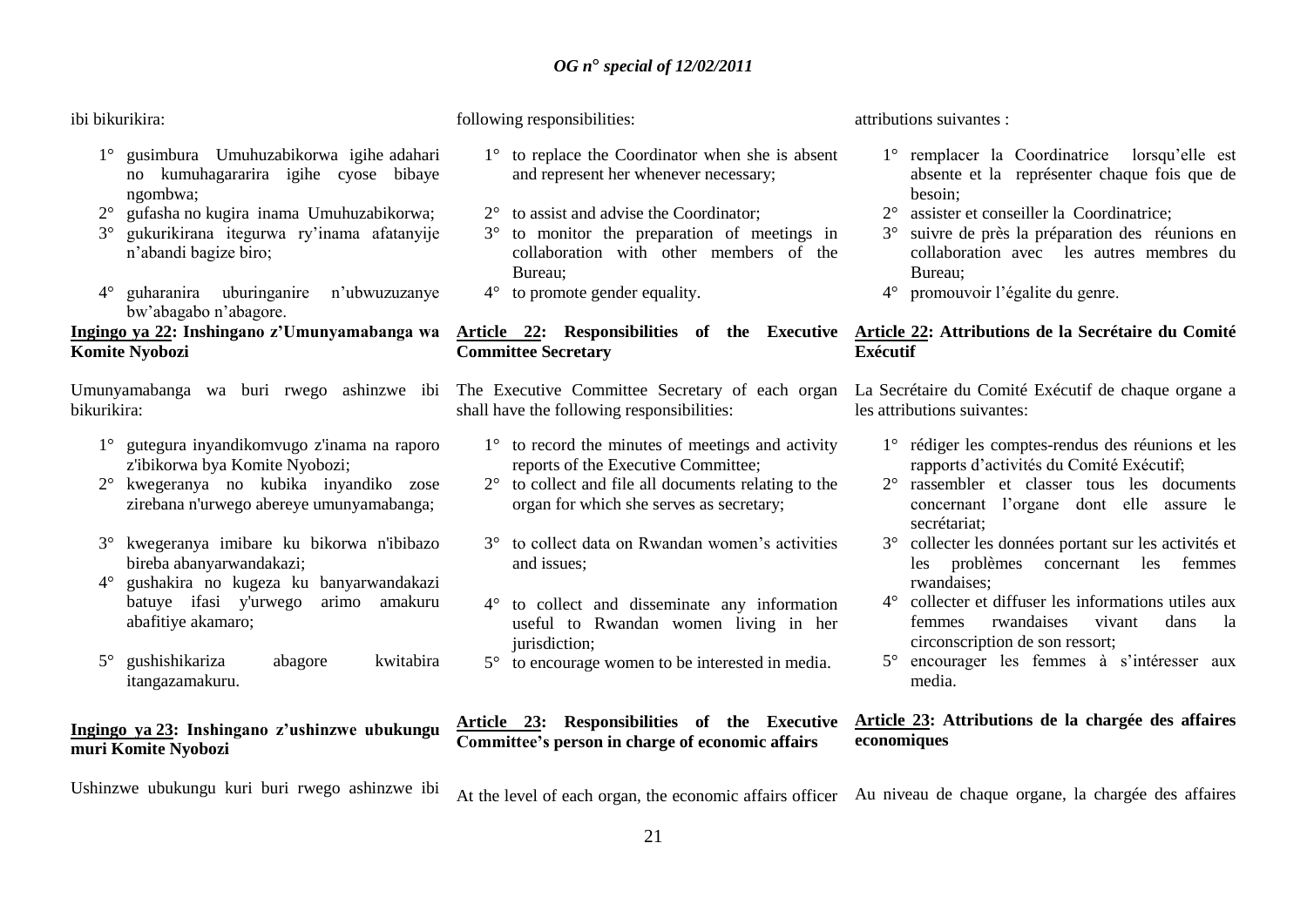#### bikurikira:

- 1° gukangurira abagore gutanga umusanzu wabo n"indi nkunga yose yakwemezwa n"Inama Rusange;
- 2° gukurikirana imicungire y"umutungo n"imari by"Inama y"Igihugu y"Abagore ku rwego ariho;
- 3° gukurikirana itegurwa ry"imbanzirizamushinga w"ingengo y'imari y'urwego akoreraho no gushakisha inkunga zemejwe n'Inama Rusange;
- 4° gukangurira abagore imishinga n'ibikorwa bibyara inyungu n'ibyongera umusaruro no kwibumbira mu makoperative;
- 5° gushaka amasoko no kwiga uburyo bwo guhahirana;
- 6° gushakisha no kugeza ku bagore amakuru arebana na gahunda zabafasha kwiteza imbere mu by"ubukungu;
- 7° gukurikirana ibikorwa by"imiryango n'amashyirahamwe irebana n"iby"ubukungu no kubitangaho raporo;
- 8° gushishikariza abagore gukorana n"ibigo by"imari, kwizigama no gukoresha inguzanyo;
- 9° kujya mu nama za Komite ishinzwe amajyambere mu nzego z"imitegekere y"igihugu aho iri;
- 10° guteza imbere ikoranabuhanga mu bagore;
- 11° gukangurira abagore ibikorwa byo gutunganya imiturire no kubungabunga ibidukikije;

shall have the following attributions:

- 1° to encourage women to pay their dues and to make any other financial contribution approved by the General Assembly;
- 2° to manage the property and financial resources of the National Women"s Council at her administrative level;
- 3° to prepare the draft budget of the organ and mobilise the financial support approved by the General Assembly;
- 4° to encourage women to engage in incomegenerating activities and form cooperatives, to increase their productivity;
- 5° market their products and determine methods to supply products to those markets;
- 6° to search for and disseminate information on existing financial programs for women;
- 7° to supervise and report on activities of economic organisations and associations ;
- 8° to sensitize women to microfinance institutions and savings and credit programs;
- 9° to participate in meetings of any Development Committees of administrative entities;
- $10^{\circ}$  to promote the use of information technology by women;
- 11° to teach women methods to improve housing conditions and protect the environment;

économiques a les attributions suivantes:

- 1° sensibiliser les femmes à payer leurs cotisations et tout autre contribution pouvant être approuvées par l"Assemblée Générale ;
- 2° superviser la gestion du patrimoine et des ressources financières du Conseil National des Femmes au niveau de l"organe administratif au sein duquel elle opère ;
- 3° participer à l"élaboration de l"avant projet du budget d"organe au sein duquel elle opère et mobiliser les soutiens financiers approuvés par l"Assemblée Générale ;
- 4° encourager les femmes de s"engager dans des projets et activités génératrices de revenus, d"augmentation de la production et à former des coopératives;
- 5° chercher les débouchés et étudier les modalités permettant d"alimenter les marchés;
- 6° chercher et diffuser les informations sur les programmes économiques utiles aux femmes ;
- 7° faire le suivi des activités des organisations et associations à caractère économique et en faire rapport ;
- 8° sensibiliser les femmes à collaborer avec les institutions de microfinance et s"interesser aux activites d"épargne et de crédit ;
- 9° participer aux réunions du Comité de Développement lorsqu'il en existe ;
- 10° promouvoir l"utilisation des technologies de l'information par les femmes;
- 11° Sensibiliser les femmes à s"impliquer dans les activités d"amélioration de l"habitat et de protection de l"environnement ;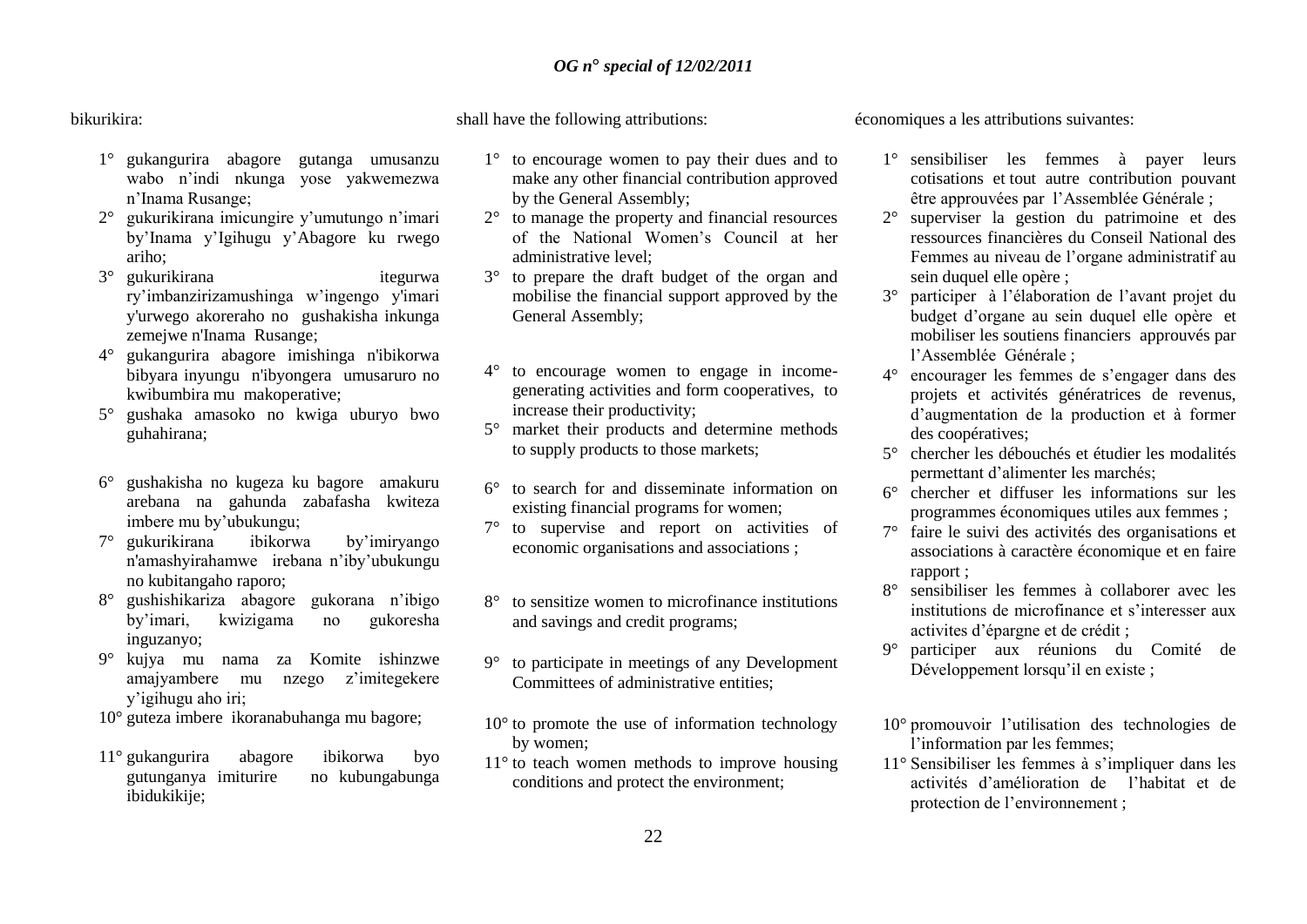- 12° gukora raporo y"ibikorwa biri mu nshingano ze buri gihembwe akayishyikiriza umuhuzabikorwa;
- 13° gukora indi mirimo yahabwa n"inzego zisumbuye zijyanye n"inshingano ze.

Ingano y"umusanzu uvugwa mu gace ka 1º k"iyi ngingo n"uburyo bwo kuwutanga bigenwa n"amategeko ngengamikorere.

# **Ingingo ya 24: Inshingano z'ushinzwe imibereho myiza**

Ushinzwe imibereho myiza wa buri rwego ashinzwe ibi bikurikira:

- 1° kugaragaza ibibazo by"imibereho y'abagore n'imiterere yabyo;
- 2° gukangurira no gufasha abagore bagize ibibazo kwitabira ibikorwa bibasubiza mu buzima busanzwe;
- 3° gukangurira abagore gukoresha ibikoresho binyuranye bya kijyambere biborohereza imvune mu mirimo yabo ya buri munsi;
- 4° kugaragaza ibibazo by'ubuzima muri rusange n'ibireba abagore by'umwihariko;
- 5° gukangurira abagore gukingiza abana, kwipimisha batwite, kubyarira kwa muganga, kwivuza mu buryo bwiza cyane cyane indwara zifata imyanya ndangabitsina no kwikingiza indwara;
- 6° gukurikirana gahunda z"ubuzima ku rwego akoreraho no gukangurira abagore kwitabira izo gahunda;
- 12° to prepare the quarterly report of activities and submit it to the Coordinator:
- 13<sup>°</sup> to carry out any other duties assigned by superior organs in relation to her duties and responsibilities.

The amount and method of payment of dues as stipulated in point 1º of this Article shall be determined by Internal Rules and Regulations.

# **Article 24: Responsibilities of the person in charge of social affairs**

The person in-charge of social affairs at each administrative level shall have the following responsibilities:

- 1° to identify and determine the nature of women"s social issues;
- 2° to assist women who face social problems and encourage them to pursue activities meant to facilitate their reintegration into society;
- 3° to encourage women to use various modern devices that can facilitate their daily activities;
- 4° to identify health-related problems, and in particular those which affect women;
- 5° to encourage women to get their children vaccinated, attend prenatal consultations, give birth at a hospital, get treated for sexually transmitted diseases and get proper vaccinations;
- 6° to supervise activities of the health programmes at the respective administrative level and encourage women to follow those
- 12° préparer le rapport trimestriel des activités et le soumettre à la Coordinatrice;
- 13° s"acquitter de toute autre tâche que peuvent lui confier les organes supérieurs en rapport avec ses attributions

Le montant des cotisations et contribution prévues au point 1º du présent article et les modalités de payement sont déterminés par le Règlement d"Ordre Intérieur.

# **Article 24: Attributions de la chargée des affaires sociales**

La chargée des affaires sociales au niveau de chaque organe a les attributions suivantes:

- 1° identifier les problèmes d"ordre social des femmes ainsi que leur nature;
- 2° sensibiliser et aider les femmes qui ont eu de problèmes sociaux à s"impliquer dans des activités de réintégration dans la vie normale;
- 3° sensibiliser les femmes à utiliser divers équipements modernes qui facilitent leurs activités quotidiennes;
- 4° identifier les problèmes d"ordre sanitaire en général et ceux qui affectent les femmes en particulier;
- 5° sensibiliser les femmes à faire vacciner leurs enfants, à suivre des consultations prénatales et mettre au monde à l"Hôpital, à se faire soigner surtout les maladies sexuellement transmissibles et à se faire vacciner;
- 6° superviser les activités des programmes de santé au niveau de son ressort et sensibiliser les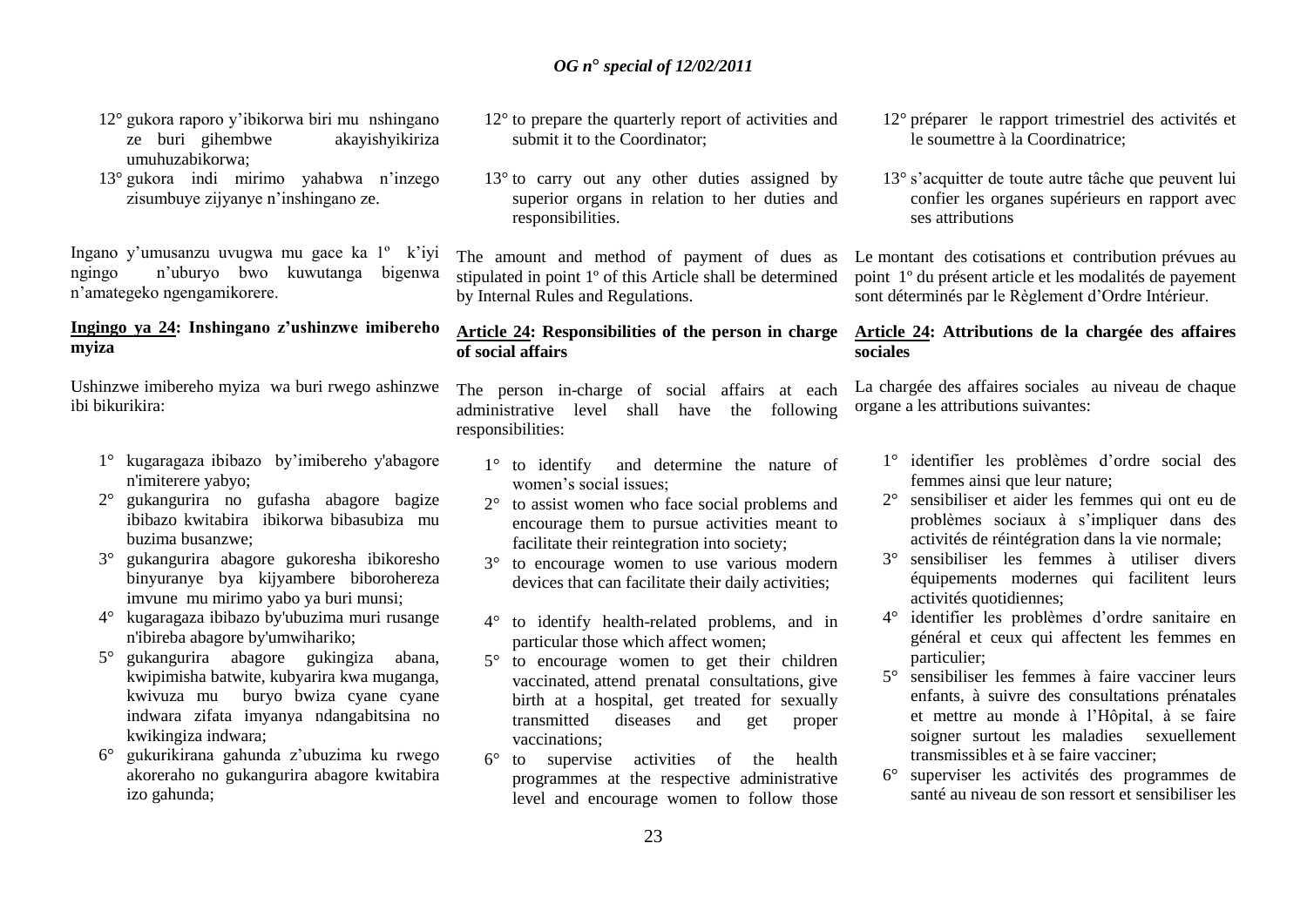- 7° gukangurira abagore gahunda yo kuboneza urubyaro no guha abana uburere bwiza;
- 8° gukangurira abagore kugira isuku muri rusange, cyane cyane isuku y"abana, mu nzu, ku mubiri, ku myambaro n'ibikoresho byo mu rugo, kurwanya indwara no kubungabunga ubuzima bakora siporo n'indi myitozo ngororamubiri;
- 9° gukangurira abagore kwita ku mirire myiza;
- 10° gushishikariza abagore kwitabira ubwisungane mu kwivuza ;
- 11° Gushishikariza abagore kwirinda no kwisuzumisha virusi itera SIDA n"izindi ndwara z"ibyorezo;
- 12° gufatanya n'abajyanama b'ubuzima;
- 13° gukangurira abagore kwitabira amasomero, kugira umuco wo gusoma, kwandika, kubara, gushaka amakuru no kuyamenyekanisha;
- 14° gushishikariza abagore kwiga, kwitabira amahugurwa, no gukurikirana amasomo y"ubumenyi n"ikoranabuhanga;
- 15° gukangurira abagore guha abana b"abakobwa n'abahungu amahirwe angana mu burezi no mu burere.

#### **Ingingo ya 25: Inshingano z'ushinzwe ibijyanye n'amategeko**

Ushinzwe ubutabera wa buri rwego ashinzwe ibi bikurikira:

programmes;

- 7° to encourage women to follow birth control programmes and provide a good education for their children;
- 8° to sensitize women to good hygiene practices, especially hygiene of their children, home, body, clothing and cleaning tools, and to prevent disease and preserve health by exercising;
- 9° to encourage women to improve their nutrition;
- 10° to encourage women to have medical insurance;
- 11° to encourage women to prevent and protect themselves against HIV/AIDS and any other epidemic diseases;
- 12° to work closely with community health workers;
- 13° to encourage women to join learning centers, to have a culture of reading, and to seek out information and disseminate it:
- 14° to encourage women to go to school and take part in trainings, and to take an interest in science and technology;
- 15° to encourage women to give girls and boys equal opportunities in education.

# **Article 25: Responsibilities of the person in charge of legal affairs**

The person in charge of legal affairs at each administrative level shall have the following femmes à y participer;

- 7° sensibiliser les femmes à suivre le programme de régularisations des naissances et à donner une bonne éducationà leurs enfants;
- 8° sensibiliser les femmes à pratiquer l"hygiène en général, spécialement l"hygiène des enfants, hygiene domestique, corporelle, vestimentaire et des équipements ménagers, à prévenir les maladies et à préserver leur santé en faisant le sport et les exercices d"assouplissement;
- 9° sensibiliser les femmes à améliorer le statut nutritionnel;
- 10° encourager les femmes à adhérer à l"assurance maladie;
- 11° encourager les femmes à prévenir et se protéger contre le SIDA et autres maladies épidémiques;
- 12° collaborer avec les animateurs de santé;
- 13° sensibiliser les femmes à joindre les centres d"alphabetisation, à avoir la culture de lecture, à chercher les informations et à les diffuser;
- 14° encourager les femmes à aller à l"école et à participer aux stages de formation et à poursuivre les options de science et de technologies;
- 15° sensibiliser les femmes à donner à leurs filles et garçons les mêmes chances à l"éducation.

# **Article 25: Attributions de la chargée des affaires juridique**

La chargée des affaires juridiques au niveau de chaque organe à les attributions suivantes: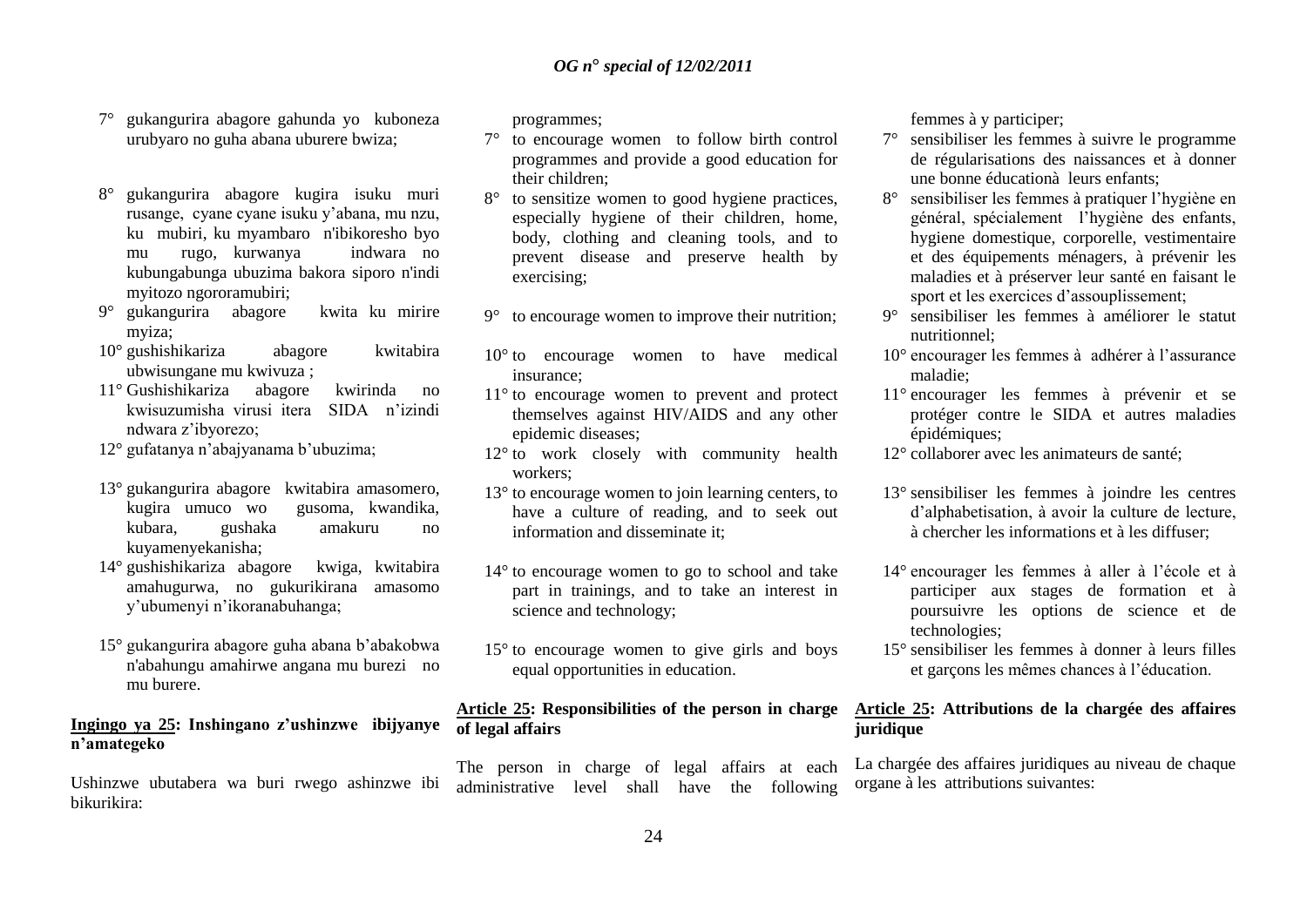1° gukangurira abagore kumenya uburenganzira bwabo, amategeko abarengera no kuyitabaza;

- 2° kugaragaza ibibazo n'ibikorwa bibangamiye uburenganzira bw'abagore akabishyikiriza inzego zibishinzwe;
- 3° kukangurira abagore gukumira ihohoterwa no kugira inama abahohotewe;
- 4° gushishikariza abagore gushyira ahagaragara no kurwanya ihohoterwa rishingiye ku gitsina.

# **Ingingo ya 26: Inshingano z'ushinzwe imiyoborere myiza**

Ushinzwe imiyoborere myiza wa buri rwego ashinzwe ibi bikurikira:

- 1° kurwanya ingengabitekerezo ya Jenoside n"ingaruka zayo;
- 2° gukangurira abagore kumenya neza igihugu, kugikunda no kwirinda ibyagihungabanya;
- 3° gukangurira abagore kumenya umurongo wa politiki igihugu kigenderaho n' uruhare rwabo mu buyobozi bw'inzego zinyuranye;
- 4° gukangurira abagore kwitabira gahunda zinyuranye za Leta;
- 5° gukangurira abagore kwimakaza umuco w"amahoro uw"ubunyangamugayo, indangagaciro na kirazira;
- 6° gukangurira abagore guharanira kujya mu nzego zifatirwamo ibyemezo;
- 7° guhagararira Inama y"igihugu y"abagore mu nama za Komite y"umutekano ku rwego

responsibilities:

- 1° to sensitize women to their rights and the laws protecting them;
- 2° to identify obstacles to women"s rights and report them to competent authorities;
- 3° to mobilise women to prevent violence, advise and assist victims of violence;
- 4° to encourage women to denounce and fight against gender-based violence.

# **of good governance**

The person in charge of good governance at each La chargée de la bonne gouvernance au niveau de administrative level shall have the following chaque organe à les attributions suivantes: responsibilities:

- 1° fight against genocide ideology and its consequences;
- 2° to encourage women to know their country, to be patriotic and to prevent anything that could undermine the country"s security;
- 3° to encourage women to know the political vision of the country and their role in the management of various institutions;
- 4° to mobilise women to take part in different government programmes;
- 5° to encourage women to promote a culture of peace and improve their moral integrity;
- 6° to encourage women to participate in decisionmaking entities;
- 7° to represent the National Women"s Council in Security Committee meetings in her
- 1° sensibiliser les femmes à connaître leurs droits et les lois qui les protegent;
- 2° identifier les problèmes et les actions qui vont à l"encontre des droits des femmes et les présenter aux organes compétents;
- 3° mobiliser les femmes à prevenir les violences conseiller et assister les victimes de violences;
- 4° encourager les femmes à dénoncer et combattre les violences basées sur le genre.

# **Article 26: Responsibilities of the person in charge Article 26: Attributions de la chargée de la bonne governance**

- 1° lutter contre l"idéologie du génocide et ses conséquences;
- 2° sensibiliser les femmes à mieux connaître leur pays, avoir l"esprit patriotique et à se garder de tout ce qui peut porter atteinte à sa sécurité ;
- 3° sensibiliser les femmes à mieux connaître la ligne politique du pays et leur part dans la direction de diverses institutions ;
- 4° mobiliser les femmes à participer aux différents programmes du Gouvernement ;
- 5° sensibiliser les femmes à promouvoir la culture de la paix et l" intégrité morale ;
- 6° sensibiliser les femmes à participer dans les organes de prise de décisions ;
- 7° représenter le Conseil National des Femmes aux réunions du comité de sécurité de son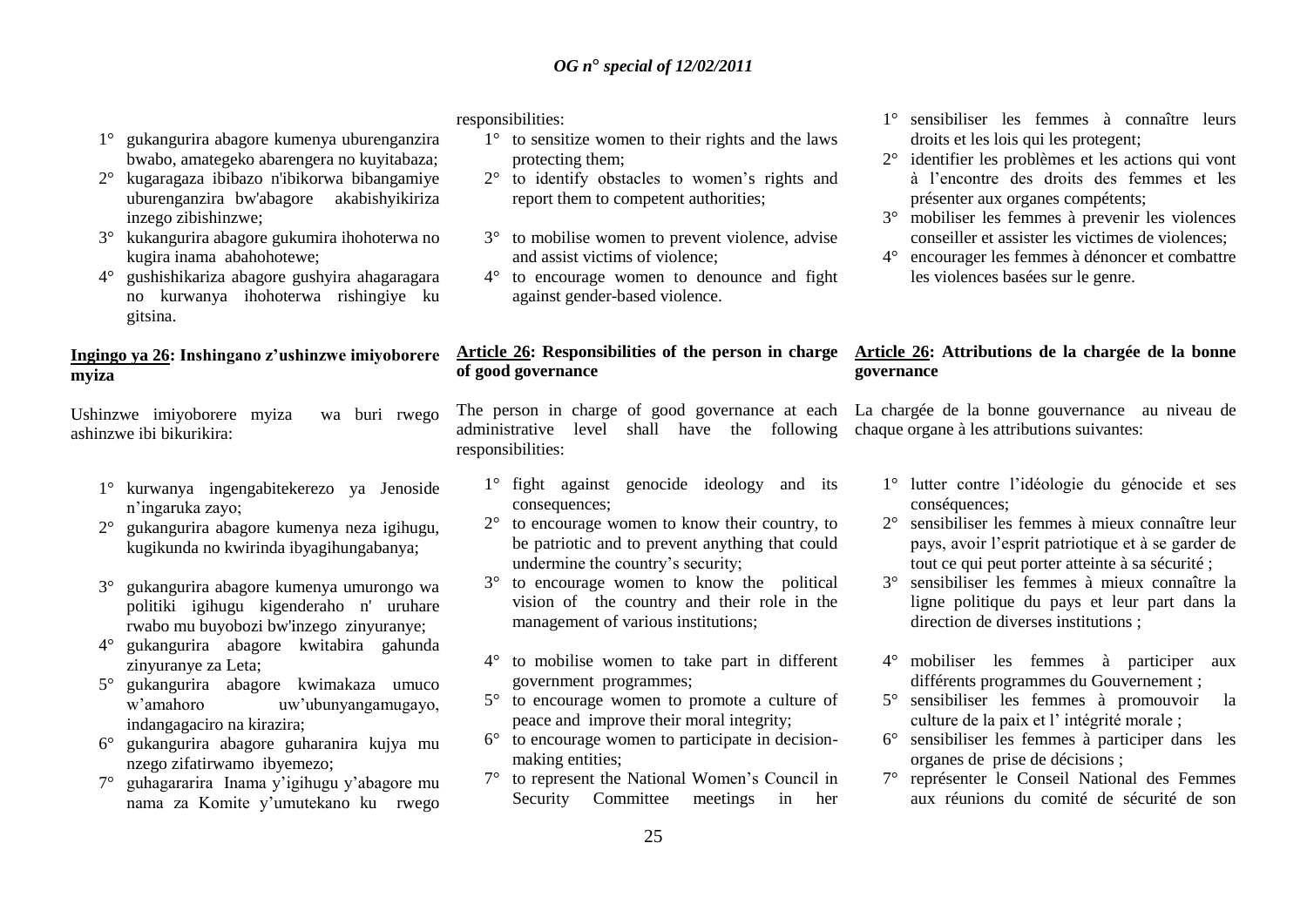| akoreraho iyo ihari.                                                                                                                                                                                                                                                                    | jurisdiction where such a committee exists.                                                                                                                                                                                                                                                            | ressort lorsqu'un tel comité existe.                                                                                                                                                                                                                                                                                 |
|-----------------------------------------------------------------------------------------------------------------------------------------------------------------------------------------------------------------------------------------------------------------------------------------|--------------------------------------------------------------------------------------------------------------------------------------------------------------------------------------------------------------------------------------------------------------------------------------------------------|----------------------------------------------------------------------------------------------------------------------------------------------------------------------------------------------------------------------------------------------------------------------------------------------------------------------|
| Abari muri Komite Nyobozi bashinzwe ubukungu,<br>imibereho myiza, imiyoborere myiza n'ubutabera<br>bafatanya n'abafite mu nshingano zabo ibyo bikorwa<br>bari mu buyobozi bwite ku nzego z'imitegekere<br>y'igihugu.                                                                    | The Executive Committee members in charge of<br>economic affairs, social affairs, good governance and<br>legal affairs shall work closely with the officer in<br>charge of those activities at the administrative level.                                                                               | Les membres du Comité Exécutif chargés des affaires<br>économiques, des affaires sociales, de la bonne<br>gouvernance et des affaires juridiques collaborent avec<br>les responsables de ces activités au sein de<br>l'administration du pays.                                                                       |
| Akiciro ka 4: Imikorere ya Komite Nyobozi                                                                                                                                                                                                                                               | Functions of the<br><b>Executive</b><br><b>Sub-Section</b><br>4:<br><b>Committee</b>                                                                                                                                                                                                                   | Sous section 4: Fonctionnement du Comité Exécutif                                                                                                                                                                                                                                                                    |
| Ingingo ya 27: Ibigenerwa abagize Komite<br><b>Nyobozi</b>                                                                                                                                                                                                                              | <b>Article 27: Executive Committee's sitting allowance</b>                                                                                                                                                                                                                                             | Article 27: Jetons de présence pour les membres<br>du Comité Exécutif                                                                                                                                                                                                                                                |
| Ibigenerwa abagize Komite Nyobozi ku rwego<br>rw'Igihugu bitabiriye inama zisanzwe z'inzego<br>z'Inama y'Igihugu y'abagore, bigenwa<br>n'Iteka rya Minisitiri ufite Imari mu nshingano ze.                                                                                              | The sitting allowances for ordinary meetings of the<br>Executive Committee at the national level shall be<br>determined by an Order of the Minister in charge of<br>finance.                                                                                                                           | Les jetons de présence pour les membres du Comité<br>Exécutif du Conseil National des Femmes au niveau<br>national participant à leurs réunions ordinaires, sont<br>déterminés par arrêté du Ministre ayant les finances<br>dans ses attributions.                                                                   |
| Ibigenerwa abagize Komite Nyobozi ku rwego<br>rw'Umujyi wa Kigali, urw'Intara, urw'Akarere<br>n'urw'Umurenge bitabiriye inama zisanzwe<br>z'inzego z'Inama y'Igihugu y'Abagore, bigenwa<br>hakurikijwe ibigenerwa abitabiriye Inama<br>Njyanama kuri izo nzego z'imitegekere y'Igihugu. | The sitting allowances entitled to the members of the<br>Executive Committees of the National Women's<br>Council at the Provincial, Kigali City, District and<br>Sector levels shall be equivalent to the sitting<br>allowances of the members of Councils of the<br>respective administrative levels. | Les jetons de présence pour les membres du Comité<br>Exécutif du Conseil National des Femmes au niveau de<br>la Ville de Kigali, du District et du Secteur participant<br>à leurs réunions ordinaires, sont déterminés suivant les<br>jetons de présence accordés aux membres des Conseils<br>des organes concernés. |
| Ingingo ya 28: Abahagarariye Inama y'Igihugu<br>y'Abagore mu buryo bw'amategeko                                                                                                                                                                                                         | <b>Article 28:</b> National Women's Council<br>legal<br>representatives                                                                                                                                                                                                                                | Article 28: Représentantes légales du Conseil<br><b>National des Femmes</b>                                                                                                                                                                                                                                          |

Perezida w"Inama y"Igihugu y"Abagore niwe uhagarariye Inama y"Igihugu y"Abagore imbere y"amategeko; iyo atabonetse, asimburwa na Visi Perezida.

The President shall be the legal representative of the National Women"s Council; in case she is unable to perform her duties, she shall be replaced by the Vice-President.

La Présidente est la représentante légale du Conseil National des Femmes; en cas d"empêchement, elle est remplacée par la Vice-Présidente.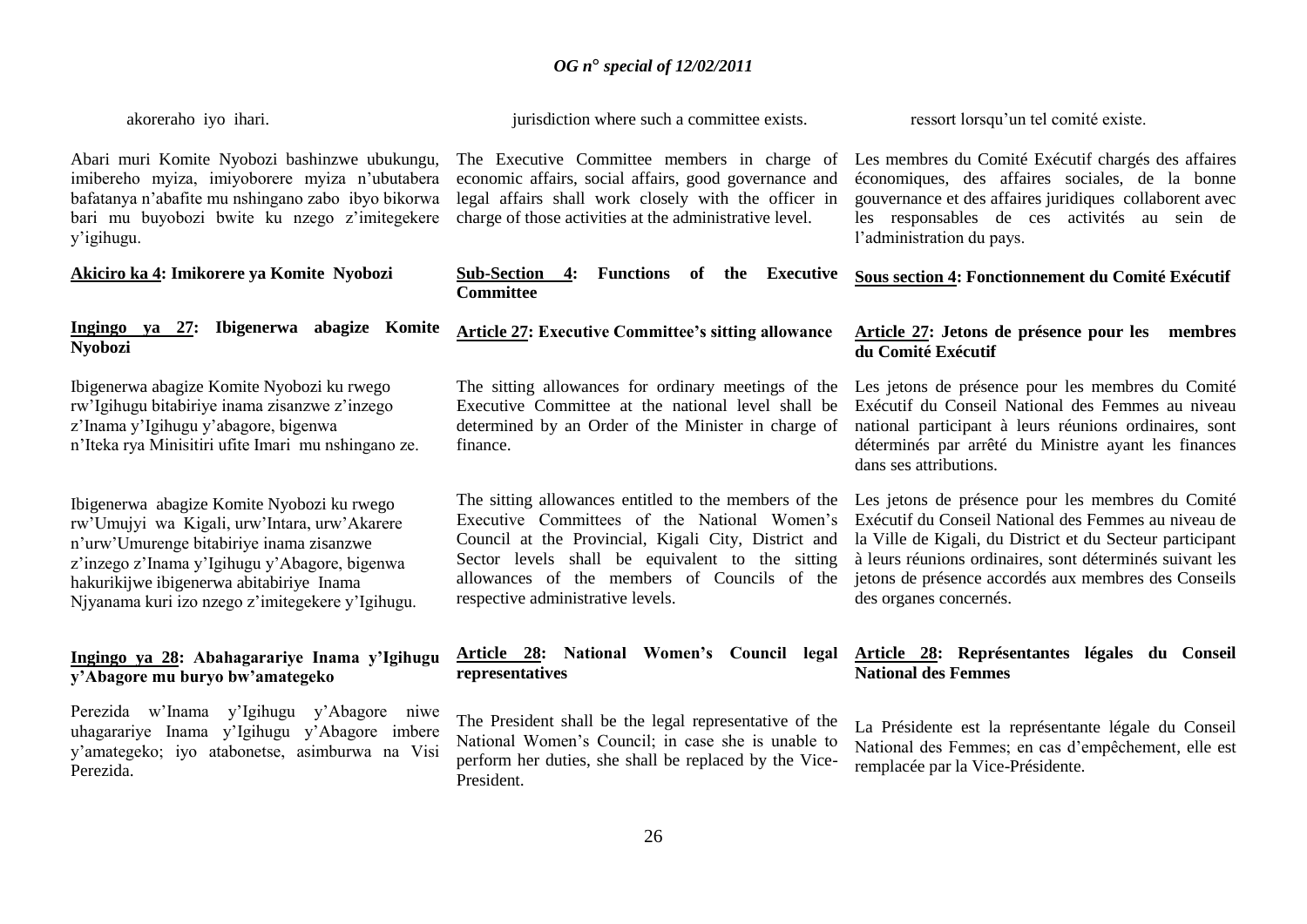# **y'Abagore**

Kuri buri rwego, biro y"Inama y"Igihugu y"Abagore igizwe n"Umuhuzabikorwa, Umuhuzabikorwa wungirije, Umunyamabanga. Ku rwego rw"Igihugu, Biro igizwe na Perezida, Visi-Perezida n"Umunyamabanga b"Inama y"Igihugu y"Abagore ku rwego rw"Igihugu.

#### **Ingingo ya 30: Inama za biro**

Biro y"Inama y"Igihugu y"Abagore iterana rimwe mu kwezi n"igihe cyose bibaye ngombwa.

Inshingano n"imikorere bya biro biteganywa n"amategeko ngengamikorere y"Inama y"Igihugu y"Abagore.

# **Ingingo ya 31: Guhagararira Inama y'Igihugu y'Abagore mu zindi nzego**

Abahuzabikorwa b"Inama y"Igihugu y"Abagore ku rwego rw"Umujyi wa Kigali, urw" Akarere n"urw'Umurenge bari mu Nama Njyanama z"Inzego z"imitegekere y"igihugu bariho.

Umuhuzabikorwa w"Inama y"Igihugu y"Abagore ku rwego rw"Intara ahagararira abagore mu nama za Komite Mpuzabikorwa y"Intara.

Abahagarariye Inama y"Igihugu y"Abagore mu nzego z"ubuyobozi za Leta batanga raporo muri Komite Nyobozi baturukamo.

#### Ingingo ya 29: Abagize biro y'Inama y'Igihugu <u>Article 29</u>: National Women's Council Bureau <u>Article29</u>:MembresduBureauduConseilNational **Members des Femmes**

Council shall have a Bureau comprised of a Coordinator, a Deputy Coordinator and a Secretary. At the national level, the Bureau shall be comprised of a President, a Vice-President and a Secretary.

#### **Article 30: Bureau Meetings**

A Bureau of the National Women"s Council shall meet once a month and any other time it may deem necessary.

The responsibilities and functions of the Bureau shall be specified by the Internal Rules and Regulations of the National Women's Council

#### **Article 31: Representation of the National Women's Council in other institutions**

For the Kigali City, District and Sector levels, the Coordinator of the National Women"s Council shall be members of the council of the administrative entities within their jurisdiction.

A National Women"s Council Coordinator at the Provincial level shall represent women at a Provincial Coordination Committee meeting.

A representative of the National Women"s Council at each administrative level shall submit her report to the respective Executive Committee.

At each administrative level, the National Women"s Le Bureau du Conseil National des Femmes au niveau de chaque organe comprend une Coordinatrice, une Coordinatrice Adjointe et une Secrétaire. Au niveau national le Bureau comprend la Présidente, la Vice Présidente et la Secrétaire.

#### **Article 30: Réunions du Bureau**

Le Bureau du Conseil National des Femmes se réunit une fois par mois et chaque fois que de besoin.

Les attributions et fonctionnement du bureau sont déterminés par le Règlement d"Ordre Intérieur du Conseil National de Femmes

#### **Article 31: Représentation du Conseil National des Femmes dans d'autres Organes**

Les Coordinatrices du Conseil National des Femmes au niveau de la Ville de Kigali, du District et du Secteur sont membres du Conseil respectif élu à ce niveau.

La Coordinatrice du Conseil National des Femmes au niveau de la Province représente les Femmes au Conseil du Comité de Coordination de la Province.

Les représentantes du Conseil National des Femmes dans des organes de l"administration du pays présentent le rapport à leur Comité Exécutif respectif.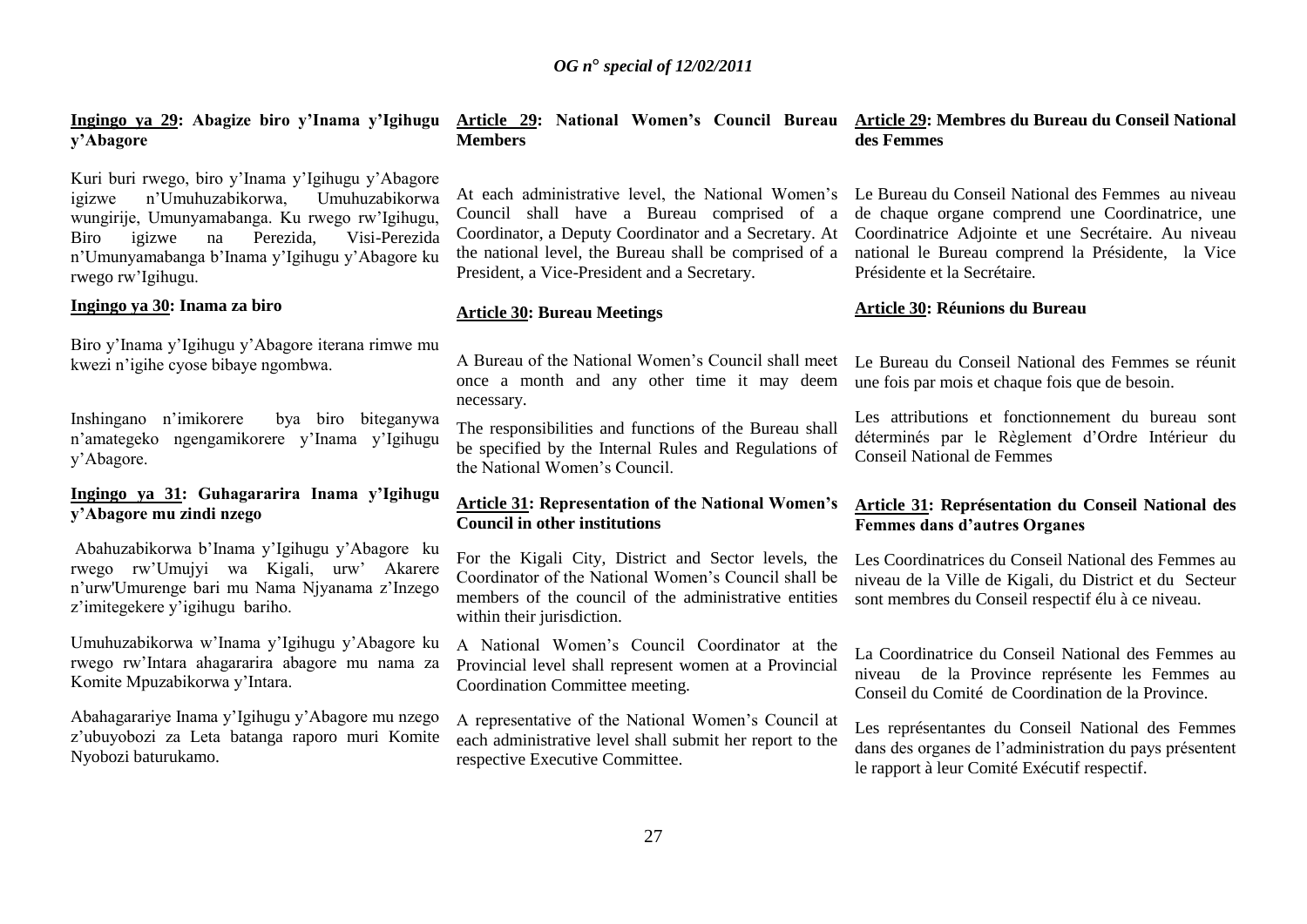#### **Ingingo ya 32: Inama za Komite Nyobozi**

Komite Nyobozi ya buri rwego iterana rimwe mu gihembwe mu nama isanzwe. Ishobora guterana mu nama idasanzwe igihe cyose bibaye ngombwa. Icyo gihe higwa gusa ibiri ku murongo w"ibyateganyijwe. Kugira ngo inama iterane hagomba kuboneka nibura bitatu bya gatanu (3/5) by'abayigize. Ibyemezo bifatwa ku bwiganze busesuye bw'amajwi y'abaje mu nama.

Inama itumizwa ikanayoborwa n'Umuhuzabikorwa. Iyo adahari, inama itumizwa ikanayoborwa n"Umuhuzabikorwa wungirije.

Komite Nyobozi y" Inama y"Igihugu y"Abagore ya buri rwego ishyikiriza inyandikomvugo Komite Nyobozi yo ku rwego rwisumbuye, ubuyobozi bw"Inzego z"Imitegekere y"Igihugu iriho bukagenerwa kopi.

Inyandikomvugo y"inama za Komite Nyobozi y"Inama y"Igihugu y"Abagore ku rwego rw"Igihugu ishyikirizwa Minisitiri ufite uburinganire mu nshingano ze mu gihe kitarenze iminsi icumi (10) y"akazi uhereye igihe inama yabereye.

**Icyiciro cya 3: Ubunyamabanga Nshingwabikorwa**

**Ingingo ya 33: Abakozi b'Ubunyamabanga Nshingwabikorwa bw'Inama y'Igihugu y'Abagore**

Kugira ngo Inama y'Igihugu y'Abagore igere ku nshingano zayo igira ku rwego rw'Igihugu, Ubunyamabanga Nshingwabikorwa bukora imirimo

#### **Article 32: Executive Committee Meetings**

The Executive Committee at each level shall hold an ordinary meeting once every quarter and may hold an extraordinary meeting whenever the Committee deems necessary. At an extraordinary meeting, only items on the written agenda may be considered and a quorum of 3/5 of its members is required. Decisions are by absolute majority of members present.

An Executive Committee meeting shall be convened and chaired by the Coordinator. If she is absent, it is convened and chaired by the Deputy Coordinator.

The National Women"s Council Executive Committee at each level shall send the minutes to the immediately superior level and send a copy to the relevant administrative authority.

The minutes of a National Women"s Council Executive Committee meeting at the national level shall be sent to the Minister in charge of Gender within ten (10) working days from the day of the meeting.

#### **Section 3: Executive Secretariat**

#### **Article 33: Staff of the National Women's Council Executive Secretariat**

At the national level, the National Women"s Council shall have an Executive Secretariat to manage its daily activities.

#### **Article 32: Réunions du Comité Exécutif**

Le Comité Exécutif, à chaque échelon, se réunit une fois par trimestre en réunion ordinaire et en réunion extraordinairement chaque fois que de besoin et ne sont examinés que les points figurant à l"ordre du jour. A cet effet, il est requis un quorum des 3/5 des membres. Les décisions sont prises à la majorité absolue des membres présents.

La réunion est convoquée et présidée par la Coordinatrice. En cas de son absence, la réunion est convoquée et présidée par la Coordinatrice Adjointe.

Le Comité Exécutif du Conseil National des Femmes à chaque échelon remet son compte-rendu à l"échelon immédiatement supérieur et en réserve copie à l"organe administratif de son ressort.

Le procès-verbal des réunions du Comité Exécutif du Conseil National des Femmes au niveau national est remis au Ministre ayant le genre dans ses attributions endéans les dix (10) jours ouvrables suivant la tenue de cette réunion.

#### **Section 3: Secrétariat Exécutif**

#### **Article 33: Personnel du Secrétariat Exécutif du Conseil National des Femmes**

Pour permettre au Conseil National des Femmes de réaliser ses objectifs, il est doté, au niveau national d"un Secrétariat Exécutif pour les affaires courantes.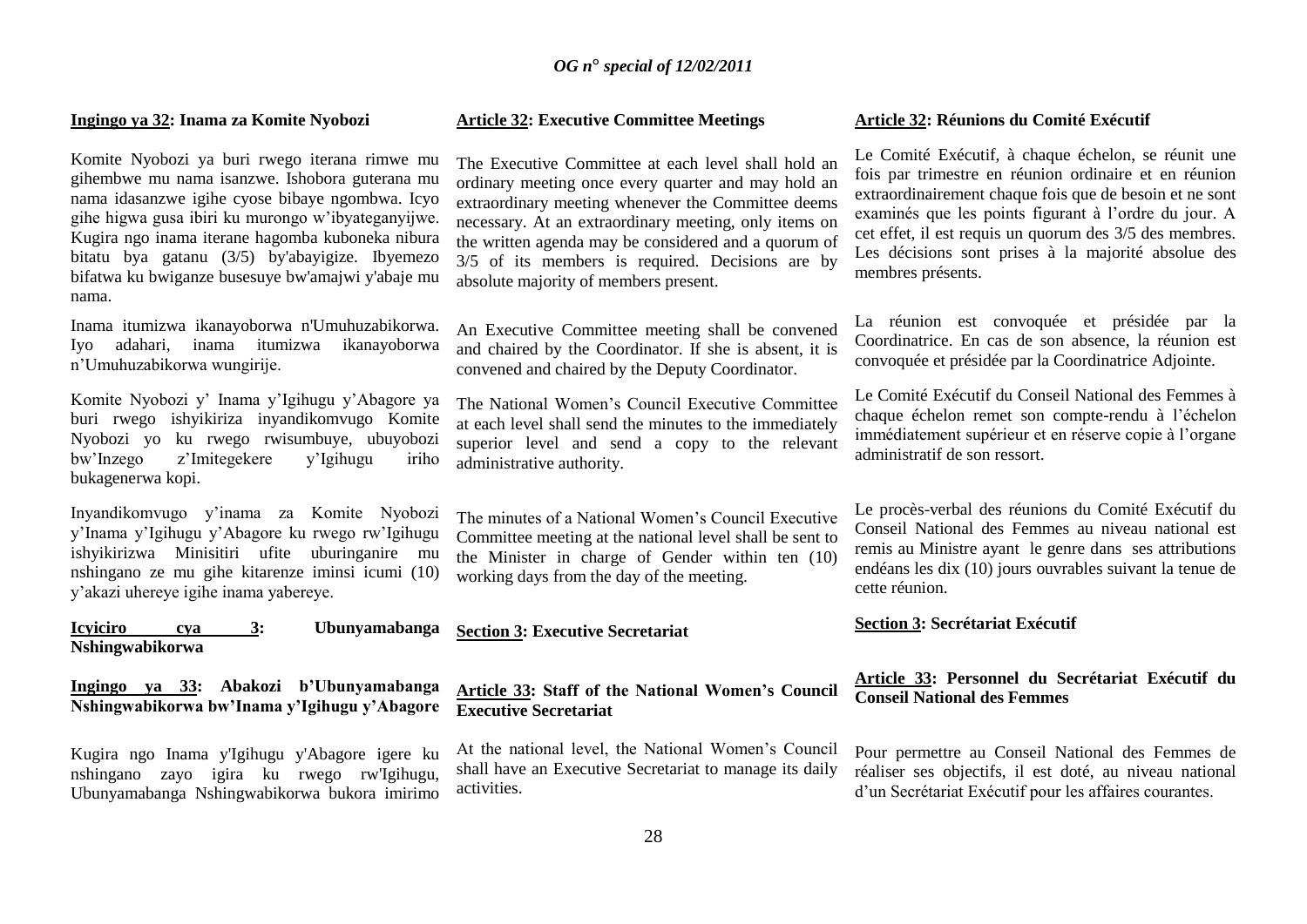ya buri munsi.

Ubunyamabanga Nshingwabikorwa bw"Inama y"Igihugu y"Abagore ku rwego rw'igihugu bugizwe n"Umunyamabanga Nshingwabikorwa n"abandi bakozi ba ngombwa bashyirwaho hakurikijwe imbonerahamwe y"imirimo yemezwa n"Iteka rya Minisitiri w"Intebe.

#### **Ingingo ya 34: Inshingano z'Ubunyamabanga Nshingwabikorwa**

Ubunyamabanga Nshingwabikorwa bw"Inama y"Igihugu y"Abagore, bukorera ku rwego rw"Igihugu, ni rwo rwego rwa tekiniki, rushinzwe imikorere ya buri munsi, rugashyira mu bikorwa ibyemezo bya Komite Nyobozi ku rwego rw"Igihugu.

#### **Ingingo ya 35: Inshingano z'Umunyamabanga Nshingwabikorwa**

Umunyamabanga Nshingwabikorwa ashinzwe ibi bikurikira:

- 1° kuyobora imirimo ya buri munsi y"Ubunyamabanga Nshingwabikorwa bw"Inama y"Igihugu y"Abagore;
- 2° gushyira mu bikorwa ibyemezo by"inzego z"Inama y'Igihugu y'Abagore;
- 3° gutegura no gushyikiriza Komite Nyobozi imbanzirizamushinga y"ingengo y'imari y"Inama y"Igihugu y"Abagore;
- 4° gutegura no gushyikiriza Komite Nyobozi umushinga w'igenamigambi<br>n'iteganyabikorwa by'Inama y'Igihugu by'Inama y'Igihugu y"Abagore;

Order.

#### **Article 34: Responsibilities of the Executive Article 34: Attributions du Secrétariat Exécutif Secretariat**

The Executive Secretariat of the National Women"s Council shall manage the daily operations of the National Women"s Council and implement the decisions of the Executive Committee at national level.

**Article 35: Functions of the Executive Secretary**

The Executive Secretary is responsible for:

- 1° managing the daily activities of the National Women"s Council Executive Secretariat;
- 2° implementing the decisions of organs of the National Women"s Council;
- 3° preparing and submitting the draft budget to the Executive Committee of the National Women"s Council.
- 4° preparing the draft strategic plan and action plan and submitting them to the Executive Committee of the National Women"s Council;

At the national level, the Executive Secretariat of the Le Secrétariat Exécutif du Conseil National des National Women"s Council is composed of the Femmes au niveau national est composé du Secrétaire Executive Secretary and other staff in accordance with Exécutif et autre personnel essentiel nommés the job description approved by a Prime Minister"s conformément au cadre organique approuvé par l"arrêté du Premier Ministre.

Le Secrétariat Exécutif du Conseil National des Femmes est l'organe technique opérant au niveau national chargé de la gestion quotidienne des activités du Conseil National des Femmes ainsi que de la mise en application des décisions prises par le Comité Exécutif du Conseil National des Femmes au niveau national.

#### Article 35: Attributions du Secrétaire Exécutif

Les attributions du Secrétaire Exécutif sont les suivantes :

- 1° gérer les activités quotidiennes du Secrétariat Exécutif du Conseil National des Femmes;
- 2° mettre en application les décisions des organes du Conseil National des Femmes;
- 3° préparer et soumettre au Comité Exécutif le projet de budget des finances du Conseil National des Femmes;
- 4° préparer et soumettre au Comité Exécutif le projet du plan stratégique et du plan d"action du Conseil National des Femmes;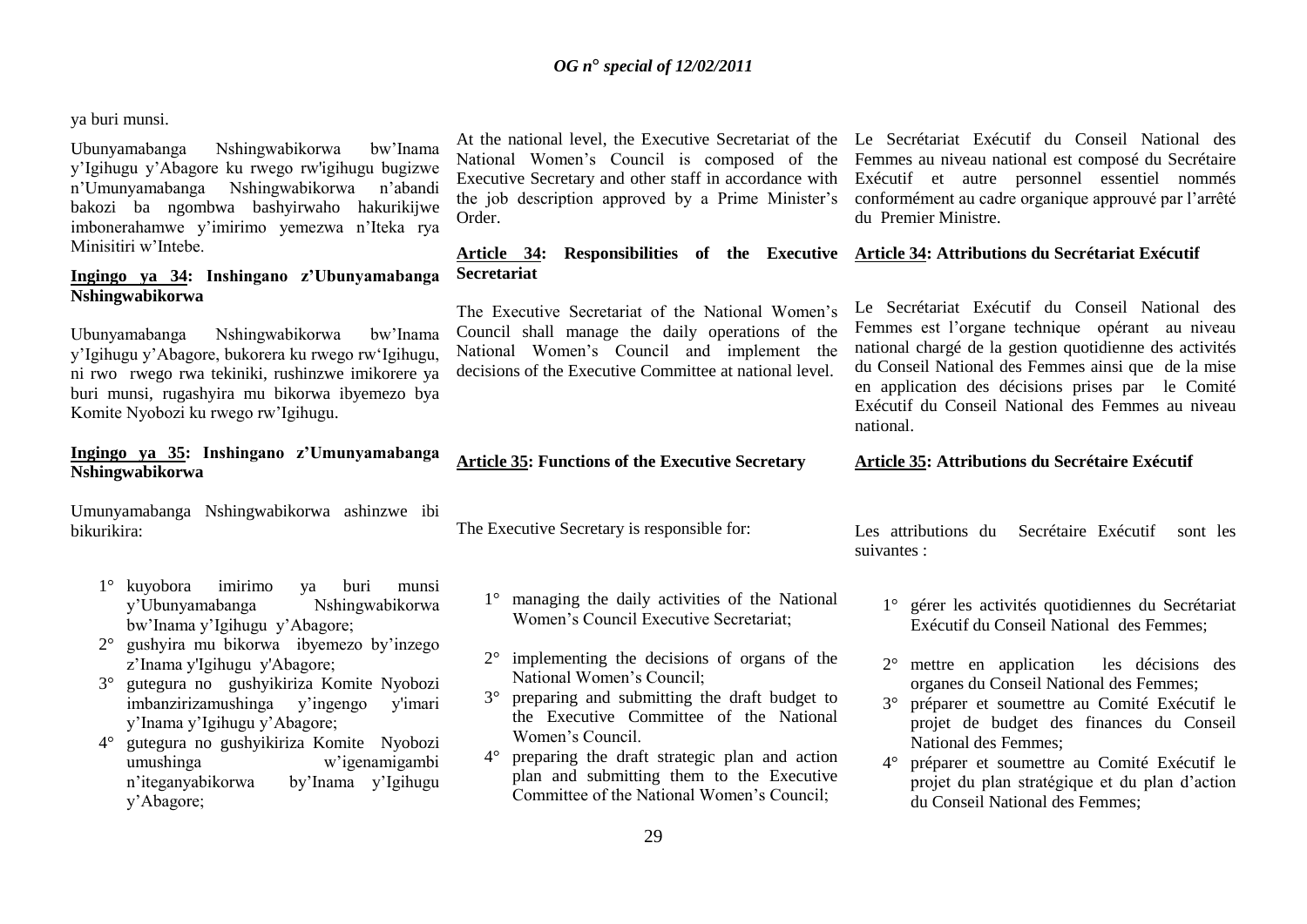- 5° gucunga abakozi, ibikoresho no guhuza ibikorwa byose by"icyicaro cy"Inama y"Igihugu y"Abagore;
- 6° gutegura umushinga w"ibyigwa na Komite Nyobozi y"Inama y"Igihugu y"Abagore ku rwego rw"Igihugu;
- 7° gushyikiriza Komite Nyobozi y"Inama y"Igihugu y"Abagore ku rwego rw"Igihugu raporo y"ibikorwa;
- 8° gukurikirana buri munsi ibikorwa by"Inama y"Igihugu y"Abagore;
- 9° gukurikirana buri munsi imikoreshereze y"umutungo w"Inama y"Igihugu y"Abagore;
- 10° gukurikirana buri munsi ibikorwa n"imikoreshereze y"umutungo by"imishinga icungwa n" Inama y"Igihugu y"Abagore;
- 11° kwitabira inama z"Inama y'Igihugu y'Abagore agatanga ibitekerezo ariko ntatore mu ifatwa ry"ibyemezo;
- 12° kwitabira n"izindi nama yatumijwemo;
- 13° gushakisha umutungo w"Inama y"Igihugu y"Abagore;
- 14° gutegura no gushyikiriza Komite Nyobozi ku rwego rw"Igihugu umushinga w"amategeko ngengamikorere y"Inama y"Igihugu y"Abagore;
- 15° gutegura imihigo no kuyisinyana na Komite Nyobozi;
- 16° gukora indi mirimo yose yasabwa na Komite Nyobozi ijyanye n"inshingano ze.
- 5° managing the staff and property at the National Women"s Council headquarters;
- 6° preparing the draft agenda for the National Women"s Council Executive Committee meetings at the national level;
- 7° submitting an activity report to the Executive Committee of the National Women"s Council;
- 8° monitor on a daily basis the activities of National Women's Council:
- 9° follow up on a daily basis the use of equipment entrusted to the National Women's Council;
- 10° monitor the use of equipment and projects managed by the National Women's Council:
- 11° attending the National Women"s Council meetings and participating in discussions, but without the power to vote;
- 12° attending other meetings upon invitation;
- 13° mobilizing resources for the National Women's Council:
- 14° preparing and submitting to the Executive Committee at the national level the draft Internal Rules and Regulations of the National Women"s Council;
- 15° preparing and signing a performance contract with the Executive Committee;
- 16° performing any other duties that may be assigned by the Executive Committee relating to her functions.
- 5° gèrer le personnel et l"équipement et coordonner les activités du siège du Conseil National des Femmes;
- 6° préparer un projet de l"ordre du jour du Comité Exécutif du Conseil National des Femmes au niveau national;
- 7° soumettre au Comité Exécutif du Conseil National des Femmes au niveau national le rapport d"activités;
- 8° assurer le suivi journalier des activités du Conseil National des Femmes;
- 9° assurer le suivi journalier de l"utilisation du patrimoine du Conseil National des Femmes;
- 10° assurer le suivi journalier des activités et l"utilisation de l"équipement des projets gérés par le Conseil National des Femmes;
- 11° participer à toutes les réunions du Conseil National des Femmes; donner des avis mais sans participation au vote;
- 12° assister aux autres réunions sur invitation;
- 13° mobiliser les fonds du Conseil National des Femmes;
- 14° préparer et soumettre au Comité Exécutif au niveau national le projet de Réglement d"Ordre Intérieur du Conseil National des Femmes;
- 15° preparer et signer avec le Comité Exécutif le contrat de performance;
- 16° exécuter toute autre tâche lui assignée par le Comité Exécutif en rapport avec sa mission.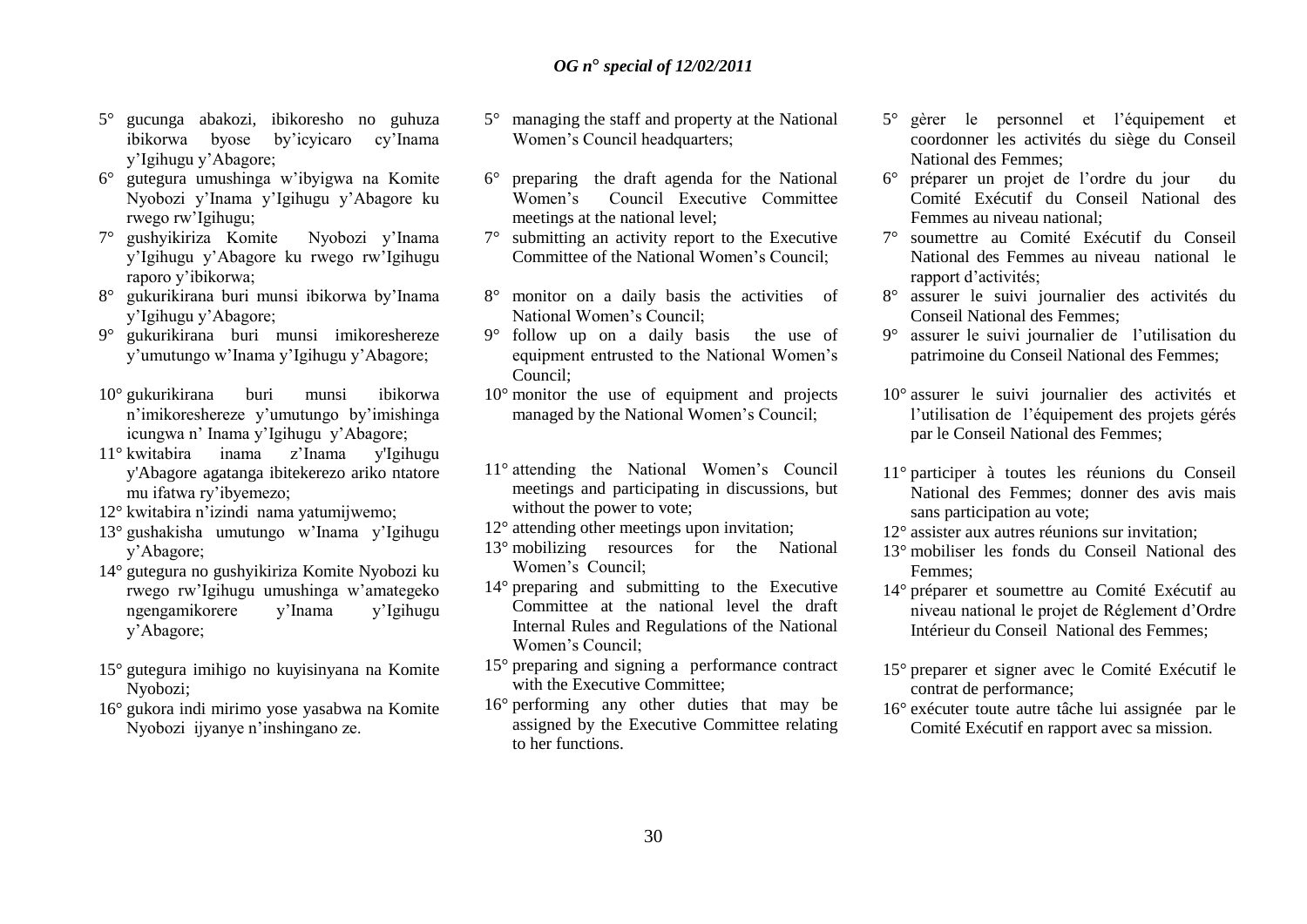#### **Ingingo ya 36: Gutanga raporo**

Buri gihembwe n'igihe cyose bibaye ngombwa<br>Umunyamabanga Nshingwabikorwa w'Inama Nshingwabikorwa y"Igihugu y"Abagore ku rwego rw"Igihugu n"umukozi ushinzwe ibikorwa by"Inama y"Igihugu y"Abagore ku nzego z"imitegekere y"Igihugu bashyikiriza raporo y'ibikorwa Komite Nyobozi y"Inama y"Igihugu y"Abagore kugira ngo iyisuzume mbere yo kuyemeza.

Buri mwaka, Komite Nyobozi kuri buri rwego imurikira Inama Rusange y"Inama y"Igihugu y"Abagore raporo y"ibikorwa n"imikoreshereze y"imari.

**Icyiciro cya 4: Ihagarikwa n'iyirukanwa ry'abagize Inzego z'Inama y'Igihugu y'Abagore n'iseswa ry'inzego zayo**

**Ingingo ya 37: Gusesa Komite Nyobozi**

Komite Nyobozi y"Inama y"Igihugu y"Abagore kuri buri rwego iseswa iyo bibiri bya gatatu (2/3) by"abagize Inama Rusange bayikuyeho icyizere, bikamenyeshwa urwego rwisumbuye.

Ku rwego rw"Igihugu, bimenyeshwa Minisitiri ufite uburinganire mu nshingano ze.

#### **Ingingo ya 38: Kumenyesha iseswa**

Minisitiri ufite uburinganire mu nshingano ze, amenyesha Komisiyo y"Igihugu y"amatora iseswa rya Komite Nyobozi iyi n"iyi y"Inama y"Igihugu y"Abagore mu gihe kitarenze iminsi cumi n"itanu

#### **Article 36: Submission of report**

The Executive Secretary at the national level and the person in charge of coordinating activities of National Women"s Council at the administrative entity shall submit a report to the Executive Committee for consideration and approval at the end of each quarter and any other time it is deemed necessary

Every year, the Executive Committee shall submit the activity and financial reports to the General Assembly.

**Section 4: Suspension and dismissal of members and dissolution of its Organs**

#### **Article 37: Dissolution of the Executive Committee**

The Executive Committee at each level may be dissolved by a no-confidence vote passed by a twothirds (2/3) majority of the General Asssembly. The General Assembly shall immediately inform the higher administrative level.

At the national level, notification of the no-confidence vote shall be made to the Minister in charge of gender.

#### **Article 38: Notification of dissolution**

The National Electoral Commission shall be informed by the Minister in charge of gender of the dissolution of any Executive Committee of the National Women"s Council within fifteen (15) days after the dissolution.

#### **Article 36: Transmission du rapport**

Chaque trimestre et chaque fois que de besoin, le Secrétaire Exécutif au niveau national et le personnel chargé des activités du Conseil National des Femmes aux entités administratives du pays soumettent leur rapport au Comité Exécutif du Conseil National des Femmes pour examen et adoption.

Chaque année, le Comité Exécutif à chaque niveau soumet à l"Assemblée Générale le rapport des activités et financier.

#### **Section 4: Suspension et démission des membres des organes du Conseil National des Femmes et dissolution de ses organes**

#### **Article 37: Dissolution du Comité Exécutif**

Le Comité Exécutif du Conseil National des Femmes à chaque échelon est dissous sur vote de non-confiance des deux tiers (2/3) de l"Assemblée Générale et l"organe hiérarchiquement supérieur en est informé.

Au niveau national, avis est donné au Ministre ayant le genre dans ses attributions.

#### **Article 38: Notification de la dissolution**

Le Ministre ayant le Genre dans ses attributions informe la Commission Nationale Electorale de la dissolution de l"un ou l"autre Comité Exécutif du Conseil National des Femmes dans un délai ne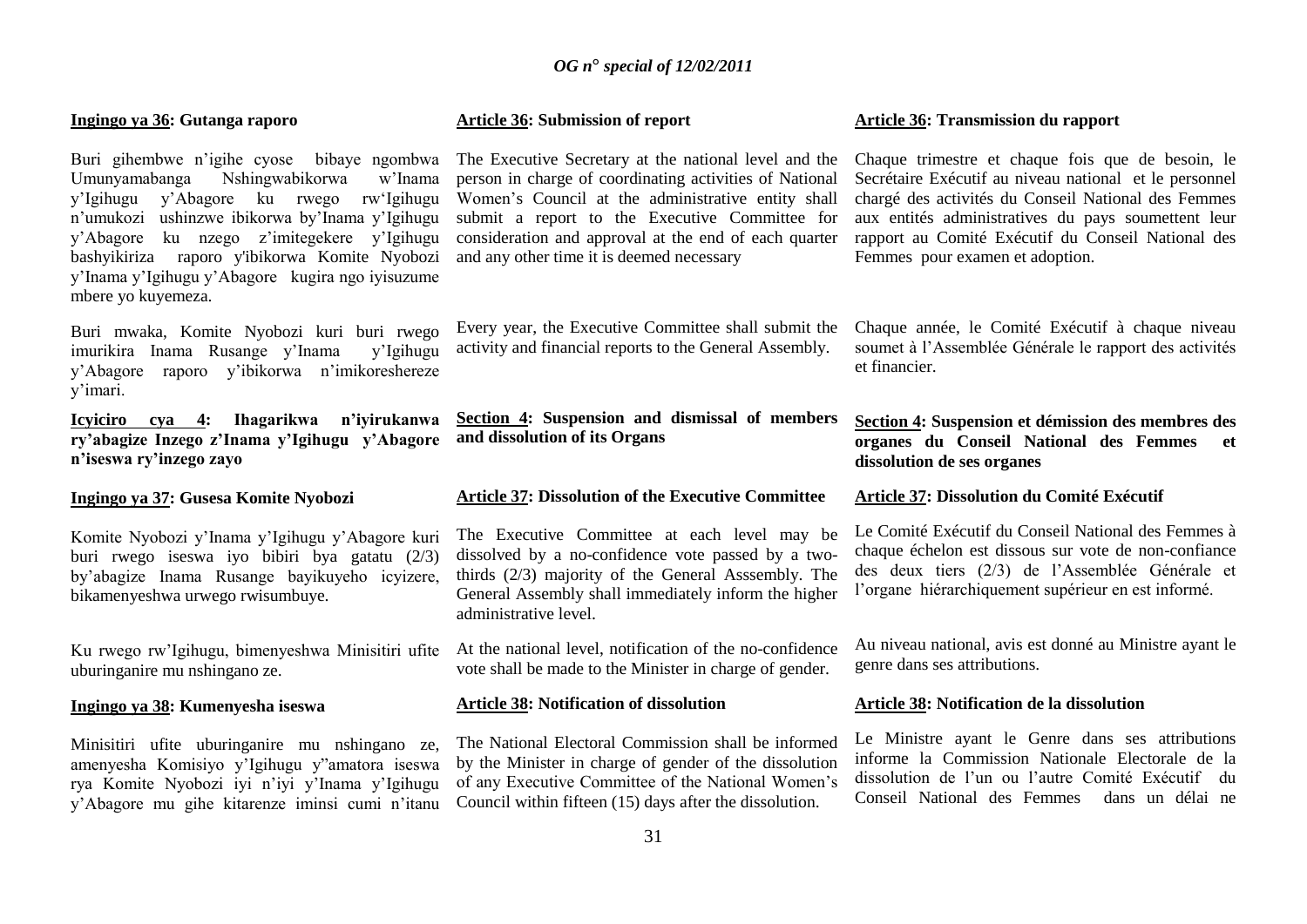(15) ibarwa uhereye igihe cy"iseswa.

# **Ingingo ya 39: Ihagarikwa ry'agateganyo rya Komite Nyobozi**

Komite Nyobozi ku rwego rw"Igihugu ishobora guhagarikwa by"agateganyo igihe kitarenze amezi atatu (3) iyo yagaragayeho imicungire mibi y"umutungo. Iki cyemezo gifatwa n"Inama Rusange ku bwiganze busesuye bw"amajwi y"abitabiriye inama y"Inama rusange, Minisitiri ufite uburinganire mu nshingano ze akurikirana iyi nama iyo bishoboka.

#### **Ingingo ya 40: Impamvu zituma ugize Komite Nyobozi kuri buri rwego avanwa kuri uwo mwanya**

Umwe mu bagize Komite Nyobozi kuri buri rwego ashobora kwirukanwa cyangwa agasimburwa manda itarangiye, byemejwe na bibiri bya gatatu (2/3) by"abitabiriye inama y"Inama Rusange, iyo:

- 1° iyo atagishoboye kuzuza neza inshingano ze;
- 2° iyo akatiwe burundu Igifungo kingana cyangwa kirengeje amezi atandatu;
- 3° iyo yireze akemera icyaha cya Jenoside;
- 4° iyo ahamwe n"icyaha cy"ivangura ;
- 5° iyo akoresha nabi, asesagura, yangiza, anyereza cyangwa yiba umutungo w"Inama y"Igihugu y"Abagore;
- 6° iyo yeguye akoresheje inyandiko;
- 7° iyo asibye inama inshuro eshatu (3) zikurikirana mu mwaka umwe nta mpamvu zifite ishingiro;
- 8° iyo abangamira inyungu z"abagore;

#### **Article 39: Temporary suspension of Executive Committee**

At the national level, the General Assembly may suspend the Executive Committee for mismanagement for a maximum time period of three (3) months. This decision shall be made by an absolute majority of its members present at the meeting. When possible, the Minister in charge of Gender shall attend the meeting.

# **Article 40: Dismissal or replacement of Executive Committee members at each level**

An Executive Committee member at any level may be dismissed or replaced before the end of her mandate upon a decision by two-thirds (2/3) of the General Assembly members present at the session for any of the following reasons:

- 1° manifest incompetence:
- 2° criminal sentence of at least six months;
- 3° the has confessed and pled guilty to the crime of genocide;
- 4° conviction of a crime of discrimination;
- 5° mismanagement, squandering, damaging, misappropriation or theft of National Women"s Council property;
- $6^\circ$  she resigns in writing:
- 7° she is absent from three (3) consecutive meetings in a year with no justifiable reasons;
- 8° she acts against the interests of women;

dépassant pas quinze (15) jours à compter de la dissolution.

# **Article 39: Suspension temporaire du Comité Exécutif**

Le Comité Exécutif au niveau national peut être temporairement suspendu dans un délai ne dépassant pas trois (3) mois en cas de mauvaise gestion. Cette décision est adoptée par l"Assemblée Générale à la majorité absolue des membres présents. Le Ministre ayant le genre dans ses attributions assiste à cette session, s'il y a lieu.

# **Article 40: Perte de la qualité de membre du Comité Exécutif à chaque échelon**

Tout membre du Comité Exécutif à chaque échelon peut être démis de ses fonctions ou remplacé avant le terme de son mandat, sur décision des deux tiers (2/3) des membres présents, pour l"une des raisons suivantes :

- 1° incompétence notoire ;
- condamnation pénale d'au moins six mois ;
- 3° aveu et plaidoyer de culpabilité pour crime de génocide;
- 4° condamnation pour discrimination ;
- 5° mauvaise gestion, gaspillage, détérioration, détournement ou vol du patrimoine du Conseil National des Femmes ;
- 6° démission par notification écrite;
- 7° trois (3) absences consécutives dans une année aux réunions sans raisons valables ;
- 8° agissement contre les intérêts des Femmes ;
- 9° incapacité physique ou mentale constatée par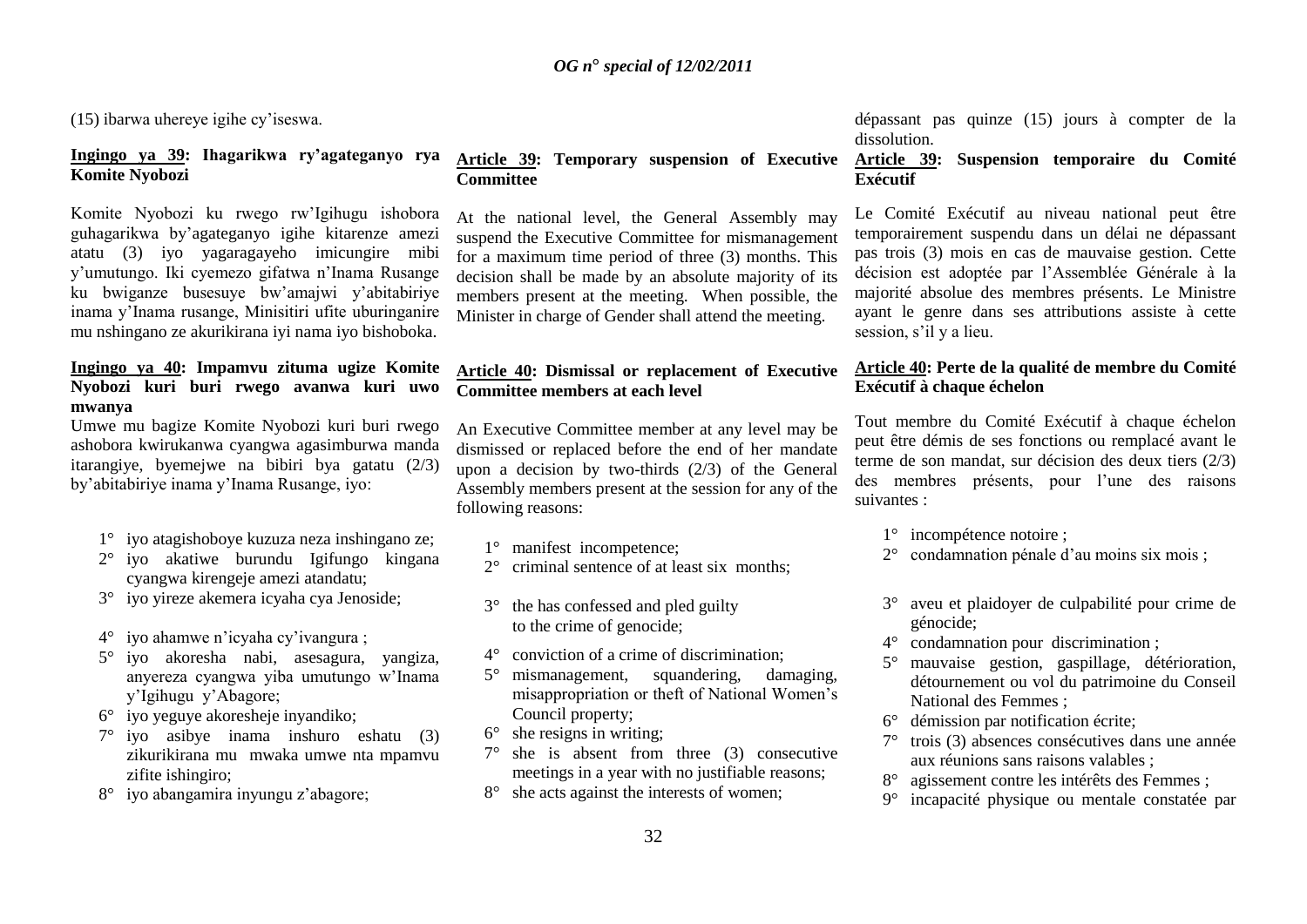9° iyo atagishoboye gukora imirimo ye kubera ubumuga bw"umubiri cyangwa uburwayi bwo mu mutwe, byemejwe na muganga wemewe na Leta;

10° iyo Komite Nyobozi isheshwe;

11° iyo apfuye.

#### **Ingingo ya 41: Guhagarikwa by'agateganyo**

Umwe mu bagize Komite Nyobozi ashobora guhagarikwa by"agateganyo mu gihe kitarenze amezi atatu (3) cyane cyane ku mpamvu zikurikira:

- 1° kugira ngo atabangamira iperereza ku makosa amuvugwaho;
- 2° iyo yagaragaje imyitwarire idakwiye.

Ihagarikwa rigomba guherekezwa n"ibaruwa isobanura impamvu y"ihagarikwa ry"agateganyo.

#### **UMUTWE WA III: IMIKORANIRE Y'INAMA Y'IGIHUGU Y'ABAGORE N'IZINDI NZEGO**

#### **Ingingo ya 42: Imihigo**

Buri mwaka Komite Nyobozi ku rwego rw'Igihugu ry"agateganyo na Minisitiri ufite uburinganire mu nshingano ze bagirana amasezerano y"imihigo y"ibikorwa bizagerwaho kandi bakanamushyikiriza raporo y'ibikorwa byakozwe n"Inama y"Igihugu y"Abagore mu rwego rwo guteza imbere umugore.

#### **Ingingo ya 43: Ubufatanye n'izindi nzego**

gukorana n"izindi nzego za Leta n"abandi collaborate with other governmental and non-collaborer avec les institutions gouvernementales et

9° she is no longer able to perform her duties due to physical or mental disability as certified by an authorized medical doctor;

10° the Executive Committee is dissolved; 11° she dies.

#### **Article 41: Temporary Suspension**

An Executive Committee member may be temporarily suspended for a maximum time period of three (3) months for any of the following reasons:

- 1° interfering with any investigation into her alleged misconduct; 2° serious misconduct.
- 

Temporary suspension shall occur by a written letter explaining the reasons suspension.

# **CHAPTER III: COOPERATION BETWEEN THE NATIONAL WOUMEN'S COUNCIL AND OTHER INSTITUTIONS**

#### **Article 42: Performance contracts**

Every year, the Executive Committee at national level shall sign a performance contract with the Minister in charge of gender and shall submit to him/her a report of the activities promoting the interests of women that have been implemented by National Women's Council.

# **Article 43: Partnership**

Inzego z"Inama y"Igihugu y"Abagore zishobora The National Women"s Council organs may

un médecin agréé ;

10° dissolution du Comité Exécutif ; 11° décès.

#### **Article 41: Suspension provisoire**

Tout membre du Comité Exécutif peut être suspendu temporairement dans un délai ne dépassant pas trois (3) mois notamment pour l"une des raisons suivantes:

- 1° prévention contre une quelconque ingérence dans l'enquête sur ses agissements:
- 2° inconduite notoire.

La suspension provisoire s'accompagne d'une lettre expliquant les motifs d"une telle décision.

# **CHAPITRE III : COOPERATION ENTRE LE CONSEIL NATIONAL DES FEMMES ET AUTRES INSTANCES**

#### **Article 42: Contrat de performance**

Chaque année, le Comité Exécutif au niveau national signe avec le Ministre ayant la promotion du genre dans un contrat de performance et lui transmet dans ses attributions le rapport des activités menées en faveur de la femme par le Conseil National des Femmes.

#### **Article 43: Partenariat**

Les Organes du Conseil National des Femmes peuvent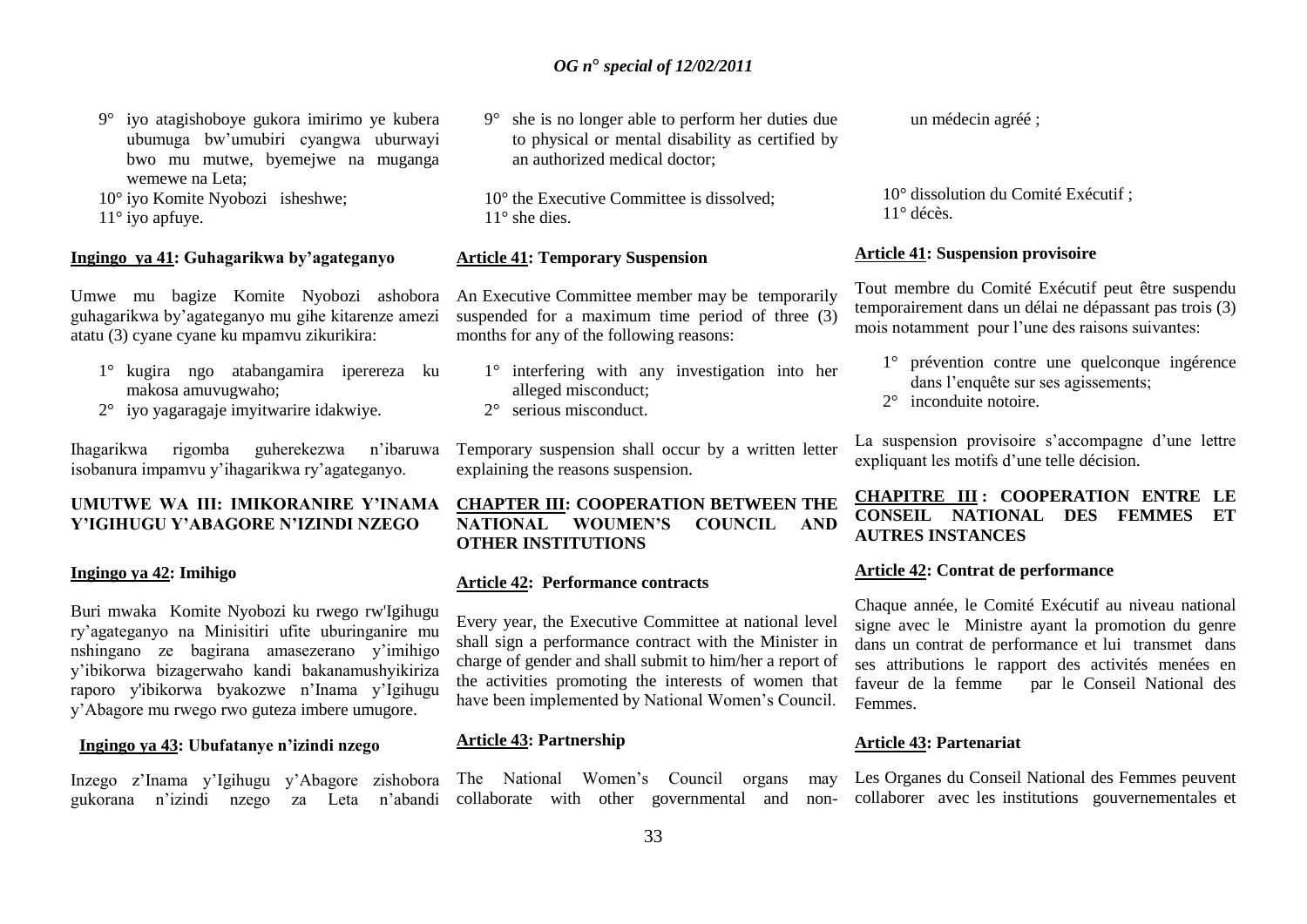bafatanyabikorwa mu iterambere ry"umugore.

Inama y"Igihugu y"Abagore ihuza ibikorwa byose birebana n"iterambere ry"umugore.

#### **Ingingo ya 44: Inama ya Biro na Minisitiri ufite Uburinganire mu nshingano ze**

Buri gihembwe n"igihe cyose bibaye ngombwa, Minisitiri ufite uburinganire mu nshingano ze agirana inama na Biro y"Inama y"Igihugu y"Abagore ku rwego rw"Igihugu kugira ngo bafatire hamwe ingamba zigamije iterambere ry"umugore. Umunyamabanga Nshingwabikorwa w"Inama y"Igihugu y"Abagore ku rwego rw"Igihugu niwe mwanditsi w"iyo nama.

#### **Ingingo ya 45: Igenzura ry'umutungo**

Umutungo w"Inama y"Igihugu y"Abagore ukoreshwa gusa mu birebana n"ibyo amategeko ayigenga ateganya. Imikoreshereze y"umutungo w"Inama y"Igihugu y"Abagore igenzurwa hakurikijwe amategeko agenga igenzurwa ry"umutungo wa Leta.

Ubugenzuzi bushinzwe igenzura rya buri munsi ry"imikoreshereze y"umutungo w"Inama y"Igihugu y"Abagore ku rwego rw"Igihugu buha raporo Komite Nyobozi bukagenera kopi Umunyamabanga Nshingwabikorwa w"Inama y"Igihugu y"Abagore ku rwego rw"Igihugu.

governmental stakeholders working for the promotion of women.

The National Women"s Council shall coordinate the relevant activities related to the promotion of women.

# **Article 44: Bureau meeting with the Minister in charge of Gender**

The Minister in charge of Gender shall convene a meeting with the Bureau of the National Women's Council at national level every quarter and whenever else deemed necessary in order to develop strategies for the promotion of women. The Executive Secretary at the national level shall be responsible for taking the minutes of these meetings.

#### **Article 45: Audit**

The property of National Women"s Council shall only be used in accordance with relevant laws. The use of National Women"s Council property shall be subject to an audit made in conformity with laws governing the management of State property.

The internal audit service of National Women's Council at the national level shall submit a report to the Executive Committee of the National Women's Council and shall send a copy to the Executive Secretary at the national level.

non gouvernementales intervenant en matière de promotion de la femme.

Le Conseil National des Femmes coordonne toutes les interventions en rapport avec la promotion de la femme.

#### **Article 44: Réunions du Bureau avec le Ministre ayant le Genre dans ses attributions**

Chaque trimestre et chaque fois que de besoin, le Ministre ayant le genre dans ses attributions tient une réunion avec le bureau du Conseil National des Femmes au niveau national pour l"adoption des stratégies de promotion de la femme. Le Secrétaire Exécutif du Conseil National des Femmes au niveau national est chargé d"assurer le Secrétariat de la réunion.

#### **Article 45: Audit**

Le patrimoine du Conseil National des Femmes est utilisé conformément aux dispositions légales en la matière. L"utilisation du patrimoine du Conseil National des Femmes fait l"objet d"audit conformément aux dispositions légales régissant la gestion du patrimoine de l"Etat.

Le service d"audit interne au niveau national soumet le rapport au Comité Exécutif du Conseil National des Femmes et réserve copie au Secrétaire Exécutif du Conseil National des Femmes au niveau national.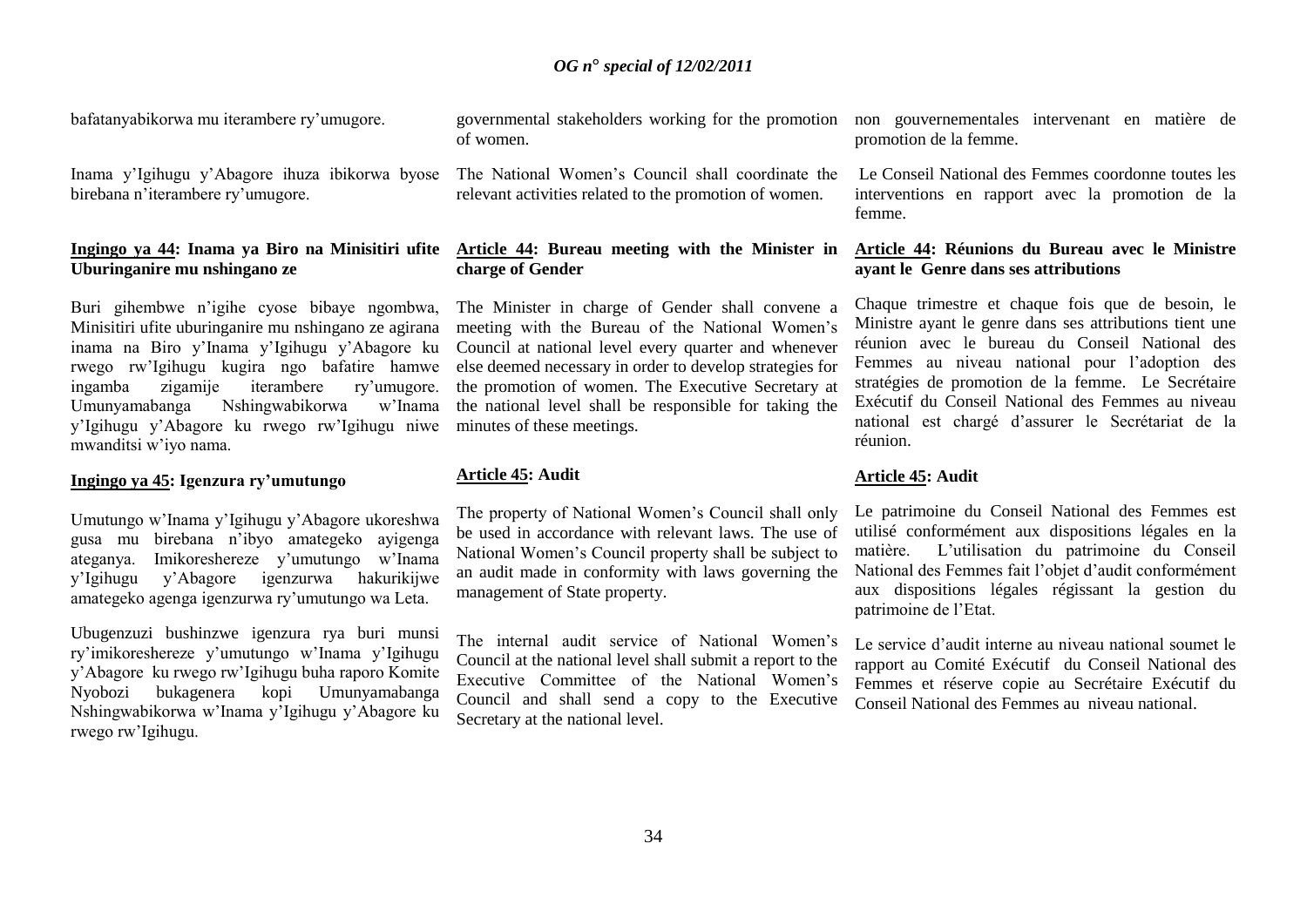# **UMUTWE WA V: INGINGO ZINYURANYE IZ'INZIBACYUHO N'IZISOZA**

#### **Ingingo ya 46: Abemerewe gutora no gutorwa**

Ku rwego rw"Akagari, urw"Umurenge, urw"Akarere, urw"Intara, urw"Umujyi wa Kigali n"urw"Igihugu, abemerewe gutora no gutorwa ni abari mu nteko itora, batowe ku rwego rubanziriza urwego amatora aberaho, n"abahagarariye amashyirahamwe n"amakoperative by"abagore bifite ubuzima gatozi bikorera kuri urwo rwego.

#### **Ingingo ya 47: Abashinzwe gushyira mu bikorwa iri teka**

Minisitiri w'Uburinganire n'Iterambere ry"Umuryango, Minisitiri w"Abakozi ba Leta n'Umurimo, Minisitiri w'Ubutegetsi bw'Igihugu na<br>Minisitiri w'Imari n'Igenamigambi basabwe Minisitiri w"Imari n"Igenamigambi basabwe kubahiriza iri teka.

# **Ingingo ya 48: Ivanwaho ry'ingingo zinyuranyije n'iri teka**

Ingingo zose z'amateka abanziriza iri kandi zinyuranyije naryo zivanyweho.

#### **Ingingo ya 49: Igihe iteka ritangira gukurikizwa**

Iri teka ritangira gukurikizwa ku munsi ritangarijweho mu Igazeti ya Leta ya Repubulika y'u Rwanda.

# **CHAPTER V: MISCELLANEOUS, TRANSITORY AND FINAL PROVISIONS**

# **Article 46: Persons allowed to vote and to be elected**

At the Cell, Sector, District, Provincial, Kigali City and National levels, women elected at lower administrative levels and who are representatives of women"s associations and cooperatives wich have legal personality operating at that level.

# **Article 47: Authorities responsible for the implemention of this Order**

The Minister of Gender and Family Promotion, the Minister of Public Service and Labour, the Minister of Local Gouvernmentand the Minister of Finance and Economic Planning are entrusted with implemention of this Order.

#### **Article 48: Repealing provision**

All prior provisions contrary this Order are hereby repealed.

# **Article 49: Commencement**

This Order shall come into force on the date of its publication in the Official Gazette of the Republic of Rwanda.

# **CHAPITRE V: DISPOSITIONS DIVERSES, TRANSITOIRES ET FINALES**

#### **Article 46: Personnes permises d'élire et être élues**

Au niveau de la Cellule, du Secteur, du District, de la Province, de la Ville de Kigali et au niveau National, les personnes admises à élire ou être élues sont celles qui ont été élues à l"échelon précédant ainsi que les représentantes des associations et coopératives des femmes oeuvrant au niveau de cette entité administrative.

# **Article 47: Authorités chargées de l'exécution du présent Arrêté**

Le Ministre du Genre et de la Promotion de la Famille, le Ministre de la Fonction Publique et du Travail, le Ministre de l"Administration Locale et le Ministre des Finances et de la Planification Economique sont chargés de l"exécution du présent arrêté.

#### **Article 48: Disposition abrogatoire**

Toutes les dispositions antérieures et contraires au présent arrêté sont abrogées.

# **Article 49: Entrée en vigueur**

Le présent arrêté entre en vigueur le jour de sa publication au Journal Officiel de la République du Rwanda.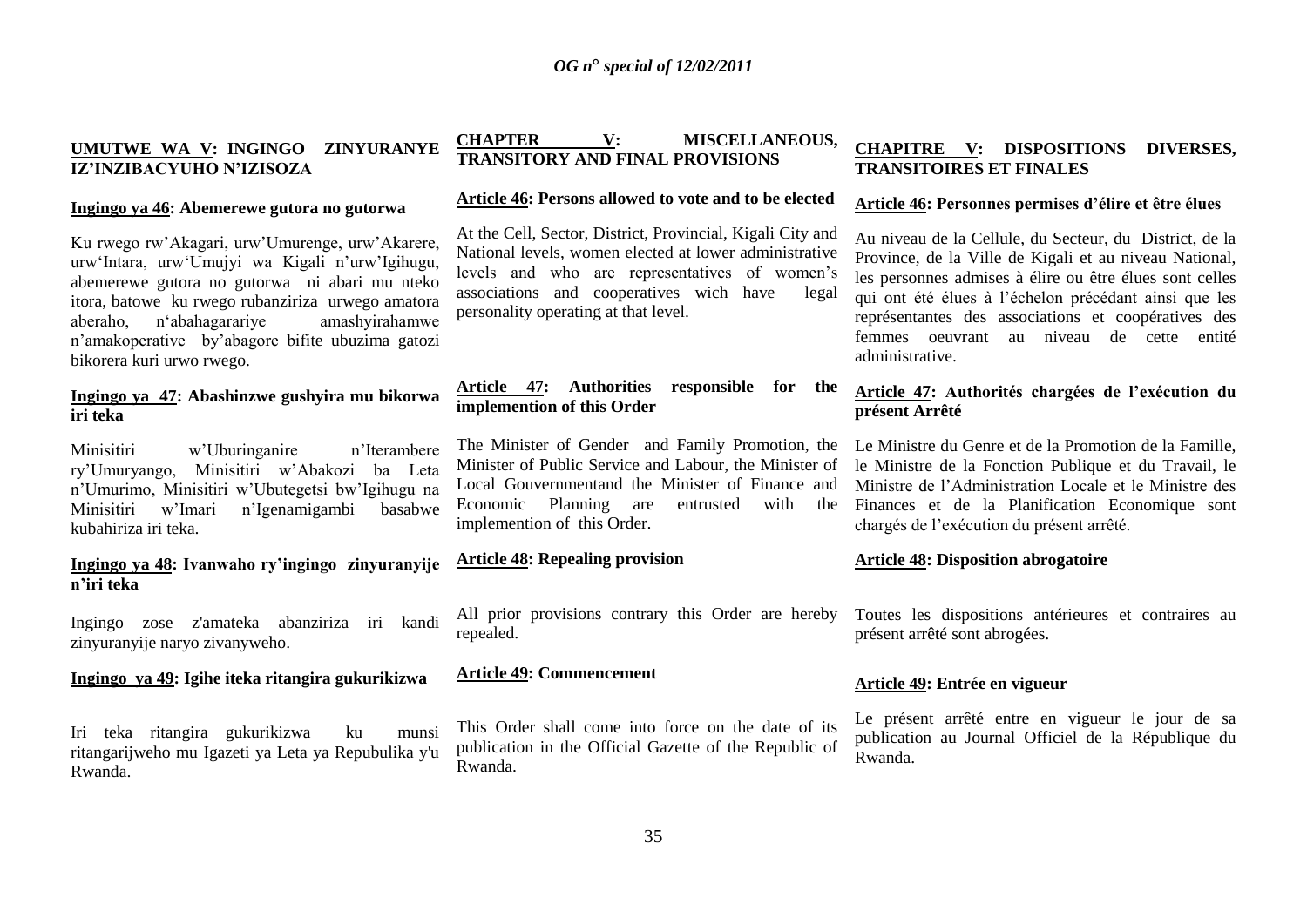Kigali, kuwa **11/02/2011**

Kigali, on **11/02/2011**

Kigali, le **11/02/2011**

 $(s\acute{e})$ **MAKUZA Bernard** Minisitiri w"Intebe

 $(sé)$ **MAKUZA Bernard** Prime Minister

(sé) **MAKUZA Bernard**

Premier Ministre

(sé) **Dr MUJAWAMARIYA Jeanne d'Arc** Minisitiri w"Uburinganire n"Iterambere ry"Umuryango

 $(sé)$ **Dr MUJAWAMARIYA Jeanne d'Arc** Ministry of Gender and Family Promotion

(sé) **Dr MUJAWAMARIYA Jeanne d'Arc** Ministre du Genre et de la Promotion de la Famille

**Bibonywe kandi bishyizweho Ikirango cya Repubulika** :

**Seen and sealed with the Seal of the Republic :**

**Vu et scellé du Sceau de la République :**

(sé) **KARUGARAMA Tharcisse** Minisitiri w"Ubutabera/Intumwa Nkuru ya Leta

(sé) **KARUGARAMA Tharcisse** Minister of Justice/Attorney General

 $(sé)$ **KARUGARAMA Tharcisse** Ministre de la Justice/Garde des Sceaux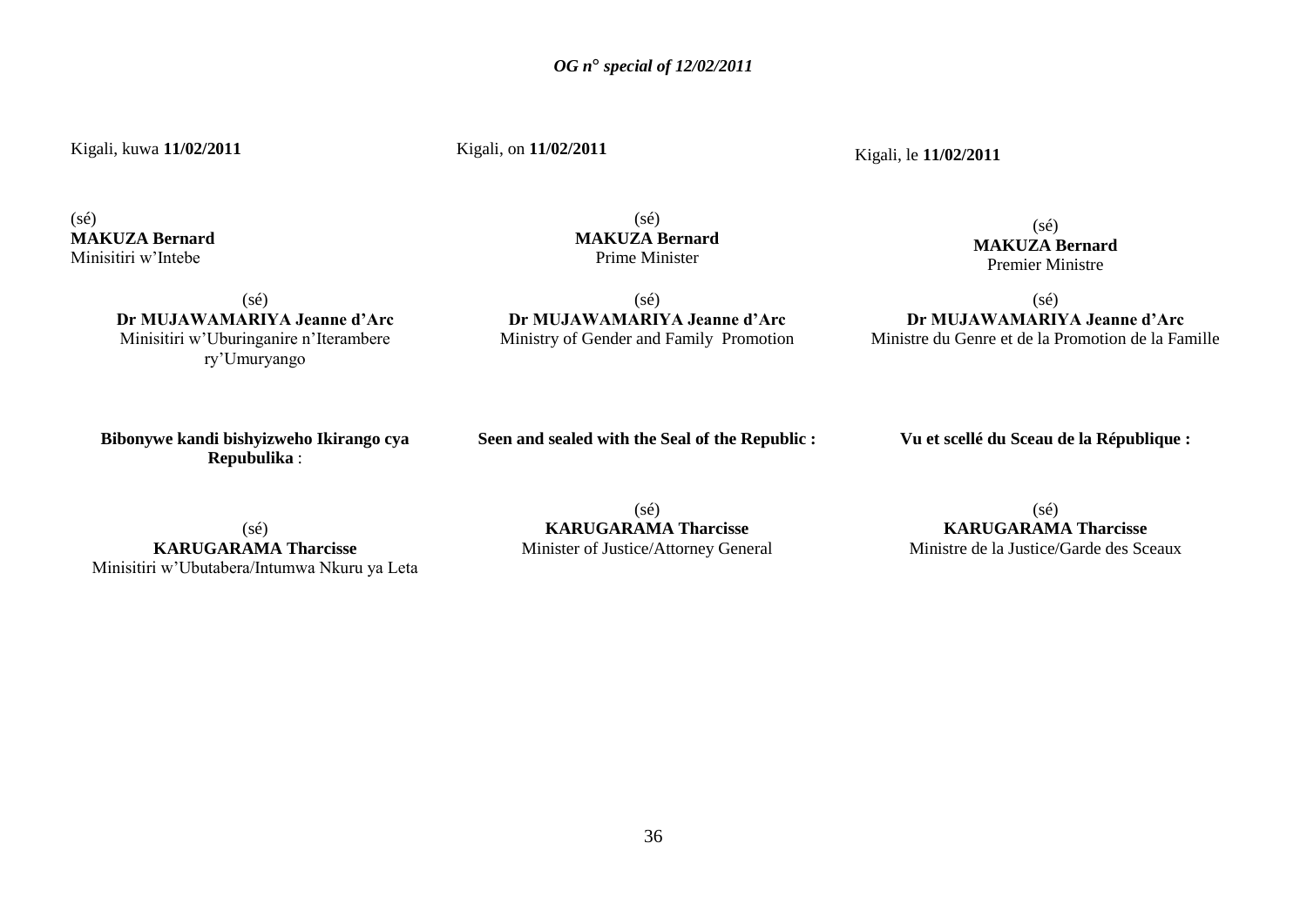**ITEKA RYA MINISITIRI W'INTEBE N°02/03 PRIME MINISTER'S ORDER N°02/03 OF RYO KUWA 11/02/2011 RIGENA INSHINGANO, IMITERERE N'IMIKORERE RESPONSIBILITIES, ORGANIZATION BY'INZEGO Z'INAMA Y'IGIHUGU AND FUNCTIONING OF THE ORGANS OF FONCTIONNEMENT DES ORGANES DU Y'ABANTU BAFITE UBUMUGA ISHAKIRO UMUTWE WA MBERE: INGINGO RUSANGE Ingingo ya mbere: Icyo Iteka rigamije UMUTWE WA II: INZEGO Z'INAMA Y'IGIHUGU Y'ABANTU BAFITE UBUMUGA Ingingo ya 2: Inzego z'Inama y'Igihugu y'Abantu** b**afite** u**bumuga Ingingo ya 3: Urwego rw'inzego zikorera Ingingo ya 4: Umubare rw'abakozi Icyiciro cya mbere: Inshingano, imiterere n'imikorere by'Inama Rusange DETERMINING THE NATIONAL COUNCIL OF PERSONS CONSEIL NATIONAL DES PERSONNES WITH DISABILITIES TABLE OF CONTENTS CHAPTER ONE: GENERAL PROVISIONS Article One: Purpose of Order CHAPTER II: ORGANS OF THE NATIONAL COUNCIL OF PERSONS WITH NATIONAL DISABILITIES Article 2: Organs of the National Council of Persons with Disabilities Article 3: Levels of operation Article 4: Number of employees Section One: Responsibilities, structure and functions of the General Assembly DU PREMIER MINISTRE N°02/03 DU 11/02/2011 PORTANT ORGANIZATION MISSION. ORGANISATION ET HANDICAPPEES TABLE DES MATIERES CHAPITRE PREMIER: DISPOSITIONS GENERALES Article premier: Objet de l'Arrêté CHAPITRE II: ORGANES DU CONSEIL**  DES PERSONNES **HANDICAPÉES Article 2: Organes du Conseil National des Personnes Handicapées Article 3: Niveau d'opérations Article 4: Nombre des agents Section première: Attributions, organisation et fonctionnement de l'Assemblée Générale**

**Akiciro ka mbere: Inshingano z'Inama Rusange**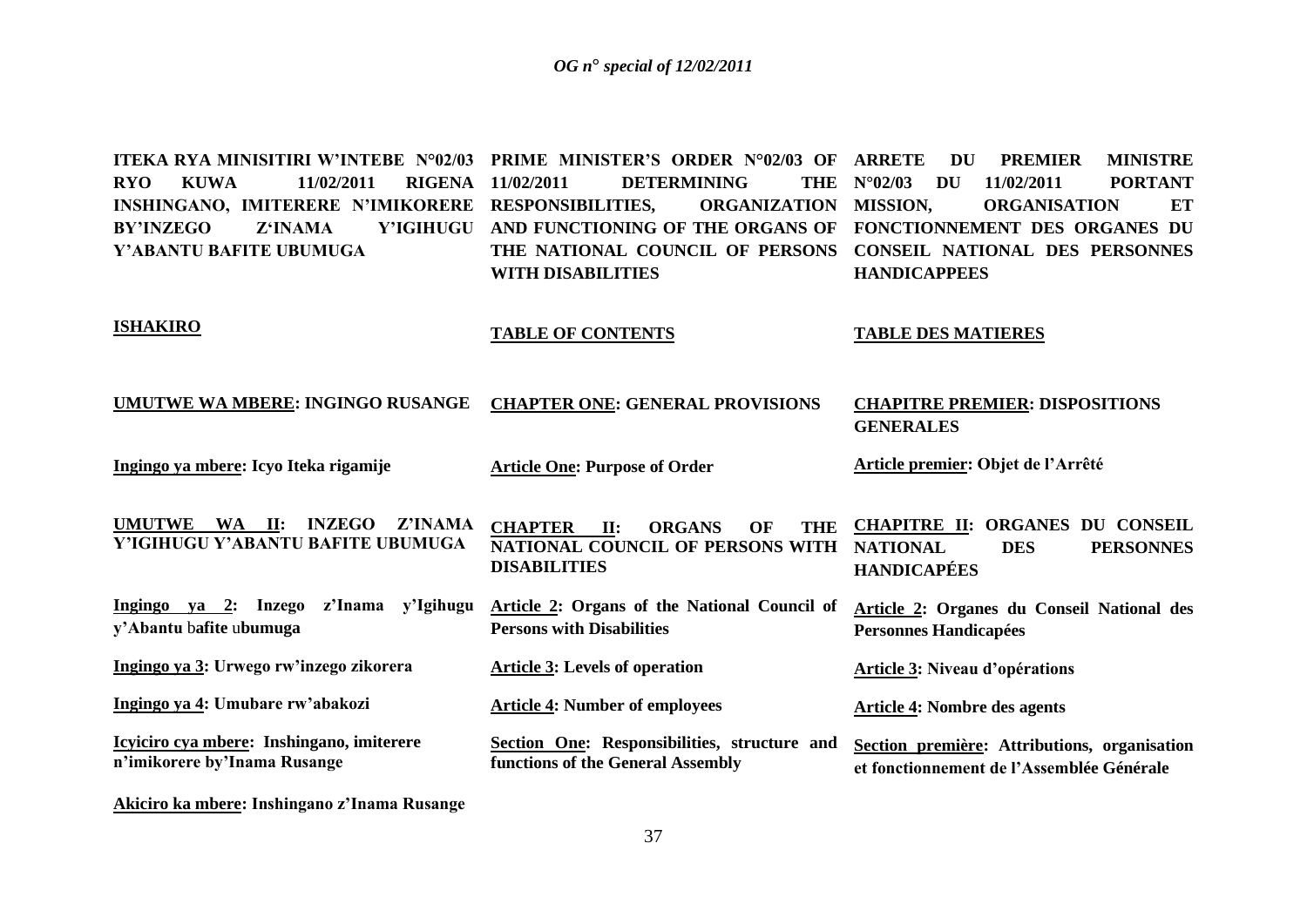|                                                                                  | Responsibilities of the<br>Sub-section One:<br><b>General Assembly</b>                           | Sous section première:<br><b>Attributions</b><br>de<br>l'Assemblée Genérale                        |
|----------------------------------------------------------------------------------|--------------------------------------------------------------------------------------------------|----------------------------------------------------------------------------------------------------|
| Ingingo ya 5: Inshingano z'Inama Rusange                                         | Article 5: Responsibilities of the General<br><b>Assembly</b>                                    | Attributions de l'Assemblée<br>Article 5:<br>Générale                                              |
| Akiciro ka 2: Imiterere y'Inama Rusange                                          | Sub-section 2: Structure of the General<br><b>Assembly</b>                                       | Sous section 2: Structure de l'Assemblée<br>Générale                                               |
| Ingingo ya 6: Abagize Inama Rusange ku rwego<br>rw'Akagari                       | <b>Article 6: Members of the General Assembly at</b><br>the Cell level                           | de l'Assemblée<br>Article 6: Membres du<br>Générale au niveau de la Cellule                        |
| Ingingo ya 7: Abagize Inama Rusange ku rwego<br>rw'Umurenge                      | <b>Article 7: Members of the General Assembly at</b><br>the Sector level                         | Article 7: Membres de l'Assemblée Générale<br>au niveau du Secteur                                 |
| Ingingo ya 8: Abagize Inama Rusange ku rwego<br>rw'Akarere                       | <b>Article 8: Members of the General Assembly at</b><br>the District level                       | Article 8: Membres de l'Assemblée Générale<br>au niveau du District                                |
| Ingingo ya 9: Abagize Inama Rusange ku rwego<br>rw'Intara n'urw'Umujyi wa Kigali | <b>Article 9: Members of the General Assembly at</b><br><b>Provincial and Kigali City levels</b> | Article 9: Membres de l'Assemblée Générale<br>au niveau de la Province et de la Ville de<br>Kigali |
| Ingingo 10: Abagize Inama Rusange ku rwego<br>rw'Igihugu                         | <b>Article 10:</b> Members of the General Assembly<br>at the national level                      | <b>Article 10: Membres de l'Assemblée Générale</b><br>au niveau national                           |
| Akiciro ka 3: Imikorere y'Inama Rusange                                          | Sub-section 3: Functions of the General<br><b>Assembly</b>                                       | Sous section 3:<br><b>Fonctionnement</b><br>de<br>l'Assemblée Générale                             |
| Ingingo ya 11: Gutegura no gutumiza Inama<br><b>Rusange</b>                      | Article 11: Organization and invitation to the<br><b>General Assembly</b>                        | Article 11: Organisation et l'invitation de<br>l'Assemblée Générale                                |
| Ingingo ya 12: Umubare wa ngombwa w'abagize<br><b>Inama Rusange</b>              | <b>Article 12: Quorum of the General Assembly</b>                                                | Article 12: Quorum de l'Assemblée Générale                                                         |

**Ingingo ya 13: Abandi batumirwa mu Nteko**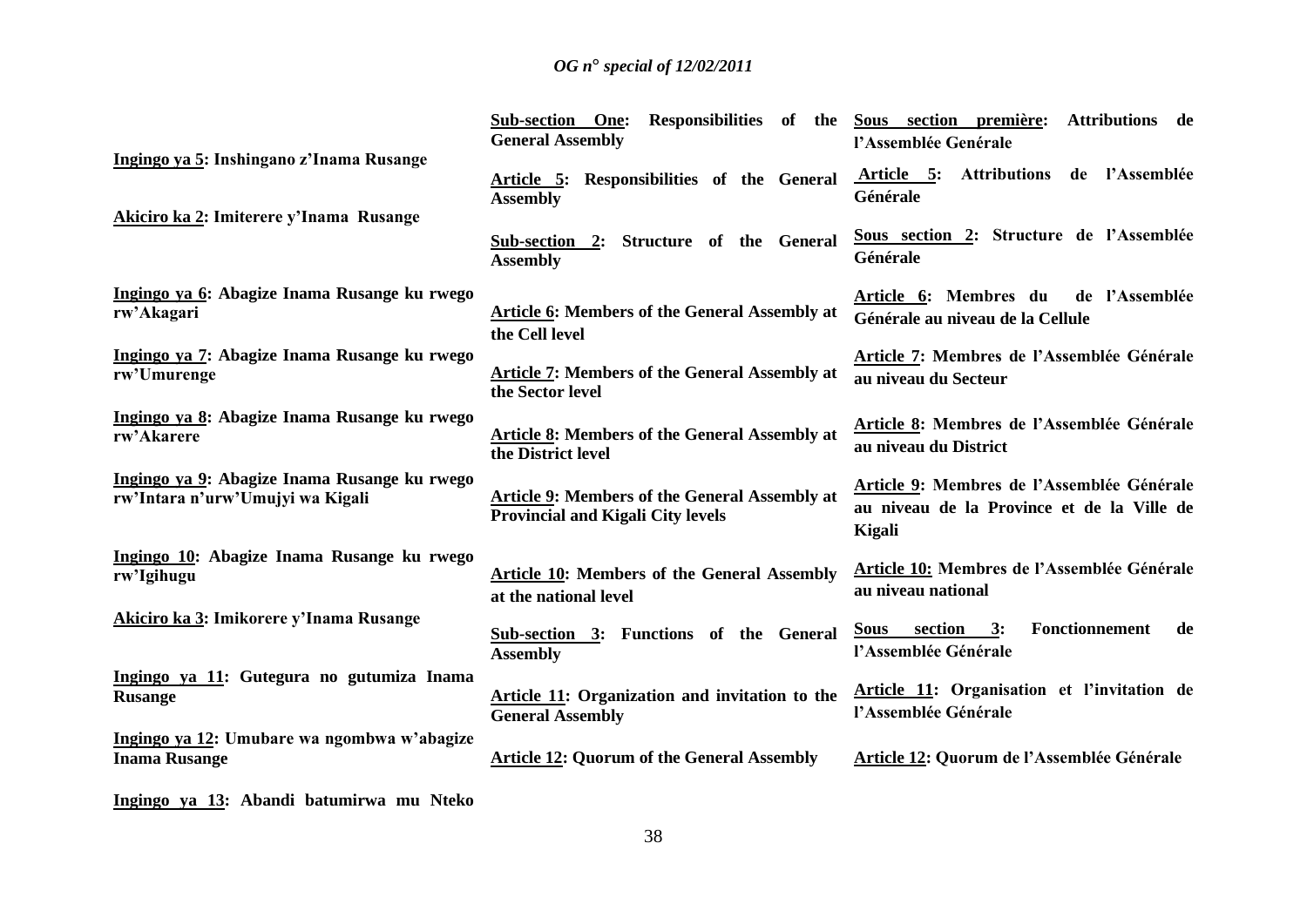| <b>Rusange</b>                                                   | Article 13: Other participants in General Article 13: Autres invités à l'Assemblée<br><b>Assembly meetings</b> | Générale                                                     |
|------------------------------------------------------------------|----------------------------------------------------------------------------------------------------------------|--------------------------------------------------------------|
| Ingingo ya 14: Uburyo Inama Rusange ifata                        |                                                                                                                |                                                              |
| ibyemezo                                                         | Article 14: Decision-making methods of the                                                                     | Article 14: Modalités de prise de décision par               |
|                                                                  | <b>General Assembly</b>                                                                                        | l'Assemblée Générale                                         |
| Ingingo ya 15: Inzego zohererezwa ibyemezo                       |                                                                                                                |                                                              |
| by'Inama Rusange                                                 | <b>Article 15: Institutions receiving decisions of</b>                                                         | Article 15: Organes destinataires des décisions              |
|                                                                  | the General Assembly                                                                                           | de l'Assemblée Générale                                      |
| Ingingo<br><b>16:</b><br><b>Inzego</b><br>zohererezwa<br>ya      |                                                                                                                |                                                              |
| inyandikomvugo y'Inama Rusange                                   | <b>Article 16:</b> Institutions receiving the minutes of                                                       | Article 16: Instances destinataires du compte-               |
|                                                                  | <b>General Assembly meetings</b>                                                                               | rendu de l'Assemblée Générale                                |
| Icyiciro cya 2: Inshingano, Imiterere n'imikorere                |                                                                                                                |                                                              |
| Komite Nyobozi y'Inama<br>y'Igihugu<br>bya                       | Section 2: Responsibilities, organization and                                                                  | <b>Attributions,</b><br>Section 2:<br><b>Structure</b><br>et |
| y'Abantu bafite Ubumuga                                          | functions of the Executive Committee of the                                                                    | Fonctionnement du Comité Exécutif du                         |
|                                                                  | <b>National Council of Persons with Disabilities</b>                                                           | <b>Conseil National Des Personnes Handicappées</b>           |
| Akiciro ka mbere: Imiterere ya Komite Nyobozi                    |                                                                                                                |                                                              |
|                                                                  | Sub-section One: Structure of the Executive                                                                    | Sous section première: Structure du Comité                   |
|                                                                  | <b>Committee</b>                                                                                               | <b>Exécutif</b>                                              |
| Ingingo ya 17:<br>Inshingano n'ububasha<br>bya<br>Komite Nyobozi |                                                                                                                |                                                              |
|                                                                  | Article 17: Responsibilities and competence of<br>the Executive Committee                                      | Article 17: Attributions et compétences du                   |
| Ingingo ya 18: Ibisabwa abakandida muri                          |                                                                                                                | <b>Comité Exécutif</b>                                       |
| <b>Komite Nyobozi</b>                                            |                                                                                                                | Article 18: Conditions exigées pour candidat                 |
|                                                                  | Article 18: Candidacy requirements for<br><b>Executive Committee membership</b>                                |                                                              |
| Ingingo ya 19: Abagize Komite Nyobozi                            |                                                                                                                | au Comité Exécutif                                           |
|                                                                  | <b>Article 19: Executive Committee Members</b>                                                                 | Article 19: Membres du Comité Exécutif                       |
|                                                                  |                                                                                                                |                                                              |
| Ingingo ya 20: Manda ya Komite Nyobozi                           | Article 20:<br>Mandate of the<br><b>Executive</b>                                                              | Article 20: Mandat du Comité Exécutif                        |
|                                                                  | <b>Committee</b>                                                                                               |                                                              |
|                                                                  |                                                                                                                |                                                              |
| Akiciro ka 2: Inshingano za Komite Nyobozi                       | <b>Sub-section 2: Responsibilities of the Executive</b>                                                        | Sous section 2: Attributions du Comité                       |
|                                                                  | <b>Committee</b>                                                                                               | <b>Exécutif</b>                                              |
| Ingingo ya 21: Inshingano za Komite Nyobozi                      |                                                                                                                |                                                              |
|                                                                  | Article 21: Responsibilities of the Executive                                                                  |                                                              |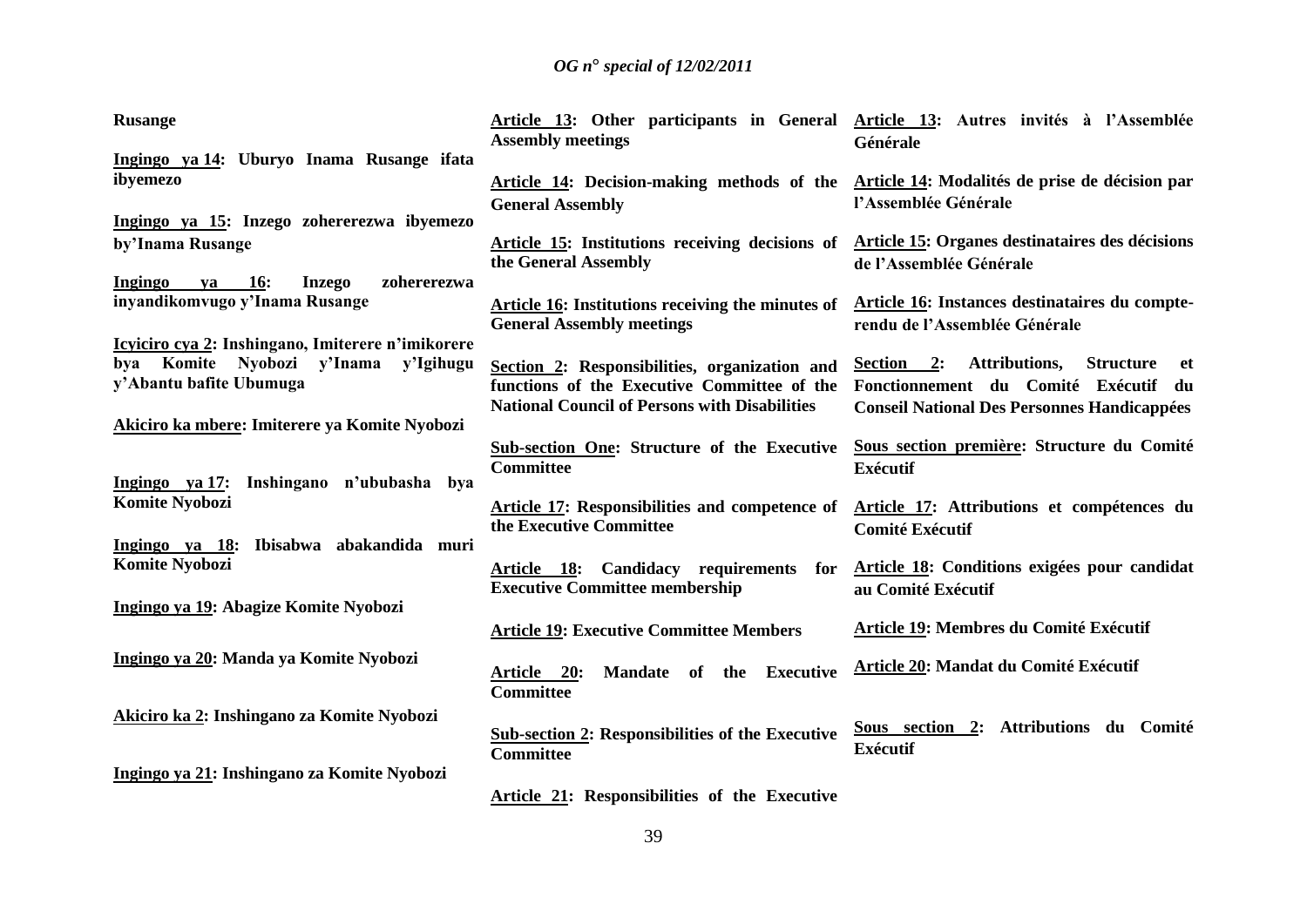| <b>Committee</b> |
|------------------|
|------------------|

# **Article 21: Attributions du Comité Exécutif**

| Ingingo ya 22: Inshingano z'Umuhuzabikorwa                                                   |                                                                                   |                                                                       |
|----------------------------------------------------------------------------------------------|-----------------------------------------------------------------------------------|-----------------------------------------------------------------------|
| wa Komite Nyobozi                                                                            | Article 22: Responsibilities of the Executive<br><b>Committee Coordinator</b>     | <b>Article 22: Attributions du Coordinateur du</b>                    |
| Ingingo ya 23: Inshingano z'Umuhuzabikorwa                                                   |                                                                                   | <b>Comité Exécutif</b>                                                |
| Wungirije                                                                                    | Article 23: Responsibilities of the Deputy<br>Coordinator                         | <b>Article 23: Attributions du Coordinateur</b>                       |
| Ingingo ya 24: Inshingano z'Umunyamabanga                                                    |                                                                                   | adjointe                                                              |
| wa Komite Nyobozi                                                                            | Article 24: Responsibilities of the Executive<br><b>Committee Secretary</b>       | Article 24: Attributions de Secrétaire du                             |
| Ingingo ya 25: Inshingano z'abandi bagize<br>Komite Nyobozi                                  | Article 25: Responsibilities of the other                                         | <b>Comité Exécutif</b>                                                |
| Akiciro ka 3: Imikorere ya Komite Nyobozi                                                    | members of the Executive Committee                                                | Article 25: Attributions des autres membres<br>du Comité Exécutif     |
|                                                                                              | Sub-section 3: Functions of the Executive                                         |                                                                       |
| Ingingo ya 26: Inama za Komite Nyobozi                                                       | <b>Committee</b>                                                                  | Sous section 3: Fonctionnement du Comité<br>Exécutif                  |
|                                                                                              | Meetings of the Executive<br>Article 26:<br><b>Committee</b>                      | Article 26: Réunions du Comite Exécutifs                              |
| Ingingo ya 27: Ibigenerwa abitabiriye inama ya<br>Komite Nyobozi                             |                                                                                   |                                                                       |
|                                                                                              | Article 27: Executive Committee's sitting<br>allowance                            | Article 27: Jétons de présence pour les<br>membres du comité Exécutif |
| Ingingo ya 28: Abahagarariye Inama y'Igihugu<br>bafite<br>y'Abantu<br>ubumuga<br>buryo<br>mu | <b>Article 28: Legal Representatives of National</b>                              | <b>Article 28: Répresentants Legales du Conseil</b>                   |
| bw'amategeko                                                                                 | <b>Council of Persons with Disabilities</b>                                       | <b>National des Personnes Handicapées</b>                             |
| Ingingo ya 29: Abagize biro y'Inama y'Igihugu                                                |                                                                                   |                                                                       |
| y'Abantu bafite ubumuga                                                                      | Article 29: Bureau of the National Council of<br><b>Persons with Disabilities</b> | Article 29: Membres du bureau du Conseil                              |
| Ingingo ya 30: Inama za biro                                                                 |                                                                                   | <b>National des Personnes Handicapées</b>                             |
|                                                                                              | <b>Article 30: Bureau meetings</b>                                                | <b>Article 30: Réunions des bureaux</b>                               |
| <b>Icyiciro</b><br>3:<br>Ubunyamabanga<br>cya<br><b>Nshingwabikorwa</b>                      | <b>Section 3: Executive Secretariat</b>                                           |                                                                       |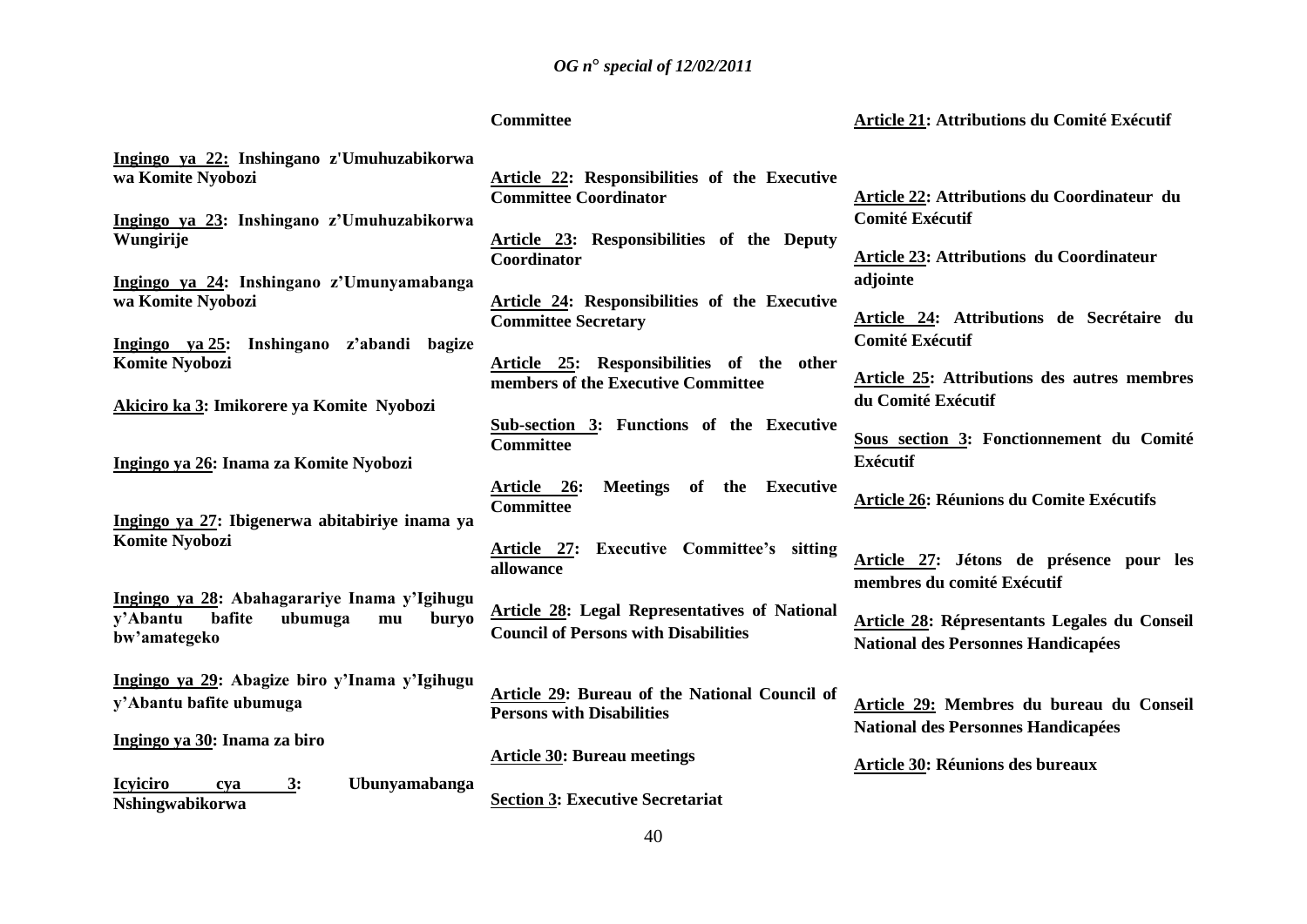# **Section 3: Du Secrétariat Exécutif**

| Ingingo ya 31: Imiterere y'Ubunyamabanga<br>Nshingwabikorwa                                                   | Structure of the Executive<br>Article 31:<br><b>Secretariat</b>                                                                                                       | Article 31: Structure du Secrétariat Exécutif                                                                                      |
|---------------------------------------------------------------------------------------------------------------|-----------------------------------------------------------------------------------------------------------------------------------------------------------------------|------------------------------------------------------------------------------------------------------------------------------------|
| Ingingo ya 32: Abakozi b'Ubunyamabanga<br>Nshingwabikorwa<br>bw'Inama<br>y'Igihugu<br>y'Abantu bafite ubumuga | Article 32: Staff of the Executive Secretariat of<br>the National<br><b>Council of Persons</b><br>with<br><b>Disabilities</b>                                         | Article 32: Personnel du Secrétariat du<br><b>Conseil National des Personnes Handicapées</b>                                       |
| Ingingo ya 33: Inshingano z'Umunyamabanga<br>Nshingwabikorwa                                                  | <b>Article 33: Responsibilities of the Executive</b><br><b>Secretary</b>                                                                                              | <b>Attributions</b><br>Secrétariat<br>du<br>Article 33:                                                                            |
| Ingingo ya 34: Gutanga raporo                                                                                 | <b>Article 34: Submission of report</b>                                                                                                                               | <b>Exécutif</b>                                                                                                                    |
| Ingingo ya 35: Impamvu zituma ugize Komite<br>Nyobozi kuri buri rwego avanwa kuri uwo                         | Article 35:<br><b>Reasons</b><br>dismissal<br>for<br>$\mathbf{or}$                                                                                                    | <b>Article 34: Transmission du rapport</b>                                                                                         |
| mwanya                                                                                                        | replacement of Executive Committee members<br>at each level                                                                                                           | Article 35: Motifs de la perte de la qualité de<br>membre du Comité Exécutif à chaque échelon                                      |
| UMUTWE WA III: IMIKORANIRE Y'INAMA<br>Y'IGIHUGU Y'ABANTU BAFITE UBUMUGA<br><b>HAMWE N'IZINDI NZEGO</b>        | <b>CHAPTER III: COOPERATION BETWEEN</b><br>THE NATIONAL COUNCIL OF PERSONS<br><b>DISABILITIES</b><br><b>OTHER</b><br><b>WITH</b><br><b>AND</b><br><b>INSTITUTIONS</b> | <b>CHAPITRE III: COOPERATION ENTRE</b><br>LE<br><b>CONSEIL</b><br><b>NATIONAL</b><br><b>DES</b><br>PERSONNES HANDICAPÉES ET AUTRES |
| Ingingo ya 36: Imikoranire n'izindi nzego                                                                     | <b>Article 36: Cooperation with other institutions</b>                                                                                                                | <b>INSTITUTIONS</b>                                                                                                                |
| Ingingo ya 37: Ubufatanye n'izindi nzego                                                                      | <b>Article 37: Partnership</b>                                                                                                                                        | Coopération avec<br>d'autres<br>Article 36:<br>institutions                                                                        |
| UMUTWE WA IV: UMUTUNGO                                                                                        | <b>CHAPTER IV: PROPERTY</b>                                                                                                                                           | <b>Article 37: Partenariat</b>                                                                                                     |
| Ingingo ya 38: Umutungo                                                                                       | <b>Article 38: Property</b>                                                                                                                                           | <b>CHAPITRE IV: PATRIMOINE</b>                                                                                                     |
| Ingingo ya 39: Igenzura ry'umutungo                                                                           | Article 39: Audit                                                                                                                                                     | <b>Article 38: Patrimoine</b>                                                                                                      |
| UMUTWE WA V: INGINGO ZINYURANYE                                                                               |                                                                                                                                                                       |                                                                                                                                    |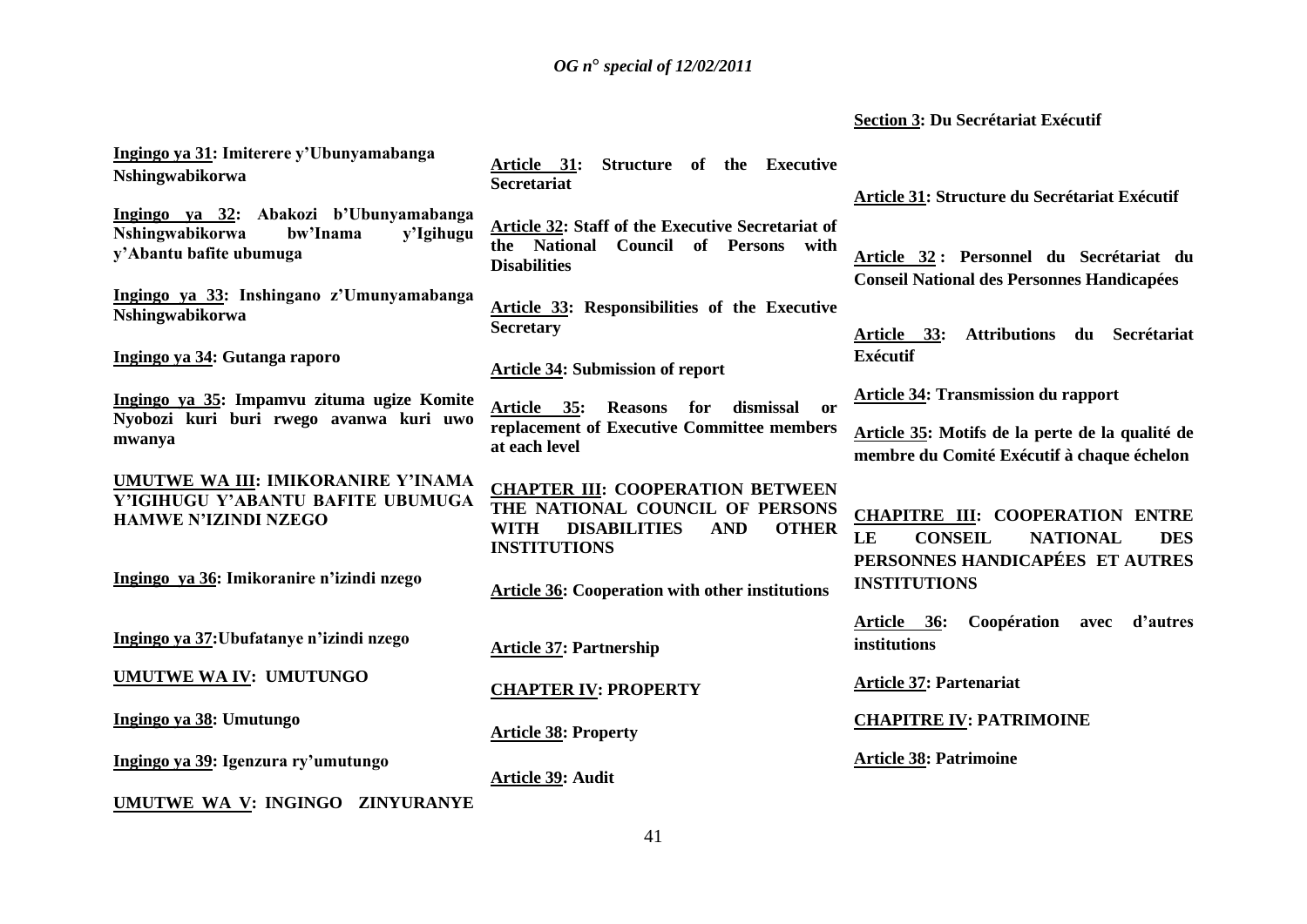| IZ'INZIBACYUHO N'IZISOZA                                     | <b>CHAPTER</b><br><b>MISCELLANEOUS,</b><br>$\mathbf{V}$ :                                                   | Article 39: Audit                                                                                                |
|--------------------------------------------------------------|-------------------------------------------------------------------------------------------------------------|------------------------------------------------------------------------------------------------------------------|
| Ingingo ya 40: Abemerewe gutora nogutorwa                    | <b>TRANSITORY AND FINAL PROVISIONS</b>                                                                      |                                                                                                                  |
|                                                              | Article 40: Persons allowed to vote and be                                                                  | <b>CHAPITRE V: DISPOSITIONS DIVERSES,</b>                                                                        |
| Ingingo ya 41: Aho gahunda zakoreraga mu                     | elected                                                                                                     | <b>TRANSITOIRES ET FINALES</b>                                                                                   |
| Mpuzamashyirahamwe<br>y'Abantu<br>bafite<br>Ubumuga zimuriwe | <b>Article 41: Transfer of activities of the National</b><br><b>Federation of Persons with Disabilities</b> | Article 40: Personnes admisse à être élues ou à                                                                  |
|                                                              |                                                                                                             | vote                                                                                                             |
| Ingingo ya 42: Ibyari umutungo wa FENAPH                     | <b>Article 42: Assets of FENAPH</b>                                                                         | Transfert des activités de la<br><b>Article 41:</b><br>Fédération<br><b>Nationale</b><br><b>Personnes</b><br>des |
| Ingingo ya 43: Ivanwaho rya FENAPH                           | <b>Article 43: Dissolution of FENAPH</b>                                                                    | Handicapées                                                                                                      |
| 44:<br>ry'ingingo<br>Ingingo<br>Ivanwaho<br>va               |                                                                                                             | Article 42: Actuel patrimoine de la FENAPH                                                                       |
| zinyuranyije n'iri tegeko                                    | <b>Article 44: Repealing provisions</b>                                                                     | <b>Article 43: Dissolution de la FENAPH</b>                                                                      |
| Ingingo ya 45: Igihe iteka ritangira gukurikizwa             | <b>Article 45: Commencement</b>                                                                             | <b>Article 44: Disposition abrogatoire</b>                                                                       |

**Article 45: Entrée en vigueur**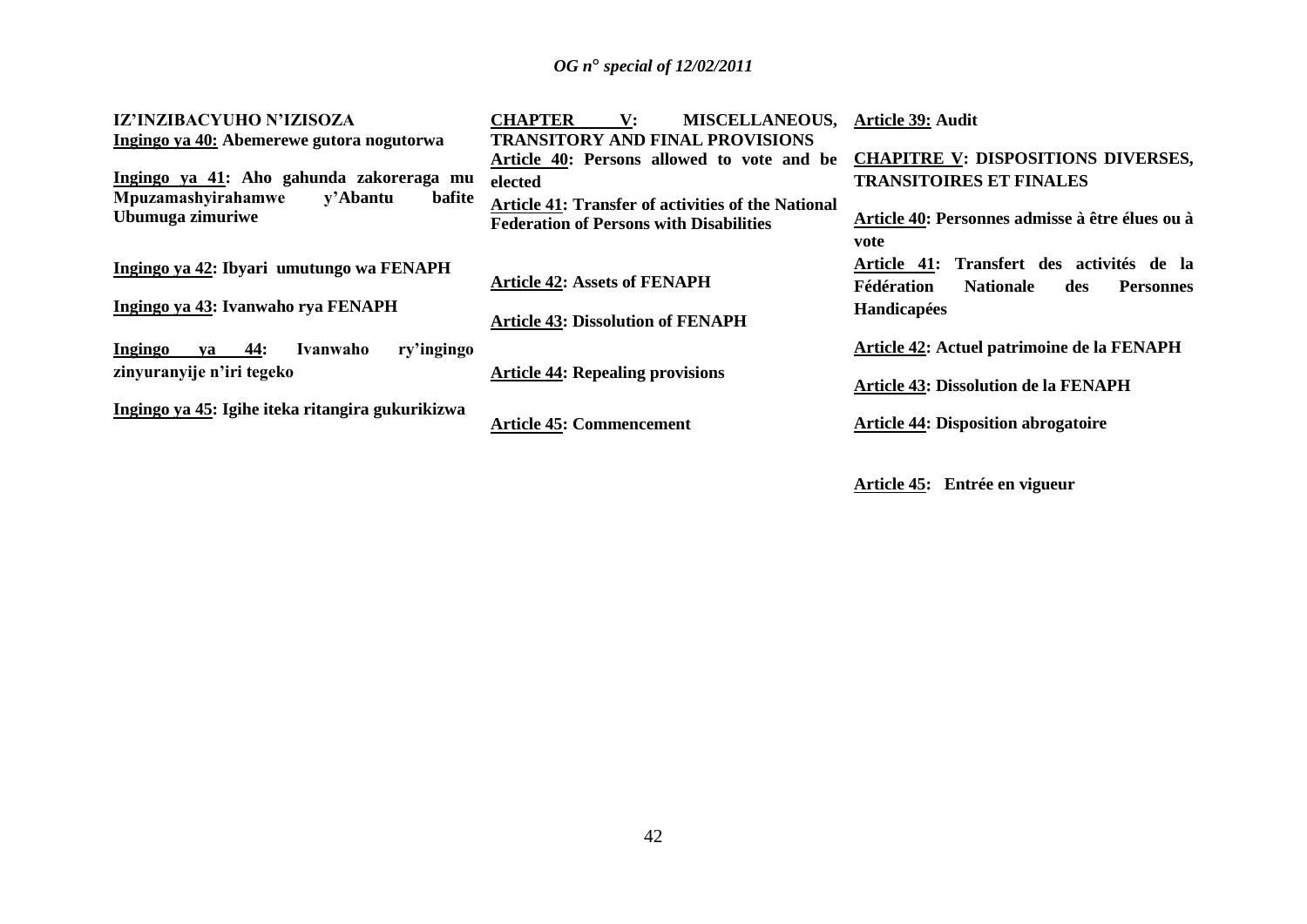**ITEKA RYA MINISITIRI W'INTEBE N°02/03 PRIME MINISTER'S ORDER N°02/03 OF RYO KUWA 11/02/2011 RIGENA Y'ABANTU BAFITE UBUMUGA**

#### **Minisitiri w'Intebe**

**INSHINGANO, IMITERERE N'IMIKORERE RESPONSIBILITIES, ORGANIZATION BY'INZEGO Z'INAMA Y'IGIHUGU AND FUNCTIONING OF THE ORGANS OF 11/02/2011 DETERMINING THE THE NATIONAL COUNCIL OF PERSONS WITH DISABILITIES**

**The Prime Minister** 

**ARRETE DU PREMIER MINISTRE N°02/03 DU 11/02/2011 PORTANT MISSION, ORGANISATION ET FONCTIONNEMENT DES ORGANES DU CONSEIL NATIONAL DES PERSONNES HANDICAPPEES** 

Ashingiye ku Itegeko Nshinga rya Repubulika y"u Rwanda ryo kuwa 04 Kamena 2003 nk"uko ryavuguruye kugeza ubu, cyane cyane mu ngingo zaryo iya 108, iya 118, iya 121, iya 188 bis n"iya 201;

Ashingiye ku itegeko ngenga n° 29/2005 ryo kuwa 31/12/2005 rigena inzego z"imitegekere y"Igihugu cy"u Rwanda cyane cyane mu ngingo yaryo ya 2;

Ashingiye ku itegeko n°03/2011 ryo ku wa 10/02/2011 rigena inshingano, imiterere n" imikorere y"Inama y"Igihugu y"Abantu bafite ubumuga;

Bisabwe na Minisitiri w"Ubutegetsi bw"Igihugu;

Pursuant to the Constitution of the Republic of Rwanda of 04 June 2003, as amended to date, especially in Articles 108, 121, 188 bis and 201;

Pursuant to Organic Law n° 29/2005 of 31/12/2005 determining the administrative entities of the Republic of Rwanda, especially in Article 2;

Pursuant the Law n°03/2011 of 10/02/2011 determining the responsibilities, organization and functioning of the National Council of the Persons with Disabilities;

On proposal by the Minister of Local Conseil National des Personnes Handicapées;Government;

**Le Premier Ministre** 

Vu la Constitution de la République du Rwanda du 04 juin 2003, telle que révisée à ce jour, spécialement en ses articles 108, 121, 188 bis et 201;

Vu la Loi Organique n° 29/2005 du 31/12/2005 portant organisation des entités administratives de la République du Rwanda, spécialement en son article 2;

Vu la Loi n°03/2011 du 10/02/2011 déterminant la mission, organisation et fonctionnement du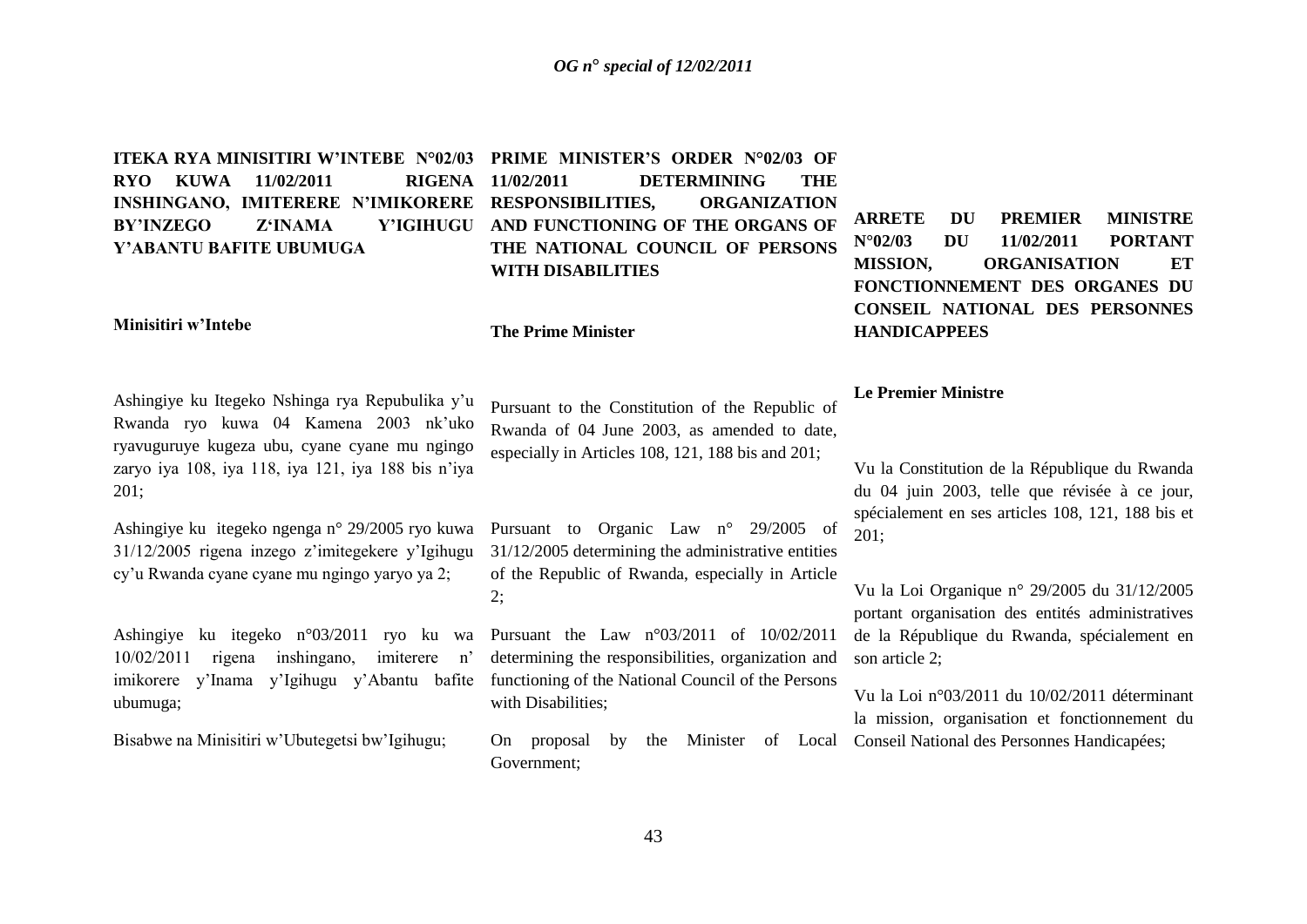Inama y'Abaminisitiri yateranye ku wa 11/02/20111 After consideration and approval by the Cabinet Sur proposition du Ministre de l'Administration

imaze kubisuzuma no kubyemeza; **ATEGETSE : UMUTWE WA MBERE: INGINGO RUSANGE Ingingo ya mbere: Icyo iri teka rigamije** Iri teka rigena inshingano, imiterere n"imikorere by"inzego z"Inama y'Igihugu y'Abantu bafite organization and functioning of the organs of the ubumuga. **UMUTWE WA II: INZEGO Z'INAMA Y'IGIHUGU Y'ABANTU BAFITE UBUMUGA Ingingo ya 2: Inzego z'Inama y'Igihugu y'Abantu bafite ubumuga** Inama y'Igihugu y'Abantu bafite ubumuga igizwe n'inzego zikurikira: 1° Inama Rusange; 2° Komite Nyobozi; 3° Ubunyamabanga Nshingwabikorwa. in its session of 11/02/2011; **HEREBY ORDERS : CHAPTER ONE: GENERAL PROVISIONS Article One: Purpose of Order**  Order determines responsibities, National Council of Persons with Disabilities. **CHAPTER II: ORGANS OF THE NATIONAL COUNCIL OF PERSONS WITH DISABILITIES Article 2: Organs of the National Council of Persons with Disabilities**  The National Council of Persons with Disabilities shall be composed of the following organs: 1° The General Assembly; 2° The Executive Committee; 3° The Executive Secretariat. Locale; Après l"examen et adoption par le Conseil des Ministres en sa séance du 11/02/2011; **ARRETE : CHAPITRE PREMIER: DISPOSITIONS GENERALES Article premier: Objet de l'Arrêté**  Le présent arrêté détermine les autres attributions, l"organisation et fonctionnement des organes du Conseil National des Personnes Handicapées. **CHAPITRE II: ORGANES DU CONSEIL NATIONAL DES PERSONNES HANDICAPÉES Article 2: Organes du Conseil National des Personnes Handicapées**  Le Conseil National des Personnes Handicapées comprend les organes suivants: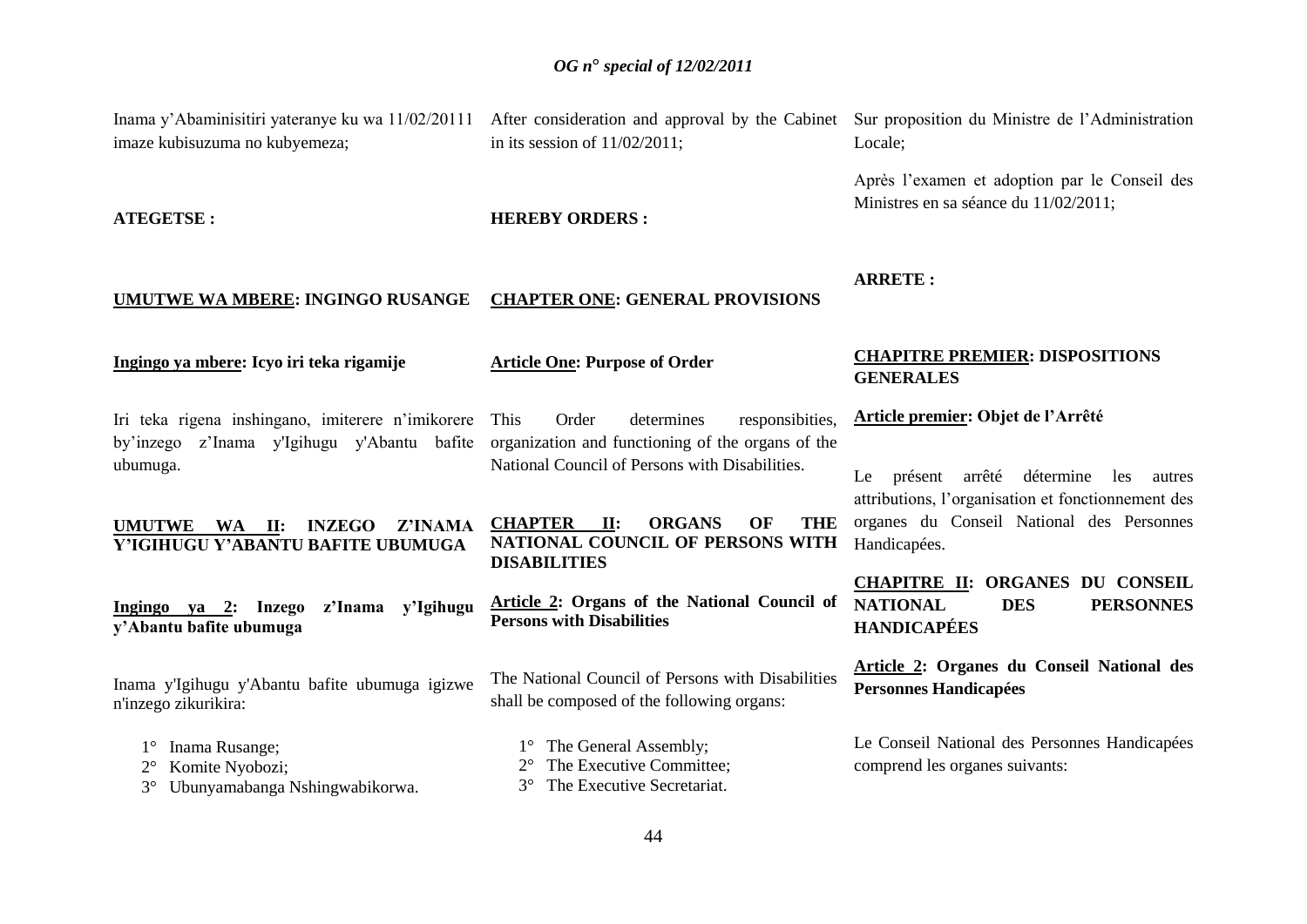#### **Ingingo ya 3: Urwego rw'inzego zikorera**

Inama Rusange na Komite Nyobozi by"Inama y"Igihugu y"Abantu bafite ubumuga ziri ku rwego rw"igihugu, urw"Intara, urw"Umujyi wa Kigali, urw"Akarere, urw"Umurenge n" urw"Akagari.

Ubunyamabanga Nshingwabikorwa buri ku rwego rw"Igihugu gusa, naho ku rwego rw"Umujyi wa Kigali n"urw"Akarere hari umukozi ushinzwe ibikorwa by"Inama y"Igihugu y"Abantu bafite ubumuga.

#### **Ingingo ya 4: Umubare rw'abakozi**

Abakozi bashobora kwiyongera no kugera ku zindi nzego z"Imitegekere y"Igihugu hakurikijwe ibikorwa by"Inama y"Igihugu y"Abantu bafite ubumuga n"ubushobozi bw"izi nzego.

Abakozi bateganywa kandi bashyirwaho hakurikijwe amategeko agenga abakozi ba Leta.

**Icyiciro cya mbere: Inshingano, imiterere n'imikorere by'Inama Rusange**

**Akiciro ka mbere: Inshingano z'Inama Rusange**

#### **Article 3: Levels of operation**

The General Assembly and the Executive Committee of the National Council of Persons with Disabilities are established at the national, Provincial, Kigali City, District, Sector and Cell levels.

The Executive Secretariat shall only be established at national level, whereas Kigali City and each District shall have an employee in charge of the activities of the National Council of Persons with Disabilities.

#### **Article 4: Number of employees**

At the other administrative levels, the number of employees in charge of the activities of the National Council of Persons with Disabilities may be increased according to the capacities of such administrative organs.

These employees shall be recruited and appointed according to the law governing public servants.

**Section One: Responsibilities, structure and functions of the General Assembly**

**Sub-section One: Responsibilities of the General Assembly** 

1° L"Assemblée Générale; 2° Le Comité Exécutif; 3° Le Secrétariat Exécutif. **Article 3: Niveau d'opérations**

L"Assemblée Générale et le Comité Exécutif du Conseil National des Personnes Handicapées opèrent à l"échelon national, de la Province, de la Ville de Kigali, du District, du Secteur, et de la Cellule.

Le Secrétariat Exécutif ne se trouve qu'au niveau national; et au niveau de la Ville de Kigali et du District se trouve un agent chargé des activités du Conseil National des Personnes Handicapées.

#### **Article 4: Nombre des agents**

Suivant les activités du Conseil National des Personnes Handicapées et la capacité de ces organes, le nombre des agents peut être augmenté jusqu"au niveau des autres entités administratives.

Ces agents sont recrutés et placés conformément à la loi régissant les agents de l"Etat.

**Section première: Attributions, organisation et fonctionnement de l'Assemblée Générale**

**Sous section première: Attributions de l'Assemblée Genérale**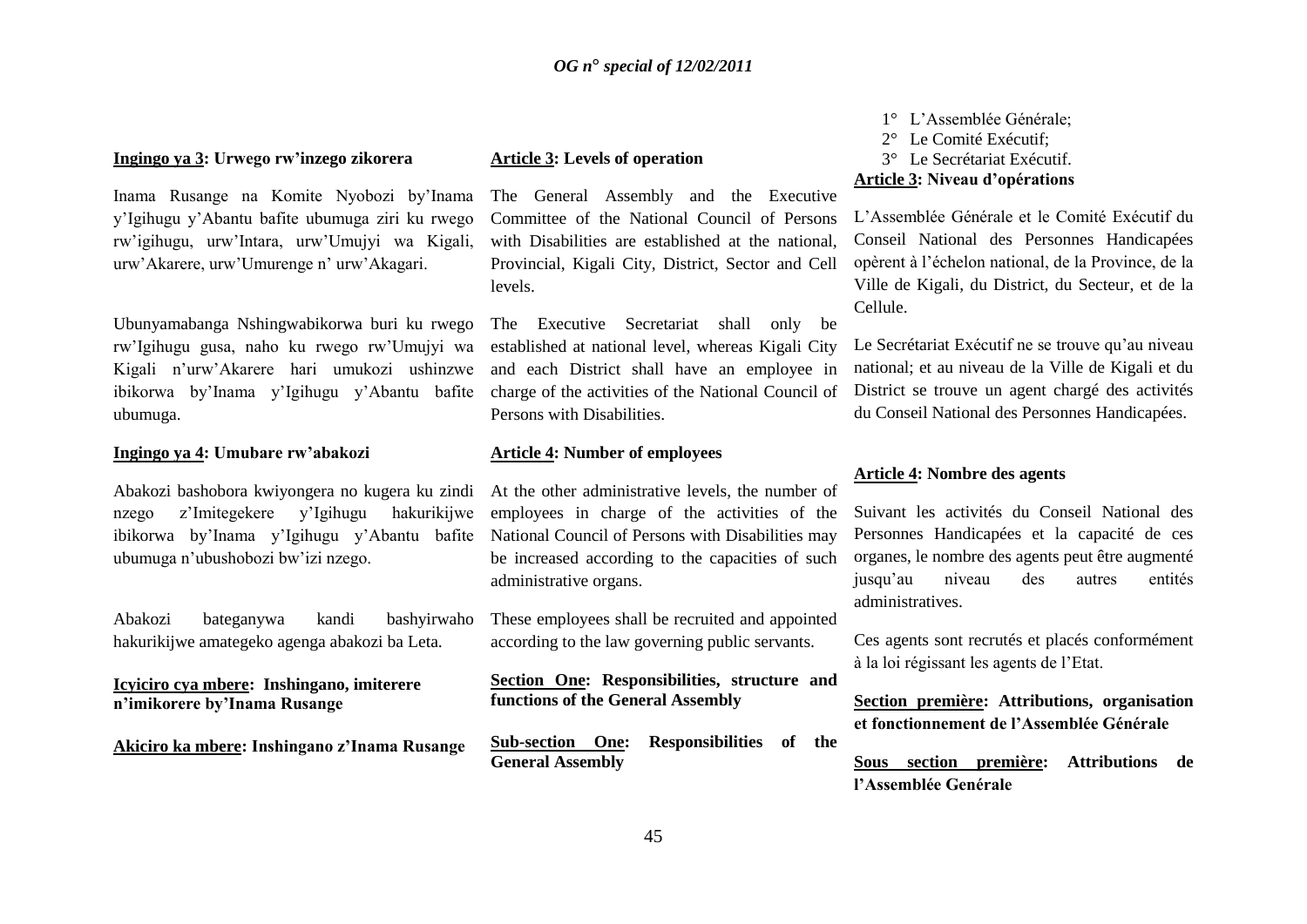| Ingingo ya 5: Inshingano z'Inama Rusange                                                                                                                    |                      | Article 5: Responsibilities of the General<br><b>Assembly</b>                                                                                                        | Article 5:<br>Attributions de l'Assemblée<br>Générale                                                                                                              |
|-------------------------------------------------------------------------------------------------------------------------------------------------------------|----------------------|----------------------------------------------------------------------------------------------------------------------------------------------------------------------|--------------------------------------------------------------------------------------------------------------------------------------------------------------------|
| ibiteganywa n'amategeko, Inama<br>Haseguriwe<br>Rusange ya buri rwego ishinzwe ibi bikurikira:                                                              |                      | Without prejudice to the following<br>legal<br>provisions the General Assembly at each level<br>shall be responsible for:                                            | Sous reserves des dispositions légales, à chaque<br>échelon, l'Assemblée Générale est chargée de:                                                                  |
| Gutegura no gushyikiriza inzego zibishinzwe<br>Umushinga wa Politiki rusange yo kurengera<br>abantu bafite ubumuga;                                         |                      | submitting<br>$1^{\circ}$<br>Preparing<br>and<br>the<br>to<br>competent authorities the general policy<br>proposal aimed at protecting persons with<br>disabilities; | 1° Préparer et soumettre aux autorités<br>compétentes l'avant projet de la politique<br>générale visant à protéger les Personnes<br>Handicapées;                   |
| $2^{\circ}$ Kwemeza<br>raporo<br>n'iy'imikoreshereze y'umutungo by'umwaka<br>urangiye yatanzwe na Komite Nyobozi mbere<br>y'uko ishyikirizwa inzego bireba; | y'ibikorwa           | Approving the activity plan and annual<br>$2^{\circ}$<br>budget report submitted by the Exective<br>Committee before it is submitted to the<br>relevant authorities; | 2° Valider le plan d'activités et le rapport<br>du budget annuel soumis par le Comité<br>Exécutif avant qu'il soit soumis aux<br>autorités conernées;              |
| Gufatira umwanzuro<br>$3^\circ$<br>n'Inama y'Igihugu y'Abantu bafite ubumuga;                                                                               | ibibazo byagaragajwe | Deciding on issues presented by the<br>National<br>Council<br>of Persons with<br>Disabilities;                                                                       | 3° Décider sur les problèmes présentés par<br>le Conseil National des Personnes<br>Handicapées;                                                                    |
| Gukurikirana<br>ishyirwa<br>$4^{\circ}$<br>mu<br>y'Inama<br>Rusange<br>ry'Imyanzuro<br>y'Igihugu y'Abantu bafite ubumuga;                                   | bikorwa<br>y'Inama   | $4^\circ$ Monitoring<br>the<br>implementation<br>of<br>General Assembly Resolutions of the<br>National<br>Council<br>of Persons<br>with<br>Disabilities;             | Suivre la<br>$4^{\circ}$<br>mise<br>œuvre<br>en<br>les<br>de<br>l'Assemblée<br>recommendations<br>Générale du Conseil<br>National<br>des<br>Personnes Handicapées; |
| Gutora, gusezerera no gusimbuza abagize<br>$5^{\circ}$<br>Komite Nyobozi y'Inama y'Igihugu y'Abantu<br>bafite ubumuga;                                      |                      | $5^{\circ}$ Electing,<br>dismissing,<br>and<br>replacing<br>members of the Executive Committee of<br>the National Council of Persons with<br>Disabilities;           | 5° Elire, renvoyer et remplacer le Comité<br>Exécutif de l'Assemblée Nationale des<br>Personnes Handicapées;                                                       |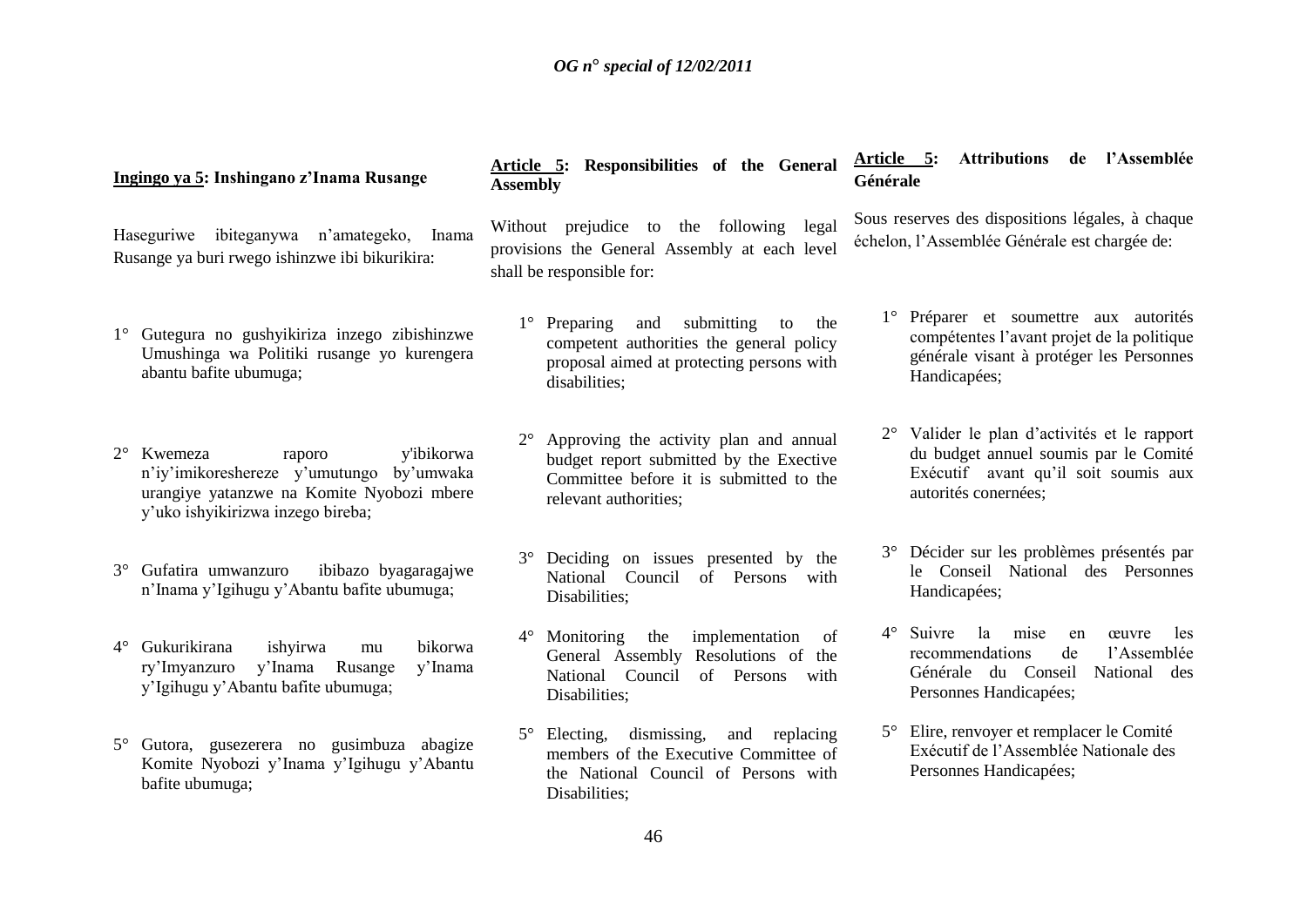- 6° Gutora Umudepite Uhagararira abantu bafite ubumuga mu Mutwe w"Abadepite;
- 7° Gutora abakandida batorwamo Umudepite Uhagararira abantu bafite ubumuga mu Nteko y"Umuryango w"Afrika y"Iburasirazuba;
- 8° Gutora Uhagarariye abantu bafite ubumuga mu nzego zindi mu gihe bibaye ngombwa.

Ku rwego rw"Igihugu, Inama rusange ifite inshingano yihariye yo kwemeza gahunda y"ibikorwa n"imbanzirizamushinga w"ingengo y'imari ya buri mwaka by"Inama y"Igihugu y"Abantu bafite ubumuga.

#### **Akiciro ka 2: Imiterere y'Inama Rusange**

#### **Ingingo ya 6: Abagize Inama Rusange ku rwego rw'Akagari**

Inama Rusange ku rwego rw'Akagari igizwe n'aba bakurikira:

1° Komite Nyobozi y"Inama y"Igihugu y"Abantu bafite ubumuga ku rwego rw"Akagari;

- 6° Electing a representative of persons with disabilities in the Chamber of Deputies;
- 7° Electing a representative of persons with disabilities in the East African Legislative Assembly;
- 8° Electing a representative of persons with disabilities in any other entities as required.

At the national level, the General Assembly has the special responsibility to approve the plan of action and the draft annual budget for the National Council of Persons with Disabilities.

**Sub-section 2: Structure of the General Assembly** 

# **Article 6: Members of the General Assembly at the Cell level**

At the Cell level, the General Assembly shall be composed of:

- 1° The Executive Committee of the National Council of Persons with Disabilities at Cell level;
- 2° All persons with disabilities living in that Cell who are at least eighteen (18) years
- 6° Elire le Député qui représente les Personnes Handicapées dans Chambre des Députés;
- 7° Elire le Député qui représente les Personnes Handicapées dans le Parlement de la Communauté de l'Afrique de l'Est:
- 8° Elire le Représentant des Personnes Handicapées dans les autres entités en cas de nécessité.

L"Assemblée Générale au niveau national possède dans ses responsabilités spécifiques approuver le plan d"actions et l"avant projet du budget annuel du Conseil National des Personnes Handicapées.

**Sous section 2: Structure de l'Assemblée Générale**

**Article 6: Membres du de l'Assemblée Générale au niveau de la Cellule** 

L"Assemblée Générale au niveau de la Cellule est composée:

- 1° Du Comité Exécutif du Conseil National des Personnes Handicapées au niveau de la Cellule;
- 2° Toute personne Handicapée ayant au moins dix-huit (18) ans habitant la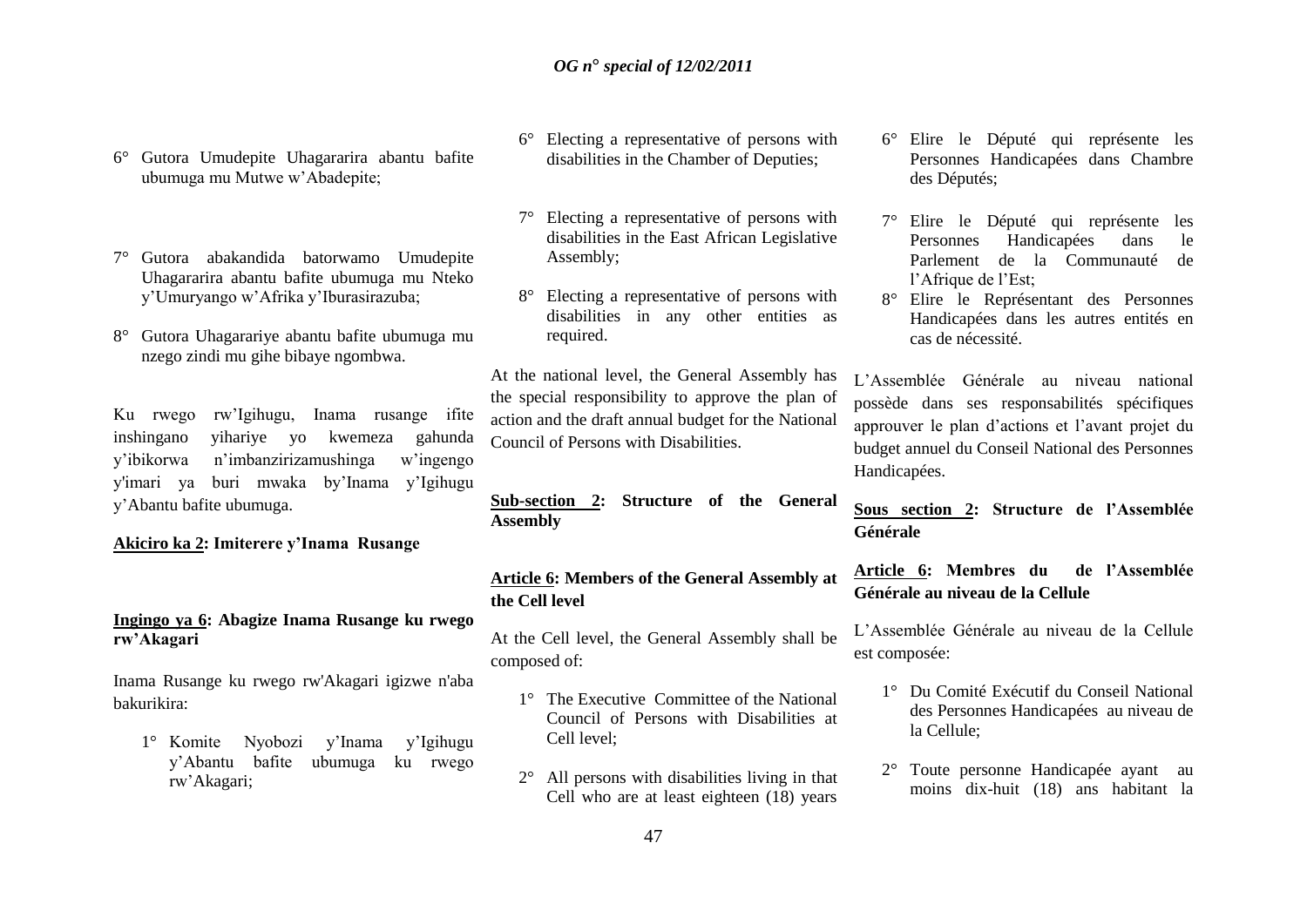- 2° Abantu bose bafite ubumuga bafite nibura imyaka cumi n"umunani (18) y"amavuko batuye mu Kagari;
- 3° Umubyeyi cyangwa Umwishingizi ufite umwana ufite ubumuga bwo mu mutwe ariko uwo mwana agomba kuba afite nibura uburenganzira bwo gutora.

#### **Ingingo ya 7: Abagize Inama Rusange ku rwego rw'Umurenge**

Inama Rusange ku rwego rw'Umurenge igizwe n'aba bakurikira:

- 1° Komite Nyobozi y"Inama y"Igihugu y"abantu bafite ubumuga ku rwego rw'Umurenge;
- 2° Komite Nyobozi y"Inama y"Igihugu y"Abantu bafite ubumuga ku rwego rw'Utugari twose tugize uwo Murenge.

#### **Ingingo ya 8: Abagize Inama Rusange ku rwego rw'Akarere**

Inteko Rusange ku rwego rw'Akarere igizwe n'aba bakurikira:

- 1° Komite Nyobozi y"Inama y"Igihugu y"abantu bafite ubumuga ku rwego rw'Akarere;
- 2° Abahuzabikorwa b"Inama y"Igihugu y"Abantu bafite ubumuga ku rwego rw'Imirenge yose igize ako Karere.

of age;

3° A Parent or representative of a child with a mental disability if the child has attained the right to vote.

# **Article 7: Members of the General Assembly at the Sector level**

At the Sector level, the General Assembly shall be composed of:

- 1° The Executive Committee of the National Council of Persons with Disabilities at the Sector level;
- 2° The Executive Committee of the National Council of Persons with Disabilities at the Cell level of all Cells within that Sector.

## **Article 8: Members of the General Assembly at the District level**

At the District level, the General Assembly shall be composed of:

- 1° The Executive Committee of the National Council of Persons with Disabilities at the District level;
- 2° Coordinators of the National Council of Persons with Disabilities at the Sector level of all Sectors within that District.

Cellule;

3° Parent ou représentant d"un enfant qui a un handicap mental, à condition qu"il ait la qualité d"électeur.

# **Article 7: Membres de l'Assemblée Générale au niveau du Secteur**

L"Assemblée Générale au niveau du Secteur est composée:

- 1° 1. Du Comité Exécutif du Conseil National des Personnes Handicapées au niveau du Secteur;
- 2° Du Comité Exécutif du Conseil National des Personnes Handicapées au niveau de toutes les Cellules qui forment ce Secteur.

# **Article 8: Membres de l'Assemblée Générale au niveau du District**

L"Assemblée Générale au niveau du District est composée:

- 1° Du Comité Exécutif du Conseil National des Personnes Handicapées au niveau du District;
- 2° Des coordinateurs du Conseil National des Personnes Handicapées au niveau de tous les Secteurs qui composent le District.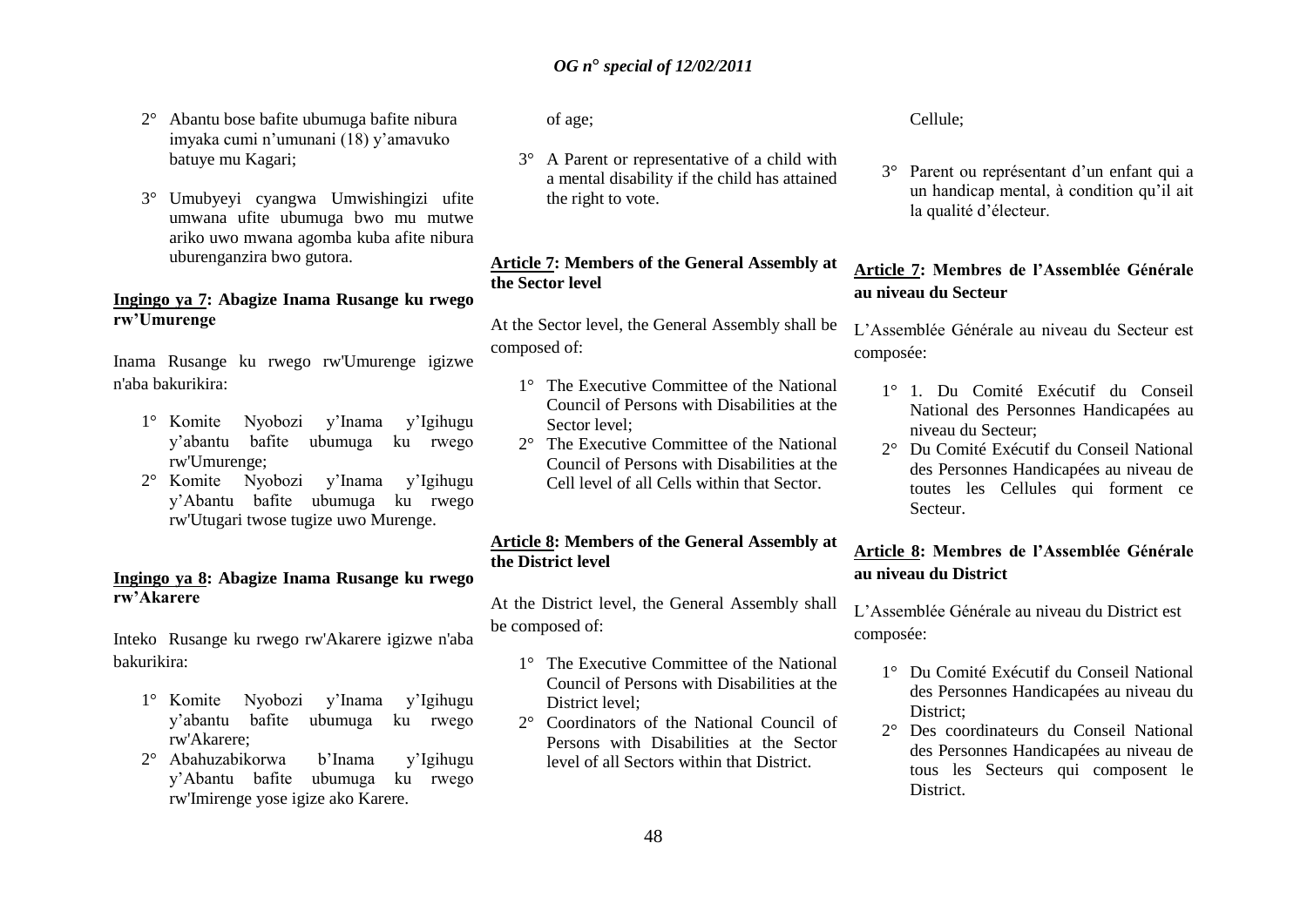# **Ingingo ya 9: Abagize Inama Rusange ku rwego Provincial and Kigali City levels rw'Intara n'urw'Umujyi wa Kigali**

Inama Rusange ku rwego rw"Intara cyangwa urw"Umujyi wa Kigali igizwe n"aba bakurikira:

- 1° Komite Nyobozi y"Inama y"Igihugu y"Abantu bafite ubumuga ku rwego rw"Intara cyangwa urw"Umujyi wa Kigali;
- 2° Komite Nyobozi y"Inama y"Igihugu y"Abantu bafite ubumuga ku rwego rw'Uturere twose tugize Intara cyangwa Umujyi wa Kigali.

## **Ingingo 10: Abagize Inama Rusange ku rwego rw'Igihugu**

Inama Rusange ku rwego rw'Igihugu igizwe n'aba be composed of: bakurikira:

- 1° Komite Nyobozi y"Inama y"Igihugu y"abantu bafite ubumuga ku rwego rw'Igihugu;
- 2° Komite Nyobozi y"Inama y"Igihugu y"abantu bafite ubumuga ku rwego rw"Intara n"urw"Umujyi wa Kigali;
- 3° Abahuzabikorwa ba Komite Nyobozi b"Inama y"Igihugu y"Abantu bafite ubumuga ku rwego rw'Uturere.

# **Article 9: Members of the General Assembly at**

At the Provincial or Kigali City level, the General Assembly shall be composed of:

- 1° The Executive Committee of the National Council of Persons with Disabilities at Provincial or Kigali City level;
- 2° The Executive Committee of the National Council of Persons with Disabilities at the District level of all Districts within the Province or Kigali City.

# **Article 10: Members of the General Assembly at the national level**

At the national level, the General Assembly shall

- 1° The Executive Committee of the the National Council of Persons with Disabilities at the national level;
- 2° The Executive Committee of the National Council of Persons with Disabilities at the Provincial and Kigali City levels;
- 3° The Coordinators of the Executive Comittees at the District level.

The Electoral College as provided in paragraphs

# **Article 9: Membres de l'Assemblée Générale au niveau de la Province et de la Ville de Kigali**

L"Assemblée Générale au niveau de la Province ou de la Ville de Kigali est constituée :

- 1° Du Comité Exécutif du Conseil National des Personnes Handicapées au niveau de la Province ou de la Ville de Kigali;
- 2° Du Comité Exécutif du Conseil National des Personnes Handicapées au niveau de tous les Districts de la Province ou de la Ville de Kigali.

## **Article 10: Membres de l'Assemblée Générale au niveau national**

L"Assemblée Générale au niveau national est constituée:

- 1° Du Comité Exécutif du Conseil National des Personnes Handicapées au niveau national;
- 2° Du Comité Exécutif du Conseil National des Personnes Handicapées au niveau de la Ville de Kigali et de la Province;
- 3° Coordinateurs des Comités Exécutifs au niveaus des Districts.

Le collège électoral ayant la qualité de voter les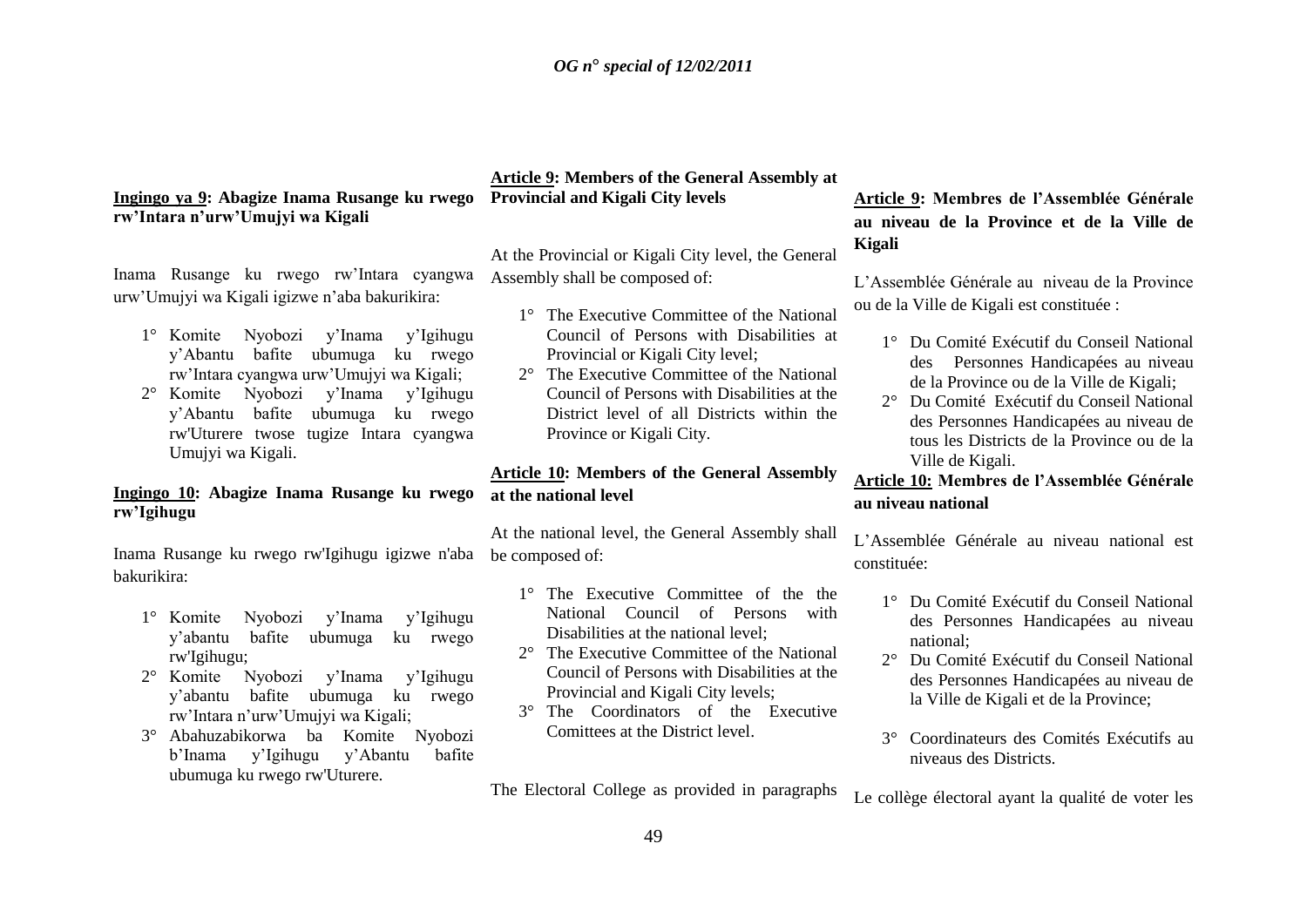Inteko itora abantu bateganyijwe mu duce twa 6, 7 n"aka 8 tw"ingingo ya 5 y"iri teka igizwe n"abantu bagize Inama Rusange y"Inama y"Igihugu y"Abantu bafite ubumuga ku rwego rw"Igihugu hiyongereyeho abandi bagize Komite Nyobozi ku rwego rw"Uturere twose.

Inteko itora Inzego z"Inama y"Igihugu y"Abantu bafite ubumuga kuri buri rwego igizwe n"abagize Inama Rusange kuri buri rwego.

#### **Akiciro ka 3: Imikorere y'Inama Rusange**

## **Ingingo ya 11: Gutegura no gutumiza Inama Rusange**

Inama Rusange isanzwe iterana ku nzego zose rimwe mu mwaka mu gihembwe cya mbere. Ishobora no guterana mu nama zidasanzwe igihe cyose bibaye ngombwa ikiga gusa ibiri ku murongo w'ibyateganyijwe.

Mu byo Inama Rusange isanzwe yigaho harimo kwemeza raporo y"ibikorwa n"imikoreshereze y"umutungo by"umwaka urangiye n"ingengo y"imari by"umwaka utaha.

Inama Rusange itumizwa mu nyandiko kandi ikayoborwa n'Umuhuzabikorwa wa Komite Nyobozi kuri buri rwego. Iyo adahari, itumizwa 6, 7 and 8 of Article 5 of the present Order is composed of members of the General Assembly at the national level and members of the Executive Committees at District level.

The Electoral College of the National Council of Persons with Disabilities is composed of the General Assembly of each administrative level.

**Sub-section 3: Functions of the General Assembly** 

#### **Article 11: Organization and invitation to the Article 11: Organisation et l'invitation de General Assembly**

An ordinary meeting of the General Assembly shall be held at all levels once a year in the first term. If the need arises, the General Assembly may also hold an extraordinary session, but may only consider items on the agenda during that session.

As part of the regular items under its consideration, the General Assembly shall approve the narrative and financial reports of the last year and the budget and plan of action for the upcoming year

A General Assembly meeting shall be convened in writing and chaired by the Coordinator of the Executive Committee at each level. In the

personnes prévues aux points 6, 7 et 8 de l"article 5 du présent arrêté est constitué par les membres du Comité Exécutif au niveau national, et tous les autres membres du Comité Executif des Districts.

Le collège électoral du Conseil National des Personnes Handicapées est composé de membres de l"Assemblee Générale à chauque niveau.

### **Sous section 3: Fonctionnement de l'Assemblée Générale**

# **l'Assemblée Générale**

L"Assemblée Générale ordinaire se réunit à tous les niveaux une fois l"année au cours du premier trimestre. Elle peut également se réunir en session extraordinaire chaque fois que de besoin pour n"examiner que les points inscrits à l"ordre du jour.

Parmi les points examinés par l"Assemblée Générale ordinaire figure l"adoption du rapport d"activités et d"utilisation des finances de l'exercice qui s'achève, l'adoption du budget et du plan d"actions de l"année suivante.

L"Assemblée Générale est convoquée par écrit et dirigée par le Coordinateur du Comité Exécutif à chaque échelon. En son absence, il est convoqué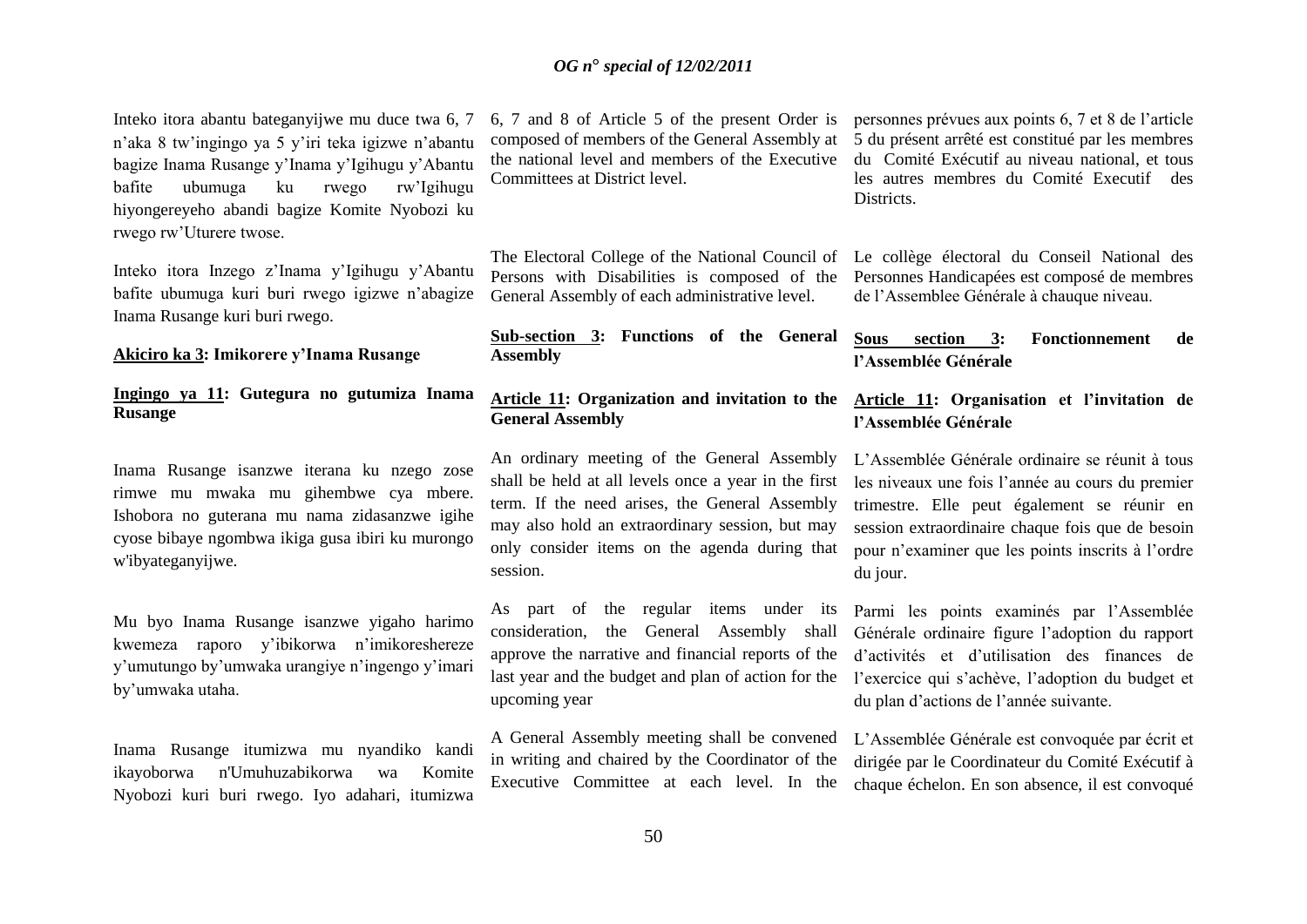kandi ikayoborwa n'Umwungirije.

Iyo Umuhuzabikorwa n"umwungirije badashoboye kuboneka cyangwa banze gutumiza inama, Inama Rusange ishobora gutumizwa nibura na kimwe cya gatatu (1/3) cy'abagize Komite Nyobozi y'urwo rwego igaterana hatitawe ku mubare w"abayitabiriye. Abitabiriye inama bitoramo uyiyobora.

Inama zisanzwe zimenyeshwa abatumirwa mu nyandiko mu minsi cumi n"itanu (15) mbere y"uko ziterana. Ubutumire bw"inama bugaragaza ibiri ku murongo w"ibyigwa.

## **Ingingo ya 12: Umubare wa ngombwa w'abagize Inama Rusange**

Inama Rusange kuri buri rwego iterana mu buryo bwemewe hari nibura kimwe cya kabiri (1/2) cy"abayigize.

Iyo Inama Rusange itashoboye guterana kubera kubura umubare wa ngombwa, hatumizwa inama ya kabiri mu minsi umunani (8) y"akazi. Icyo gihe ibyemezo bifatwa n"abitabiriye Inama uko bangana kose.

Coordinator's absence, it shall be convened and et dirigée par le Coordinateur adjointe. chaired by the Deputy Coordinator.

If the Coordinator and the Deputy Coordinator are both absent or refuse to convene a meeting, the General Assembly may be convened at the request of at least one-third (1/3) of the members of the Executive Committee at each level. Participants in this meeting shall elect from among themselves the chairperson for the meeting.

An ordinary session shall be convened in writing at least fifteen (15) days before it is to be held. The invitation to the meeting shall indicate the items on the agenda.

# **Article 12: Quorum of the General Assembly**

At each level, the General Assembly shall meet and make valid decisions where a quorum of at least one-half (1/2) of its members are present.

When the General Assembly cannot meet due to lack of a quorum, a second meeting shall be convened within the following eight (8) working days and valid deliberations shall occur regardless of the number of members present.

**Article 13: Other participants in General Assembly meetings**

En cas d"absence ou de refus par le Coordinateur et son adjoint de convoquer la réunion, il peut être convoqué à la demande d"au moins un tiers (1/3) des membres du Comité Exécutif de cet échelon qui siège sans tenir compte du nombre des membres présents. Les participants à la réunion élisent en leur sein celui qui dirige la réunion.

Les sessions ordinaires sont portées à la connaissance des invités, par écrit, endéans quinze (15) jours avant leur tenue. L"invitation à la réunion indique les points figurant à l"ordre du jour.

## **Article 12: Quorum de l'Assemblée Générale**

L"Assemblée Générale à chaque niveau se réunit et délibère valablement quand au moins la moitié (1/2) de ses membres est présente.

Lorsque l"Assemblée Générale ne peut pas se réunir faute de quorum, elle est convoquée une deuxième réunion dans les huit (8) jours ouvrables suivants et cette fois, l"Assemblée Générale se réunit et délibère valablement quel que soit le nombre de ses membres présents.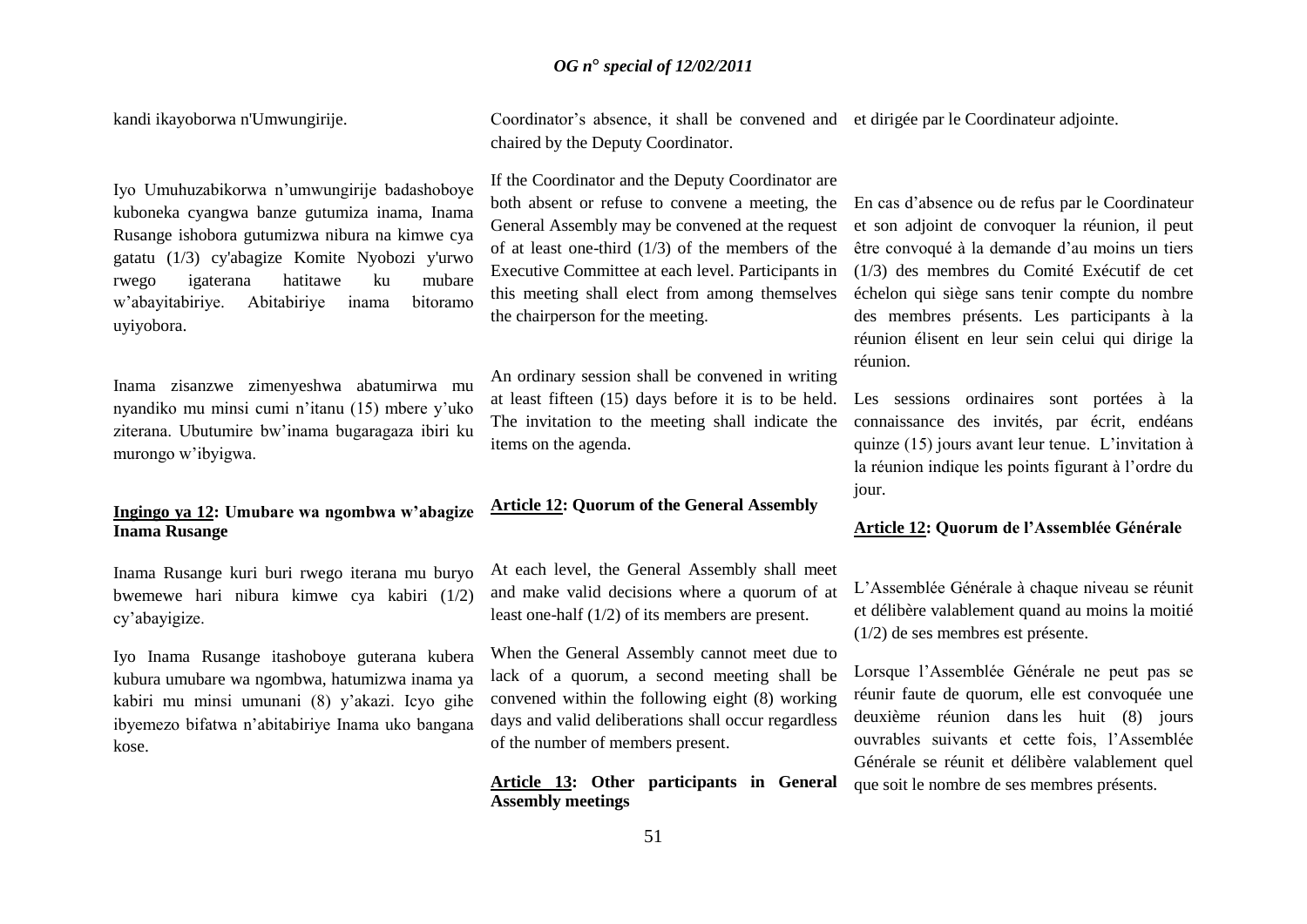#### **Ingingo ya 13: Abandi batumirwa mu Nteko Rusange**

Intumwa z"Abantu bafite ubumuga mu Nteko Ishinga Amategeko batowe n"Inama y"Igihugu y"abantu bafite ubumuga yemerewe kujya mu nama z"Inama Rusange z"Inzego z"Inama y"Igihugu y"Abantu bafite ubumuga, bagakurikirana gahunda zose bakanatanga ibitekerezo, ariko ntibemererwa gutora mu ifatwa ry"ibyemezo.

Buri rwego rushobora gutumira mu nama zarwo uwo ari we wese rubona ko yarufasha gutunganya neza inshingano zarwo. Uwatumiwe muri ubwo buryo akurikirana gusa imirimo y'inama ijyanye n"ibyo yatumirijwe kandi agatanga ibitekerezo ariko akaba atemerewe gutora mu ifatwa ry"ibyemezo.

## **Ingingo ya 14: Uburyo Inama Rusange ifata ibyemezo**

Inama Rusange ifata ibyemezo ku bwumvikane busesuye bw"abitabiriye inama. Iyo bidashobotse ibyemezo bifatwa ku bwiganze busesuye bw"amajwi y"abari mu nama.

Iyo amajwi angana, itora risubirwamo. Iyo ku nshuro ya kabiri amajwi yongeye kungana, itora rirasubikwa, iyo ngingo ikazongera kuganirwaho mu nama ikurikira.

The elected representatives of persons with disabilities in Parliament are free to attend and contribute to the plenary sessions of the various organs of the National Council of Persons with Disabilities, but they shall not have voting rights.

An organ of the National Council of Persons with Disabilities may invite to one of its meetings any person deemed capable of helping it to fulfill its mission. The person shall attend only those parts of the meeting which relate to the matter for which he or she has been invited and may give his or her opinion on the matter but shall not vote.

## **Article 14: Decision-making methods of the General Assembly**

The General Assembly shall make decisions by consensus of all members present at the meeting. Where consensus is not reached, decisions shall be by absolute majority of members present at the meeting.

If the vote results in a tie, another vote shall be organised. When the votes remain equal for a second time, the vote shall be postponed and the subject of the vote shall be re-examined at the next meeting.

## **Article 13: Autres invités à l'Assemblée Générale**

Les Représentants élus des Personnes Handicapées, membres du Parlement sont libres de participer dans des réunions des Assemblées Générales du Conseil National des Personnes Handicapées, suivent tout le programme et donnent leurs avis mais n"ont pas droit de vote.

Chaque organe peut inviter à ses réunions toute personne qu"il estime capable de l"aider à remplir sa mission. La personne invitée de cette manière suit uniquement les points pour lesquels elle a été invitée et donne son avis mais ne participe pas au vote lors de la prise de décision.

# **Article 14: Modalités de prise de décision par l'Assemblée Générale**

L"Assemblée Générale prend les décisions par consensus de ses membres présents. Lorsque le consensus n"est pas atteint, les décisions sont prises à la majorité absolue des membres à la réunion.

En cas d"égalité de voix, il est procédé à un autre vote. Lorsque l"égalité des voix persiste pour la deuxième fois, le vote est reporté, et ce point fait l'objet de nouvelles discussions au cours de la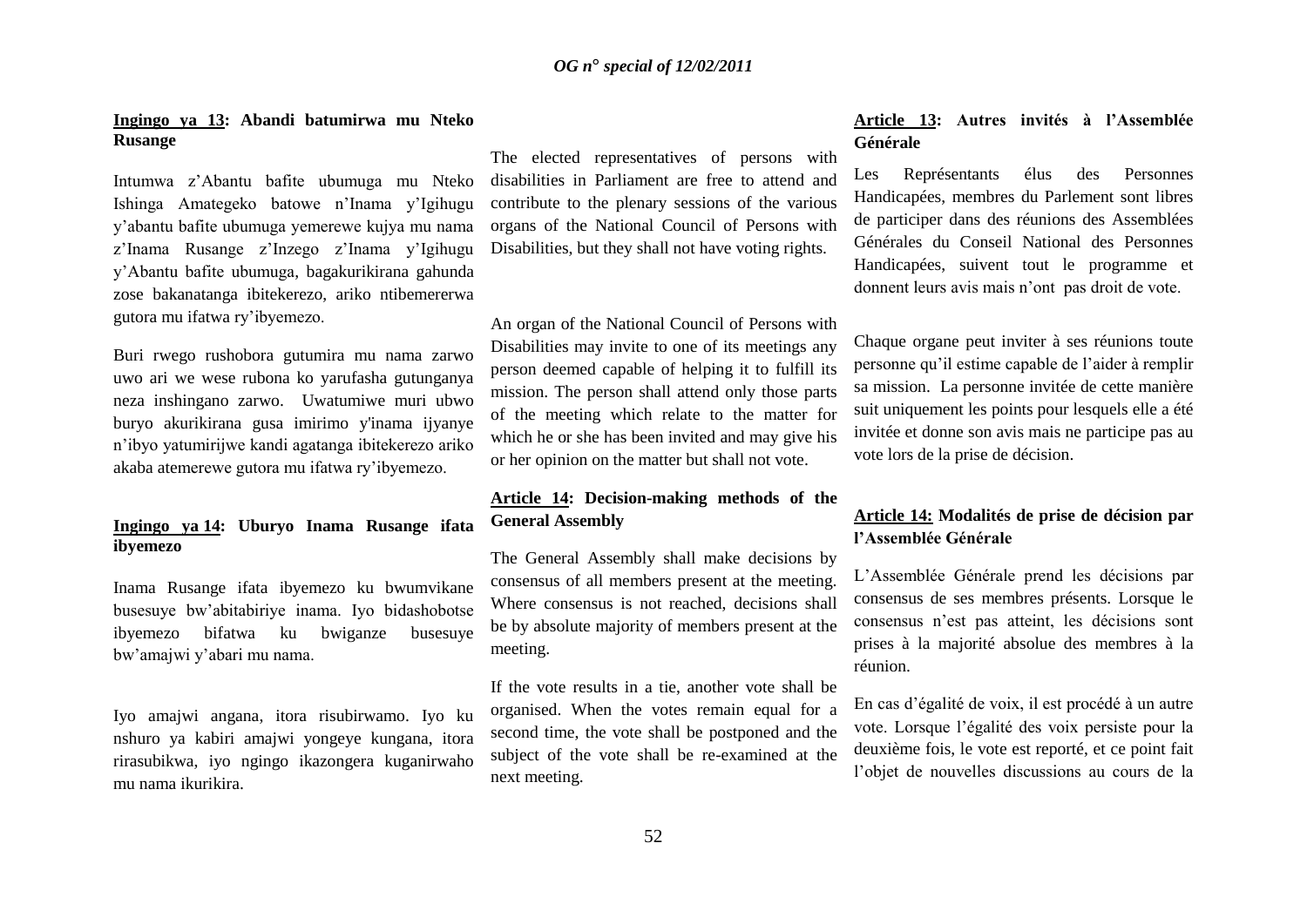#### prochaine réunion.

# **Ingingo ya 15: Inzego zohererezwa ibyemezo by'Inama Rusange**

Ibyemezo by"Inama Rusange ku rwego rw"Igihugu bishyirwaho umukono n"abayigize bari mu nama ikirangira, kopi yayo ikohererezwa Minisitiri ufite abafite ubumuga mu nshingano ze mu gihe kitarenze iminsi cumi n"itanu (15) y"akazi.

Ibyemezo by"Inama Rusange ku zindi nzego z"imitegekere y"igihugu bishyirwaho umukono n"abayigize bari mu nama ikirangira, kopi yayo ikohererezwa Umuhuzabikorwa wa Komite Nyobozi y"Inama y"Igihugu y"abantu bafite ubumuga ku rwego rw"Imitegekere y"igihugu rwisumbuye mu gihe kitarenze iminsi cumi n"itanu (15) ikagenera kopi ubuyobozi bwite bwa Leta buri kuri urwo rwego.

#### **Ingingo ya 16: Inzego zohererezwa inyandikomvugo y'Inama Rusange**

Inyandikomvugo y'inama y"Inama Rusange kuri buri rwego ikorwa n"Umunyamabanga wayo. Ishyirwaho umukono n"Umuyobozi w"inama n"Umunyamabanga.

## **Article 15: Institutions receiving decisions of the General Assembly**

A decision of the General Assembly at the national level shall be signed by its members immediately after meeting and a copy of the decision shall be sent to the Minister in charge of Disability Affairs within fifteen (15) working days.

A decision of the General Assembly at another administrative level shall be signed by its members immediately after the meeting, and a copy of the decision shall be sent to the Coordinator of the Executive Committee of the National Council of Persons with Disabilities at the superior administrative level within fifteen (15) days.

## **Article 16: Institutions receiving the minutes of General Assembly meetings**

At each level, the minutes of a General Assembly meeting shall be taken by the Secretary and signed by the Chairperson and the Secretary.

# **Article 15: Organes destinataires des décisions de l'Assemblée Générale**

Les décisions de l"Assemblée Générale au niveau national sont signées par ses membres présents immédiatement après la réunion et copie est réservée au Ministre ayant les personnes handicapées dans ses attributions endéans quinze (15) jours ouvrables.

Les décisions de l"Assemblée Générale à d"autres niveaux de l"administration du pays sont signées par ses membres présents immédiatement après la réunion, et copie en est réservée au Coordinatrice du Comité Exécutif du Conseil National des Personnes Handicapées au niveau de l"entité admnistrative immédiatement supérieure endéans quinze (15) jours.

# **Article 16: Instances destinataires du compterendu de l'Assemblée Générale**

Le compte-rendu de la réunion de l"Assemblée Générale à chaque niveau est rédigé par son Secrétaire. Il est signé par le Président de la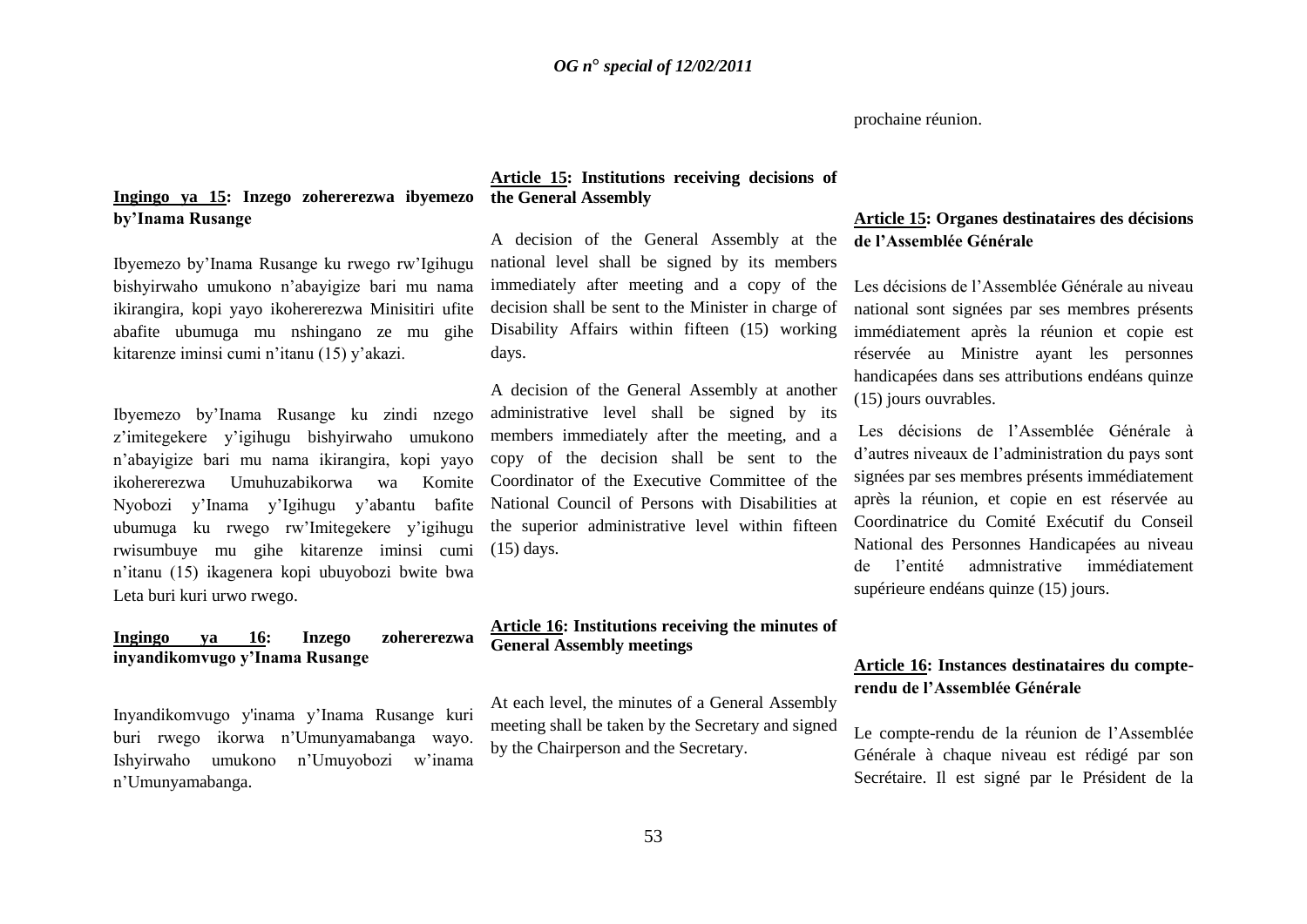Kopi y'inyandikomvugo ishyikirizwa Urwego A copy of the minutes shall be sent to the superior rwisumbuye mu gihe kitarenze iminsi cumi n'itanu (15) y"akazi guhera umunsi yemerejweho.

Inyandikomvugo y"inama y"Inama Rusange ku rwego rw"Igihugu yohererezwa Minisitiri ufite abantu bafite ubumuga mu nshingano ze mu gihe kitarenze iminsi cumi n"itanu (15) guhera umunsi yemerejweho.

Urwego rwohererejwe ibyemezo cyangwa inyandiko mvugoy"inama y"Inama y"Igihugu y"abantu bafite ubumuga rugomba kugira icyo rubivugaho mu gihe kitarenze iminsi cumi n"itanu  $(15)$  y'akazi.

**Icyiciro cya 2: Inshingano, Imiterere n'imikorere bya Komite Nyobozi y'Inama y'Igihugu y'Abantu bafite Ubumuga**

**Akiciro ka mbere: Imiterere ya Komite Nyobozi**

**Ingingo ya 17: Inshingano n'ububasha bya Komite Nyobozi** 

Komite Nyobozi y"Inama y"Igihugu y"Abantu bafite ubumuga ni urwego rushinzwe kuyobora Inama y"Igihugu y"Abantu bafite ubumuga no gushyira mu bikorwa ibyemezo by"Inama Rusange.

organ within fifteen (15) working days from the day of their approval.

The minutes of a General Assembly meeting at the national level shall be sent to the Minister in charge of Disability Affairs in a period not exceeding fifteen (15) days from the day of their approval.

The entity which receives the minutes of a National Council of Persons with Disabilities General Assembly meeting shall respond within fifteen (15) working days of receiving those minutes.

**Section 2: Responsibilities, organization and functions of the Executive Committee of the National Council of Persons with Disabilities**

**Sub-section One: Structure of the Executive Committee**

**Article 17: Responsibilities and competence of the Executive Committee**

The Executive Committee of the National Council of Persons with Disabilities is the organ responsible for administering the National Council of Persons with Disabilities and implementing all General Assembly resolutions.

réunion et le Secrétaire.

Une copie de ce compte-rendu est envoyée à l"organe supérieur endéans quinze (15) jours ouvrables depuis le jour de son adoption.

Le compte-rendu de la réunion de l"Assemblée Générale au niveau national est envoyé au Ministre ayant les personnes handicapées dans ses attributions endéans quinze (15) jours depuis le jour de son adoption.

L"autorité pour laquelle les décisions ou les comptes rendus des réunions du Conseil National des Personnes Handicapées ont été envoyées est tenue d"y réagir endéans quinze (15) jours ouvrables à dater de leur réception.

**Section 2: Attributions, Structure et Fonctionnement du Comité Exécutif du Conseil National Des Personnes Handicappées** 

## **Sous section première: Structure du Comité Exécutif**

## **Article 17: Attributions et compétences du Comité Exécutif**

Le Comité Exécutif du Conseil National des Personnes Handicapées est l"organe chargé de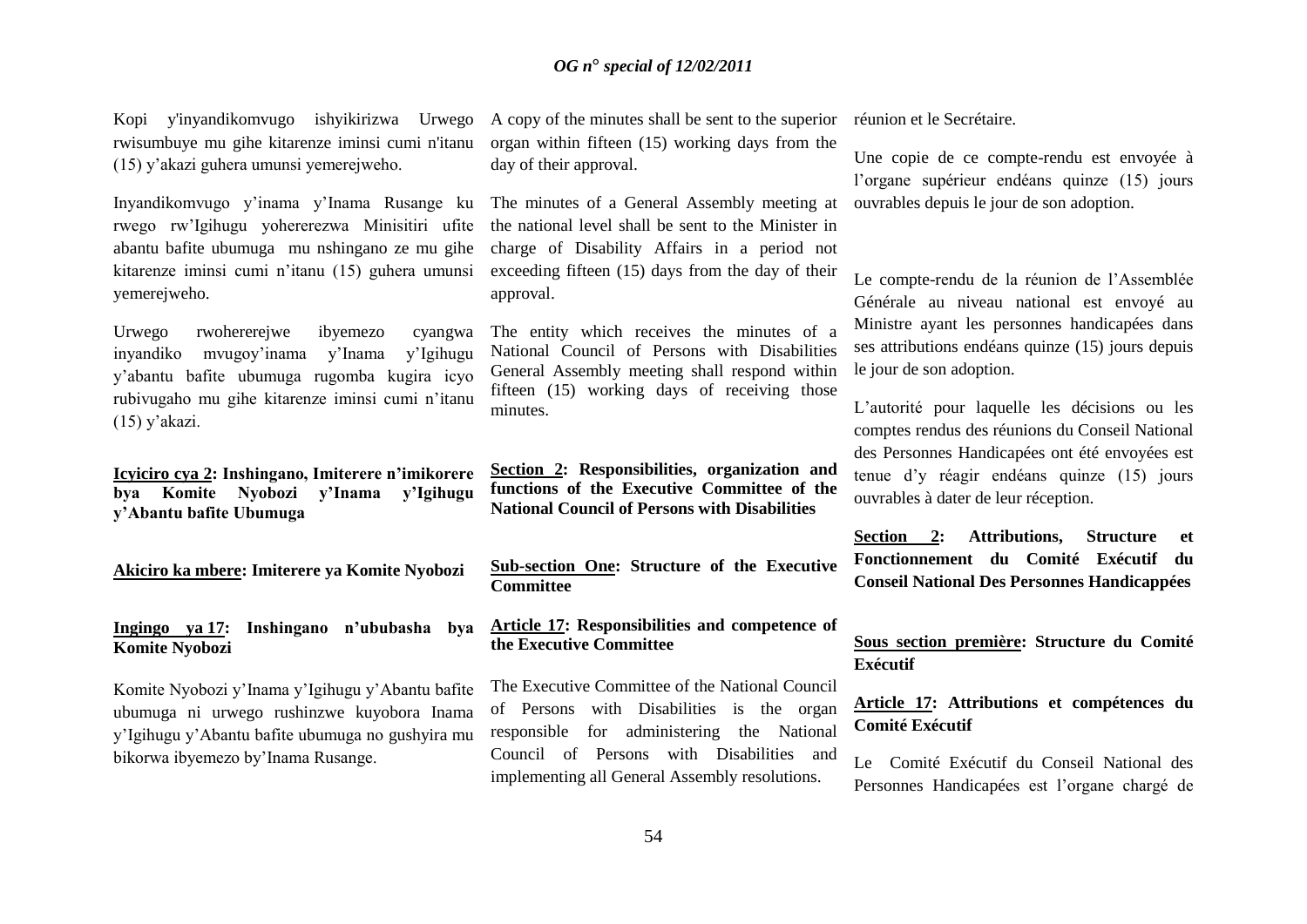## **Ingingo ya 18: Ibisabwa abakandida muri Komite Nyobozi**

Kugirango ufite ubumuga atorerwe kujya muri Komite Nyobozi y"Inama y"Igihugu y"Abantu bafite ubumuga ku rwego rw"Igihugu, ku rwego rw"Umujyi wa Kigali no ku Ntara, agomba kuba afite nibura impamyabumenyi yo mu rwego rwa A0.

Kugirango umuntu ufite ubumuga atorerwe kujya muri Komite Nyobozi y"Inama y"Igihugu y"Abantu bafite ubumuga ku rwego rw"Akarere cyangwa ku rwego rw"Umurenge agomba kuba afite nibura impamyabumenyi yo mu rwego rwa A2.

Kugira ngo umuntu ufite ubumuga atorerwe kujya muri Komite Nyobozi y"Inama y"Igihugu y"abantu bafite ubumuga ku rwego rw"Akagari agomba kuba yararangije nibura amashuri atandatu abanza.

Umuhuzabikorwa n"Umuhuzabikorwa Wungirije w"Inama y"Igihugu y"Abantu bafite ubumuga kuri buri rwego agomba kuba yujuje ibiteganywa n"iyi ngingo, ariko kandi bagomba kuba bafite Ubumuga kandi ubumuga bwabo bukaba butababuza kuyobora Inama y"Igihugu y"Abantu bafite ubumuga ku rwego bariho.

Abagize Komite Nyobozi bagomba guturuka mu

## **Article 18: Candidacy requirements for Executive Committee membership**

To be elected as a member of the Executive Committee of the National Council of Persons with Disabilities at the national, Provincial and Kigali City levels, the candidate must hold at least an A0 level degree.

To be elected as a member of the Executive Committee of the National Council of Persons with Disabilities at the District and Sector levels, the candidate must hold at least an A2 level certificate.

To be elected as a member of the Executive Committee of the National Council of Persons with Disabilities at the Cell level, the candidate must have completed at least primary level education.

The Coordinator and the Deputy Coordinator at each level shall also be disabled persons, but the disability shall not prevent him or her from managing the National Council of Persons with Disabilities at the respective level.

diriger le Conseil National des Personnes Handicapées et de mettre en exécution toutes les résolutions de l"Assemblée Générale.

# **Article 18: Conditions exigées pour candidat au Comité Exécutif**

Pour être élu membre du Comité Exécutif du Conseil National des Personnes Handicapées au niveau national, de la Ville de Kigali et de la Province, le candidat doit détenir au moins un diplôme de niveau A0.

Pour être élu membre du Comité Exécutif du Conseil National des Personnes Handicapées au niveau du District ou du Secteur, le candidat doit détenir au moins un diplôme de niveau A2.

Pour être élu membre du Comité Exécutif du Conseil National des Personnes Handicapées au niveau de la Cellule, le candidat doit avoir terminé au moins six années de l"école primaire.

Le Coordinateur et le Vice Coordinateur à chaque niveau doit remplir les conditions telles que stipulées ci-haut et doit avoir l"handicap lequel ne le prive pas du pouvoir de diriger le Conseil National des Personnes Handicapées à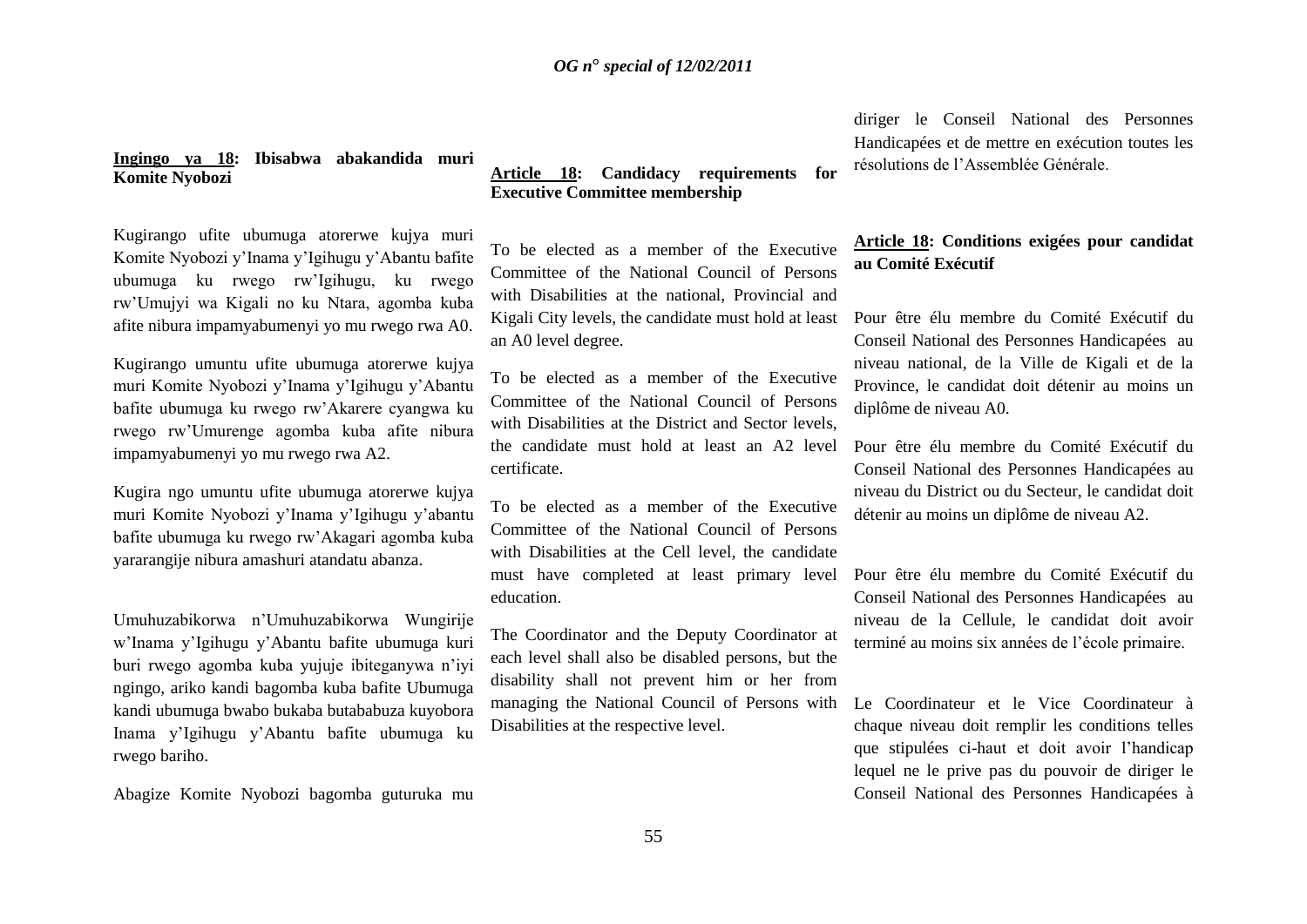byiciro by"Ubumuga aho bishoboka. Icyakora, iyo ibyiciro byose bidashoboye kuboneka kuri buri rwego rw"imitegekere y"Igihugu, ntibibuza abahari kuzuza Komite Nyobozi.

#### **Ingingo ya 19: Abagize Komite Nyobozi**

Komite Nyobozi ya buri rwego igizwe n'abantu barindwi bakurikira :

- 1° Umuhuzabikorwa;
- 2° Umuhuzabikorwa wungirije;
- 3° Umunyamabanga;
- 4° Ushinzwe ubukungu;
- 5° Ushinzwe imibereho myiza;
- 6° Ushinzwe imiyoborere myiza;
- *7°* Ushinzwe iby"amategeko.

#### **Ingingo ya 20: Manda ya Komite Nyobozi**

Abagize Komite Nyobozi ku nzego zose batorerwa igihe cy'imyaka itanu (5) gishobora kongerwa rimwe gusa kuri urwo rwego.

Amatora y"abagize Komite Nyobozi z"Inama y"Igihugu y"Abantu bafite ubumuga ategurwa kandi akayoborwa na Komisiyo y"Igihugu y"Amatora.

Komisiyo y"Igihugu y"Amatora ishyiraho amabwiriza ya ngombwa kugira ngo amatora The members of Executive Committee shall

represent different categories of disabilities. If the persons required from each category are not present, the members who are present can fill the Executive Committee.

#### **Article 19: Executive Committee Members**

At each administrative level, the Executive Committee shall be comprised of the following seven members:

- 1° The Coordinator;
- The Deputy Coordinator;
- 3° The Secretary;
- 4° The person in charge of economic affairs;
- 5° The person in charge of social affairs;
- 6° The person in charge of good governance;
- 7° The person in charge of legal affairs.

#### **Article 20: Mandate of the Executive Committee**

At all levels, Executive Committee members shall be elected for a five (5) year term, renewable only once at that level.

The National Electoral Commission shall organise and supervise elections of members of the Executive Committee.

leur échelon.

Les membres du Comité Exécutif doivent provenir de différentes catégories d"handicap. Si ces differentes catégories font défaut au niveau de chaque entité administrative, le Comité Exécutif est completé par les membres présents.

## **Article 19: Membres du Comité Exécutif**

A chaque niveau, le Comité Exécutif comprend les sept membres suivants :

- 1° Le coordinateur:
- 2° Le Coordinateur adjoint;
- 3° Le Secrétaire;
- 4° Chargé des affaires économiques;
- 5° Chargé des affairs sociales;
- 6° Chargé de la bonne gouvernance;
- 7° Chargé des affaires juridiques.

#### **Article 20: Mandat du Comité Exécutif**

A tous les niveaux, les membres du Comité Exécutif sont élus pour un mandat de cinq (5) ans renouvelable une seule fois à cet échelon.

Les élections des membres du Comité Exécutif du Conseil National des Personnes Handicapées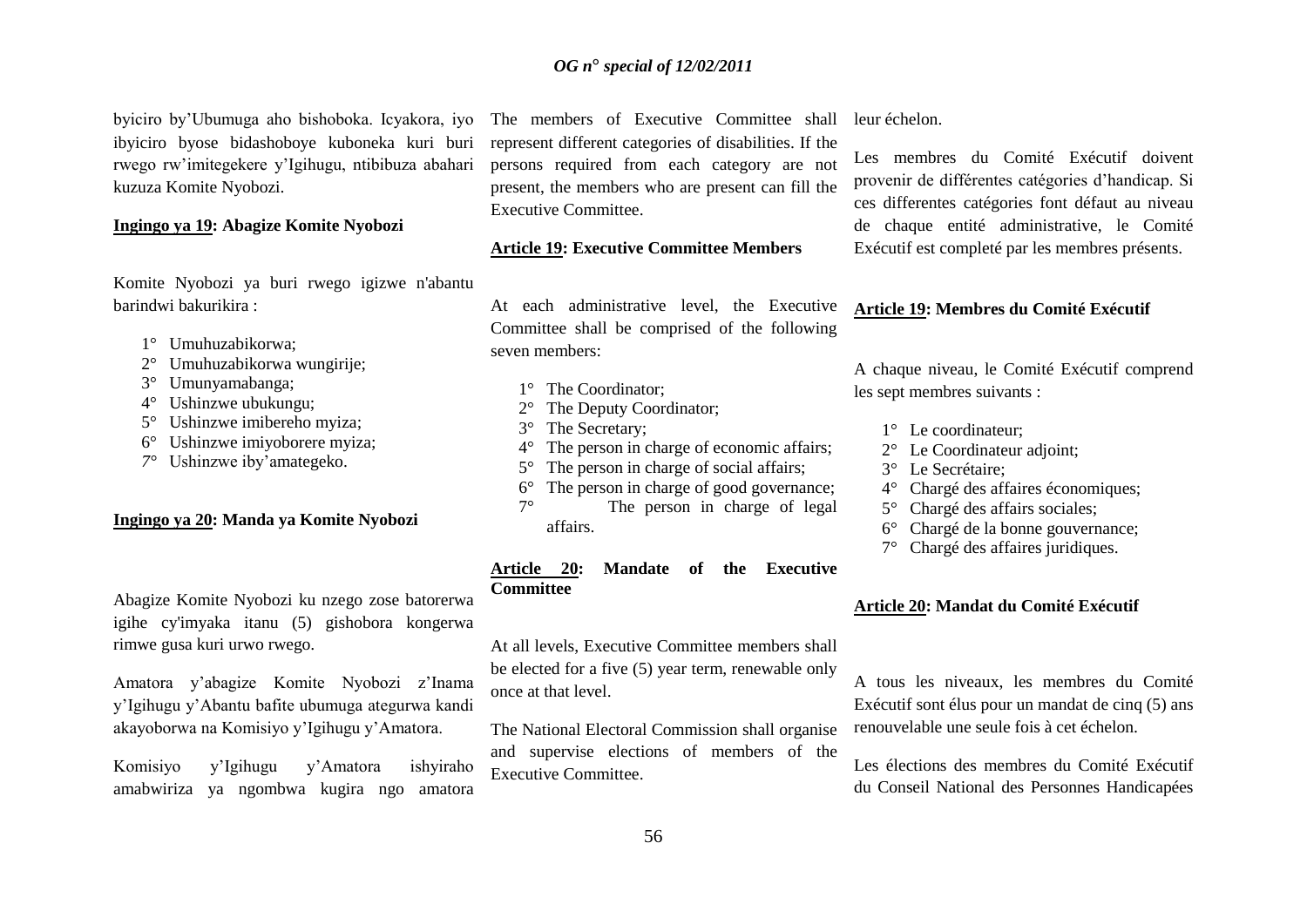y'abagize Komite Nyobozi y'Inama y'Abantu bafite The National Electoral Commission's instructions ubumuga akorwe neza.

**Akiciro ka 2: Inshingano za Komite Nyobozi**

#### **Ingingo ya 21: Inshingano za Komite Nyobozi**

Komite Nyobozi ya buri rwego ishinzwe ibi bikurikira:

- 1° Gushyira mu bikorwa ibyemezo by'Inama Rusange;
- 2° Kuyobora no guhuza ibikorwa by'urwego ihagarariye;
- 3° Gutegura gahunda y'ibikorwa;
- 4° Gushaka inkunga y"ibikorwa biteganyijwe muri gahunda;
- 5° Gukurikirana Imikorere y"Ubunyamabanga Nshingwabikorwa;
- 6° Gusuzuma imbanzirizamushinga w"ingengo y"imari mbere yo kuyishyikiriza inzego zibifitiye ububasha;
- 7° Gutegura no guha raporo Inama Rusange n'izindi nzego bireba.

Buri mezi atandatu (6), Komite Nyobozi ku rwego rw'Igihugu igeza kuri Minisitiri ufite abantu bafite ubumuga mu nshingano ze raporo y'ibikorwa rusange by'abantu bafite ubumuga byakozwe

shall determine the methods of election and replacement of Executive Committee members.

**Sub-section 2: Responsibilities of the Executive Committee Article 21: Responsibilities of the Executive Committee** 

The Executive Committee of each entity shall have the following responsibilities:

- 1° To implement the decisions of the General Assembly;
- 2° To manage and coordinate the activities of the organ it represents;
- 3° To prepare the organ"s plan of action;
- 4° To raise funds to finance activities of the organ;
- 5° To closely monitor the activities of the Executive Secretariat;
- 6° To examine the draft budget before submitting it to the competent organs:
- 7° To prepare and submit the annual report to the General Assembly and to all other concerned organs.

Every six (6) months, the Executive Committee at

sont organisées et supervisées par la Commission Nationale Electorale.

La Commission Nationale Electorale met en place les instructions necéssaires pour le bon déroulement des élections des membres des Comités Exécutifs du Conseil National des Personnes Handicapées à tous les niveaux.

# **Sous section 2: Attributions du Comité Exécutif**

## **Article 21: Attributions du Comité Exécutif**

Le Comité Exécutif de chaque organe a les attributions suivantes:

- 1° 1. Mettre en application les décisions de l"Assemblée Générale;
- 2° Diriger et coordonner les activités de l'organe qu'il représente;
- 3° Préparer le plan d"action;
- 4° Mobiliser les fonds pour financer les activités du plan d"action;
- 5° Suivre de près le fonctionnement du Secrétariat Exécutif;
- 6° Examiner l"avant projet de budget avant de le transmettre aux organes ompétents;
- 7° Elaborer et présenter le rapport d"activités à l"Assemblée Générale et aux autres organes concernés.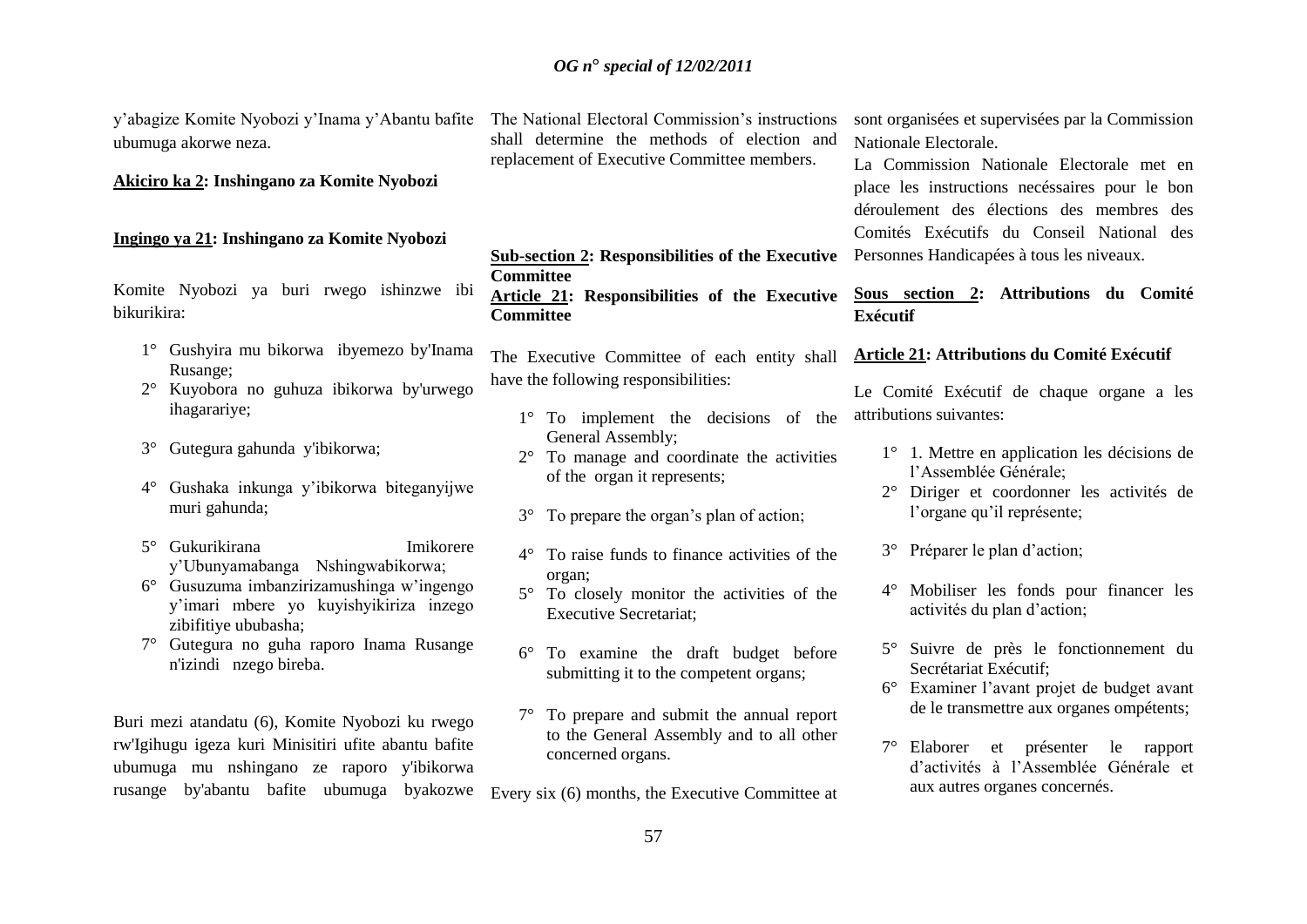n"Inama y"Igihugu y"Abantu bafite ubumuga.

#### **Ingingo ya 22: Inshingano z'Umuhuzabikorwa wa Komite Nyobozi**

Umuhuzabikorwa wa Komite Nyobozi ya buri rwego ashinzwe ibi bikurikira:

- 1° Guhagararira no kuvuganira urwego ayobora ku rwego rw"imitegekere y"Igihugu akoreraho;
- 2° Gutumira no kuyobora Inama y'abagize Komite Nyobozi;
- 3° Gutumira no kuyobora Inama Rusange;
- 4° Guhuza ibikorwa bya Komite Nyobozi kuri buri rwego;

Umuhuzabikorwa wa Komite Nyobozi ku rwego rw"Umujyi wa Kigali, urw"Akarere, urwego rw"Umurenge no ku rwego rw"Akagari ahagararira Inama y"Igihugu y"Abantu bafite ubumuga mu Nama Njyanama itorwa kuri izo nzego z"imitegekere y"Igihugu.

### **Ingingo ya 23: Inshingano z'Umuhuzabikorwa Wungirije**

Umuhuzabikorwa wungirije wa buri rwego ashinzwe ibi bikurikira:

1° Gusimbura umuhuzabikorwa igihe adahari no kumuhagararira igihe cyose bibaye ngombwa;

national level shall submit a comprehensive report on the activities of the National Council of

Persons with Disabilities to the Minister in charge of Disability Affairs.

## **Article 22: Responsibilities of the Executive Committee Coordinator**

The Executive Committee Coordinator at each level shall have the following responsibilities:

- 1° To represent and advocate for the organ he or she represents;
- 2° To convene and chair Executive Committee meetings;
- 3° To convene and chair General Assembly meetings;
- 4° To coordinate the activities of the Executive Committee.

The Executive Committee Coordinator at the Provincial, Kigali City, District, or Sector level shall represent the National Council of Persons with Disabilities in the Consultative Council of the respective administrative entity.

#### **Article 23: Responsibilities of the Deputy Coordinator**

The Deputy Coordinator at each level shall have the following responsibilities:

Tous les six (6) mois, le Comité Exécutif au niveau national présente au Ministre ayant les personnes handicapées dans ses attributions le rapport général des activités des Personnes Handicapées exécutées par le Conseil National des Personnes Handicapées.

## **Article 22: Attributions du Coordinateur du Comité Exécutif**

Le Coordinateur du Comité Exécutif de chaque niveau a les attributions suivantes:

- 1° Représenter et assurer le plaidoyer de l'organe qu'il représente;
- 2° Convoquer et présider la réunion des membres du Comité Exécutif<sup>.</sup>
- 3° Convoquer et présider la réunion de l"Assemblée Générale;
- 4° Coordonner les activités du Comité Exécutif.

Le Coordinateur du Comité Exécutif au niveau de la Province, de la Ville de Kigali, du District et du Secteur représente le Conseil National des Personnes Handicapées dans les Conseils desdites organes administratives.

# **Article 23: Attributions du Coordinateur adjointe**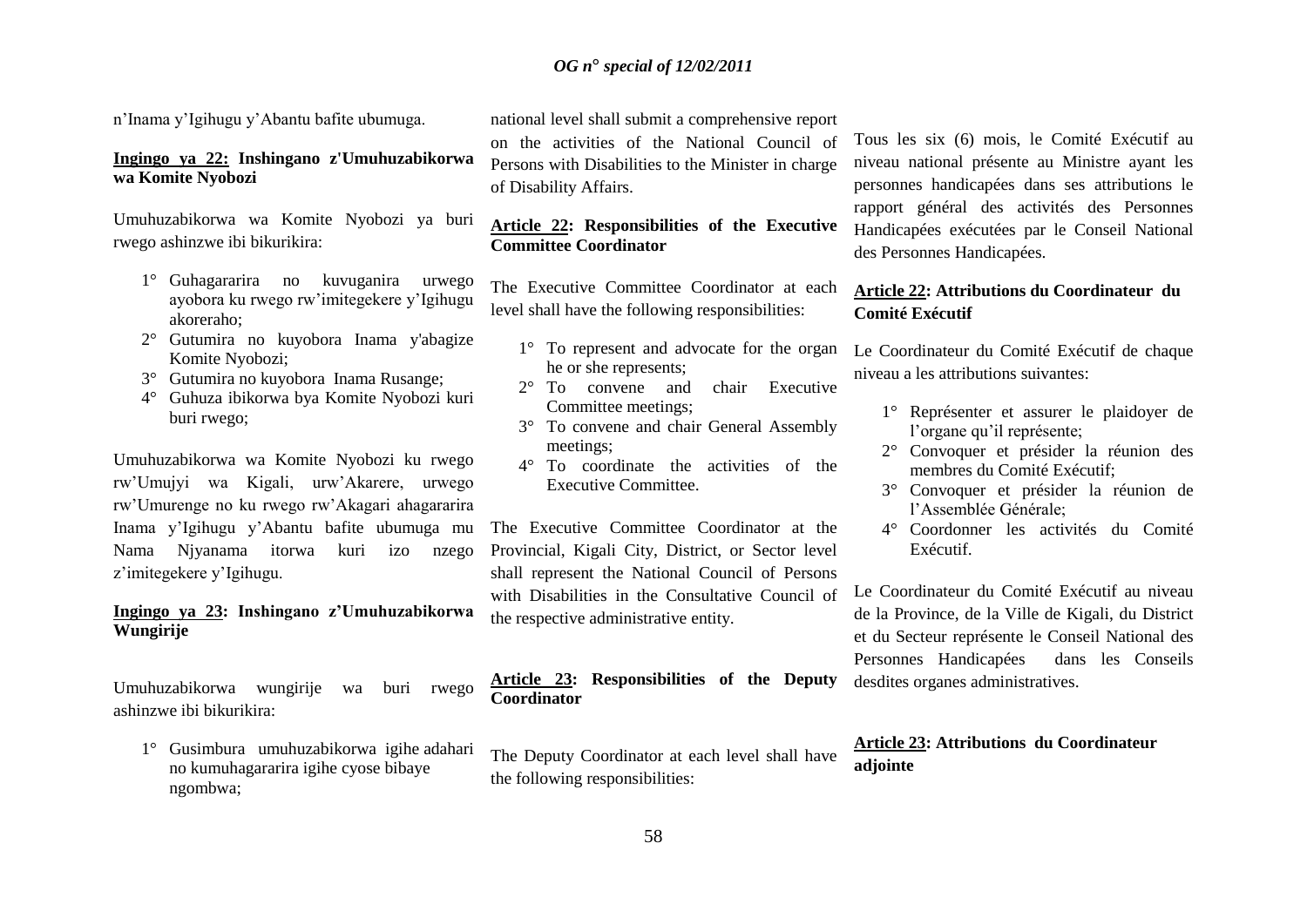- 2° Gufasha no kugira inama umuhuzabikorwa mu nshingano ze;
- 3° Gukurikirana itegurwa ry"inama afatanyije n"abandi bagize biro;
- 4° Gukurikirana imishinga yo guteza imbere abantu bafite ubumuga.

## **Ingingo ya 24: Inshingano z'Umunyamabanga wa Komite Nyobozi**

Umunyamabanga wa buri rwego ashinzwe ibi **Committee Secretary**  bikurikira:

- 1° Gutegura inyandikomvugo z'inama na raporo z'ibikorwa;
- 2° Kwegeranya no kubika inyandiko zose zirebana n'urwego abereye umunyamabanga;
- 3° Kwegeranya imibare fatizo ku bikorwa n'ibibazo bireba abantu bafite ubumuga;
- 4° Gushakira no kugeza ku bantu bafite ubumuga batuye ifasi y'urwego arimo amakuru abafitiye akamaro;
- 5° Gushishikariza abantu bafite ubumuga kwitabira itangazamakuru.

Mu gushyira mu bikorwa inshingano iteganyijwe

- she is absent and represent the attributions suivantes: Coordinator when necessary;
- 2° To assist and advise the Coordinator in performing his or her functions;
- 3° To monitor the preparation of meetings in collaboration with other members of the Bureau;
- 4° To monitor projects aimed at the development of persons with disabilities.

**Article 24: Responsibilities of the Executive** 

- The Executive Committee Secretary at each level shall have the following responsibilities:
	- 1° To record the minutes of meetings and draft activity reports of the Executive Committee;
	- 2° To collect and file all documents relating to the organ for which he or she is Secretary;
	- 3° To collect data on activities of and challenges facing persons with disabilities;
	- 4° To collect and disseminate any information useful to persons with disabilities living in the jurisdiction;
	- 5° To encourage persons with disabilities to

1° To replace the Coordinator when he or Le Coordinateur adjointe de chaque niveau a les

- 1° Remplacer le Coordinateur lorsqu"il est absent et le représenter chaque fois que de besoin;
- 2° Assister et conseiller le Coordinateur dans ses attributions;
- 3° Suivre de près la préparation des réunions en collaboration avec les autres membres du Bureau;
- 4° Assurer le suivi des projets ayant pour objet le developpement des personnes handicapées.

# **Article 24: Attributions de Secrétaire du Comité Exécutif**

Le Secrétaire de chaque organe a les attributions suivantes:

- 1° Rédiger les comptes-rendus des réunions et les rapports d"activités;
- 2° Rassembler et archiver tous les documents au niveau ou il assure le secrétariat;
- 3° Collecter les données portant sur les activités et les problèmes concernant les Personnes Handicapées;
- 4° Collecter et diffuser les informations utiles aux Personnes Handicapées vivant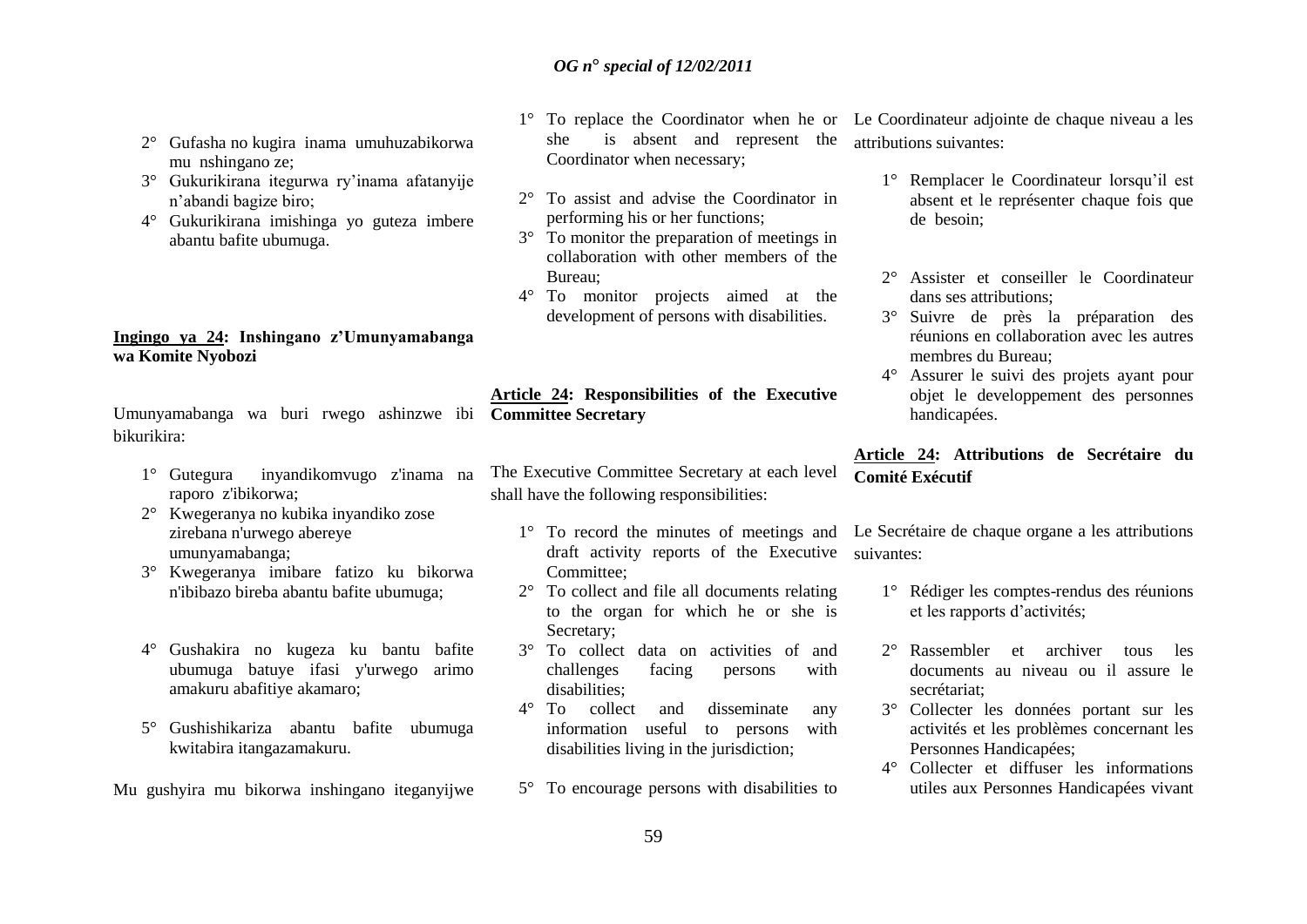mu gace ka mbere n"aka kabiri tw"iyi ngingo, ku rwego rw"Igihugu, urw"Intara, urw"Umujyi wa Kigali cyangwa urw"Akarere, umunyamabanga abifashwamo n"umukozi w"Inama y"Igihugu y"Abantu bafite ubumuga kuri buri rwego.

#### **Ingingo ya 25: Inshingano z'abandi bagize Komite Nyobozi**

Inshingano z"abandi bagize Komite Nyobozi zigenwa n"amategeko ngengamikorere y"Inama y"Igihugu y"Abantu bafite ubumuga.

#### **Akiciro ka 3: Imikorere ya Komite Nyobozi**

#### **Ingingo ya 26: Inama za Komite Nyobozi**

Komite Nyobozi ya buri rwego iterana rimwe mu gihembwe mu nama isanzwe. Ishobora guterana mu nama idasanzwe igihe cyose bibaye ngombwa. Icyo gihe higwa gusa ibiri ku murongo w"ibyateganyijwe.

Kugira ngo iterane hagomba kuboneka nibura bitatu bya gatanu (3/5) by'abayigize. Ibyemezo bifatwa ku bwiganze busesuye bw'amajwi y'abaje mu nama.

be interested in the media.

In respect to the first and second points of this Article, the Secretary at the national, Provincial, Kigali City or District level shall be assisted by the staff of each organ of the National Council of Persons with Disabilities in the implementation of such responsibilities.

# **Article 25: Responsibilities of the other members of the Executive Committee**

Internal Rules and Regulations of the Executive Committee shall determine the responsibilities of the other members of the Executive Committees.

**Sub-section 3: Functions of the Executive Committee Article 26: Meetings of the Executive Committee** 

At all levels, the Executive Committee shall hold an ordinary session once every quarter and shall hold an extraordinary session any other time the Committee deems necessary. At an extraordinary meeting, only items on the written agenda may be considered.

A quorum of three-fifths (3/5) of its members is required. Decisions are by absolute majority of members present.

dans la circonscription de son ressort;

5° Encourager les personnes handicapées à s"intéresser aux media.

Au niveau national, de la Province, de la Ville de Kigali ou du District, pour la mise en exécution de l"attribution prévue aux premier et second points de cet article, le Secrétaire est assisté par le personnel du Conseil National des Personnes Handicapées de chaque organe.

# **Article 25: Attributions des autres membres du Comité Exécutif**

Les attributions des autres membres du Comité Exécutif à chaque niveau sont determiées pour le Reglement d"Ordre Intérieur.

#### **Sous section 3: Fonctionnement du Comité Exécutif**

**Article 26: Réunions du Comite Exécutifs** 

Le Comité Exécutif, à chaque échelon, se réunit une fois par trimestre en session ordinaire et extraordinairement, en cas de besoin. Ne sont examinés que les points figurant à l"ordre du jour à ce moment.

Pour sieger valablement, il est requis un quorum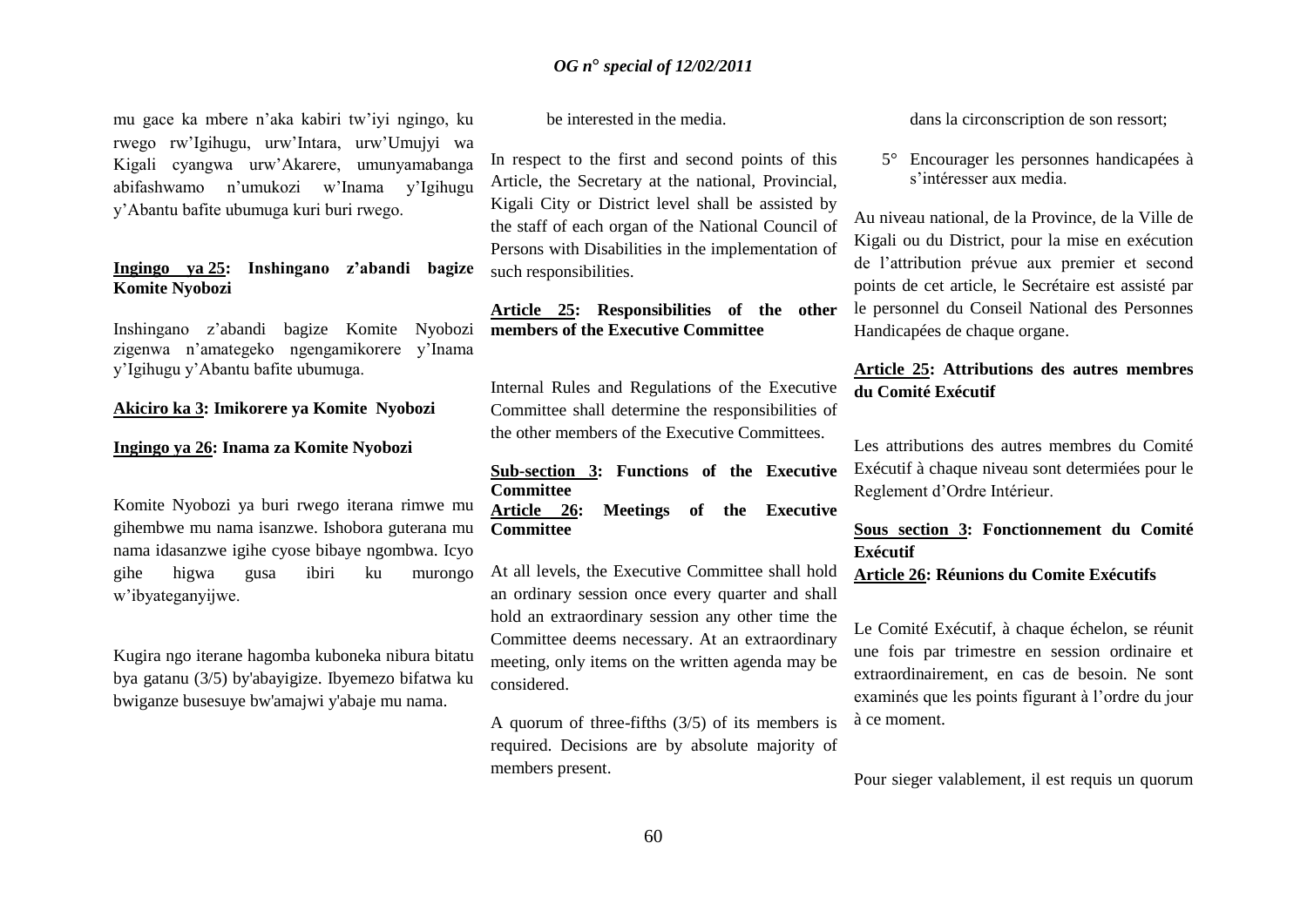Inama itumizwa ikanayoborwa n'Umuhuzabikorwa. Iyo adahari, inama itumizwa ikanayoborwa n"Umuhuzabikorwa wungirije.

Komite Nyobozi y" Inama y"Igihugu y"Abantu bafite ubumuga ya buri rwego ishyikiriza inyandikomvugo Komite Nyobozi yo ku rwego rwisumbuye, ubuyobozi bw"Inzego z"Imitegekere y"Igihugu iriho bukagenerwa kopi.

Inyandikomvugo y"inama za Komite Nyobozi y"Inama y"Igihugu y"Abantu bafite ubumuga ku rwego rw"Igihugu ishyikirizwa Minisitiri ufite abantu bafite ubumuga mu nshingano ze mu gihe kitarenze iminsi itanu (15) y"akazi uhereye igihe inama yabereye.

#### **Ingingo ya 27: Ibigenerwa abitabiriye inama ya Komite Nyobozi**

Iyo abagize Komite Nyobozi ku rwego rw"Igihugu bitabiriye inama zisanzwe z"inzego z"Inama y"Igihugu y"Abantu bafite ubumuga bagenerwa ibigenerwa abagize Inama y"Ubuyobozi mu bigo bya Leta.

Iyo abagize Komite Nyobozi ku rwego rw"Intara, urw"Umujyi wa Kigali, urw"Akarere, urw"Umurenge n"urw"Akagari bitabiriye inama

An Executive Committee meeting shall be convened and chaired by the Coordinator. If the Coordinator is absent, it shall be convened and chaired by the Deputy Coordinator.

The Executive Committee of the National Council of Persons with Disabilities at each level shall send minutes of its meetings to the Executive Committee at the immediately superior level and give a copy to the Local Authority at the relevant administrative level.

At the national level, the minutes of the Executive Committee of the National Council of Persons with Disabilities shall be sent to the Minister in charge of Disability Affairs within fifteen (15) working days of the meeting.

# **Article 27: Executive Committee's sitting allowance**

The sitting allowances for ordinary meetings of the Executive Committee at the national level shall be equivalent to the sitting allowances of the members of boards of directors in public institutions.

des trois cinquièmes (3/5) des membres. Les décisions sont prises à la majorité absolue des membres présents.

# La réunion est convoquée et présidée par le Coordinateur. En cas de son absence, la réunion est convoquée et présidée par le Coordinateur adjoint.

Le Comité Exécutif du Conseil National des Personnes Handicapées à chaque échelon remet son compte-rendu à l"échelon immédiatement supérieur copie réservée à l"organe administratif de son ressort.

Le procès-verbal des réunions du Comité Exécutif du Conseil National des Personnes Handicapées au niveau national est remis au Ministre ayant les personnes handicapées dans ses attributions endéans les quinze (15) jours ouvrables suivant le jour de la tenue de cette réunion.

# **Article 27: Jétons de présence pour les membres du comité Exécutif**

Lorsque les membres du comité exécutif au niveau national se réunissent dans la session ordinaire, ils bénéficient des jétons de présence, comme ceux alloués aux membres des Conseils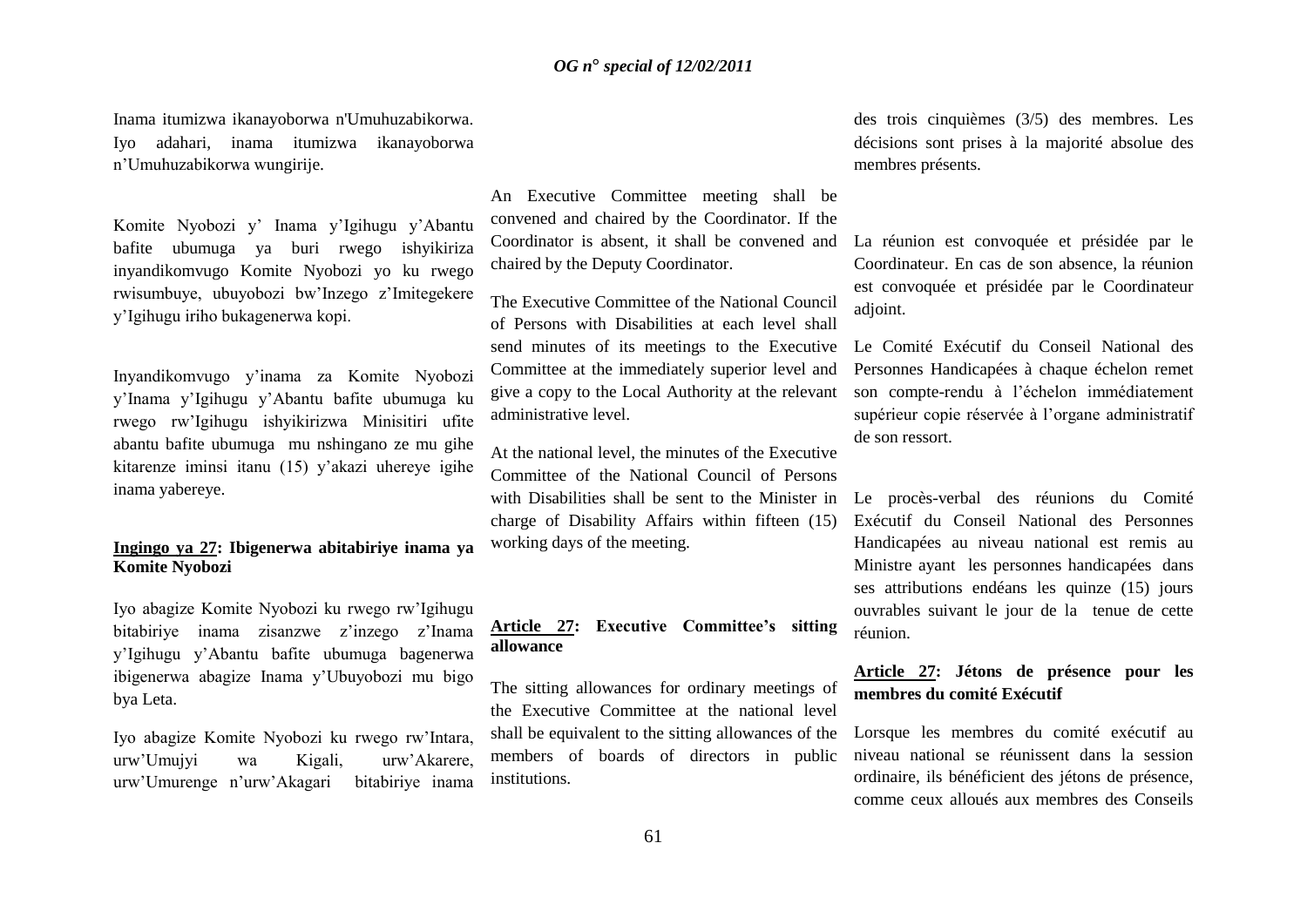zisanzwe z"inzego z"Inama y"Igihugu y"abantu bafite ubumuga bagenerwa ibigenwa n"Inama Njyanama kuri izo nzego z"imitegekere y"Igihugu biri ku rwego rumwe.

#### **Ingingo ya 28: Abahagarariye Inama y'Igihugu y'Abantu bafite ubumuga mu buryo bw'amategeko**

Perezida niwe uhagarariye Inama y"Igihugu y"Abantu bafite ubumuga imbere y"amategeko; iyo atabonetse, asimburwa na Visi Perezida.

Ku rwego rw'Igihugu, Umuhuzabikorwa n'Umuhuzabikorwa wungirije, bitwa Perezida na Visi-Perezida. Ku zindi nzego bakomeza kwitwa Abahuzabikorwa.

## **Ingingo ya 29: Abagize biro y'Inama y'Igihugu y'Abantu bafite ubumuga**

Ku rwego rw"Igihugu, biro y"Inama y"Igihugu y"Abantu bafite ubumuga igizwe na Perezida, Visi-Perezida n"Umunyamabanga.

Ku rwego rw"Intara, urw"Umujyi wa Kigali, urw"Akarere, urw"Umurenge n"urw"Akagari, biro y"Inama y"Igihugu y"Abantu bafite ubumuga igizwe n"Umuhuzabikorwa, Umuhuzabikorwa wungirije, Umunyamabanga.

The sitting allowances for the members of the Executive Committees of the National Council for Persons with Disabilities at the Provincial, Kigali City, District and Sector levels shall be equivalent to the sitting allowances of the members of Consultative Councils of the respective administrative levels.

## **Article 28: Legal Representatives of National Council of Persons with Disabilities**

The President is the legal representative of the National Council of Persons with Disabilities. If the President is unable to fulfil his or her duties, he or she shall be replaced by the Vice-President.

At the national level, the Coordinator and the Deputy Coordinator shall be called Chairperson and Vice-Chairperson. At other levels, they shall keep the title of Coordinator and Deputy Coordinator.

## **Article 29: Bureau of the National Council of Persons with Disabilities**

At the national level, the Bureau of National Council of Persons with Disabilities shall be comprised of a Chairperson, a Vice-Chairperson and a Secretary.

At the Provincial, Kigali City, District, Sector and Cell levels, the Bureau of the National Council of d"administration des institutions étatiques.

Les membres du comité exécutif au niveau de la Province, de la Ville de Kigali, du District, du Secteur et de la Cellule se réunissent, ils bénéficient des jétons de présences alloués aux membres Conseils de chaque niveau administratif correspondant lorsqu"ils siègent en session ordinaire.

## **Article 28: Répresentants Legales du Conseil National des Personnes Handicapées**

Le Président est le représentant légal du Conseil National des Personnes Handicapées; en cas d"empêchement, il est remplacé par le Vice Président.

Au niveau national, le Coordinateur et son adjoint sont appelés le Président et le Vice-Président. Pour les autres niveaux, ils gardent le titre des coordinateur et coordonateur adjoint.

# **Article 29: Membres du bureau du Conseil National des Personnes Handicapées**

Au niveau national, le bureau du Conseil National des Personnes Handicapées est constitué par le Président, Vice Président et le Secrétaire.

Au niveau de la Province, de la Ville de Kigali,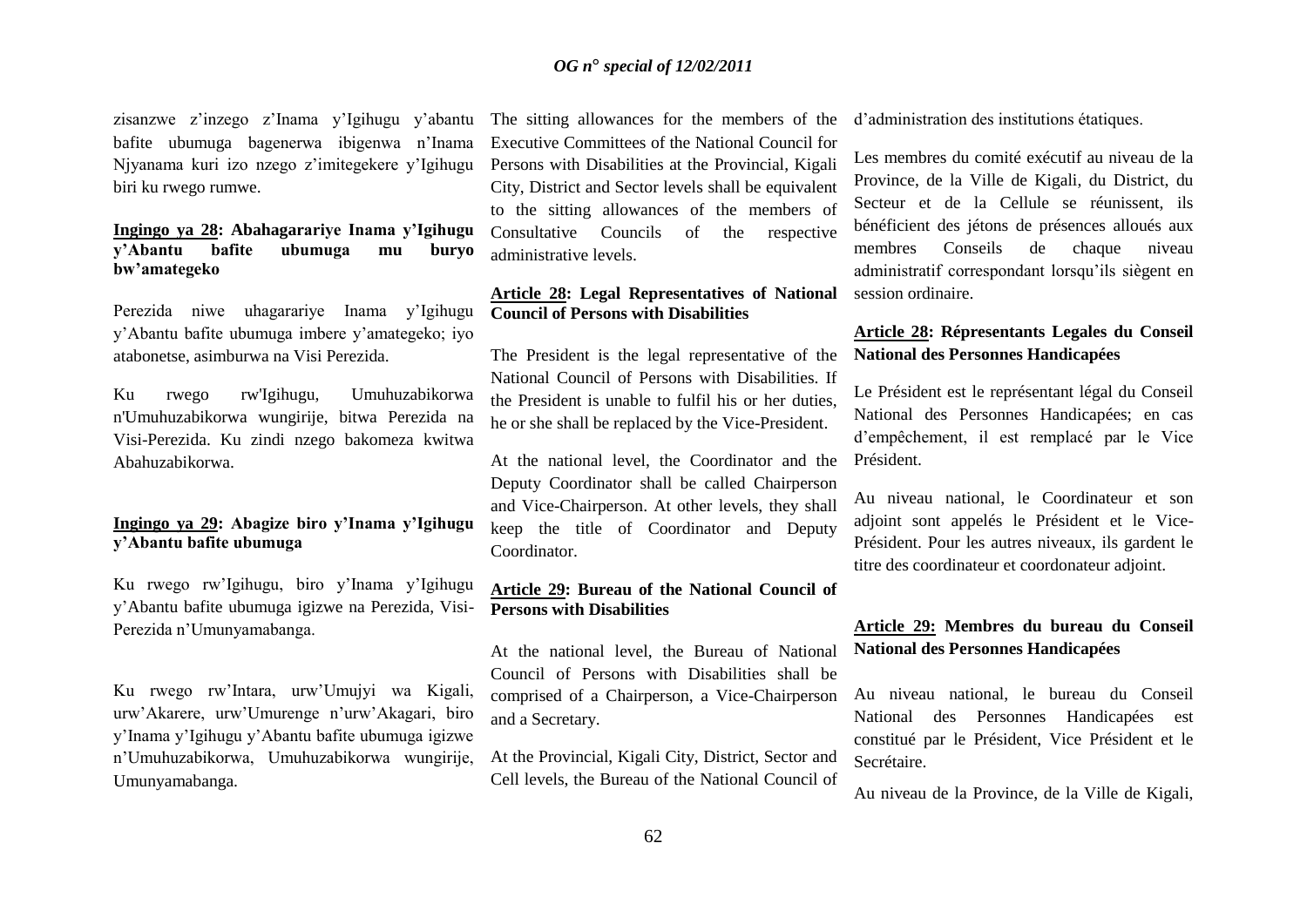#### **Ingingo ya 30: Inama za biro**

Biro y"Inama y"Igihugu y"Abantu bafite ubumuga iterana rimwe mu kwezi n"igihe cyose bibaye ngombwa.

Inshingano n"imikorere bya biro biteganywa n"amategeko ngengamikorere y"Inama y"Igihugu y"Abantu bafite ubumuga.

```
Icyiciro cya 3: Ubunyamabanga 
Nshingwabikorwa
```
## **Ingingo ya 31: Imiterere y'Ubunyamabanga Nshingwabikorwa**

Ubunyamabanga Nshingwabikorwa bw"Inama y"Igihugu y"Abantu bafite ubumuga ni urwego tekiniki rushyira mu bikorwa ibyemezo byafashwe n"Inama Rusange na Komite Nyobozi by"Inama y"Igihugu y"Abantu bafite ubumuga kuri buri rwego. Bushinzwe kandi imicungire ya buri munsi y"ibikorwa by"Inama y"Igihugu y"Abantu bafite ubumuga

Umunyamabanga Nshingwabikorwa ku rwego rw"igihugu buyoborwa n'Umunyamabanga Nshingwabikorwa ushyirwaho akanakurwaho n"Iteka rya Minisitiri w"Intebe.

Persons with Disabilities shall be comprised of a du District, du Secteur et de la Cellule, le bureau Coordinator, a Deputy Coordinator and a Secretary.

#### **Article 30: Bureau meetings**

A Bureau of the National Council of Persons with Disabilities shall meet once a month and any other time deemed necessary.

The responsibilities and functions of the Bureau shall be specified by the Internal Rules and Regulations of the National Council of Persons with Disabilities.

#### **Section 3: Executive Secretariat**

**Article 31: Structure of the Executive Secretariat** 

The Executive Secretariat of the National Council of Persons with Disabilities shall implement the decisions of the General Assembly and Executive Committee of the National Council of Persons with Disabilities. The Secretariat shall also manage the daily activities of the National Council of Persons with Disabilities.

At the national level, the Executive Secretariat is managed by an Executive Secretary, who is appointed and dismissed by a Prime Minister"s

du Conseil National des Personnes Handicapées sera constitué d"un Coordinateur, un Coordinateur adjoint et un Secrétaire.

#### **Article 30: Réunions des bureaux**

Le bureau du Conseil National des Personnes Handicapées se réunit une fois par mois et chaque fois que de besoin.

Les attributions et fonctionnement du bureau sont prévus par le Règlement d"Ordre Intérieur du Conseil National de Personnes Handicapées

#### **Section 3: Du Secrétariat Exécutif**

#### **Article 31: Structure du Secrétariat Exécutif**

Le Secrétariat Exécutif du Conseil National des Personnes Handicapées est un service technique chargé de mettre en exécution les décisions de l"Assemblée Générale et le Comité Exécutif du Conseil National des Personnes Handicapées. Le Secrétariat est responsable de la gestion quotidienne des activités du Conseil National des Personnes Handicapées.

Au niveau national, le Secrétariat Exécutif est assuré par le Secrétaire Exécutif qui est nommé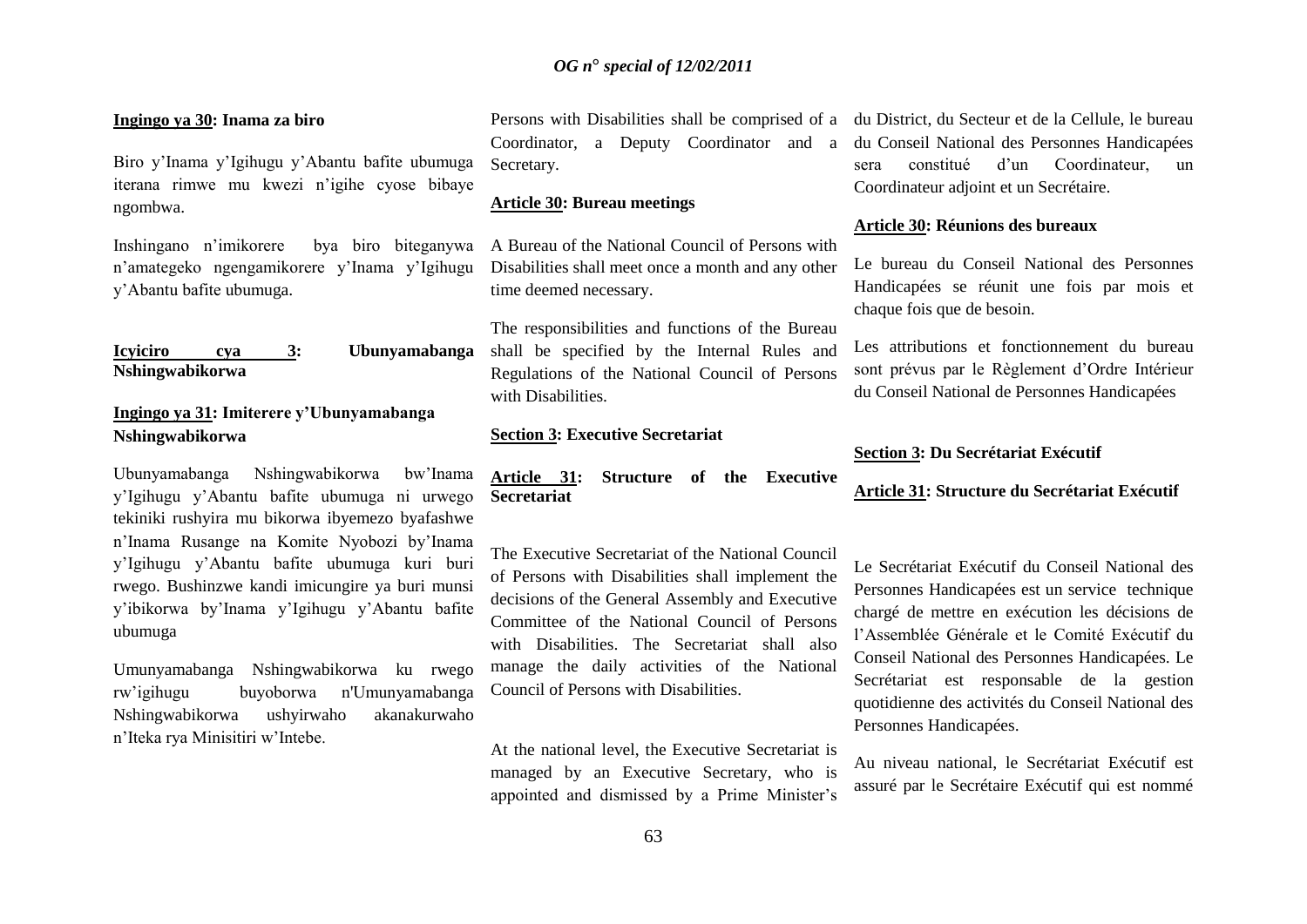#### **Ingingo ya 32: Abakozi b'Ubunyamabanga**  Order. **Nshingwabikorwa bw'Inama y'Igihugu y'Abantu bafite ubumuga**

Abakozi basanzwe b"Ubunyamabanga Nshingwabikorwa bashyirwaho hakurikijwe amategeko agenga abakozi ba Leta.

## **Ingingo ya 33: Inshingano z'Umunyamabanga Nshingwabikorwa**

Umunyamabanga Nshingwabikorwa ashinzwe ibi bikurikira:

- 1° Kuyobora imirimo ya buri munsi y"Ubunyamabanga Nshingwabikorwa bw'Inama y'Igihugu ubumuga; v'Abantu bafite following:
- 2° Gushyira mu bikorwa ibyemezo by"inzego z"Inama y'Igihugu y"Abantu bafite ubumuga;
- 3° Gutegura no gushyikiriza inama ya Komite Nyobozi imbanzirizamushinga y"ingengo y'imari y"Inama y"Igihugu y"Abantu bafite ubumuga;
- 4° Gutegura no gushyikiriza Komite Nyobozi umushinga w"igenamigambi n"iteganyabikorwa by"Inama y"Igihugu y"Abantu bafite ubumuga;
- 5° Gucunga abakozi, imari n"umutungo wose no guhuza ibikorwa byose by"icyicaro cy"Inama y"Igihugu y"Abantu bafite ubumuga;

**Article 32: Staff of the Executive Secretariat of the National Council of Persons with Disabilities**

The Public Service Statutes shall determine the recruitment procedures of staff of the Executive **Secretariat** 

## **Article 33: Responsibilities of the Executive Secretary**

The Executive Secretary is responsible for the

- 1° Managing the daily activities of the Secretariat of the National Council of Persons with Disabilities;
- 2° Implementing decisions of the other organs of the National Council of Persons with Disabilities;
- 3° Preparing and submitting the draft budget to the Executive Committee of the National Council of Persons with Disabilities;
- 4° Preparing and submitting the draft strategic plan and action plan to the Executive Committee of the National Council of Persons with Disabilities;
- 5° Managing the staff and coordinating the

et démis par Arreté du Premier Ministre.

# **Article 32: Personnel du Secrétariat du Conseil National des Personnes Handicapées**

Le personnel technique du Secrétariat Exécutif est recruité selon les procédures normales de recrutement des agents de l"Etat.

**Article 33: Attributions du Secrétariat Exécutif** 

Le Secrétaire Exécutif a pour attributions de:

- 1° Gérer les activités quotidiennes du Secrétariat Exécutif du Conseil National des Personnes Handicapées;
- 2° Mettre en pratique les décisions des organes du Conseil National des Personnes Handicapées;
- 3° Préparer et soumettre au Conseil Exécutif le projet de budget des finances du Conseil National des Personnes Handicapées;
- 4° Préparer et soumettre au Conseil Exécutif le projet du plan stratégique et du plan d"action du Conseil National des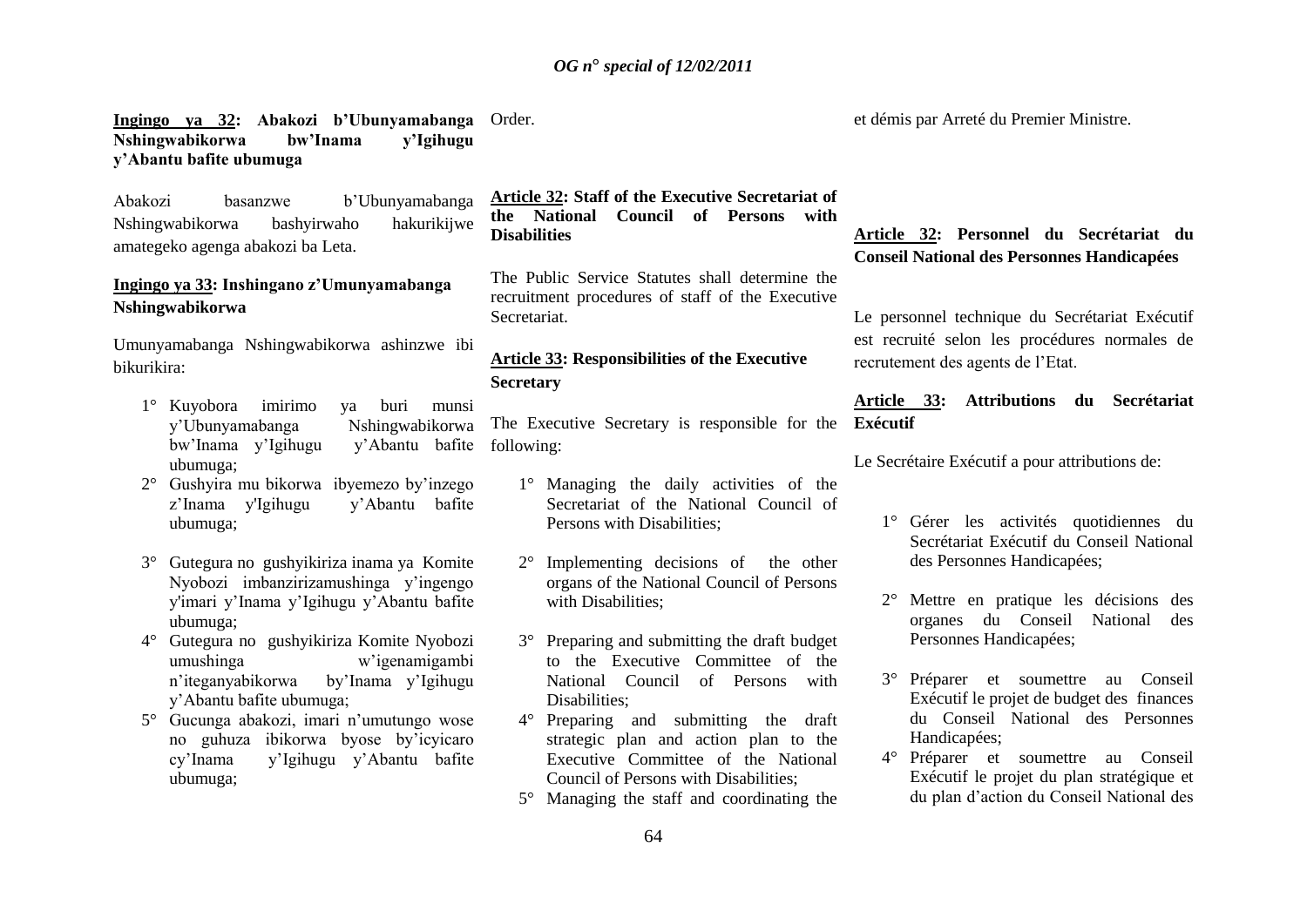- 6° Gutegura umushinga w"ibyigwa na Komite Nyobozi y"Inama y"Igihugu y"Abantu bafite ubumuga;
- 7° Gushyikiriza Komite Nyobozi ku rwego ariho raporo y"ibikorwa by"Inama y"Igihugu y"Abantu bafite ubumuga;
- 8° Gukurikirana buri munsi ibikorwa by"Inama y"Igihugu y"Abantu bafite ubumuga;
- 9° Gukurikirana buri munsi imikoreshereze y"umutungo w"Inama y"Igihugu y"Abantu bafite ubumuga;
- 10° Gukurikirana buri munsi ibikorwa n"imikoreshereze y"umutungo by"imishinga icungwa mu nama y"Igihugu y"Abantu bafite ubumuga;
- 11° Kuba umunyamabanga mu manama;
- 12° Kwitabira inama zose z"Inama y'Igihugu y"abantu bafite ubumuga ku rwego rw"Igihugu ariko ntibemererwa gutora mu ifatwa ry"ibyemezo.
- 13° Kwitabira n"izindi nama yatumijwemo;
- 14° Gushakisha umutungo w"Inama y"Igihugu y"Abantu bafite ubumuga;
- 15° Gutegura no gushyikiriza Komite Nyobozi ku rwego rw"Igihugu umushinga w"amategeko ngengamikorere y"Inama y"Igihugu y"Abantu bafite ubumuga;
- 16° Gutegura inama z"Inama Rusange;

activities at headquarters of the National Council of Persons with Disabilities;

- 6° Preparing the draft agenda for the Executive Committee of the National Council of Persons with Disabilities meetings at the national level;
- 7° Submitting an activity report to the Executive Committee to the National Council of Persons with Disabilities at the national level;
- 8° Monitoring the daily activities of the National Council of Persons with Disabilities;
- 9° Monitoring the daily use of property of the National Council of Persons with Disabilities;
- 10° Monitoring the daily activities and use of property in the projects of the National Council of Persons with Disabilities;
- 11° Managing the Secretariat at meetings held in the jurisdiction;
- 12° Participating in all the National Council of Persons with Disabilities meetings in the jurisdiction, but without the right to vote;
- 13° Attending other relevant meetings upon invitation;
- 14° Mobilizing resources for the National Council of Persons with Disabilities;
- 15° Preparing and submitting to the Executive Committee the draft Internal Rules and

Personnes Handicapées;

- 5° Gerer le personnel et l"équipement et en coordonner les activités au chef-lieu du Conseil National des Personnes Handicapées;
- 6° Préparer un projet de l"ordre du jour du Comité Exécutif du Conseil National des Personnes Handicapées au niveau national;
- 7° Soumettre au Comité Exécutif du Conseil National des Personnes Handicapées au niveau national le rapport d"activités;
- 8° Assurer le suivi journalier des activités du Conseil National des Personnes Handicapées;<br>9<sup>°</sup> Assurer le
- suivi journalier de l"utilisation du patrimoine du Conseil National des Personnes Handicapées ;
- 10° Assurer le suivi journalier des activités et l"utilisation de l"équipement des projets gérés par le Conseil National des Personnes Handicapées;
- 11° Assurer le secrétariat lors des réunions de son ressort;
- 12° Participer à toutes les réunions du Conseil National des Personnes Handicapées de son ressort en contribuant aux délibérations sans en voter les décisions;
- 13° Assister aux autres réunions sur invitation;
- **14°** Mobiliser les fonds du Conseil National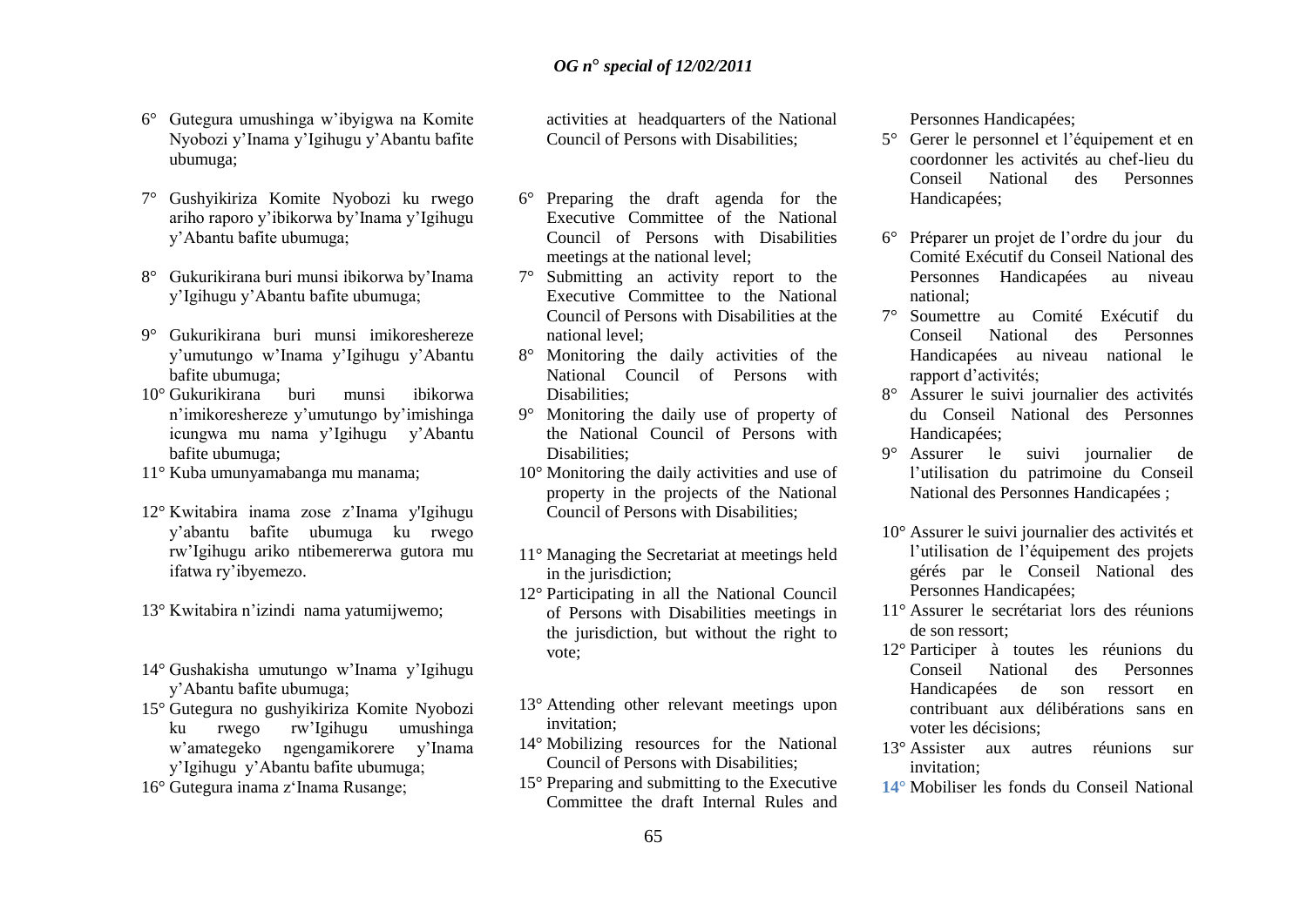17° Gukora indi mirimo yose yasabwa na Komite Nyobozi ijyanye n"inshingano ze.

#### **Ingingo ya 34: Gutanga raporo**

Mu gihe cyagenywe, Umunyamabanga Nshingwabikorwa w"Inama y"Igihugu y"abantu bafite ubumuga aha raporo y'ibikorwa Komite Nyobozi y"Inama y"Igihugu y"Abantu bafite ubumuga kugirango iyisuzume mbere yo kuyemeza. Raporo yemejwe ishyikirizwa Inama Rusange, Minisitiri ufite abantu bafite ubumuga mu nshingano ze akagenerwa Kopi.

Ku rwego rw'Umujyi wa Kigali n'urw'Akarere, umukozi ubishinzwe agenera kopi urwego rw"Ubuyobozi bwa Leta ariho.

Ku rwego rw"Umurenge n"urw"Akagari, Umuhuzabikorwa w"Inama y"Igihugu y"Abantu bafite ubumuga aha raporo y'ibikorwa, Umunyamabanga Nshingwabikorwa w"Umurenge cyangwa Umunyamabanga Nshingwabikorwa w"Akagari kuri urwo rwego nyuma yo kwemezwa n"urwego rubifitiye ububasha.

Regulations of the National Council of Persons with Disabilities;

- 16° Preparing the meetings of the General Assembly;
- 17° Performing any other duties that may be assigned by the Executive Committee relating to his or her responsiblities.

#### **Article 34: Submission of report**

Upon request, the Executive Secretary at the national level shall submit an activity report to the Executive Committee for consideration and approval. The approved report shall be submitted to the General Assembly and a copy shall be sent to the Minister in charge of Disability Affairs.

At the Kigali City and District levels, the staff of the Executive Committee shall submit a copy of the activity report to administrative authority at that level.

At the Sector and Cell levels, the Coordinator of the National Council of Persons with Disabilities shall submit the activity report to the Executive Secretary at the respective level after being approved by the competent authority.

des Personnes Handicapées;

- 15° Préparer et soumettre au Comité Exécutif national le projet de Réglement d"Ordre Intérieur du Conseil National des Personnes Handicapées;
- 16° Préparer les réunions de l"Assemblée Générale;
- 17° Exercer toute autres tâche lui assignée par le Comité Exécutif en rapport avec sa mission.

#### **Article 34: Transmission du rapport**

Chaque fois que de besoin, le Secrétaire Exécutif, à l"échelon national soumet son rapport au Comité Exécutif du Conseil National des Personnes Handicapées pour examen et adoption. Une fois adopté, le rapport est soumis à l"Assemblée Générale et réserve copie au Ministre ayant les personnes handicapées dans ses attributions.

Au niveau du District et de la Ville de Kigali, l"agent détaché au Comité Exécutif soumet son rapport d"activités à l"entité administrative.

Au niveau de Secteur et au niveau de la Cellule, le Coordonateur du Conseil National des Personnes Handicapées soumet son rapport d"activités au Secrétaire Exécutif compétent après avoir été approuvé par l"organe compétent.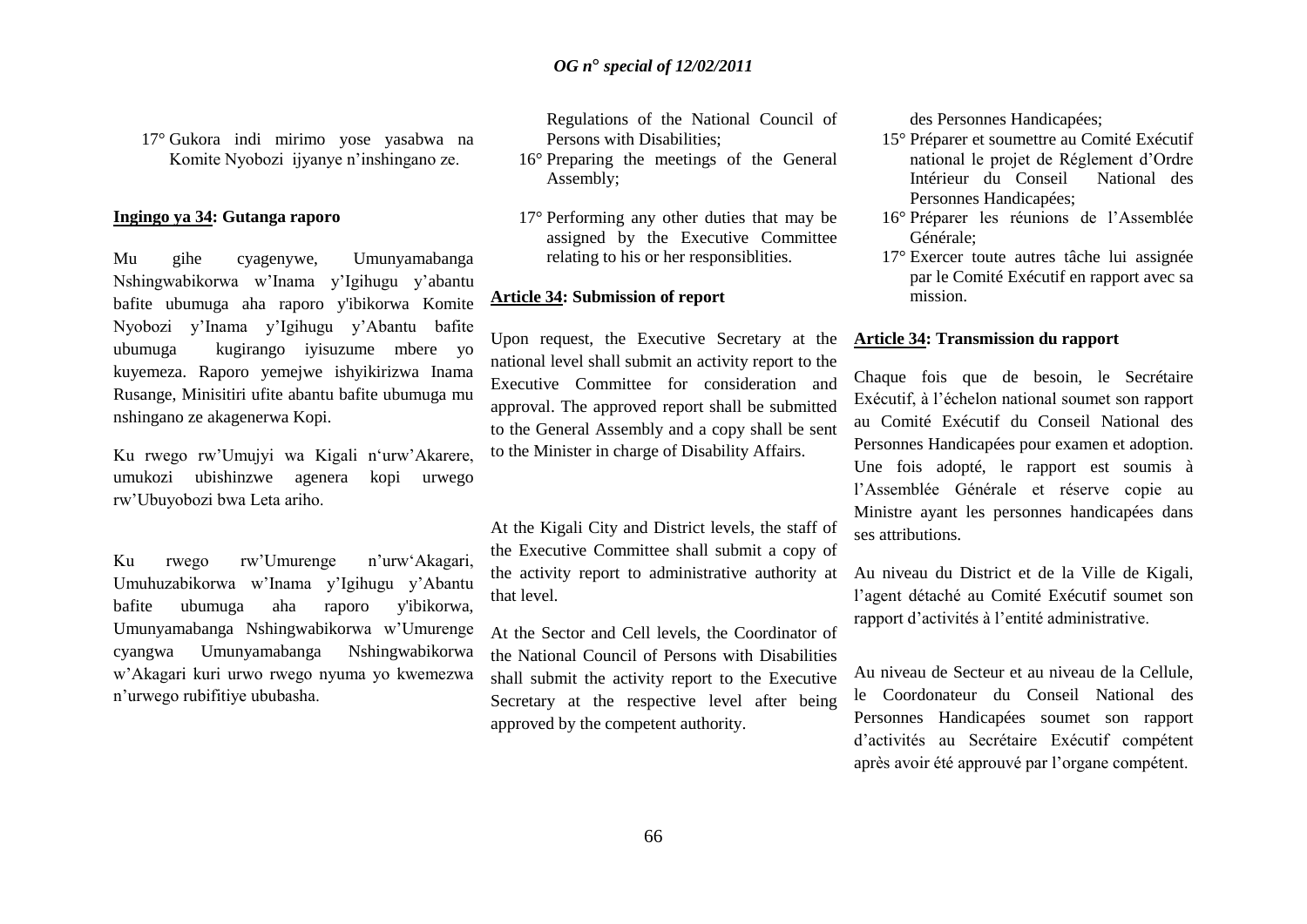# **Ingingo ya 35: Impamvu zituma ugize Komite Nyobozi kuri buri rwego avanwa kuri uwo mwanya**

Umwe mu bagize Komite Nyobozi kuri buri rwego ashobora kwirukanwa cyangwa agasimburwa manda itarangiye, byemejwe na bibiri bya gatatu (2/3) by"abitabiriye inama y"Inama Rusange, bitewe n"imwe mu mpamvu zikurikira:

- 1° Iyo atagishoboye kuzuza neza inshingano ze;
- 2° Iyo akatiwe burundu Igifungo kingana cyangwa kirengeje amezi atandatu (6);
- 3° Iyo yireze akemera icyaha cya Jenoside;
- 4° Iyo arangwa n"ivangura iryo ari ryo ryose;
- 5° Iyo akoresha nabi, asesagura, yangiza, anyereza cyangwa yiba umutungo w"Inama y"Igihugu y"abantu bafite ubumuga;
- 6° Iyo yeguye akoresheje inyandiko;
- 7° Iyo abangamira inyungu y"abantu bafite ubumuga;
- 8° Atagishoboye gukora imirimo ye kubera ubumuga bwo mu mutwe, byemejwe na muganga wemewe na Leta;
- 9° Iyo apfuye.

## **Article 35: Reasons for dismissal or replacement of Executive Committee members at each level**

An Executive Committee member at each level may be dismissed or replaced before the end of his or her mandate upon a decision by two-thirds (2/3) of the General Assembly members present at a session for any of the following reasons:

- 1° Manifest incompetence;
- 2° Criminal sentence of at least six (6) months;
- 3° Confession or guilty plea for the crime of genocide;
- 4° Conviction of a crime of discrimination;
- 5° Mismanagement, squandering, damaging, misappropriation or theft the property of the National Council of Persons with Disabilities;
- 6° Written resignation;
- 7° Actions against the interests of persons with disabilities;
- 8° He or she is no longer able to perform her duties due to physical or mental disability as certified by an authorised medical doctor;
- 9° He or she dies.

## **Article 35: Motifs de la perte de la qualité de membre du Comité Exécutif à chaque échelon**

Tout membre du Comité Exécutif à chaque échelon peut être démis de ses fonctions ou remplacé avant le terme de son mandat, sur décision des deux tiers (2/3) des membres présents à une session de l"Assemblée Générale, pour l"une des raisons suivantes:

- 1° Incompétence notoire;
- 2° Condamnation pénale définitive d"au moins six (6) mois d'emprisonnement;
- 3° Aveu et plaidoyer de culpabilité pour crime de génocide;
- 4° Pratiques discriminatoires;
- 5° Mauvaise gestion, gaspillage, détérioration, détournement ou vol du patrimoine du Conseil National des Personnes Handicapées;
- 6° Démission par notification écrite;
- 7° Agissement contre les intérêts des Personnes Handicapées ;
- 8° Incapacité mentale constatée par un médecin agréé par l"Etat ;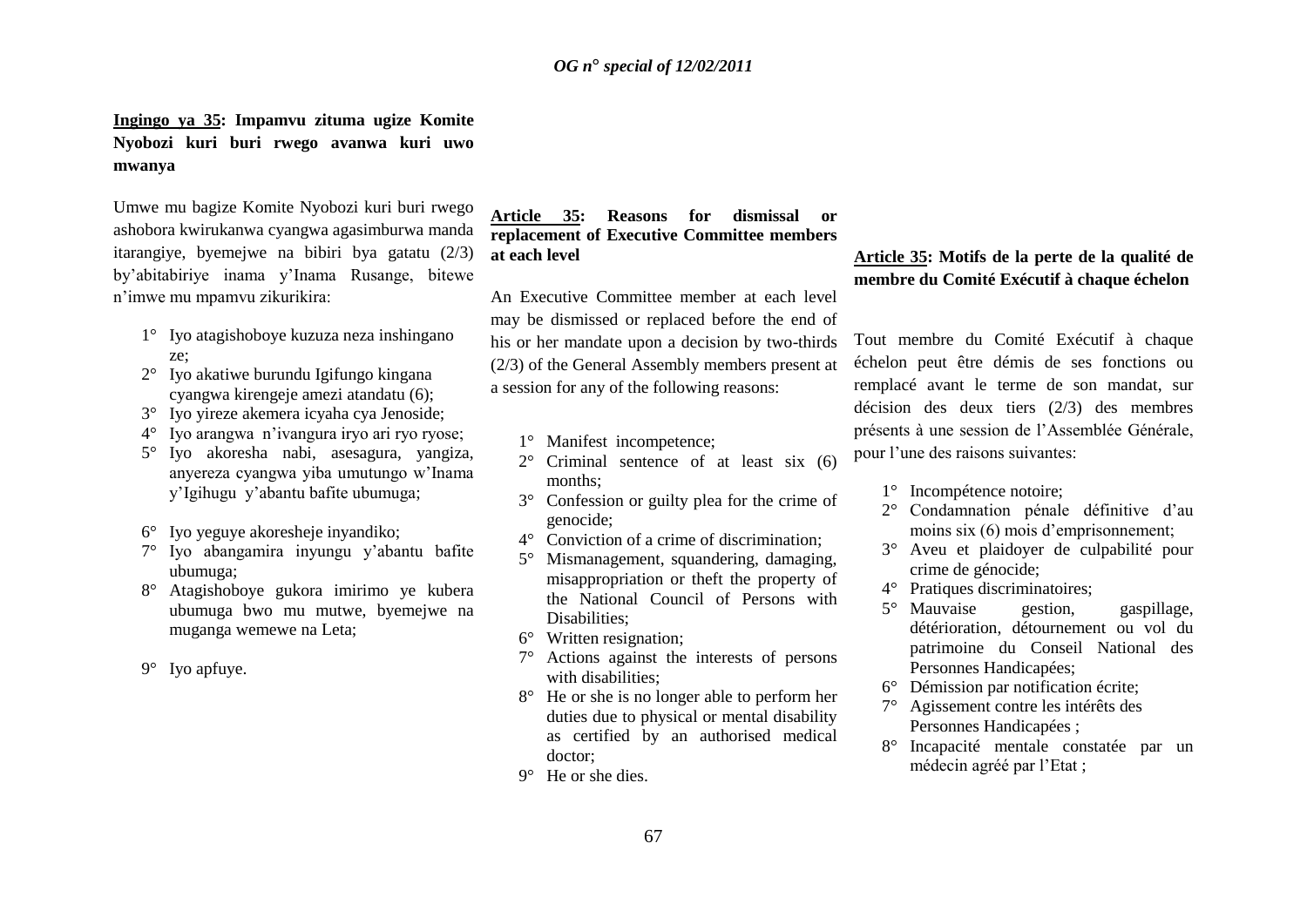#### **UMUTWE WA III: IMIKORANIRE Y'INAMA Y'IGIHUGU Y'ABANTU BAFITE UBUMUGA HAMWE N'IZINDI NZEGO**

## **Ingingo ya 36: Imikoranire n'izindi nzego**

Inama y"Igihugu y"Abantu bafite ubumuga ikorana n"izindi nzego za Leta n"abandi bafatanyabikorwa, hagamijwe guteza imbere abafite ubumuga.

Abagize Komite Nyobozi y"Inama y"Igihugu y"Abantu bafite ubumuga bakorana n"ubuyobozi bw"inzego z"ubuyobozi bwa Leta ku rwego bakoreraho. Batanga kopi ya gahunda na raporo z"ibikorwa byabo kuri izo nzego.

#### **Ingingo ya 37:Ubufatanye n'izindi nzego**

Inama y"Igihugu y"Abantu bafite ubumuga ishobora gukorana n"izindi nzego za Leta, iz"abikorera cyangwa Imiryango itari iya Leta, ariko iyo mikoranire igomba kuba igamije guteza imbere igihugu muri rusange n"abantu bafite ubumuga by"umwihariko.

#### **CHAPTER III: COOPERATION BETWEEN THE NATIONAL COUNCIL OF PERSONS WITH DISABILITIES AND OTHER INSTITUTIONS**

#### **Article 36: Cooperation with other institutions**

The National Council of Persons with Disabilities shall collaborate with government institutions and partners in order to promote the interests of persons with disabilities.

Executive Committee members shall cooperate with other government institutions at the relevant administrative level. They shall submit a copy of action plans and annual activity reports to those institutions.

#### **Article 37: Partnership**

The National Council of Persons with Disabilities may collaborate with other governmental and nongovernemental organisations and private sector entities for the purpose of promoting development of the country in general and persons with disabilities in particular.

# **CHAPITRE III: COOPERATION ENTRE LE CONSEIL NATIONAL DES PERSONNES HANDICAPÉES ET AUTRES INSTITUTIONS**

#### **Article 36: Coopération avec d'autres institutions**

Les membres du Conseil National des Personnes Handicapées collaborent avec les autres institutions de l"Etat et autres partenaires en vue de promouvoir le developpement des personnes handicapées.

Les membres du comité exécutif du Conseil National des Personnes Handicapées collaborent avec les responsables des institutions étatiques à leur échellon. Ils donnent copie des rapports et plan d"action annuel à ces institutions.

#### **Article 37: Partenariat**

Le Conseil National des Personnes Handicapées peut collaborer avec toutes les instances Etatiques, les organisations non gouvernementales ainsi que le secteur privé pour promouvoir le développement du pays en général

9° Décès.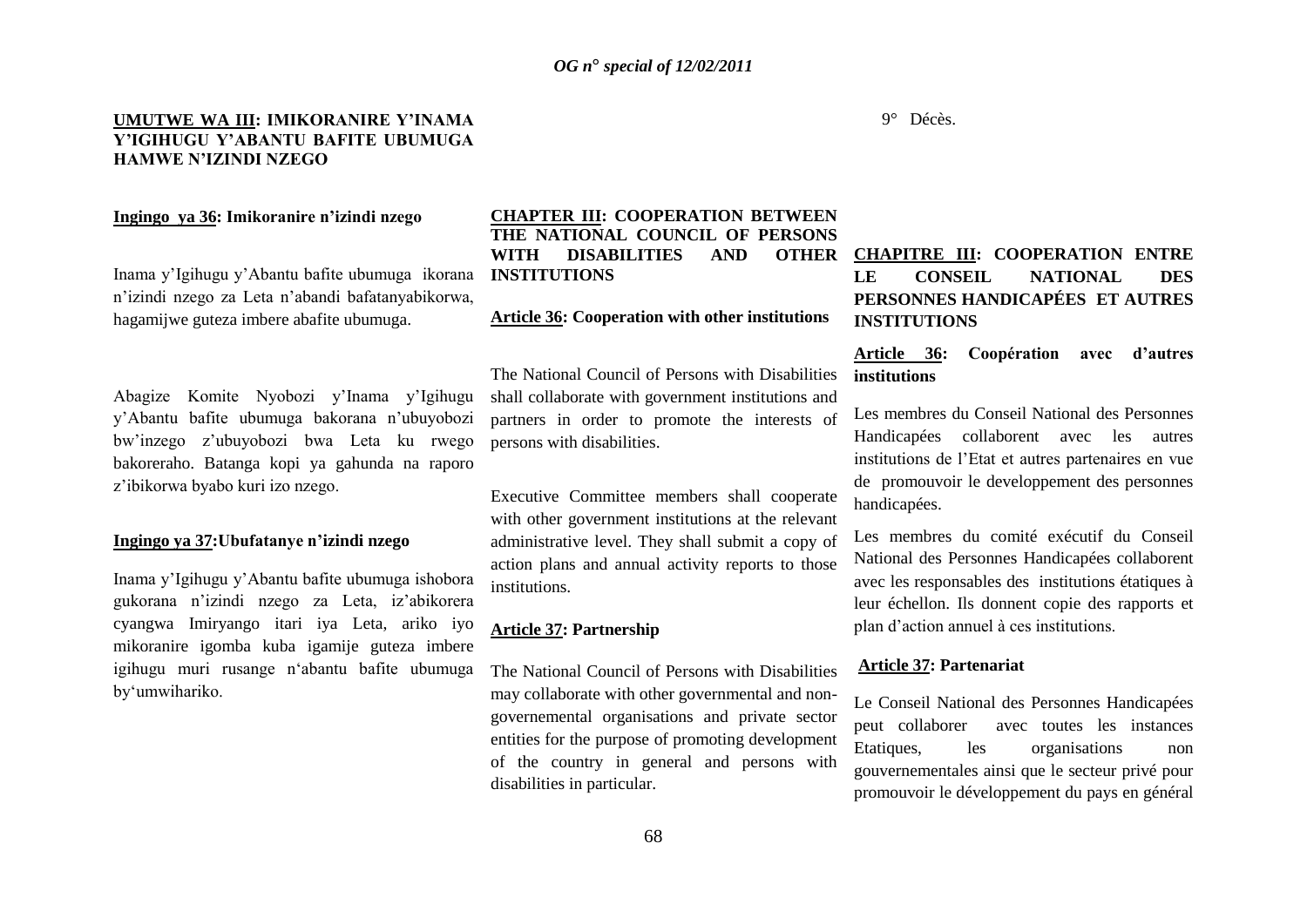#### **UMUTWE WA IV: UMUTUNGO**

#### **Ingingo ya 38: Umutungo**

# Nk"uko biteganywa n"amategeko, Umutungo w'Inama y'Igihugu y"abantu bafite ubumuga ugizwe n"umutungo wimukanwa n"umutungo utimukanwa ukomoka kuri ibi bikurikira:

- 1° Ingengo y"imari igenwa na Leta buri mwaka;
- 2° Ibikorwa byakozwe n"Inama y"Igihugu y"abantu bafite ubumuga n"inyungu ku mutungo wayo;
- 3° Impano n'indagano;
- 4° Inkunga zinyuranye zaba iza Leta cyangwa iz"abafatanyabikorwa;
- 5° Umutungo waturuka ahandi hose mu buryo butanyuranyije n"amategeko.

#### **Ingingo ya 39: Igenzura ry'umutungo**

Umutungo w"Inama y"Igihugu y"Abantu bafite ubumuga ukoreshwa gusa mu birebana n"ibyo amategeko ayigenga ateganya. Imikoreshereze y"umutungo w"Inama y"Igihugu y"abantu bafite ubumuga igenzurwa hakurikijwe amategeko agenga igenzurwa ryikoreshwa ry"umutungo wa Leta.

# **CHAPTER IV: PROPERTY**

#### **Article 38: Property**

The assets of the National Council of Persons with Disabilities shall include movable and immovable property and shall come from the following sources:

- 1° State budget allocations;
- 2° Income from and interest on the property of the National Council of Persons with Disabilities;
- 3° Donations and bequests;
- 4° Government or partner subsidies;
- 5° Any other lawful source.

#### **Article 39: Audit**

The property of the National Council of Persons with Disabilities shall only be used in accordance with relevant laws. The use of such property shall be subject to audit done in conformity with laws

et celui des Personnes Handicapées en particulier.

#### **CHAPITRE IV: PATRIMOINE**

#### **Article 38: Patrimoine**

Le patrimoine du Conseil National des Personnes Handicapées comprend les biens meubles et immeubles et provient des sources suivantes:

- 1° Dotations anuelles budgétaires de l"Etat;
- 2° Produit des services prestés par le Conseil National des Personnes handicapées et revenus de son patrimoine;
- 3° Les dons et legs;
- 4° Subventions de l"Etat ou des partenaires;
- 5° Toutes autres sources conformes à la loi.

#### **Article 39: Audit**

Le patrimoine du Conseil National des Personnes Handicapées est utilisé conformément aux dispositions légales en la matière. L"utilisation du patrimoine du Conseil National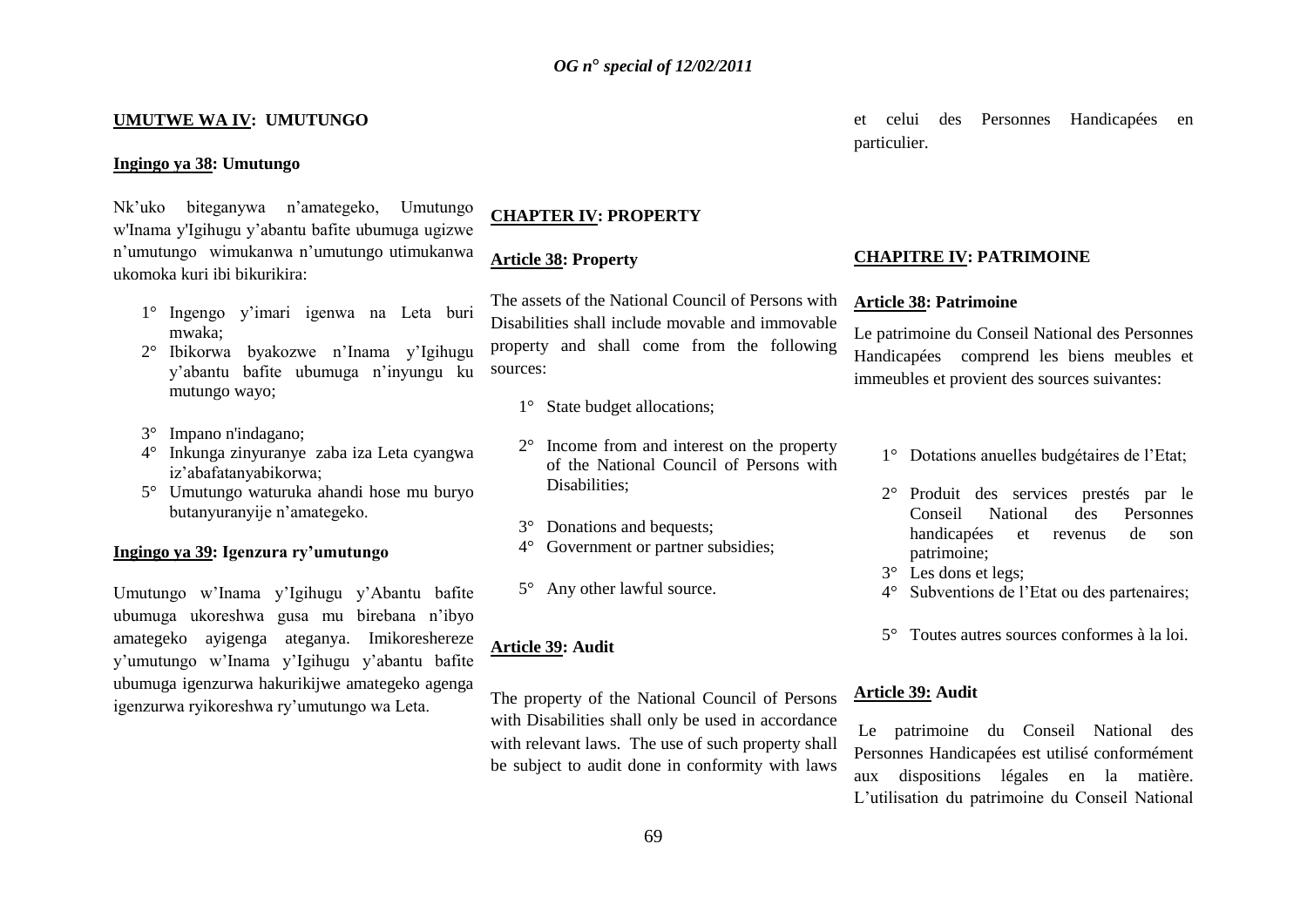Ubugenzuzi bushinzwe igenzura rya buri munsi governing the management of State property. ry"imikoreshereze y"umutungo w"Inama y"Igihugu y"abantu bafite ubumuga ku rwego rw"Igihugu bushyikiriza raporo Komite Nyobozi bukagenera kopi Umunyamabanga Nshingwabikorwa w"Inama y"Igihugu y"abantu bafite ubumuga ku rwego rw"Igihugu.

## **UMUTWE WA V: INGINGO ZINYURANYE IZ'INZIBACYUHO N'IZISOZA**

#### **Ingingo ya 40: Abemerewe gutora nogutorwa**

Ku rwego rw"Umurenge, urw"Akarere, Intara, Umujyi wa Kigali n"urw"Igihugu, abemerewe gutora no gutorwa ni abatowe ku rwego rubanziriza kandi bari mu nteko itora y"urwego amatora aberaho.

## **Ingingo ya 41: Aho gahunda zakoreraga mu Mpuzamashyirahamwe y'Abantu bafite Ubumuga zimuriwe**

Gahunda zose zakorerwaga muri Impuzamashyirahamwe y"Abantu bafite ubumuga (FENAPH) zimuriwe mu Bunyamabanga Nshingwabikorwa bw"Inama y"Igihugu y"Abantu bafite ubumuga.

#### **Ingingo ya 42: Ibyari umutungo wa FENAPH**

Umutungo wose wari uw"Impuzamashyirahamwe

The internal audit department of the National Council of Persons with Disabilities at national level shall submit a report to the Executive Committee of the National Council of Persons with Disabilities and shall send a copy to the Executive Secretary at national level.

## **CHAPTER V: MISCELLANEOUS, TRANSITORY AND FINAL PROVISIONS**

**Article 40: Persons eligible to be elected or to vote**

At the Sector, District, Province, Kigali City and national levels, a person elected at a lower administrative level and is in its electoral college is permitted to vote and be elected.

## **Article 41: Transfer of activities of the National Federation of Persons with Disabilities**

All programmes being implemented by the National Federation of Persons with Disabilities (FENAPH) shall be transferred to the Executive

des Personnes Handicapées fait l"objet d"audit conformément aux dispositions légales régissant la gesion du patrimoine de l"Etat.

Le service d'audit interne au niveau national soumet le rapport au Comité Exécutif du Conseil National des Personnes Handicapées et réserve copie au Secrétaire Exécutif du Conseil National des Personnes Handicapées, au niveau national.

## **CHAPITRE V: DISPOSITIONS DIVERSES, TRANSITOIRES ET FINALES**

## **Article 40: Personnes admisse à être élues ou à voter**

Au niveau du Secteur, du District, de la Province, de la Ville de Kigali et national, les personnes admises à voter et à être élues sont celles qui ont été élues à l"échellon précédant et qui sont membres du college électoral.

# **Article 41: Transfert des activités de la Fédération Nationale des Personnes Handicapées**

Tous les programmes en cours d"exécution par la Fédération National des Personnes Handicapées (FENAPH) sont transferés au Secrétariat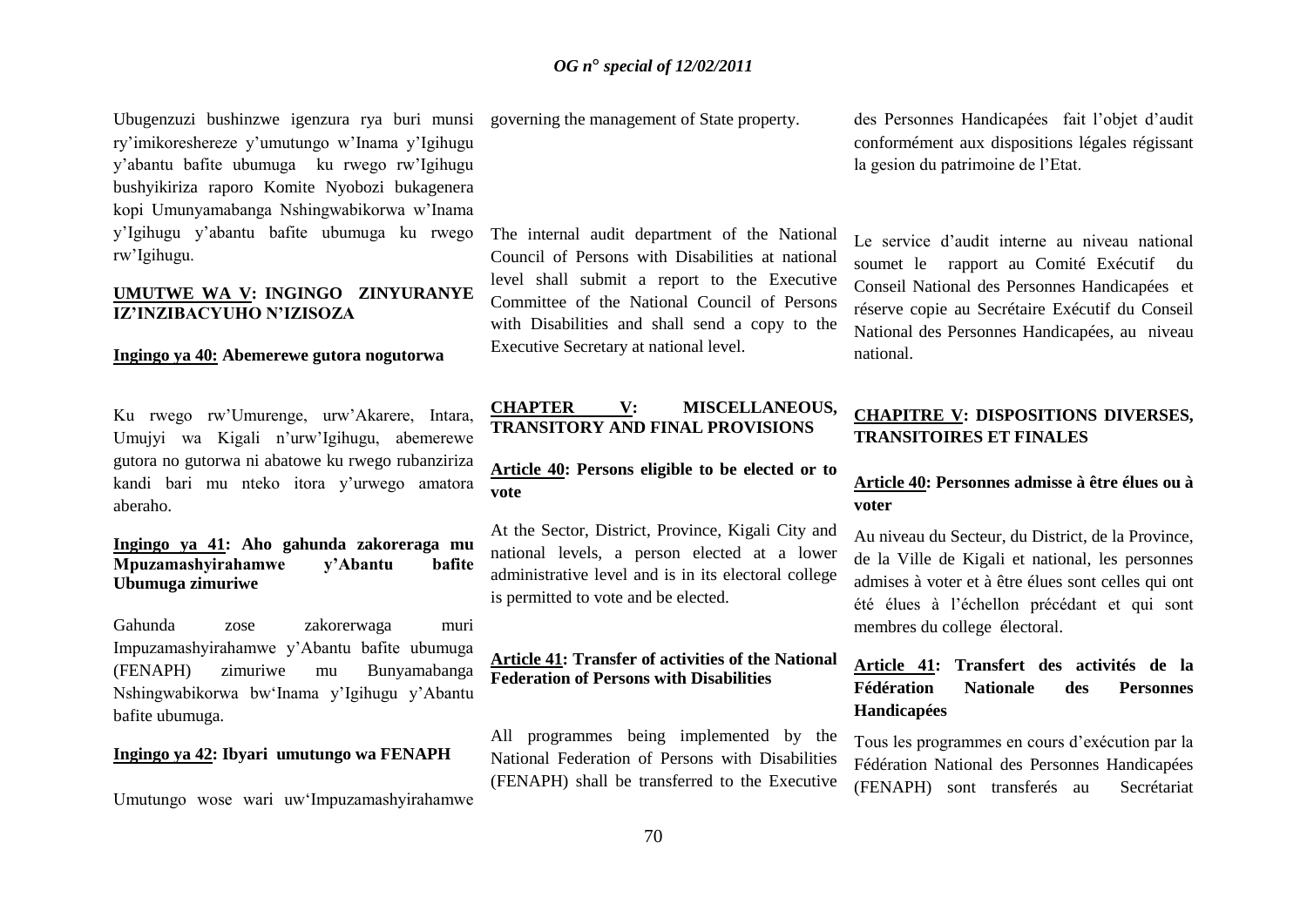| y'Abantu bafite ubumuga (FENAPH) ubaye<br>uw'Inama y'Igihugu y'Abantu bafite ubumuga.                               | Secretariat of the National Council of the Persons<br>with Disabilities.                                                 | Exécutif du Conseil National des Personnes<br>Handicapées.                                                          |
|---------------------------------------------------------------------------------------------------------------------|--------------------------------------------------------------------------------------------------------------------------|---------------------------------------------------------------------------------------------------------------------|
| Ingingo ya 43: Ivanwaho rya FENAPH                                                                                  | <b>Article 42: Assets of FENAPH</b>                                                                                      | Article 42: Actuel patrimoine de la FENAPH                                                                          |
| Icyari Impuzamashyirahamwe y'Abantu<br>bafite<br>ubumuga (FENAPH) n'amashyirahamwe<br>byari<br>biyigize bivanyweho. | The assets of FENAPH shall be transferred to the<br>National Council of Persons with Disabilitities.                     | Tout le patrimoine de la FENAPH est transféré<br>su Conseil National des Personnes Handicapées.                     |
| <b>Ingingo</b><br>44:<br>Ivanwaho<br>ry'ingingo<br>ya                                                               | <b>Article 43: Dissolution of FENAPH</b>                                                                                 | <b>Article 43: Dissolution de la FENAPH</b>                                                                         |
| zinyuranyije n'iri tegeko<br>Ingingo zose z'amategeko abanziriza iri kandi<br>zinyuranyije naryo zivanyweho.        | National Federation of<br>Persons<br>with<br>The<br>Disabilities is hereby dissolved.                                    | Fédération<br>Nationale<br>des<br>Personnes<br>La<br>Handicapées est dissoute.                                      |
|                                                                                                                     |                                                                                                                          |                                                                                                                     |
| Ingingo ya 45: Igihe iteka ritangira gukurikizwa                                                                    | <b>Article 44: Repealing provisions</b>                                                                                  | <b>Article 44: Disposition abrogatoire</b>                                                                          |
| Iri teka ritangira gukurikizwa<br>ku<br>munsi<br>ritangarijweho mu Igazeti ya Leta ya Repubulika y'u<br>Rwanda.     | All prior legal provisions contrary to this Order<br>are hereby repealed.                                                | Toutes les dispositions antérieures et contraires<br>au présent arrêté sont abrogées.                               |
|                                                                                                                     | <b>Article 45: Commencement</b>                                                                                          | Article 45: Entrée en vigueur                                                                                       |
|                                                                                                                     | This Order shall come into force on the date of its<br>publication in the Official Gazette of the Republic<br>of Rwanda. | La présente arrété entre en vigueur le jour de sa<br>publication au Journal Officiel de la République<br>du Rwanda. |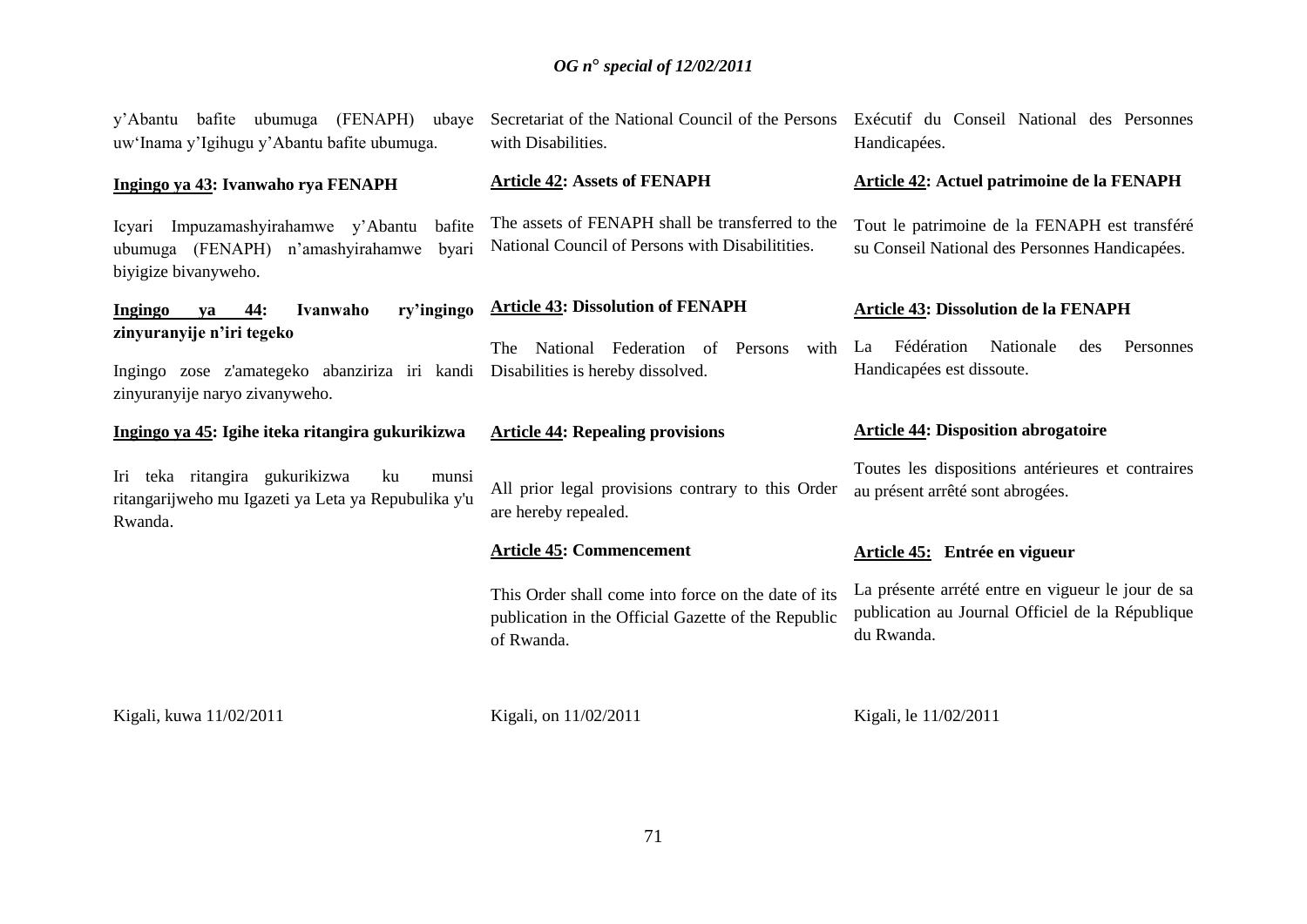(sé) **MAKUZA Bernard** Minisitiri w"Intebe

(sé) **MAKUZA Bernard** Prime Minister

 $(sé)$ **MAKUZA Bernard** Premier Ministre

(sé) **MUSONI James** Minisitiri w"Ubutegetsi bw"Igihugu

(sé) **MUSONI James** Minister of Local Government

(sé) **MUSONI James** Ministre de l"Administration Locale

**Bibonywe kandi bishyizweho Ikirango cya Repubulika :**

**Seen and sealed with the Seal of the Republic :**

**Vu et scellé du Sceau de la République :**

(sé) **KARUGARAMA Tharcisse** Minisitiri w"Ubutabera/Intumwa Nkuru ya Leta

(sé) **KARUGARAMA Tharcisse** Minister of Justice/Attorney General

(sé) **KARUGARAMA Tharcisse** Ministre de la Justice/Garde des Sceaux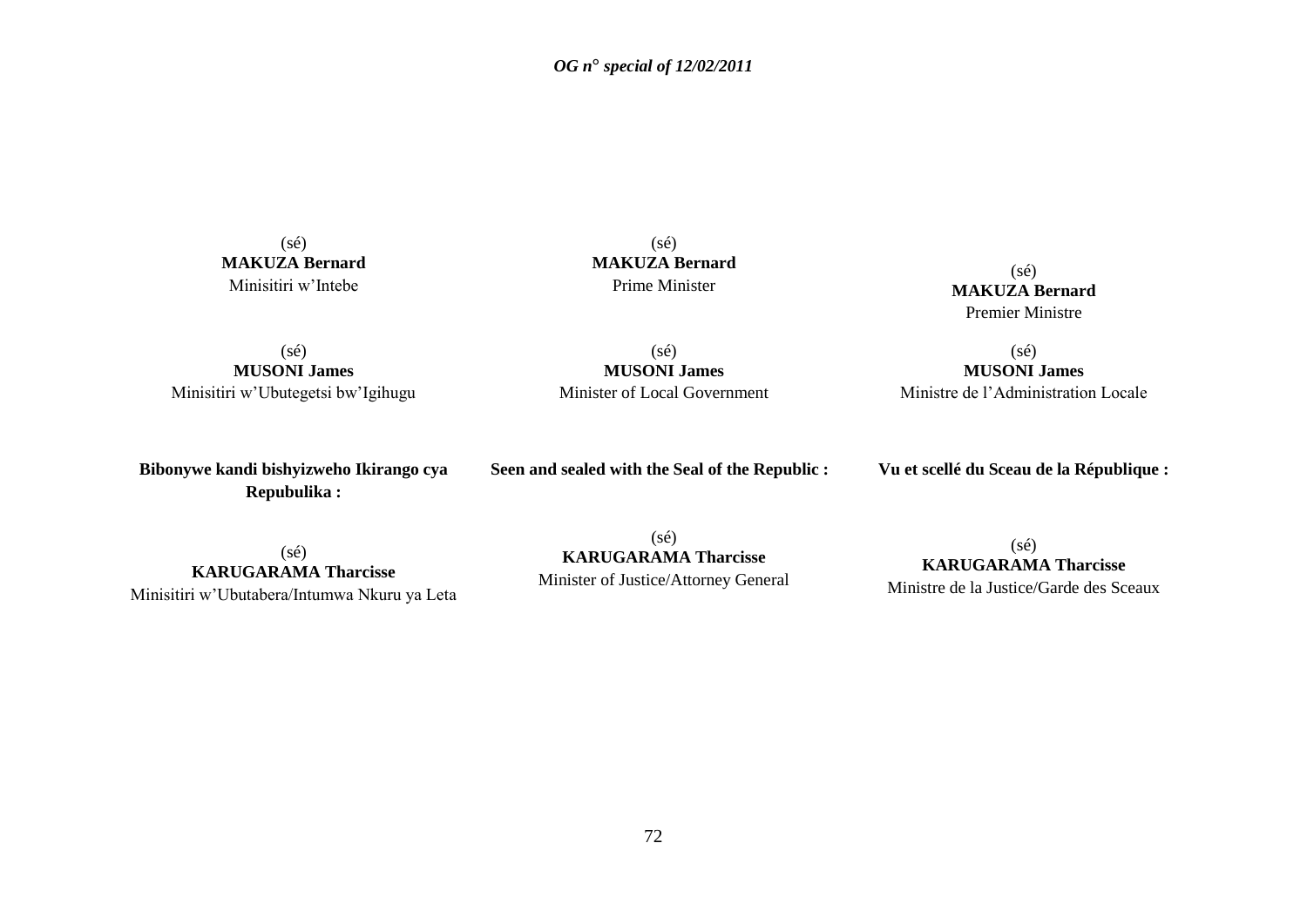**ITEKA RYA MINISITIRI N°01/MIN/2011 MINISTERIAL ORDER Nº 01/MIN/2011 ARRETE MINISTERIEL N° 01/MIN/2011 RYO KUWA 11/02/2011 RIHINDURA KANDI RYUZUZA ITEKA MINISITIRI N° 01/2003 RYO KUWA ORDER N°01/2003 OF 09/09/2003 09/09/2003 RIGENA ITORA RY'ABAGIZE ESTABLISHING ELECTION INZEGO Z'UBUYOBOZI BW'INAMA PROCEDURES OF MEMBERS OF Y'IGIHUGU Y'URUBYIRUKO MODIFYING AND DU 11/02/2011 RYA COMPLEMENTING MANAGEMENT ORGANS OF THE DIRECTION DU CONSEIL NATIONAL NATIONAL YOUTH COUNCIL DU 11/02/2011 MODIFIANT ET MINISTERIAL COMPLETANT L'ARRETE MINISTERIEL N° 01/2003 DU 09/09/2003 RELATIF AUX ELECTIONS DES**  DES ORGANES DE **DE LA JEUNESSE**

# **ISHAKIRO**

**gukurikizwa**

#### **TABLE OF CONTENTS**

**TABLE DES MATIERES**

| Ingingo ya mbere: Inteko itora                                          | <b>Article One: Electoral college</b> | Article premier : Collège électoral        |
|-------------------------------------------------------------------------|---------------------------------------|--------------------------------------------|
| Ingingo<br>ry'ingingo<br>Ivanwaho<br>$ya$ 2:<br>zinyuranyije n'iri teka | <b>Article 2: Repealing provision</b> | <b>Article 2 : Disposition abrogatoire</b> |
| Ingingo<br>iteka<br>ritangira<br>Igihe<br>$ya \quad 3:$<br>$\cdots$     | <b>Article 3: Commencement</b>        | Article 17 : Entrée en vigueur             |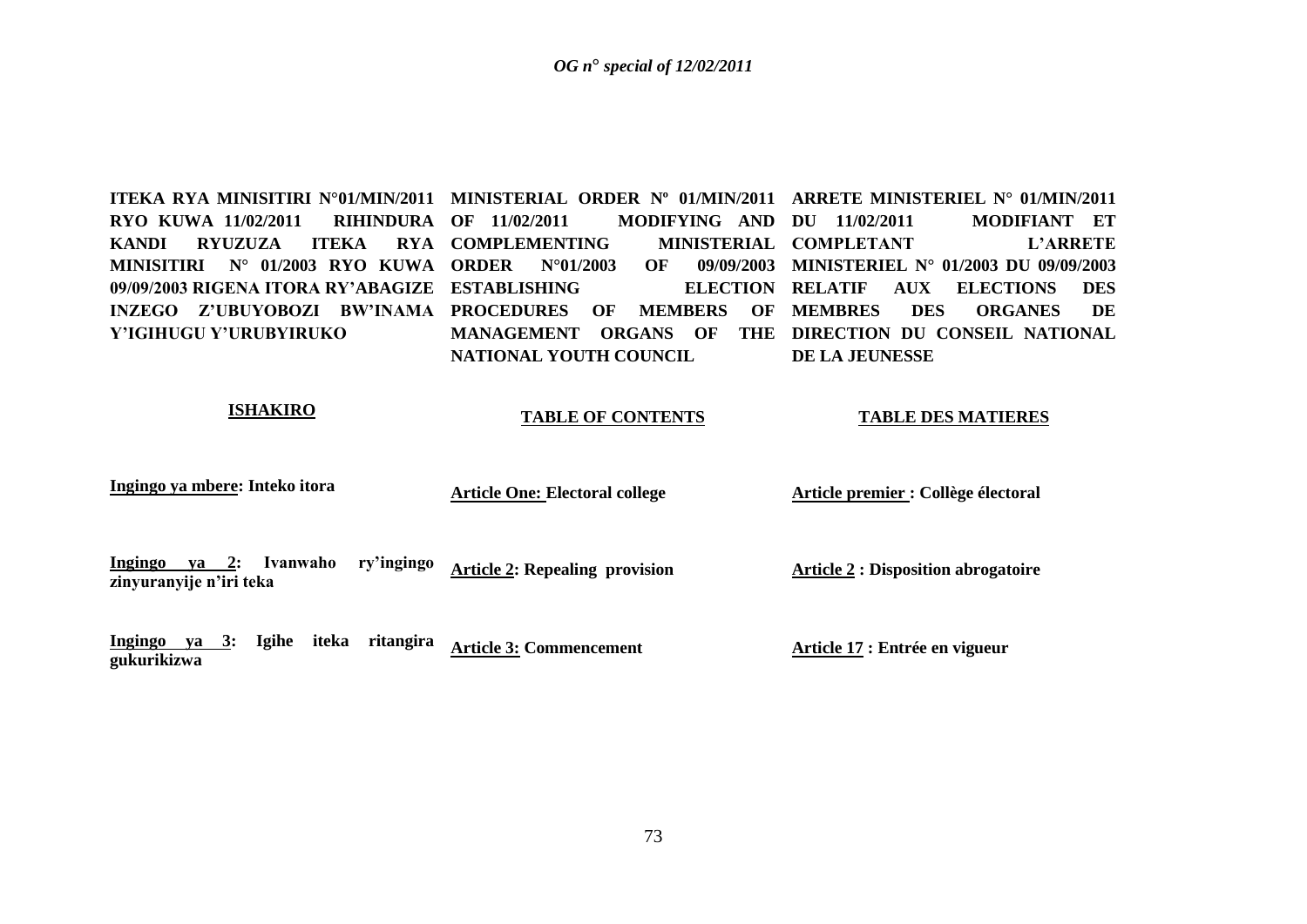# *OG n***°** *special of 12/02/2011*

**ITEKA RYA MINISITIRI N°01/MIN/2011 RYO KUWA 11/02/2011 RIHINDURA KANDI RYUZUZA ITEKA MINISITIRI N° 01/2003 RYO KU WA ESTABLISHING ELECTION 09/09/2003 RIGENA ITORA RY'ABAGIZE PROCEDURES OF MEMBERS OF Y'IGIHUGU Y'URUBYIRUKO**

**11/02/2011 MODIFYING COMPLEMENTING RYA ORDER N° 01/2003 NATIONAL YOUTH COUNCIL**

# INZEGO Z'UBUYOBOZI BW'INAMA MANAGEMENT ORGANS IN THE DIRECTION DU CONSEIL NATIONAL **MINISTERIAL ORDER Nº 01/MIN/2011 ARRETE MINISTERIEL Nº01/MIN/2011 DU OF 11/02/2011 MODIFIANT ET MINISTERIAL COMPLETANT L'ARRETE MINISTERIEL N° 01/2003 DU 09/09/2003 RELATIF AUX ELECTIONS DES MEMBRES DES ORGANES DE DE LA JEUNESSE**

# **Minisitiri w'Urubyiruko ;**

Ashingiye ku Itegeko Nshinga rya Repubulika y"u Rwanda ryo kuwa 04 Kamena 2003, nk"uko ryavuguruwe kugeza ubu, cyane cyane mu ngingo zaryo iya 120, iya 188 n"iya 201;

Ashingiye ku Itegeko Ngenga nº 17/2003 ryo kuwa 07/07/2003 rigenga itora rya Perezida wa Repubulika n"iry"abagize Inteko Ishinga Amategeko ;

Ashingiye ku Itegeko n° 24/2003 ryo kuwa 14/08/2003 rigena imikorere n"imiterere y"Inama y"Igihugu y"Urubyiruko nk"uko ryahinduwe kandi ryujujwe kugeza ubu, cyane

**The Minister of Youth;**

Pursuant to the Constitution of the Republic of Vu la Constitution de la République du Rwanda of 04 June 2003, as amended to date, especially in Articles 120, 188 and 201;

Pursuant to the Organic Law nº 17/2003 of Vu la Loi Organique nº 17/2003 du 07/07/2003 07/07/2003 determining the modalities of relative aux élections présidentielles et election of the President of the Republic and législatives ; the members of Parliament;

Pursuant to Law nº 24/2003 of 14/08/2003 determining the Functioning and the organisation of the National Youth Council as modified and complemented to date, especially in Article 17;

**Le Ministre de la Jeunesse ;**

Rwanda du 04 juin 2003, telle que révisée à ce jour spécialement en ses articles 120, 188 et 201;

Vu la Loi n° 24/2003 du 14/08/2003 déterminant le fonctionnement et l"organisation du Conseil National de la Jeunesse telle que modifiée et complétée à ce jour, spécialement en son article 17 ;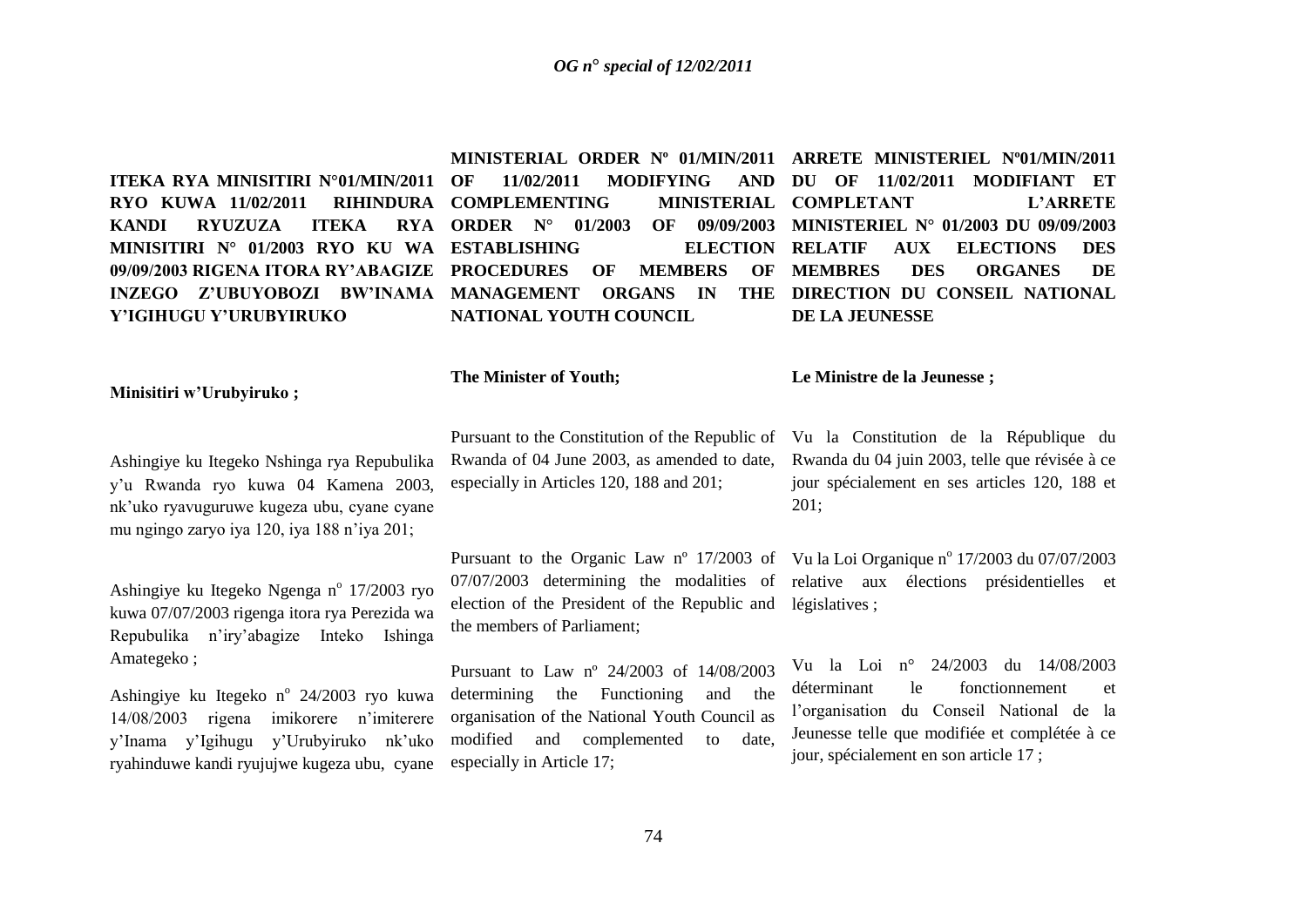cyane mu ngingo yaryo ya 17 ;

Asubiye ku iteka rya Minisitiri n° 01/2003 ryo kuwa 09/09/2003 rigena itora ry"abagize inzego z"ubuyobozi bw"Inama y"Igihugu y"Urubyiruko, mu ngingo yaryo ya 21;

Inama y"Abaminisitiri yo kuwa 11/20/2011 imaze kubisuzuma no kubyemeza;

#### **ATEGETSE:**

#### **Ingingo ya mbere: Inteko itora**

Ingingo ya 21 y" Iteka rya Minisitiri n°01/2003 ryo kuwa 09/09/2003 rigena itora ry"abagize inzego z"ubuyobozi bw"Inama y"Igihugu y"Urubyiruko ihinduwe kandi yujujwe ku buryo bukurikira:

«Inteko itora y"Akarere igizwe n"abatorewe kujya muri Komite Nyobozi z"urubyiruko mu Mirenge yose igize ako Karere.

Inteko itora ku rwego rw"Igihugu igizwe na Komite Nyobozi z"urubyiruko ku rwego rw"Uturere twose tugize Igihugu, abantu umunani (8) bagize Komite Nyobozi ku rwego rw"Igihugu y"Ihuriro ry"Igihugu ry"Urubyiruko rwiga mu mashuri makuru, n"intumwa umunani (8) zigize Komite Nyobozi ku rwego rw"Igihugu y"Ihuriro ry"Igihugu ry"Urubyiruko Having reviewed the Ministerial Order n° 01/2003 of 09/09/2003 establishing election procedures of members of management organs in the National Youth Council in Article 21;

After the examination and approval by the Cabinet, in its session of 11/02/2011;

#### **HEREBY ORDERS:**

# **Article One: Electoral college**

Article 21 of the Ministerial Order n° 01/2003 of 09/09/2003 establishing election procedures of members of management organs of the National Youth Council is modified and complemented as follows:

"The electoral college of the District shall be comprised of people elected to Youth Executive Committees of Sectors in that District.

The electoral college at the National Level shall be comprised of the members of the Executive Committees of all the Districts of the country and eight (8) members of the Executive Committee for Higher Learning Institutions at national level and eight (8) members of the Executive Committee–for

Revu l'Arrêté Ministériel nº 01/2003 du 09/09/2003 relatif aux élections des membres des organes de direction du Conseil National de la Jeunesse en son article 21;

Après examen et adoption par le Conseil des Ministres en sa séance du 11/02/2011 ;

#### **ARRETE :**

# **Article premier : Collège électoral**

Article 21 de l"Arrêté Ministériel n<sup>º</sup> 01/2003 du 09/09/2003 relatif aux élections des membres des organes de direction du Conseil National de la Jeunesse est modifié et complété comme suit :

«Le collège électoral du District est composé des personnes élues aux Comités Exécutifs des Secteurs qui composent ce District.

« Le collège électoral au niveau national est composé des Comités Exécutifs de la jeunesse de tous les Districts du pays, de huit (8) membres du Comité Exécutif des étudiants de l"Enseignement Supérieur au niveau national ainsi que huit (8) membres du Comité Exécutif des étudiants de l"Enseignement Secondaire ».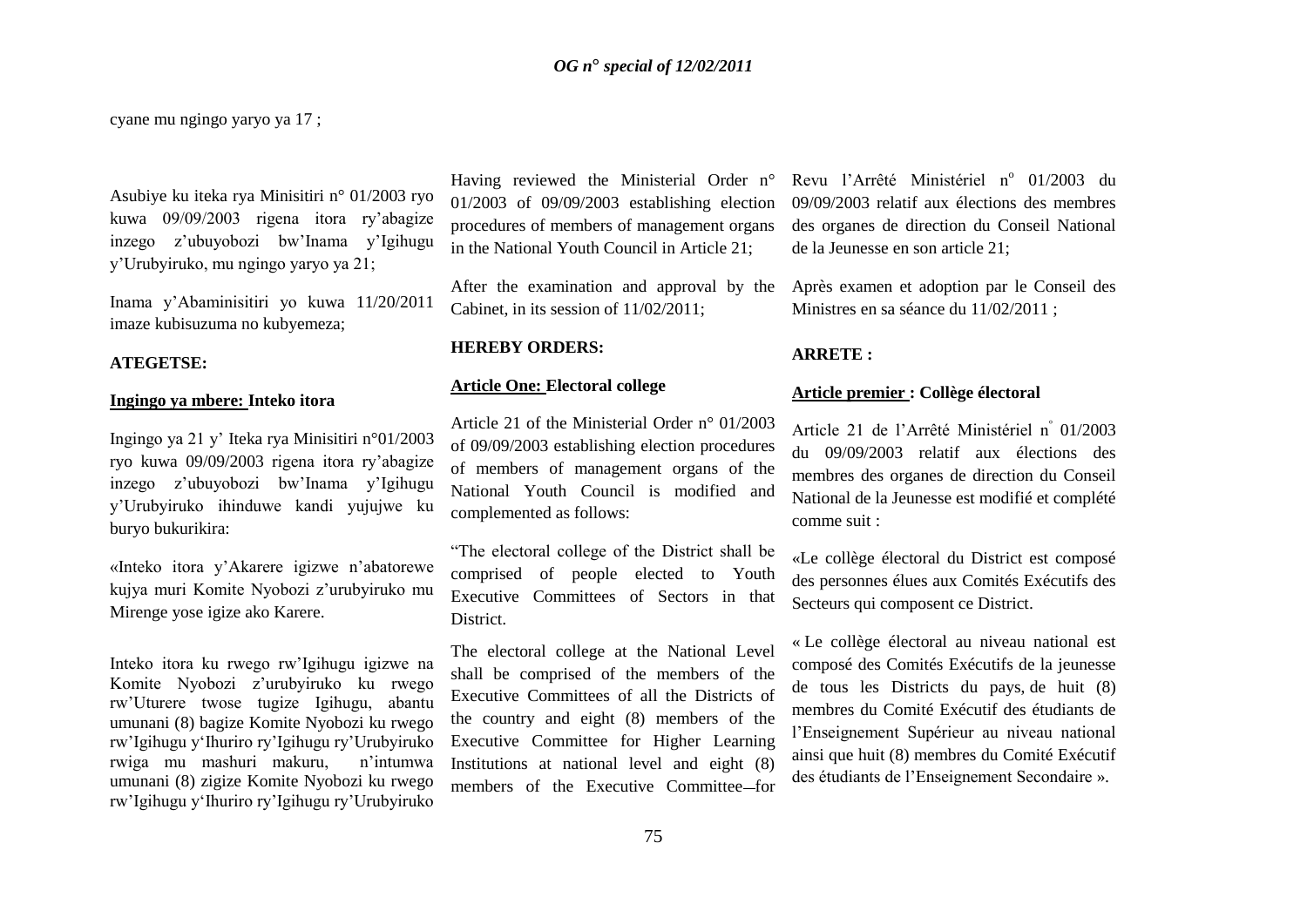# *OG n***°** *special of 12/02/2011*

| rwiga mu mashuri yisumbuye ».                                                                                                                                                                                                       | Secondary schools."                                                                                                                                                                                                  |                                                                                                                                                                                                              |
|-------------------------------------------------------------------------------------------------------------------------------------------------------------------------------------------------------------------------------------|----------------------------------------------------------------------------------------------------------------------------------------------------------------------------------------------------------------------|--------------------------------------------------------------------------------------------------------------------------------------------------------------------------------------------------------------|
|                                                                                                                                                                                                                                     | <b>Article 2: Repealing provision</b>                                                                                                                                                                                | <b>Article 2: Disposition abrogatoire</b>                                                                                                                                                                    |
| Ivanwaho<br>Ingingo ya 2:<br>ry'ingingo<br>zinyuranyije n'iri teka<br>Ingingo zose z'amateka abanziriza iri teka<br>kandi zinyuranyije na ryo zivanyweho.                                                                           | All prior provisions contrary to this Order are<br>hereby repealed.                                                                                                                                                  | dispositions<br>réglementaires<br>les<br>Toutes<br>antérieures et contraires au présent arrêté sont<br>abrogées.                                                                                             |
|                                                                                                                                                                                                                                     | <b>Article 3: Commencement</b>                                                                                                                                                                                       |                                                                                                                                                                                                              |
| Ingingo ya 3:<br>Igihe iteka ritangira<br>gukurikizwa<br>Iri teka ritangira gukurikizwa ku munsi<br>ritangarijweho mu Igazeti ya Leta ya<br>Repubulika y'u Rwanda.                                                                  | This Order shall come into force on the date of<br>its publication in the Official Gazette of the<br>Republic of Rwanda.                                                                                             | Article 3: Entrée en vigueur<br>Le présent arrêté entre en vigueur le jour de sa<br>publication au<br>Journal<br>Officiel de la<br>République du Rwanda.                                                     |
| Kigali, kuwa 11/02/2011                                                                                                                                                                                                             | Kigali, on 11/02/2011                                                                                                                                                                                                | Kigali, le 11/02/2011                                                                                                                                                                                        |
| $(s\acute{e})$<br><b>MITALI K. Protais</b><br>Minisitiri w'Urubyiruko<br>Bibonywe kandi bishyizweho Ikirango cya<br>Repubulika:<br>$(s\acute{e})$<br><b>KARUGARAMA Tharcisse</b><br>Minisitiri w'Ubutabera/Intumwa Nkuru ya<br>Leta | $(s\acute{e})$<br><b>MITALI K. Protais</b><br>Minister of Youth<br>Seen and sealed with the Seal of the<br><b>Republic:</b><br>$(s\acute{e})$<br><b>KARUGARAMA Tharcisse</b><br>Minister of Justice/Attorney General | $(s\acute{e})$<br><b>MITALI K. Protais</b><br>Ministre de la Jeunesse<br>Vu et scellé du Sceau de la République:<br>$(s\acute{e})$<br><b>KARUGARAMA Tharcisse</b><br>Ministre de la Justice/Garde des Sceaux |
|                                                                                                                                                                                                                                     |                                                                                                                                                                                                                      |                                                                                                                                                                                                              |